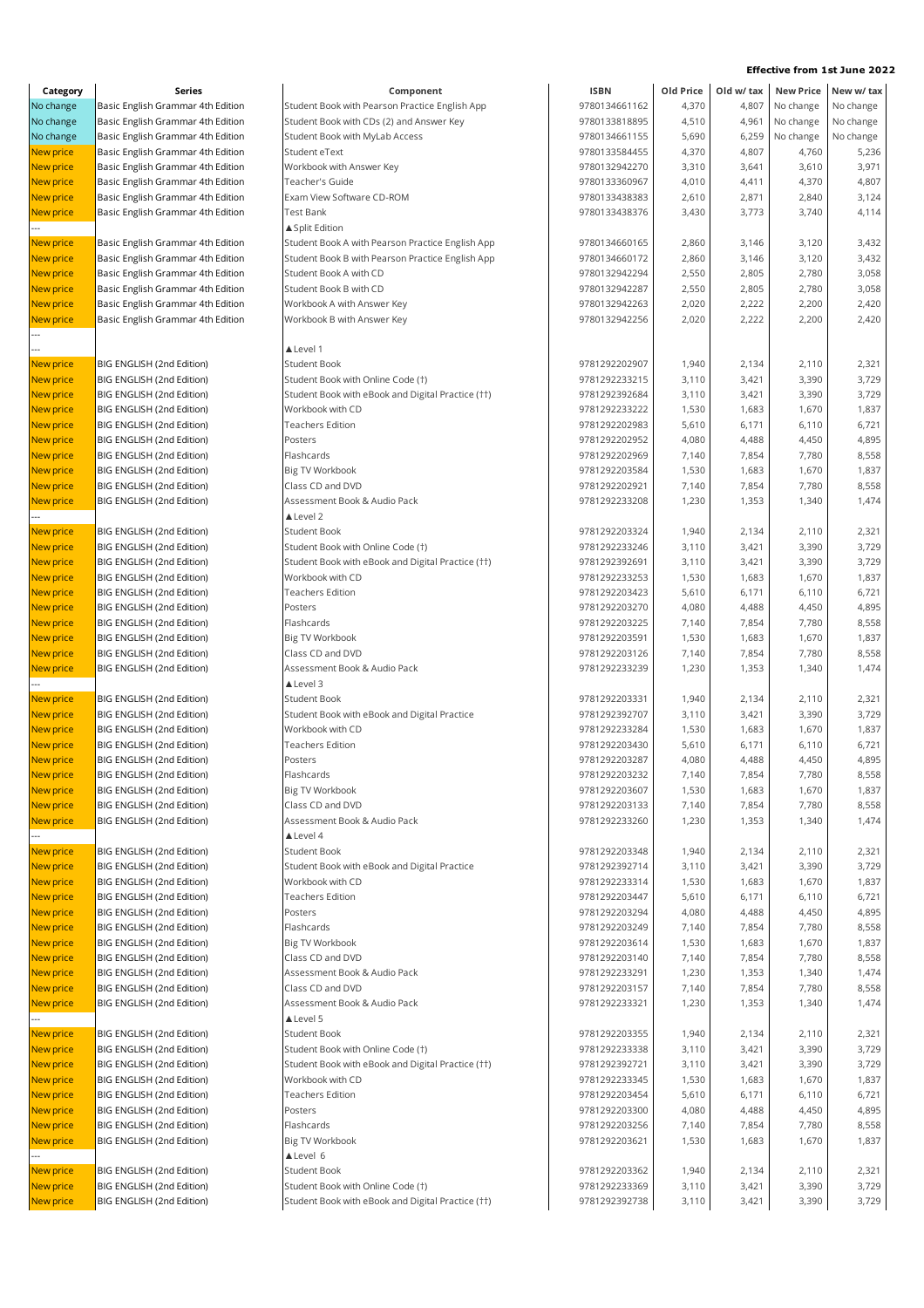| Category         | Series                    | Component                                                          | <b>ISBN</b>   | Old Price | Old w/ tax |                           | New Price New w/ tax |
|------------------|---------------------------|--------------------------------------------------------------------|---------------|-----------|------------|---------------------------|----------------------|
| New price        | BIG ENGLISH (2nd Edition) | Workbook with CD                                                   | 9781292233376 | 1,530     | 1,683      | 1,670                     | 1,837                |
| New price        | BIG ENGLISH (2nd Edition) | Teachers Edition                                                   | 9781292203461 | 5,610     | 6,171      | 6,110                     | 6,721                |
| New price        | BIG ENGLISH (2nd Edition) | Posters                                                            | 9781292203317 | 4,080     | 4,488      | 4,450                     | 4,895                |
| New price        | BIG ENGLISH (2nd Edition) | Flashcards                                                         | 9781292203263 | 7,140     | 7,854      | 7,780                     | 8,558                |
| New price        | BIG ENGLISH (2nd Edition) | Big TV Workbook                                                    | 9781292203638 | 1,530     | 1,683      | 1,670                     | 1,837                |
| New price        | BIG ENGLISH (2nd Edition) | Class CD and DVD                                                   | 9781292203164 | 7,140     | 7,854      | 7,780                     | 8,558                |
| New price        | BIG ENGLISH (2nd Edition) | Assessment Book & Audio Pack                                       | 9781292233352 | 1,230     | 1,353      | 1,340                     | 1,474                |
|                  |                           |                                                                    |               |           |            |                           |                      |
|                  |                           | ▲ Level 1                                                          |               |           |            |                           |                      |
| New price        | Big Fun                   | Student Book with CD-ROM                                           | 9780132940542 | 2,040     | 2,244      | 2,220                     | 2,442                |
| New price        | Big Fun                   | Workbook with Audio CD                                             | 9780133437546 | 1,840     | 2,024      | 2,010                     | 2,211                |
| New price        | Big Fun                   | Teacher's Edition                                                  | 9780133437522 | 4,590     | 5,049      | 5,000                     | 5,500                |
| <b>New price</b> | Big Fun                   | Active Teach                                                       | 9780133819076 | 10,200    | 11,220     | 11,120                    | 12,232               |
| New price        | Big Fun                   | Class Audio                                                        | 9780133437492 | 2,550     | 2,805      | 2,780                     | 3,058                |
| New price        | Big Fun                   | Picture Cards                                                      | 9780133437508 | 4,590     | 5,049      | 5,000                     | 5,500                |
| <b>New price</b> | Big Fun                   | Video Program DVD                                                  | 9780133437539 | 4,080     | 4,488      | 4,450                     | 4,895                |
| <b>New price</b> | Big Fun                   | Posters                                                            | 9780133437515 | 3,570     | 3,927      | 3,890                     | 4,279                |
| <b>New price</b> | Big Fun                   | Ant Puppet                                                         | 9780133437553 | 3,060     | 3,366      | 3,340                     | 3,674                |
|                  |                           | ▲ Level 2                                                          |               |           |            |                           |                      |
| <b>New price</b> | Big Fun                   | Student Book with CD-ROM                                           | 9780133437430 | 2,040     | 2,244      | 2,220                     | 2,442                |
| New price        | Big Fun                   | Workbook with Audio CD                                             | 9780133445220 | 1,840     | 2,024      | 2,010                     | 2,211                |
| New price        | Big Fun                   | Teacher's Edition                                                  | 9780133445190 | 4,590     | 5,049      | 5,000                     | 5,500                |
| New price        | Big Fun                   | Active Teach                                                       | 9780133819090 | 10,200    | 11,220     | 11,120                    | 12,232               |
| <b>New price</b> | Big Fun                   | Class Audio                                                        | 9780133445152 | 2,550     | 2,805      | 2,780                     | 3,058                |
| <b>New price</b> | Big Fun                   | Picture Cards                                                      | 9780133445176 | 4,590     | 5,049      | 5,000                     | 5,500                |
| New price        | Big Fun                   | Video Program DVD                                                  | 9780133445206 | 4,080     | 4,488      | 4,450                     | 4,895                |
| <b>New price</b> | Big Fun                   | Posters                                                            | 9780133445183 | 3,570     | 3,927      | 3,890                     | 4,279                |
| New price        | Big Fun                   | Cricket Puppet                                                     | 9780133445213 | 3,060     | 3,366      | 3,340                     | 3,674                |
|                  |                           | ▲ Level 3                                                          |               |           |            |                           |                      |
| New price        | <b>Big Fun</b>            | Student Book with CD-ROM                                           | 9780133437447 | 2,040     | 2,244      | 2,220                     | 2,442                |
| <b>New price</b> | Big Fun                   | Workbook with Audio CD                                             | 9780133445275 | 1,840     | 2,024      | 2,010                     | 2,211                |
| New price        | Big Fun                   | Teacher's Edition                                                  | 9780133445244 | 4,590     | 5,049      | 5,000                     | 5,500                |
| New price        | Big Fun                   | Active Teach                                                       | 9780133819083 | 10,200    | 11,220     | 11,120                    | 12,232               |
| <b>New price</b> | Big Fun                   | Class Audio                                                        | 9780133437614 | 2,550     | 2,805      | 2,780                     | 3,058                |
| <b>New price</b> | Big Fun                   | Picture Cards                                                      | 9780133437621 | 4,590     | 5,049      | 5,000                     | 5,500                |
| New price        | Big Fun                   | Video Program DVD                                                  | 9780133445251 | 4,080     | 4,488      | 4,450                     | 4,895                |
| New price        | Big Fun                   | Posters                                                            | 9780133437638 | 3,570     | 3,927      | 3,890                     | 4,279                |
| <b>New price</b> | Big Fun                   | Caterpillar Puppet                                                 | 9780133445268 | 3,060     | 3,366      | 3,340                     | 3,674                |
| New price        | Big Fun                   | Reading and Writing Workbook (Level 3)                             | 9780133437560 | 1,840     | 2,024      | 2,010                     | 2,211                |
|                  |                           |                                                                    |               |           |            |                           |                      |
|                  |                           | $A$ A1                                                             |               |           |            |                           |                      |
| No change        | <b>Business Partner</b>   | Coursebook with digital resources (†)                              | 9781292233512 | 3,550     | 3,905      | No change                 | No change            |
| No change        | <b>Business Partner</b>   | Coursebook & eBook with MyEnglishLab & Digital Resources<br>$(++)$ | 9781292392936 | 4,620     |            | 5,082 No change           | No change            |
| No change        | Business Partner          | Coursebook with MyEnglishLab                                       | 9781292248615 | 4,620     |            | 5,082 No change No change |                      |
| <b>New price</b> | <b>Business Partner</b>   | Workbook                                                           | 9781292190846 | 2,500     | 2,750      | 2,730                     | 3,003                |
| <b>New price</b> | <b>Business Partner</b>   | Teacher's Book with MyEnglishLab                                   | 9781292237152 | 6,000     | 6,600      | 6,540                     | 7,194                |
| New price        | <b>Business Partner</b>   | Presentation tool on the Portal Access Card                        | 9781292328034 | 2,000     | 2,200      | 2,180                     | 2,398                |
|                  |                           | AA2                                                                |               |           |            |                           |                      |
| No change        | <b>Business Partner</b>   | Coursebook with digital resources (†)                              | 9781292233529 | 3,550     | 3,905      | No change                 | No change            |
| No change        | <b>Business Partner</b>   | Coursebook & eBook with MyEnglishLab & Digital Resources           | 9781292392943 | 4,620     | 5,082      | No change                 | No change            |
|                  |                           | $(++)$                                                             |               |           |            |                           |                      |
| No change        | <b>Business Partner</b>   | Coursebook with MyEnglishLab                                       | 9781292248608 | 4,620     | 5,082      | No change                 | No change            |
| New price        | <b>Business Partner</b>   | Workbook                                                           | 9781292190938 | 2,500     | 2,750      | 2,730                     | 3,003                |
| New price        | <b>Business Partner</b>   | Teacher's Book with MyEnglishLab                                   | 9781292237169 | 6,000     | 6,600      | 6,540                     | 7,194                |
| <b>New price</b> | <b>Business Partner</b>   | Presentation tool on the Portal Access Card                        | 9781292328041 | 2,000     | 2,200      | 2,180                     | 2,398                |
|                  |                           | $A^2+$                                                             |               |           |            |                           |                      |
| No change        | <b>Business Partner</b>   | Coursebook with digital resources (†)                              | 9781292233536 | 3,550     | 3,905      | No change                 | No change            |
| No change        | <b>Business Partner</b>   | Coursebook & eBook with MyEnglishLab & Digital Resources           | 9781292392950 | 4,620     | 5,082      | No change                 | No change            |
| No change        | <b>Business Partner</b>   | (††)<br>Coursebook with MyEnglishLab                               | 9781292248592 | 4,620     | 5,082      | No change                 | No change            |
| New price        | <b>Business Partner</b>   | Workbook                                                           | 9781292191027 | 2,500     | 2,750      | 2,730                     | 3,003                |
| New price        | <b>Business Partner</b>   | Teacher's Book with MyEnglishLab                                   | 9781292237176 | 6,000     | 6,600      | 6,540                     | 7,194                |
| New price        | <b>Business Partner</b>   | Presentation tool on the Portal Access Card                        | 9781292328058 | 2,000     | 2,200      | 2,180                     | 2,398                |
|                  |                           | $\triangle$ B1                                                     |               |           |            |                           |                      |
| No change        | <b>Business Partner</b>   | Coursebook with digital resources (†)                              | 9781292233543 | 3,550     | 3,905      | No change                 | No change            |
|                  |                           | Coursebook & eBook with MyEnglishLab & Digital Resources           |               |           |            |                           |                      |
| No change        | <b>Business Partner</b>   | (††)                                                               | 9781292392967 | 4,620     | 5,082      | No change                 | No change            |
| No change        | <b>Business Partner</b>   | Coursebook with MyEnglishLab                                       | 9781292248578 | 4,620     | 5,082      | No change                 | No change            |
| New price        | <b>Business Partner</b>   | Workbook                                                           | 9781292191119 | 2,500     | 2,750      | 2,730                     | 3,003                |
| New price        | <b>Business Partner</b>   | Teacher's Book with MyEnglishLab                                   | 9781292237183 | 6,000     | 6,600      | 6,540                     | 7,194                |
| <b>New price</b> | <b>Business Partner</b>   | Presentation tool on the Portal Access Card                        | 9781292328065 | 2,000     | 2,200      | 2,180                     | 2,398                |
| ---              |                           | $\triangle$ B <sub>1+</sub>                                        |               |           |            |                           |                      |
|                  |                           |                                                                    |               |           |            |                           |                      |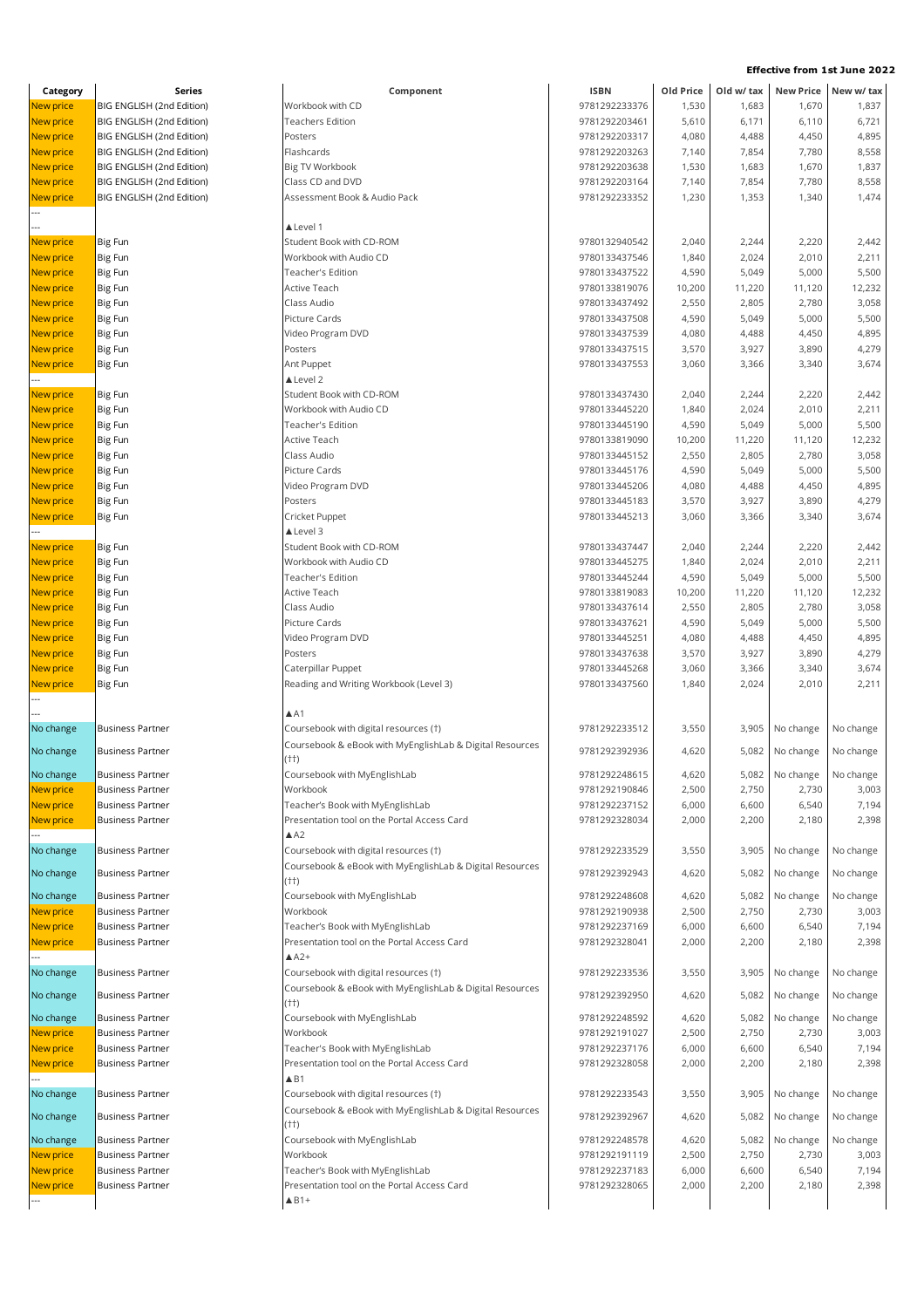| Category         | Series                            | Component                                                    | <b>ISBN</b>   | Old Price | Old w/ tax |                         | New Price New w/ tax |
|------------------|-----------------------------------|--------------------------------------------------------------|---------------|-----------|------------|-------------------------|----------------------|
| No change        | <b>Business Partner</b>           | Coursebook with digital resources (†)                        | 9781292233550 | 3,550     | 3,905      | No change               | No change            |
|                  | <b>Business Partner</b>           | Coursebook & eBook with MyEnglishLab & Digital Resources     |               |           |            |                         |                      |
| No change        |                                   | $(++)$                                                       | 9781292392974 | 4,620     | 5,082      | No change               | No change            |
| No change        | <b>Business Partner</b>           | Coursebook with MyEnglishLab                                 | 9781292248561 | 4,620     | 5,082      | No change               | No change            |
| New price        | <b>Business Partner</b>           | Workbook                                                     | 9781292191201 | 2,500     | 2,750      | 2,730                   | 3,003                |
| New price        | <b>Business Partner</b>           | Teacher's Book with MyEnglishLab                             | 9781292237190 | 6,000     | 6,600      | 6,540                   | 7,194                |
| New price        | <b>Business Partner</b>           | Presentation tool on the Portal Access Card                  | 9781292328072 | 2,000     | 2,200      | 2,180                   | 2,398                |
|                  |                                   | $\triangle$ B <sub>2</sub>                                   |               |           |            |                         |                      |
| No change        | <b>Business Partner</b>           | Coursebook with digital resources (†)                        | 9781292233567 | 3,550     | 3,905      | No change               | No change            |
|                  |                                   | Coursebook & eBook with MyEnglishLab & Digital Resources     |               |           |            |                         |                      |
| No change        | <b>Business Partner</b>           | $(++)$                                                       | 9781292392981 | 4,620     | 5,082      | No change               | No change            |
| No change        | <b>Business Partner</b>           | Coursebook with MyEnglishLab                                 | 9781292248585 | 4,620     | 5,082      | No change               | No change            |
| New price        | <b>Business Partner</b>           | Workbook                                                     | 9781292191294 | 2,500     | 2,750      | 2,730                   | 3,003                |
| New price        | <b>Business Partner</b>           | Teacher's Book with MyEnglishLab                             | 9781292237206 | 6,000     | 6,600      | 6,540                   | 7,194                |
| New price        | <b>Business Partner</b>           | Presentation tool on the Portal Access Card                  | 9781292328089 | 2,000     | 2,200      | 2,180                   | 2,398                |
|                  |                                   | $\triangle$ B2+                                              |               |           |            |                         |                      |
| No change        | <b>Business Partner</b>           | Coursebook with digital resources (†)                        | 9781292233574 | 3,550     | 3,905      | No change               | No change            |
|                  |                                   | Coursebook & eBook with MyEnglishLab & Digital Resources     |               |           |            |                         |                      |
| No change        | <b>Business Partner</b>           | (††)                                                         | 9781292392998 | 4,620     |            | 5,082 No change         | No change            |
| No change        | <b>Business Partner</b>           | Coursebook with MyEnglishLab                                 | 9781292249001 | 4,620     | 5,082      | No change               | No change            |
| New price        | <b>Business Partner</b>           | Workbook                                                     | 9781292191386 | 2,500     | 2,750      | 2,730                   | 3,003                |
| New price        | <b>Business Partner</b>           | Teacher's Book with MyEnglishLab                             | 9781292237213 | 6,000     | 6,600      | 6,540                   | 7,194                |
| <b>New price</b> | <b>Business Partner</b>           | Presentation tool on the Portal Access Card                  | 9781292328096 | 2,000     | 2,200      | 2,180                   | 2,398                |
|                  |                                   | $\triangle$ C1                                               |               |           |            |                         |                      |
| No change        | <b>Business Partner</b>           | Coursebook with digital resources (†)                        | 9781292233581 | 3,550     | 3,905      | No change               | No change            |
|                  |                                   | Coursebook & eBook with MyEnglishLab & Digital Resources     |               |           |            |                         |                      |
| No change        | <b>Business Partner</b>           | (††)                                                         | 9781292393001 | 4,620     | 5,082      | No change               | No change            |
| No change        | <b>Business Partner</b>           | Coursebook with MyEnglishLab                                 | 9781292248622 | 4,620     | 5,082      | No change               | No change            |
| New price        | <b>Business Partner</b>           | Workbook                                                     | 9781292191478 | 2,500     | 2,750      | 2,730                   | 3,003                |
| New price        | <b>Business Partner</b>           | Teacher's Book with MyEnglishLab                             | 9781292237220 | 6,000     | 6,600      | 6,540                   | 7,194                |
| New price        | <b>Business Partner</b>           | Presentation tool on the Portal Access Card                  | 9781292328102 | 2,000     | 2,200      | 2,180                   | 2,398                |
|                  |                                   |                                                              |               |           |            |                         |                      |
|                  |                                   | ▲ Foundations                                                |               |           |            |                         |                      |
| New price        | Connectivity                      | Student's Book &Interactive Student's eBook with Online      | 9780136833314 | 3,400     | 3,740      | 3,710                   | 4,081                |
|                  |                                   | Practice, Digital Resources and App                          |               |           |            |                         |                      |
| New price        | Connectivity                      | Student's Book A & Interactive Student's eBook A with Online | 9780136833468 | 2,500     | 2,750      | 2,730                   | 3,003                |
|                  |                                   | Practice, Digital Resources and App                          |               |           |            |                         |                      |
| New price        | Connectivity                      | Student's Book B & Interactive Student's eBook B with Online | 9780136833529 | 2,500     | 2,750      | 2,730                   | 3,003                |
|                  |                                   | Practice, Digital Resources and App                          |               |           |            |                         |                      |
| New price        | Connectivity                      | Teacher's Book                                               | 9780136833413 | 6,300     | 6,930      | 6,870                   | 7,557                |
| New price        | Connectivity                      | Workbook                                                     | 9780136833581 | 1,600     | 1,760      | 1,740                   | 1,914                |
|                  |                                   | ▲ Level 1                                                    |               |           |            |                         |                      |
| New price        | Connectivity                      | Student's Book &Interactive Student's eBook with Online      | 9780136833543 | 3,400     | 3,740      | 3,710                   | 4,081                |
|                  |                                   | Practice, Digital Resources and App                          |               |           |            |                         |                      |
| New price        | Connectivity                      | Student's Book A & Interactive Student's eBook A with Online | 9780136833253 | 2,500     | 2,750      | 2,730                   | 3,003                |
|                  |                                   | Practice, Digital Resources and App                          |               |           |            |                         |                      |
| New price        | Connectivity                      | Student's Book B & Interactive Student's eBook B with Online | 9780136833406 | 2,500     | 2,750      | 2,730                   | 3,003                |
|                  |                                   | Practice, Digital Resources and App                          |               |           |            |                         |                      |
| New price        | Connectivity                      | Teacher's Book                                               | 9780136834809 | 6,300     | 6,930      | 6,870                   | 7,557                |
| New price        | Connectivity                      | Workbook                                                     | 9780136834649 | 1,600     | 1,760      | 1,740                   | 1,914                |
|                  |                                   | A Level 2                                                    |               |           |            |                         |                      |
| New price        | Connectivity                      | Student's Book &Interactive Student's eBook with Online      | 9780136834472 | 3,400     | 3,740      | 3,710                   | 4,081                |
|                  |                                   | Practice, Digital Resources and App                          |               |           |            |                         |                      |
| New price        | Connectivity                      | Student's Book A & Interactive Student's eBook A with Online | 9780136834588 | 2,500     | 2,750      | 2,730                   | 3,003                |
|                  |                                   | Practice, Digital Resources and App                          |               |           |            |                         |                      |
| New price        | Connectivity                      | Student's Book B & Interactive Student's eBook B with Online | 9780136834779 | 2,500     | 2,750      | 2,730                   | 3,003                |
|                  |                                   | Practice, Digital Resources and App                          |               |           |            |                         |                      |
| New price        | Connectivity                      | Teacher's Book                                               | 9780136834731 | 6,300     | 6,930      | 6,870                   | 7,557                |
| New price        | Connectivity                      | Workbook                                                     | 9780136834465 | 1,600     | 1,760      | 1,740                   | 1,914                |
|                  |                                   | ▲ Level 3                                                    |               |           |            |                         |                      |
| New price        | Connectivity                      | Student's Book &Interactive Student's eBook with Online      | 9780136834670 | 3,400     | 3,740      | 3,710                   | 4,081                |
|                  |                                   | Practice, Digital Resources and App                          |               |           |            |                         |                      |
| New price        | Connectivity                      | Student's Book A & Interactive Student's eBook A with Online | 9780136839729 | 2,500     | 2,750      | 2,730                   | 3,003                |
|                  |                                   | Practice, Digital Resources and App                          |               |           |            |                         |                      |
| New price        | Connectivity                      | Student's Book B & Interactive Student's eBook B with Online | 9780136834717 | 2,500     | 2,750      | 2,730                   | 3,003                |
|                  |                                   | Practice, Digital Resources and App                          |               |           |            |                         |                      |
| New price        | Connectivity                      | Teacher's Book                                               | 9780136834601 | 6,300     | 6,930      | 6,870                   | 7,557                |
| New price        | Connectivity                      | Workbook                                                     | 9780136834663 | 1,600     | 1,760      | 1,740                   | 1,914                |
|                  |                                   |                                                              |               |           |            |                         |                      |
|                  |                                   | ▲ Introductory                                               |               |           |            |                         |                      |
| New price        | Contemporary Topics (3rd Edition) | Student Book                                                 | 9780132075176 | 2,890     | 3,179      | 3,150                   | 3,465                |
| To be deleted    | Contemporary Topics (3rd Edition) | Student Book with Streaming Video Access Code Card           | 9780134064574 | 3,400     | 3,740      | Delete from the catalog |                      |
| New price        | Contemporary Topics (3rd Edition) | Audio CDs (3)                                                | 9780132075190 | 4,820     | 5,302      | 5,250                   | 5,775                |
|                  |                                   |                                                              |               |           |            |                         |                      |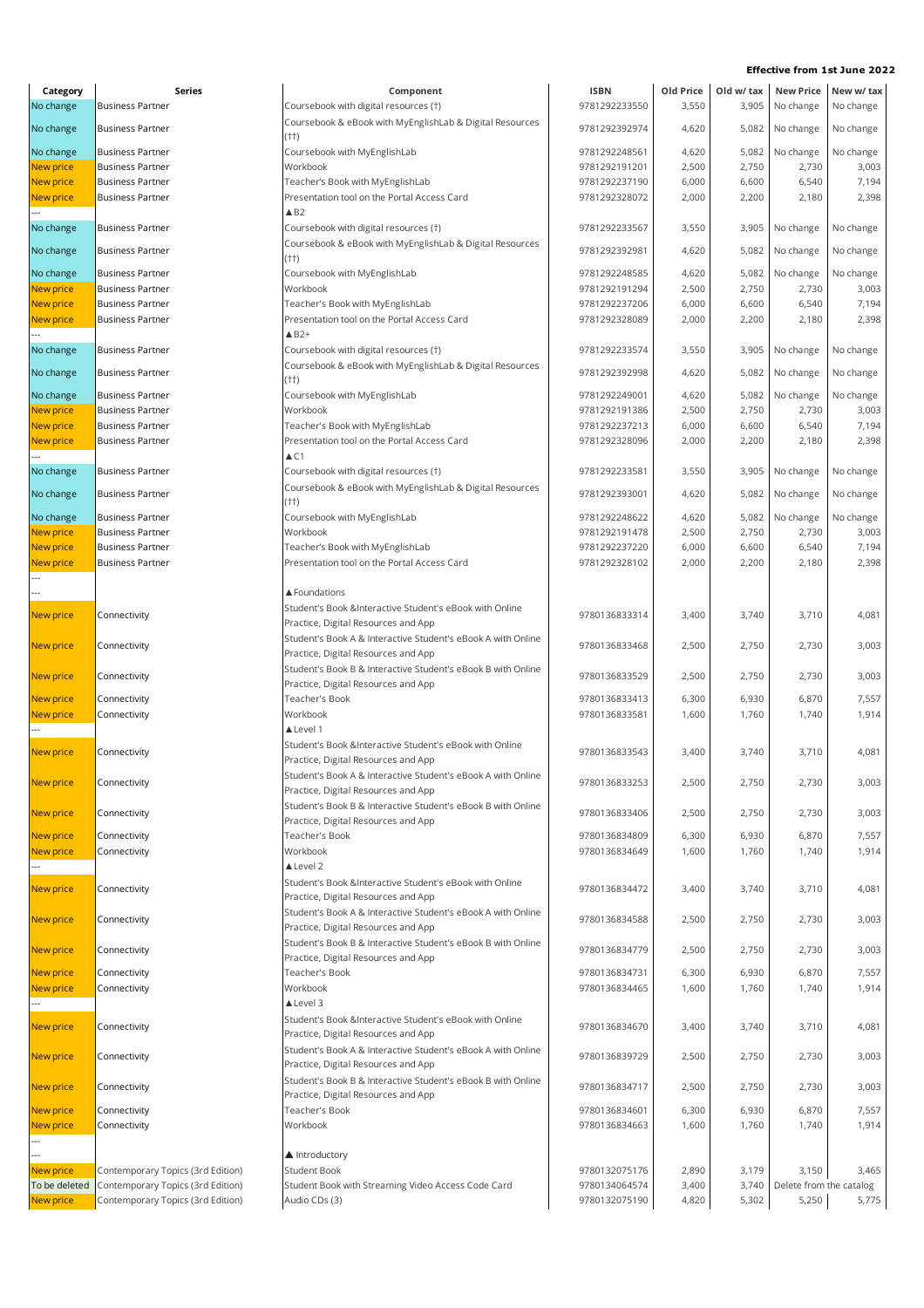| Category               | Series                                     | Component                                                                                | <b>ISBN</b>                    | Old Price       | Old w/ tax      |                         | New Price New w/tax |
|------------------------|--------------------------------------------|------------------------------------------------------------------------------------------|--------------------------------|-----------------|-----------------|-------------------------|---------------------|
| To be deleted          | Contemporary Topics (3rd Edition)          | <b>DVD</b>                                                                               | 9780132075183                  | 10,660          | 11,726          | Delete from the catalog |                     |
|                        |                                            | Level 1                                                                                  |                                |                 |                 |                         |                     |
| New price              | Contemporary Topics (4th Edition)          | Student Book with Essential Online Resources                                             | 9780134400648                  | 2,990           | 3,289           | 3,260                   | 3,586               |
| New price              | Contemporary Topics (4th Edition)          | Classroom DVD                                                                            | 9780133855722                  | 10,200          | 11,220          | 11,120                  | 12,232              |
| New price              | Contemporary Topics (4th Edition)          | Classroom Audio CD<br>Level 2                                                            | 9780133855715                  | 5,100           | 5,610           | 5,560                   | 6,116               |
| New price              | Contemporary Topics (4th Edition)          | Student Book with Essential Online Resources                                             | 9780134400808                  | 2,990           | 3,289           | 3,260                   | 3,586               |
| New price              | Contemporary Topics (4th Edition)          | Classroom DVD                                                                            | 9780133855838                  | 10,200          | 11,220          | 11,120                  | 12,232              |
|                        |                                            | Level 3                                                                                  |                                |                 |                 |                         |                     |
| New price              | Contemporary Topics (4th Edition)          | Student Book with Essential Online Resources                                             | 9780134400792                  | 2,990           | 3,289           | 3,260                   | 3,586               |
| <b>New price</b>       | Contemporary Topics (4th Edition)          | Classroom DVD                                                                            | 9780133855814                  | 10,200          | 11,220          | 11,120                  | 12,232              |
| New price              | Contemporary Topics (4th Edition)          | Classroom Audio CD                                                                       | 9780133855821                  | 5,100           | 5,610           | 5,560                   | 6,116               |
|                        |                                            |                                                                                          |                                |                 |                 |                         |                     |
|                        |                                            | ▲ Starter                                                                                |                                |                 |                 |                         |                     |
| New price              | <b>Cutting Edge</b>                        | Student book + DVD-ROM (†)                                                               | 9781447936947                  | 3,210           | 3,531           | 3,500                   | 3,850               |
| New price              | <b>Cutting Edge</b>                        | Student's Book & eBook with Digital Resources (††)                                       | 9781292394060                  | 3,210           | 3,531           | 3,500                   | 3,850               |
| New price<br>New price | <b>Cutting Edge</b><br><b>Cutting Edge</b> | Class CD (2)<br>Workbook                                                                 | 9781447972532<br>9781447906728 | 4,230<br>1,690  | 4,653<br>1,859  | 4,610<br>1,840          | 5,071<br>2,024      |
| New price              | Cutting Edge                               | Workbook + Answer Key                                                                    | 9781447906704                  | 1,940           | 2,134           | 2,110                   | 2,321               |
| New price              | Cutting Edge                               | Teacher's Resource Book + CD-ROM                                                         | 9781447936978                  | 4,660           | 5,126           | 5,080                   | 5,588               |
| New price              | Cutting Edge                               | ActiveTeach                                                                              | 9781447906735                  | 10,200          | 11,220          | 11,120                  | 12,232              |
| New price              | <b>Cutting Edge</b>                        | Student Book with DVD-ROM and MyLab Access (1)                                           | 9781447962250                  | 4,180           | 4,598           | 4,560                   | 5,016               |
|                        |                                            | Student's Book & Interactive eBook with Online Practice,                                 |                                |                 |                 |                         |                     |
| New price              | <b>Cutting Edge</b>                        | Digital Resources & App (††)                                                             | 9781292394053                  | 4,180           | 4,598           | 4,560                   | 5,016               |
|                        |                                            | ▲ Elementary                                                                             |                                |                 |                 |                         |                     |
| New price              | <b>Cutting Edge</b>                        | Student book + DVD-ROM (†)                                                               | 9781447936831                  | 3,210           | 3,531           | 3,500                   | 3,850               |
| New price              | <b>Cutting Edge</b>                        | Student's Book & eBook with Digital Resources (††)                                       | 9781292394084                  | 3,210           | 3,531           | 3,500                   | 3,850               |
| New price              | <b>Cutting Edge</b>                        | Class CD (2)                                                                             | 9781447972488                  | 4,230           | 4,653           | 4,610                   | 5,071               |
| New price              | <b>Cutting Edge</b>                        | Workbook                                                                                 | 9781447906407                  | 1,690           | 1,859           | 1,840                   | 2,024               |
| New price              | Cutting Edge                               | Workbook + Answer Key                                                                    | 9781447906414                  | 1,940           | 2,134           | 2,110                   | 2,321               |
| New price              | <b>Cutting Edge</b>                        | Teacher's Resource Book + CD-ROM                                                         | 9781447936862                  | 4,660           | 5,126           | 5,080                   | 5,588               |
| New price<br>New price | <b>Cutting Edge</b><br><b>Cutting Edge</b> | ActiveTeach<br>Student Book with DVD-ROM and MyLab Access (†)                            | 9781447906322<br>9781447944034 | 10,200<br>4,180 | 11,220<br>4,598 | 11,120<br>4,560         | 12,232<br>5,016     |
|                        |                                            | Student's Book & Interactive eBook with Online Practice,                                 |                                |                 |                 |                         |                     |
| New price              | <b>Cutting Edge</b>                        | Digital Resources & App (††)<br>▲ Pre-intermediate                                       | 9781292394077                  | 4,180           | 4,598           | 4,560                   | 5,016               |
| New price              | <b>Cutting Edge</b>                        | Student book + DVD-ROM (†)                                                               | 9781447936909                  | 3,210           | 3,531           | 3,500                   | 3,850               |
| <b>New price</b>       | <b>Cutting Edge</b>                        | Student's Book & eBook with Digital Resources (††)                                       | 9781292394107                  | 3,210           | 3,531           | 3,500                   | 3,850               |
| New price              | Cutting Edge                               | Class CD (2)                                                                             | 9781447972501                  | 4,230           | 4,653           | 4,610                   | 5,071               |
| New price              | <b>Cutting Edge</b>                        | Workbook                                                                                 | 9781447906643                  | 1,690           | 1,859           | 1,840                   | 2,024               |
| New price              | <b>Cutting Edge</b>                        | Workbook + Answer Key                                                                    | 9781447906636                  | 1,940           | 2,134           | 2,110                   | 2,321               |
| <b>New price</b>       | <b>Cutting Edge</b>                        | Teacher's Resource Book + CD-ROM                                                         | 9781447936930                  | 4,660           | 5,126           | 5,080                   | 5,588               |
| <b>New price</b>       | <b>Cutting Edge</b>                        | ActiveTeach                                                                              | 9781447906544                  | 10,200          | 11,220          | 11,120                  | 12,232              |
| <b>New price</b>       | <b>Cutting Edge</b>                        | Student Book with DVD-ROM and MyLab Access (1)                                           | 9781447944058                  | 4,180           | 4,598           | 4,560                   | 5,016               |
| New price              | <b>Cutting Edge</b>                        | Student's Book & Interactive eBook with Online Practice,                                 | 9781292394091                  | 4,180           | 4,598           | 4,560                   | 5,016               |
|                        |                                            | Digital Resources & App (††)<br>▲ Intermediate                                           |                                |                 |                 |                         |                     |
| New price              | <b>Cutting Edge</b>                        | Student book + DVD-ROM (†)                                                               | 9781447936879                  | 3,210           | 3,531           | 3,500                   | 3,850               |
| New price              | <b>Cutting Edge</b>                        | Student's Book & eBook with Digital Resources (††)                                       | 9781292394121                  | 3,210           | 3,531           | 3,500                   | 3,850               |
| New price              | Cutting Edge                               | Class CD (2)                                                                             | 9781447972495                  | 4,230           | 4,653           | 4,610                   | 5,071               |
| New price              | <b>Cutting Edge</b>                        | Workbook                                                                                 | 9781447906537                  | 1,690           | 1,859           | 1,840                   | 2,024               |
| New price              | <b>Cutting Edge</b>                        | Workbook + Answer Key                                                                    | 9781447906520                  | 1,940           | 2,134           | 2,110                   | 2,321               |
| <b>New price</b>       | <b>Cutting Edge</b>                        | Teacher's Resource Book + CD-ROM                                                         | 9781447937579                  | 4,660           | 5,126           | 5,080                   | 5,588               |
| New price              | <b>Cutting Edge</b>                        | ActiveTeach                                                                              | 9781447906438                  | 10,200          | 11,220          | 11,120                  | 12,232              |
| New price              | <b>Cutting Edge</b>                        | Student Book with DVD-ROM and MyLab Access (1)                                           | 9781447944041                  | 4,180           | 4,598           | 4,560                   | 5,016               |
| New price              | <b>Cutting Edge</b>                        | Student's Book & Interactive eBook with Online Practice,<br>Digital Resources & App (††) | 9781292394114                  | 4,180           | 4,598           | 4,560                   | 5,016               |
|                        |                                            | ▲ Upper-intermediate                                                                     |                                |                 |                 |                         |                     |
| New price              | <b>Cutting Edge</b>                        | Student book + DVD-ROM (†)                                                               | 9781447936985                  | 3,210           | 3,531           | 3,500                   | 3,850               |
| New price              | <b>Cutting Edge</b>                        | Student's Book & eBook with Digital Resources (††)                                       | 9781292394145                  | 3,210           | 3,531           | 3,500                   | 3,850               |
| New price              | <b>Cutting Edge</b>                        | Class CD (3)                                                                             | 9781447972518                  | 4,230           | 4,653           | 4,610                   | 5,071               |
| New price              | <b>Cutting Edge</b>                        | Workbook                                                                                 | 9781447906872                  | 1,690           | 1,859           | 1,840                   | 2,024               |
| New price              | <b>Cutting Edge</b>                        | Workbook + Answer Key                                                                    | 9781447906773                  | 1,940           | 2,134           | 2,110                   | 2,321               |
| <b>New price</b>       | <b>Cutting Edge</b>                        | Teacher's Resource Book + CD-ROM                                                         | 9781447937012                  | 4,660           | 5,126           | 5,080                   | 5,588               |
| New price              | <b>Cutting Edge</b>                        | ActiveTeach                                                                              | 9781447906780                  | 10,200          | 11,220          | 11,120                  | 12,232              |
| New price              | <b>Cutting Edge</b>                        | Student Book with DVD-ROM and MyLab Access (†)                                           | 9781447944065                  | 4,180           | 4,598           | 4,560                   | 5,016               |
| New price              | <b>Cutting Edge</b>                        | Student's Book & Interactive eBook with Online Practice,<br>Digital Resources & App (††) | 9781292394138                  | 4,180           | 4,598           | 4,560                   | 5,016               |
|                        |                                            | ▲ Advanced                                                                               |                                |                 |                 |                         |                     |
| New price              | <b>Cutting Edge</b>                        | Student book + DVD-ROM (†)                                                               | 9781447936800                  | 3,210           | 3,531           | 3,500                   | 3,850               |
| New price              | <b>Cutting Edge</b>                        | Student's Book & eBook with Digital Resources (††)                                       | 9781292394169                  | 3,210           | 3,531           | 3,500                   | 3,850               |
| New price              | Cutting Edge                               | Class CD (3)<br>Workbook                                                                 | 9781447972525<br>9781447906315 | 4,230           | 4,653           | 4,610                   | 5,071               |
| New price              | <b>Cutting Edge</b>                        |                                                                                          |                                | 1,690           | 1,859           | 1,840                   | 2,024               |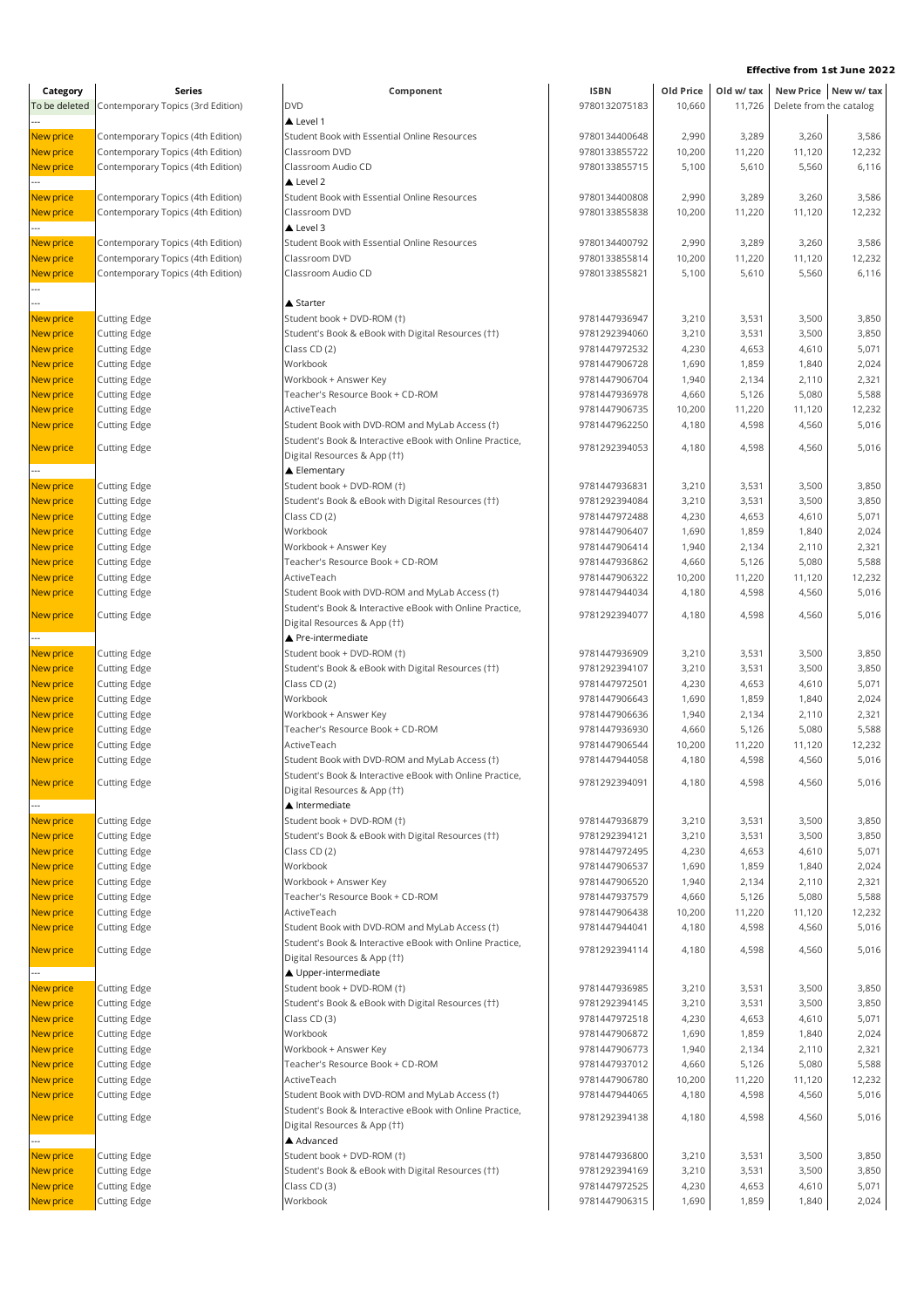| New price<br>1,940<br>2,134<br>2,110<br><b>Cutting Edge</b><br>Workbook + Answer Key<br>9781447906292<br>2,321<br><b>New price</b><br>Teacher's Resource Book + CD-ROM<br>9781447936824<br>4,660<br>5,126<br>5,080<br><b>Cutting Edge</b><br>10,200<br>11,220<br>New price<br><b>Cutting Edge</b><br>ActiveTeach<br>9781447906216<br>11,120<br><b>New price</b><br>9781447962243<br>4,180<br>4,598<br>4,560<br><b>Cutting Edge</b><br>Student Book with DVD-ROM and MyLab Access (1)<br>Student's Book & Interactive eBook with Online Practice,<br><b>New price</b><br>4,598<br>5,016<br><b>Cutting Edge</b><br>9781292394152<br>4,180<br>4,560<br>Digital Resources & App (††)<br>New price<br>4,980<br>Disney Kids Readers Level 1<br>Level Pack (6 titles)<br>9784907421618<br>5,478<br>5,430<br>Disney Kids Readers Level 1<br>Disney Cinderella<br>9781292346625<br>920<br>1,012<br>1,000<br>New price<br>Disney Dumbo<br>New price<br>Disney Kids Readers Level 1<br>9781292346632<br>920<br>1,012<br>1,000<br>Disney Kids Readers Level 1<br>Disney PIXAR Nemo in School<br>9781292346649<br>920<br>New price<br>1,012<br>1,000<br>920<br><b>New price</b><br>Disney Kids Readers Level 1<br>Disney Peter Pan<br>9781292346656<br>1,012<br>1,000<br>Disney PIXAR Coco: The Story of Dante<br>9781292346663<br>920<br>1,000<br>1,100<br>New price<br>Disney Kids Readers Level 1<br>1,012<br>Disney Frozen: Olaf Likes Summer<br>New price<br>Disney Kids Readers Level 1<br>9781292346670<br>920<br>1,012<br>1,000<br>1,100<br><b>New price</b><br>Disney Kids Readers Level 1<br>Teacher's Book<br>9781292330860<br>4,450<br>4,895<br>4,850<br>5,335<br>Disney Kids Readers Level 1<br>Workbook<br>9781292330808<br>1,700<br>2,035<br>New price<br>1,870<br>1,850<br>5,973<br><b>New price</b><br>Disney Kids Readers Level 2<br>Level Pack (6 titles)<br>9784907421625<br>4,980<br>5,478<br>5,430<br>Disney Kids Readers Level 2<br>Disney The Jungle Book: Mowgli Meets Baloo<br>920<br>New price<br>9781292346687<br>1,012<br>1,000<br>1,100<br>Disney The Little Mermaid: Ariel and the Prince<br>920<br>1,000<br>1,100<br>New price<br>Disney Kids Readers Level 2<br>9781292346694<br>1,012<br>Disney Kids Readers Level 2<br>9781292346700<br>920<br>1,000<br>1,100<br><b>New price</b><br>Disney PIXAR Toy Story<br>1,012<br><b>New price</b><br>Disney Kids Readers Level 2<br>Disney Frozen<br>9781292346717<br>920<br>1,012<br>1,000<br>1,100<br><b>New price</b><br>Disney Kids Readers Level 2<br>Disney PIXAR Monsters University<br>9781292346724<br>920<br>1,012<br>1,000<br>1,100<br>Disney Kids Readers Level 2<br>Disney PIXAR Finding Dory<br>9781292346731<br>920<br>New price<br>1,012<br>1,000<br>1,100<br>Disney Kids Readers Level 2<br>Teacher's Book<br>9781292330877<br>4,450<br>5,335<br>New price<br>4,895<br>4,850<br>Workbook<br><b>New price</b><br>Disney Kids Readers Level 2<br>9781292330815<br>1,700<br>1,870<br>1,850<br>2,035<br>7,172<br>New price<br>Disney Kids Readers Level 3<br>Level Pack (6 titles)<br>9784907421632<br>5,980<br>6,578<br>6,520<br><b>New price</b><br>Disney Kids Readers Level 3<br>Disney 101 Dalmatians<br>9781292346748<br>1,100<br>1,200<br>1,320<br>1,210<br>New price<br>Disney Kids Readers Level 3<br>Disney PIXAR A Bug's Life<br>9781292346755<br>1,100<br>1,210<br>1,200<br>1,320<br>1,100<br>1,320<br>New price<br>Disney Kids Readers Level 3<br>Disney Tangled<br>9781292346762<br>1,210<br>1,200<br>Disney Kids Readers Level 3<br>Disney PIXAR Toy Story 2<br>9781292346779<br>1,320<br>New price<br>1,100<br>1,210<br>1,200<br>Disney Kids Readers Level 3<br>Disney PIXAR Coco<br>9781292346786<br>1,100<br>1,200<br>1,320<br>New price<br>1,210<br>Disney Frozen II<br>New price<br>Disney Kids Readers Level 3<br>9781292346793<br>1,100<br>1,210<br>1,200<br><b>New price</b><br>Disney Kids Readers Level 3<br>Teacher's Book<br>9781292330884<br>4,450<br>4,895<br>4,850<br>Workbook<br>1,700<br>1,870<br>New price<br>Disney Kids Readers Level 3<br>9781292330822<br>1,850<br>New price<br>Disney Kids Readers Level 4<br>Level Pack (6 titles)<br>9784907421649<br>5,980<br>6,578<br>6,520<br><b>New price</b><br>Disney Kids Readers Level 4<br>Disney The Lion King<br>9781292346809<br>1,100<br>1,210<br>1,200<br>Disney PIXAR Toy Story 3<br>9781292346816<br>New price<br>Disney Kids Readers Level 4<br>1,100<br>1,210<br>1,200<br>9781292346823<br>1,100<br>New price<br>Disney Kids Readers Level 4<br>Disney PIXAR Brave<br>1,210<br>1,200<br>Disney PIXAR Inside Out<br>9781292346830<br>New price<br>Disney Kids Readers Level 4<br>1,100<br>1,210<br>1,200<br><b>New price</b><br>Disney Kids Readers Level 4<br>9781292346847<br>1,100<br>1,200<br>Disney Moana<br>1,210<br>Disney Kids Readers Level 4<br>Disney PIXAR The Incredibles 2<br>1,100<br>1,210<br>1,200<br>9781292346854<br>New price<br>Disney Kids Readers Level 4<br>Teacher's Book<br>9781292330891<br>4,895<br>New price<br>4,450<br>4,850<br><b>New price</b><br>Disney Kids Readers Level 4<br>Workbook<br>9781292330839<br>1,700<br>1,870<br>1,850<br>New price<br>Disney Kids Readers Level 5<br>Level Pack (6 titles)<br>9784907421656<br>6,980<br>7,678<br>7,610<br>8,371<br>Disney PIXAR Ratatouille<br>1,280<br>1,400<br>New price<br>Disney Kids Readers Level 5<br>9781292346861<br>1,408<br>Disney PIXAR WALL-E<br>New price<br>Disney Kids Readers Level 5<br>9781292346878<br>1,280<br>1,408<br>1,400<br>Disney Kids Readers Level 5<br>Disney Big Hero 6<br>9781292346885<br>New price<br>1,280<br>1,408<br>1,400<br>Disney PIXAR Toy Story 4<br><b>New price</b><br>Disney Kids Readers Level 5<br>9781292346892<br>1,280<br>1,408<br>1,400<br><b>New price</b><br>Disney Alice in Wonderland<br>9781292346908<br>Disney Kids Readers Level 5<br>1,280<br>1,408<br>1,400<br>New price<br>Disney Kids Readers Level 5<br>Disney Beauty and the Beast<br>9781292346915<br>1,280<br>1,408<br>1,400<br><b>New price</b><br>9781292330907<br>4,450<br>5,335<br>Disney Kids Readers Level 5<br>Teacher's Book<br>4,895<br>4,850<br>Workbook<br>New price<br>Disney Kids Readers Level 5<br>9781292330846<br>1,700<br>1,870<br>1,850<br>2,035<br>New price<br>Disney Kids Readers Level 6<br>Level Pack (6 titles)<br>9784907421663<br>6,980<br>7,678<br>7,610<br>8,371<br>Disney Atlantis: The Lost Empire<br>New price<br>Disney Kids Readers Level 6<br>9781292346977<br>1,280<br>1,408<br>1,400<br>1,540<br>Disney PIXAR UP<br>New price<br>Disney Kids Readers Level 6<br>9781292346922<br>1,280<br>1,408<br>1,400<br>1,540<br><b>New price</b><br>Disney Kids Readers Level 6<br>Disney Ralph Breaks the Internet<br>9781292346939<br>1,540<br>1,280<br>1,408<br>1,400<br>Disney Kids Readers Level 6<br>New price<br>Disney Zootopia<br>9781292346946<br>1,280<br>1,408<br>1,400<br>1,540<br><b>New price</b><br>Disney Maleficent<br>9781292346953<br>Disney Kids Readers Level 6<br>1,280<br>1,408<br>1,400<br>1,540<br>New price<br>Disney Kids Readers Level 6<br>Disney PIXAR Onward<br>9781292346960<br>1,280<br>1,408<br>1,400<br>1,540<br>Disney Kids Readers Level 6<br>Teacher's Book<br>9781292330914<br>New price<br>4,450<br>4,895<br>4,850<br>5,335<br>Workbook<br>New price<br>Disney Kids Readers Level 6<br>9781292330853<br>1,700<br>1,870<br>1,850<br>2,035<br>▲ Starter<br>Student Book + Student Online Access code pack<br>New price<br>English Code<br>9781292352299<br>2,850<br>3,135<br>3,110<br>3,421<br>Workbook<br>New price<br>English Code<br>9781292322681<br>1,500<br>1,650<br>1,640<br><b>New price</b><br>English Code<br>Teacher's edition and online access code pack<br>10,000<br>11,000<br>9781292354439<br>6,430<br>English Code<br>9781292322346<br>2,000<br>New price<br>Class CDs<br>2,200<br>2,180<br>New price<br>Picture Cards<br>9781292323619<br>11,500<br>12,650<br>12,540<br>English Code | Category | Series | Component | <b>ISBN</b> | Old Price | Old w/ tax | New Price New w/ tax |
|-----------------------------------------------------------------------------------------------------------------------------------------------------------------------------------------------------------------------------------------------------------------------------------------------------------------------------------------------------------------------------------------------------------------------------------------------------------------------------------------------------------------------------------------------------------------------------------------------------------------------------------------------------------------------------------------------------------------------------------------------------------------------------------------------------------------------------------------------------------------------------------------------------------------------------------------------------------------------------------------------------------------------------------------------------------------------------------------------------------------------------------------------------------------------------------------------------------------------------------------------------------------------------------------------------------------------------------------------------------------------------------------------------------------------------------------------------------------------------------------------------------------------------------------------------------------------------------------------------------------------------------------------------------------------------------------------------------------------------------------------------------------------------------------------------------------------------------------------------------------------------------------------------------------------------------------------------------------------------------------------------------------------------------------------------------------------------------------------------------------------------------------------------------------------------------------------------------------------------------------------------------------------------------------------------------------------------------------------------------------------------------------------------------------------------------------------------------------------------------------------------------------------------------------------------------------------------------------------------------------------------------------------------------------------------------------------------------------------------------------------------------------------------------------------------------------------------------------------------------------------------------------------------------------------------------------------------------------------------------------------------------------------------------------------------------------------------------------------------------------------------------------------------------------------------------------------------------------------------------------------------------------------------------------------------------------------------------------------------------------------------------------------------------------------------------------------------------------------------------------------------------------------------------------------------------------------------------------------------------------------------------------------------------------------------------------------------------------------------------------------------------------------------------------------------------------------------------------------------------------------------------------------------------------------------------------------------------------------------------------------------------------------------------------------------------------------------------------------------------------------------------------------------------------------------------------------------------------------------------------------------------------------------------------------------------------------------------------------------------------------------------------------------------------------------------------------------------------------------------------------------------------------------------------------------------------------------------------------------------------------------------------------------------------------------------------------------------------------------------------------------------------------------------------------------------------------------------------------------------------------------------------------------------------------------------------------------------------------------------------------------------------------------------------------------------------------------------------------------------------------------------------------------------------------------------------------------------------------------------------------------------------------------------------------------------------------------------------------------------------------------------------------------------------------------------------------------------------------------------------------------------------------------------------------------------------------------------------------------------------------------------------------------------------------------------------------------------------------------------------------------------------------------------------------------------------------------------------------------------------------------------------------------------------------------------------------------------------------------------------------------------------------------------------------------------------------------------------------------------------------------------------------------------------------------------------------------------------------------------------------------------------------------------------------------------------------------------------------------------------------------------------------------------------------------------------------------------------------------------------------------------------------------------------------------------------------------------------------------------------------------------------------------------------------------------------------------------------------------------------------------------------------------------------------------------------------------------------------------------------------------------------------------------------------------------------------------------------------------------------------------------------------------------------------------------------------------------------------------------------------------------------------------------------------------------------------------------------------------------------------------------------------------------------------------------------------------------------------------------------------------------------------------------------------------------------------------------------------------------------------------------------------------------------------------------------------------------------------------------------------------------------------------------------------------------------------------------------------------------------------------------------------------------------------------------------------------------------------------------------------------------------------------------------------------------------------|----------|--------|-----------|-------------|-----------|------------|----------------------|
|                                                                                                                                                                                                                                                                                                                                                                                                                                                                                                                                                                                                                                                                                                                                                                                                                                                                                                                                                                                                                                                                                                                                                                                                                                                                                                                                                                                                                                                                                                                                                                                                                                                                                                                                                                                                                                                                                                                                                                                                                                                                                                                                                                                                                                                                                                                                                                                                                                                                                                                                                                                                                                                                                                                                                                                                                                                                                                                                                                                                                                                                                                                                                                                                                                                                                                                                                                                                                                                                                                                                                                                                                                                                                                                                                                                                                                                                                                                                                                                                                                                                                                                                                                                                                                                                                                                                                                                                                                                                                                                                                                                                                                                                                                                                                                                                                                                                                                                                                                                                                                                                                                                                                                                                                                                                                                                                                                                                                                                                                                                                                                                                                                                                                                                                                                                                                                                                                                                                                                                                                                                                                                                                                                                                                                                                                                                                                                                                                                                                                                                                                                                                                                                                                                                                                                                                                                                                                                                                                                                                                                                                                                                                                                                                                                                                                                                                                                                                                                                                                                                                                                                                                                                                                                                                                                                                                                                                                                                                               |          |        |           |             |           |            |                      |
|                                                                                                                                                                                                                                                                                                                                                                                                                                                                                                                                                                                                                                                                                                                                                                                                                                                                                                                                                                                                                                                                                                                                                                                                                                                                                                                                                                                                                                                                                                                                                                                                                                                                                                                                                                                                                                                                                                                                                                                                                                                                                                                                                                                                                                                                                                                                                                                                                                                                                                                                                                                                                                                                                                                                                                                                                                                                                                                                                                                                                                                                                                                                                                                                                                                                                                                                                                                                                                                                                                                                                                                                                                                                                                                                                                                                                                                                                                                                                                                                                                                                                                                                                                                                                                                                                                                                                                                                                                                                                                                                                                                                                                                                                                                                                                                                                                                                                                                                                                                                                                                                                                                                                                                                                                                                                                                                                                                                                                                                                                                                                                                                                                                                                                                                                                                                                                                                                                                                                                                                                                                                                                                                                                                                                                                                                                                                                                                                                                                                                                                                                                                                                                                                                                                                                                                                                                                                                                                                                                                                                                                                                                                                                                                                                                                                                                                                                                                                                                                                                                                                                                                                                                                                                                                                                                                                                                                                                                                                               |          |        |           |             |           |            | 5,588                |
|                                                                                                                                                                                                                                                                                                                                                                                                                                                                                                                                                                                                                                                                                                                                                                                                                                                                                                                                                                                                                                                                                                                                                                                                                                                                                                                                                                                                                                                                                                                                                                                                                                                                                                                                                                                                                                                                                                                                                                                                                                                                                                                                                                                                                                                                                                                                                                                                                                                                                                                                                                                                                                                                                                                                                                                                                                                                                                                                                                                                                                                                                                                                                                                                                                                                                                                                                                                                                                                                                                                                                                                                                                                                                                                                                                                                                                                                                                                                                                                                                                                                                                                                                                                                                                                                                                                                                                                                                                                                                                                                                                                                                                                                                                                                                                                                                                                                                                                                                                                                                                                                                                                                                                                                                                                                                                                                                                                                                                                                                                                                                                                                                                                                                                                                                                                                                                                                                                                                                                                                                                                                                                                                                                                                                                                                                                                                                                                                                                                                                                                                                                                                                                                                                                                                                                                                                                                                                                                                                                                                                                                                                                                                                                                                                                                                                                                                                                                                                                                                                                                                                                                                                                                                                                                                                                                                                                                                                                                                               |          |        |           |             |           |            | 12,232               |
|                                                                                                                                                                                                                                                                                                                                                                                                                                                                                                                                                                                                                                                                                                                                                                                                                                                                                                                                                                                                                                                                                                                                                                                                                                                                                                                                                                                                                                                                                                                                                                                                                                                                                                                                                                                                                                                                                                                                                                                                                                                                                                                                                                                                                                                                                                                                                                                                                                                                                                                                                                                                                                                                                                                                                                                                                                                                                                                                                                                                                                                                                                                                                                                                                                                                                                                                                                                                                                                                                                                                                                                                                                                                                                                                                                                                                                                                                                                                                                                                                                                                                                                                                                                                                                                                                                                                                                                                                                                                                                                                                                                                                                                                                                                                                                                                                                                                                                                                                                                                                                                                                                                                                                                                                                                                                                                                                                                                                                                                                                                                                                                                                                                                                                                                                                                                                                                                                                                                                                                                                                                                                                                                                                                                                                                                                                                                                                                                                                                                                                                                                                                                                                                                                                                                                                                                                                                                                                                                                                                                                                                                                                                                                                                                                                                                                                                                                                                                                                                                                                                                                                                                                                                                                                                                                                                                                                                                                                                                               |          |        |           |             |           |            | 5,016                |
|                                                                                                                                                                                                                                                                                                                                                                                                                                                                                                                                                                                                                                                                                                                                                                                                                                                                                                                                                                                                                                                                                                                                                                                                                                                                                                                                                                                                                                                                                                                                                                                                                                                                                                                                                                                                                                                                                                                                                                                                                                                                                                                                                                                                                                                                                                                                                                                                                                                                                                                                                                                                                                                                                                                                                                                                                                                                                                                                                                                                                                                                                                                                                                                                                                                                                                                                                                                                                                                                                                                                                                                                                                                                                                                                                                                                                                                                                                                                                                                                                                                                                                                                                                                                                                                                                                                                                                                                                                                                                                                                                                                                                                                                                                                                                                                                                                                                                                                                                                                                                                                                                                                                                                                                                                                                                                                                                                                                                                                                                                                                                                                                                                                                                                                                                                                                                                                                                                                                                                                                                                                                                                                                                                                                                                                                                                                                                                                                                                                                                                                                                                                                                                                                                                                                                                                                                                                                                                                                                                                                                                                                                                                                                                                                                                                                                                                                                                                                                                                                                                                                                                                                                                                                                                                                                                                                                                                                                                                                               |          |        |           |             |           |            |                      |
|                                                                                                                                                                                                                                                                                                                                                                                                                                                                                                                                                                                                                                                                                                                                                                                                                                                                                                                                                                                                                                                                                                                                                                                                                                                                                                                                                                                                                                                                                                                                                                                                                                                                                                                                                                                                                                                                                                                                                                                                                                                                                                                                                                                                                                                                                                                                                                                                                                                                                                                                                                                                                                                                                                                                                                                                                                                                                                                                                                                                                                                                                                                                                                                                                                                                                                                                                                                                                                                                                                                                                                                                                                                                                                                                                                                                                                                                                                                                                                                                                                                                                                                                                                                                                                                                                                                                                                                                                                                                                                                                                                                                                                                                                                                                                                                                                                                                                                                                                                                                                                                                                                                                                                                                                                                                                                                                                                                                                                                                                                                                                                                                                                                                                                                                                                                                                                                                                                                                                                                                                                                                                                                                                                                                                                                                                                                                                                                                                                                                                                                                                                                                                                                                                                                                                                                                                                                                                                                                                                                                                                                                                                                                                                                                                                                                                                                                                                                                                                                                                                                                                                                                                                                                                                                                                                                                                                                                                                                                               |          |        |           |             |           |            |                      |
|                                                                                                                                                                                                                                                                                                                                                                                                                                                                                                                                                                                                                                                                                                                                                                                                                                                                                                                                                                                                                                                                                                                                                                                                                                                                                                                                                                                                                                                                                                                                                                                                                                                                                                                                                                                                                                                                                                                                                                                                                                                                                                                                                                                                                                                                                                                                                                                                                                                                                                                                                                                                                                                                                                                                                                                                                                                                                                                                                                                                                                                                                                                                                                                                                                                                                                                                                                                                                                                                                                                                                                                                                                                                                                                                                                                                                                                                                                                                                                                                                                                                                                                                                                                                                                                                                                                                                                                                                                                                                                                                                                                                                                                                                                                                                                                                                                                                                                                                                                                                                                                                                                                                                                                                                                                                                                                                                                                                                                                                                                                                                                                                                                                                                                                                                                                                                                                                                                                                                                                                                                                                                                                                                                                                                                                                                                                                                                                                                                                                                                                                                                                                                                                                                                                                                                                                                                                                                                                                                                                                                                                                                                                                                                                                                                                                                                                                                                                                                                                                                                                                                                                                                                                                                                                                                                                                                                                                                                                                               |          |        |           |             |           |            |                      |
|                                                                                                                                                                                                                                                                                                                                                                                                                                                                                                                                                                                                                                                                                                                                                                                                                                                                                                                                                                                                                                                                                                                                                                                                                                                                                                                                                                                                                                                                                                                                                                                                                                                                                                                                                                                                                                                                                                                                                                                                                                                                                                                                                                                                                                                                                                                                                                                                                                                                                                                                                                                                                                                                                                                                                                                                                                                                                                                                                                                                                                                                                                                                                                                                                                                                                                                                                                                                                                                                                                                                                                                                                                                                                                                                                                                                                                                                                                                                                                                                                                                                                                                                                                                                                                                                                                                                                                                                                                                                                                                                                                                                                                                                                                                                                                                                                                                                                                                                                                                                                                                                                                                                                                                                                                                                                                                                                                                                                                                                                                                                                                                                                                                                                                                                                                                                                                                                                                                                                                                                                                                                                                                                                                                                                                                                                                                                                                                                                                                                                                                                                                                                                                                                                                                                                                                                                                                                                                                                                                                                                                                                                                                                                                                                                                                                                                                                                                                                                                                                                                                                                                                                                                                                                                                                                                                                                                                                                                                                               |          |        |           |             |           |            |                      |
|                                                                                                                                                                                                                                                                                                                                                                                                                                                                                                                                                                                                                                                                                                                                                                                                                                                                                                                                                                                                                                                                                                                                                                                                                                                                                                                                                                                                                                                                                                                                                                                                                                                                                                                                                                                                                                                                                                                                                                                                                                                                                                                                                                                                                                                                                                                                                                                                                                                                                                                                                                                                                                                                                                                                                                                                                                                                                                                                                                                                                                                                                                                                                                                                                                                                                                                                                                                                                                                                                                                                                                                                                                                                                                                                                                                                                                                                                                                                                                                                                                                                                                                                                                                                                                                                                                                                                                                                                                                                                                                                                                                                                                                                                                                                                                                                                                                                                                                                                                                                                                                                                                                                                                                                                                                                                                                                                                                                                                                                                                                                                                                                                                                                                                                                                                                                                                                                                                                                                                                                                                                                                                                                                                                                                                                                                                                                                                                                                                                                                                                                                                                                                                                                                                                                                                                                                                                                                                                                                                                                                                                                                                                                                                                                                                                                                                                                                                                                                                                                                                                                                                                                                                                                                                                                                                                                                                                                                                                                               |          |        |           |             |           |            | 5,973                |
|                                                                                                                                                                                                                                                                                                                                                                                                                                                                                                                                                                                                                                                                                                                                                                                                                                                                                                                                                                                                                                                                                                                                                                                                                                                                                                                                                                                                                                                                                                                                                                                                                                                                                                                                                                                                                                                                                                                                                                                                                                                                                                                                                                                                                                                                                                                                                                                                                                                                                                                                                                                                                                                                                                                                                                                                                                                                                                                                                                                                                                                                                                                                                                                                                                                                                                                                                                                                                                                                                                                                                                                                                                                                                                                                                                                                                                                                                                                                                                                                                                                                                                                                                                                                                                                                                                                                                                                                                                                                                                                                                                                                                                                                                                                                                                                                                                                                                                                                                                                                                                                                                                                                                                                                                                                                                                                                                                                                                                                                                                                                                                                                                                                                                                                                                                                                                                                                                                                                                                                                                                                                                                                                                                                                                                                                                                                                                                                                                                                                                                                                                                                                                                                                                                                                                                                                                                                                                                                                                                                                                                                                                                                                                                                                                                                                                                                                                                                                                                                                                                                                                                                                                                                                                                                                                                                                                                                                                                                                               |          |        |           |             |           |            | 1,100                |
|                                                                                                                                                                                                                                                                                                                                                                                                                                                                                                                                                                                                                                                                                                                                                                                                                                                                                                                                                                                                                                                                                                                                                                                                                                                                                                                                                                                                                                                                                                                                                                                                                                                                                                                                                                                                                                                                                                                                                                                                                                                                                                                                                                                                                                                                                                                                                                                                                                                                                                                                                                                                                                                                                                                                                                                                                                                                                                                                                                                                                                                                                                                                                                                                                                                                                                                                                                                                                                                                                                                                                                                                                                                                                                                                                                                                                                                                                                                                                                                                                                                                                                                                                                                                                                                                                                                                                                                                                                                                                                                                                                                                                                                                                                                                                                                                                                                                                                                                                                                                                                                                                                                                                                                                                                                                                                                                                                                                                                                                                                                                                                                                                                                                                                                                                                                                                                                                                                                                                                                                                                                                                                                                                                                                                                                                                                                                                                                                                                                                                                                                                                                                                                                                                                                                                                                                                                                                                                                                                                                                                                                                                                                                                                                                                                                                                                                                                                                                                                                                                                                                                                                                                                                                                                                                                                                                                                                                                                                                               |          |        |           |             |           |            | 1,100                |
|                                                                                                                                                                                                                                                                                                                                                                                                                                                                                                                                                                                                                                                                                                                                                                                                                                                                                                                                                                                                                                                                                                                                                                                                                                                                                                                                                                                                                                                                                                                                                                                                                                                                                                                                                                                                                                                                                                                                                                                                                                                                                                                                                                                                                                                                                                                                                                                                                                                                                                                                                                                                                                                                                                                                                                                                                                                                                                                                                                                                                                                                                                                                                                                                                                                                                                                                                                                                                                                                                                                                                                                                                                                                                                                                                                                                                                                                                                                                                                                                                                                                                                                                                                                                                                                                                                                                                                                                                                                                                                                                                                                                                                                                                                                                                                                                                                                                                                                                                                                                                                                                                                                                                                                                                                                                                                                                                                                                                                                                                                                                                                                                                                                                                                                                                                                                                                                                                                                                                                                                                                                                                                                                                                                                                                                                                                                                                                                                                                                                                                                                                                                                                                                                                                                                                                                                                                                                                                                                                                                                                                                                                                                                                                                                                                                                                                                                                                                                                                                                                                                                                                                                                                                                                                                                                                                                                                                                                                                                               |          |        |           |             |           |            | 1,100                |
|                                                                                                                                                                                                                                                                                                                                                                                                                                                                                                                                                                                                                                                                                                                                                                                                                                                                                                                                                                                                                                                                                                                                                                                                                                                                                                                                                                                                                                                                                                                                                                                                                                                                                                                                                                                                                                                                                                                                                                                                                                                                                                                                                                                                                                                                                                                                                                                                                                                                                                                                                                                                                                                                                                                                                                                                                                                                                                                                                                                                                                                                                                                                                                                                                                                                                                                                                                                                                                                                                                                                                                                                                                                                                                                                                                                                                                                                                                                                                                                                                                                                                                                                                                                                                                                                                                                                                                                                                                                                                                                                                                                                                                                                                                                                                                                                                                                                                                                                                                                                                                                                                                                                                                                                                                                                                                                                                                                                                                                                                                                                                                                                                                                                                                                                                                                                                                                                                                                                                                                                                                                                                                                                                                                                                                                                                                                                                                                                                                                                                                                                                                                                                                                                                                                                                                                                                                                                                                                                                                                                                                                                                                                                                                                                                                                                                                                                                                                                                                                                                                                                                                                                                                                                                                                                                                                                                                                                                                                                               |          |        |           |             |           |            | 1,100                |
|                                                                                                                                                                                                                                                                                                                                                                                                                                                                                                                                                                                                                                                                                                                                                                                                                                                                                                                                                                                                                                                                                                                                                                                                                                                                                                                                                                                                                                                                                                                                                                                                                                                                                                                                                                                                                                                                                                                                                                                                                                                                                                                                                                                                                                                                                                                                                                                                                                                                                                                                                                                                                                                                                                                                                                                                                                                                                                                                                                                                                                                                                                                                                                                                                                                                                                                                                                                                                                                                                                                                                                                                                                                                                                                                                                                                                                                                                                                                                                                                                                                                                                                                                                                                                                                                                                                                                                                                                                                                                                                                                                                                                                                                                                                                                                                                                                                                                                                                                                                                                                                                                                                                                                                                                                                                                                                                                                                                                                                                                                                                                                                                                                                                                                                                                                                                                                                                                                                                                                                                                                                                                                                                                                                                                                                                                                                                                                                                                                                                                                                                                                                                                                                                                                                                                                                                                                                                                                                                                                                                                                                                                                                                                                                                                                                                                                                                                                                                                                                                                                                                                                                                                                                                                                                                                                                                                                                                                                                                               |          |        |           |             |           |            |                      |
|                                                                                                                                                                                                                                                                                                                                                                                                                                                                                                                                                                                                                                                                                                                                                                                                                                                                                                                                                                                                                                                                                                                                                                                                                                                                                                                                                                                                                                                                                                                                                                                                                                                                                                                                                                                                                                                                                                                                                                                                                                                                                                                                                                                                                                                                                                                                                                                                                                                                                                                                                                                                                                                                                                                                                                                                                                                                                                                                                                                                                                                                                                                                                                                                                                                                                                                                                                                                                                                                                                                                                                                                                                                                                                                                                                                                                                                                                                                                                                                                                                                                                                                                                                                                                                                                                                                                                                                                                                                                                                                                                                                                                                                                                                                                                                                                                                                                                                                                                                                                                                                                                                                                                                                                                                                                                                                                                                                                                                                                                                                                                                                                                                                                                                                                                                                                                                                                                                                                                                                                                                                                                                                                                                                                                                                                                                                                                                                                                                                                                                                                                                                                                                                                                                                                                                                                                                                                                                                                                                                                                                                                                                                                                                                                                                                                                                                                                                                                                                                                                                                                                                                                                                                                                                                                                                                                                                                                                                                                               |          |        |           |             |           |            |                      |
|                                                                                                                                                                                                                                                                                                                                                                                                                                                                                                                                                                                                                                                                                                                                                                                                                                                                                                                                                                                                                                                                                                                                                                                                                                                                                                                                                                                                                                                                                                                                                                                                                                                                                                                                                                                                                                                                                                                                                                                                                                                                                                                                                                                                                                                                                                                                                                                                                                                                                                                                                                                                                                                                                                                                                                                                                                                                                                                                                                                                                                                                                                                                                                                                                                                                                                                                                                                                                                                                                                                                                                                                                                                                                                                                                                                                                                                                                                                                                                                                                                                                                                                                                                                                                                                                                                                                                                                                                                                                                                                                                                                                                                                                                                                                                                                                                                                                                                                                                                                                                                                                                                                                                                                                                                                                                                                                                                                                                                                                                                                                                                                                                                                                                                                                                                                                                                                                                                                                                                                                                                                                                                                                                                                                                                                                                                                                                                                                                                                                                                                                                                                                                                                                                                                                                                                                                                                                                                                                                                                                                                                                                                                                                                                                                                                                                                                                                                                                                                                                                                                                                                                                                                                                                                                                                                                                                                                                                                                                               |          |        |           |             |           |            |                      |
|                                                                                                                                                                                                                                                                                                                                                                                                                                                                                                                                                                                                                                                                                                                                                                                                                                                                                                                                                                                                                                                                                                                                                                                                                                                                                                                                                                                                                                                                                                                                                                                                                                                                                                                                                                                                                                                                                                                                                                                                                                                                                                                                                                                                                                                                                                                                                                                                                                                                                                                                                                                                                                                                                                                                                                                                                                                                                                                                                                                                                                                                                                                                                                                                                                                                                                                                                                                                                                                                                                                                                                                                                                                                                                                                                                                                                                                                                                                                                                                                                                                                                                                                                                                                                                                                                                                                                                                                                                                                                                                                                                                                                                                                                                                                                                                                                                                                                                                                                                                                                                                                                                                                                                                                                                                                                                                                                                                                                                                                                                                                                                                                                                                                                                                                                                                                                                                                                                                                                                                                                                                                                                                                                                                                                                                                                                                                                                                                                                                                                                                                                                                                                                                                                                                                                                                                                                                                                                                                                                                                                                                                                                                                                                                                                                                                                                                                                                                                                                                                                                                                                                                                                                                                                                                                                                                                                                                                                                                                               |          |        |           |             |           |            |                      |
|                                                                                                                                                                                                                                                                                                                                                                                                                                                                                                                                                                                                                                                                                                                                                                                                                                                                                                                                                                                                                                                                                                                                                                                                                                                                                                                                                                                                                                                                                                                                                                                                                                                                                                                                                                                                                                                                                                                                                                                                                                                                                                                                                                                                                                                                                                                                                                                                                                                                                                                                                                                                                                                                                                                                                                                                                                                                                                                                                                                                                                                                                                                                                                                                                                                                                                                                                                                                                                                                                                                                                                                                                                                                                                                                                                                                                                                                                                                                                                                                                                                                                                                                                                                                                                                                                                                                                                                                                                                                                                                                                                                                                                                                                                                                                                                                                                                                                                                                                                                                                                                                                                                                                                                                                                                                                                                                                                                                                                                                                                                                                                                                                                                                                                                                                                                                                                                                                                                                                                                                                                                                                                                                                                                                                                                                                                                                                                                                                                                                                                                                                                                                                                                                                                                                                                                                                                                                                                                                                                                                                                                                                                                                                                                                                                                                                                                                                                                                                                                                                                                                                                                                                                                                                                                                                                                                                                                                                                                                               |          |        |           |             |           |            |                      |
|                                                                                                                                                                                                                                                                                                                                                                                                                                                                                                                                                                                                                                                                                                                                                                                                                                                                                                                                                                                                                                                                                                                                                                                                                                                                                                                                                                                                                                                                                                                                                                                                                                                                                                                                                                                                                                                                                                                                                                                                                                                                                                                                                                                                                                                                                                                                                                                                                                                                                                                                                                                                                                                                                                                                                                                                                                                                                                                                                                                                                                                                                                                                                                                                                                                                                                                                                                                                                                                                                                                                                                                                                                                                                                                                                                                                                                                                                                                                                                                                                                                                                                                                                                                                                                                                                                                                                                                                                                                                                                                                                                                                                                                                                                                                                                                                                                                                                                                                                                                                                                                                                                                                                                                                                                                                                                                                                                                                                                                                                                                                                                                                                                                                                                                                                                                                                                                                                                                                                                                                                                                                                                                                                                                                                                                                                                                                                                                                                                                                                                                                                                                                                                                                                                                                                                                                                                                                                                                                                                                                                                                                                                                                                                                                                                                                                                                                                                                                                                                                                                                                                                                                                                                                                                                                                                                                                                                                                                                                               |          |        |           |             |           |            |                      |
|                                                                                                                                                                                                                                                                                                                                                                                                                                                                                                                                                                                                                                                                                                                                                                                                                                                                                                                                                                                                                                                                                                                                                                                                                                                                                                                                                                                                                                                                                                                                                                                                                                                                                                                                                                                                                                                                                                                                                                                                                                                                                                                                                                                                                                                                                                                                                                                                                                                                                                                                                                                                                                                                                                                                                                                                                                                                                                                                                                                                                                                                                                                                                                                                                                                                                                                                                                                                                                                                                                                                                                                                                                                                                                                                                                                                                                                                                                                                                                                                                                                                                                                                                                                                                                                                                                                                                                                                                                                                                                                                                                                                                                                                                                                                                                                                                                                                                                                                                                                                                                                                                                                                                                                                                                                                                                                                                                                                                                                                                                                                                                                                                                                                                                                                                                                                                                                                                                                                                                                                                                                                                                                                                                                                                                                                                                                                                                                                                                                                                                                                                                                                                                                                                                                                                                                                                                                                                                                                                                                                                                                                                                                                                                                                                                                                                                                                                                                                                                                                                                                                                                                                                                                                                                                                                                                                                                                                                                                                               |          |        |           |             |           |            |                      |
|                                                                                                                                                                                                                                                                                                                                                                                                                                                                                                                                                                                                                                                                                                                                                                                                                                                                                                                                                                                                                                                                                                                                                                                                                                                                                                                                                                                                                                                                                                                                                                                                                                                                                                                                                                                                                                                                                                                                                                                                                                                                                                                                                                                                                                                                                                                                                                                                                                                                                                                                                                                                                                                                                                                                                                                                                                                                                                                                                                                                                                                                                                                                                                                                                                                                                                                                                                                                                                                                                                                                                                                                                                                                                                                                                                                                                                                                                                                                                                                                                                                                                                                                                                                                                                                                                                                                                                                                                                                                                                                                                                                                                                                                                                                                                                                                                                                                                                                                                                                                                                                                                                                                                                                                                                                                                                                                                                                                                                                                                                                                                                                                                                                                                                                                                                                                                                                                                                                                                                                                                                                                                                                                                                                                                                                                                                                                                                                                                                                                                                                                                                                                                                                                                                                                                                                                                                                                                                                                                                                                                                                                                                                                                                                                                                                                                                                                                                                                                                                                                                                                                                                                                                                                                                                                                                                                                                                                                                                                               |          |        |           |             |           |            |                      |
|                                                                                                                                                                                                                                                                                                                                                                                                                                                                                                                                                                                                                                                                                                                                                                                                                                                                                                                                                                                                                                                                                                                                                                                                                                                                                                                                                                                                                                                                                                                                                                                                                                                                                                                                                                                                                                                                                                                                                                                                                                                                                                                                                                                                                                                                                                                                                                                                                                                                                                                                                                                                                                                                                                                                                                                                                                                                                                                                                                                                                                                                                                                                                                                                                                                                                                                                                                                                                                                                                                                                                                                                                                                                                                                                                                                                                                                                                                                                                                                                                                                                                                                                                                                                                                                                                                                                                                                                                                                                                                                                                                                                                                                                                                                                                                                                                                                                                                                                                                                                                                                                                                                                                                                                                                                                                                                                                                                                                                                                                                                                                                                                                                                                                                                                                                                                                                                                                                                                                                                                                                                                                                                                                                                                                                                                                                                                                                                                                                                                                                                                                                                                                                                                                                                                                                                                                                                                                                                                                                                                                                                                                                                                                                                                                                                                                                                                                                                                                                                                                                                                                                                                                                                                                                                                                                                                                                                                                                                                               |          |        |           |             |           |            |                      |
|                                                                                                                                                                                                                                                                                                                                                                                                                                                                                                                                                                                                                                                                                                                                                                                                                                                                                                                                                                                                                                                                                                                                                                                                                                                                                                                                                                                                                                                                                                                                                                                                                                                                                                                                                                                                                                                                                                                                                                                                                                                                                                                                                                                                                                                                                                                                                                                                                                                                                                                                                                                                                                                                                                                                                                                                                                                                                                                                                                                                                                                                                                                                                                                                                                                                                                                                                                                                                                                                                                                                                                                                                                                                                                                                                                                                                                                                                                                                                                                                                                                                                                                                                                                                                                                                                                                                                                                                                                                                                                                                                                                                                                                                                                                                                                                                                                                                                                                                                                                                                                                                                                                                                                                                                                                                                                                                                                                                                                                                                                                                                                                                                                                                                                                                                                                                                                                                                                                                                                                                                                                                                                                                                                                                                                                                                                                                                                                                                                                                                                                                                                                                                                                                                                                                                                                                                                                                                                                                                                                                                                                                                                                                                                                                                                                                                                                                                                                                                                                                                                                                                                                                                                                                                                                                                                                                                                                                                                                                               |          |        |           |             |           |            |                      |
|                                                                                                                                                                                                                                                                                                                                                                                                                                                                                                                                                                                                                                                                                                                                                                                                                                                                                                                                                                                                                                                                                                                                                                                                                                                                                                                                                                                                                                                                                                                                                                                                                                                                                                                                                                                                                                                                                                                                                                                                                                                                                                                                                                                                                                                                                                                                                                                                                                                                                                                                                                                                                                                                                                                                                                                                                                                                                                                                                                                                                                                                                                                                                                                                                                                                                                                                                                                                                                                                                                                                                                                                                                                                                                                                                                                                                                                                                                                                                                                                                                                                                                                                                                                                                                                                                                                                                                                                                                                                                                                                                                                                                                                                                                                                                                                                                                                                                                                                                                                                                                                                                                                                                                                                                                                                                                                                                                                                                                                                                                                                                                                                                                                                                                                                                                                                                                                                                                                                                                                                                                                                                                                                                                                                                                                                                                                                                                                                                                                                                                                                                                                                                                                                                                                                                                                                                                                                                                                                                                                                                                                                                                                                                                                                                                                                                                                                                                                                                                                                                                                                                                                                                                                                                                                                                                                                                                                                                                                                               |          |        |           |             |           |            |                      |
|                                                                                                                                                                                                                                                                                                                                                                                                                                                                                                                                                                                                                                                                                                                                                                                                                                                                                                                                                                                                                                                                                                                                                                                                                                                                                                                                                                                                                                                                                                                                                                                                                                                                                                                                                                                                                                                                                                                                                                                                                                                                                                                                                                                                                                                                                                                                                                                                                                                                                                                                                                                                                                                                                                                                                                                                                                                                                                                                                                                                                                                                                                                                                                                                                                                                                                                                                                                                                                                                                                                                                                                                                                                                                                                                                                                                                                                                                                                                                                                                                                                                                                                                                                                                                                                                                                                                                                                                                                                                                                                                                                                                                                                                                                                                                                                                                                                                                                                                                                                                                                                                                                                                                                                                                                                                                                                                                                                                                                                                                                                                                                                                                                                                                                                                                                                                                                                                                                                                                                                                                                                                                                                                                                                                                                                                                                                                                                                                                                                                                                                                                                                                                                                                                                                                                                                                                                                                                                                                                                                                                                                                                                                                                                                                                                                                                                                                                                                                                                                                                                                                                                                                                                                                                                                                                                                                                                                                                                                                               |          |        |           |             |           |            |                      |
|                                                                                                                                                                                                                                                                                                                                                                                                                                                                                                                                                                                                                                                                                                                                                                                                                                                                                                                                                                                                                                                                                                                                                                                                                                                                                                                                                                                                                                                                                                                                                                                                                                                                                                                                                                                                                                                                                                                                                                                                                                                                                                                                                                                                                                                                                                                                                                                                                                                                                                                                                                                                                                                                                                                                                                                                                                                                                                                                                                                                                                                                                                                                                                                                                                                                                                                                                                                                                                                                                                                                                                                                                                                                                                                                                                                                                                                                                                                                                                                                                                                                                                                                                                                                                                                                                                                                                                                                                                                                                                                                                                                                                                                                                                                                                                                                                                                                                                                                                                                                                                                                                                                                                                                                                                                                                                                                                                                                                                                                                                                                                                                                                                                                                                                                                                                                                                                                                                                                                                                                                                                                                                                                                                                                                                                                                                                                                                                                                                                                                                                                                                                                                                                                                                                                                                                                                                                                                                                                                                                                                                                                                                                                                                                                                                                                                                                                                                                                                                                                                                                                                                                                                                                                                                                                                                                                                                                                                                                                               |          |        |           |             |           |            |                      |
|                                                                                                                                                                                                                                                                                                                                                                                                                                                                                                                                                                                                                                                                                                                                                                                                                                                                                                                                                                                                                                                                                                                                                                                                                                                                                                                                                                                                                                                                                                                                                                                                                                                                                                                                                                                                                                                                                                                                                                                                                                                                                                                                                                                                                                                                                                                                                                                                                                                                                                                                                                                                                                                                                                                                                                                                                                                                                                                                                                                                                                                                                                                                                                                                                                                                                                                                                                                                                                                                                                                                                                                                                                                                                                                                                                                                                                                                                                                                                                                                                                                                                                                                                                                                                                                                                                                                                                                                                                                                                                                                                                                                                                                                                                                                                                                                                                                                                                                                                                                                                                                                                                                                                                                                                                                                                                                                                                                                                                                                                                                                                                                                                                                                                                                                                                                                                                                                                                                                                                                                                                                                                                                                                                                                                                                                                                                                                                                                                                                                                                                                                                                                                                                                                                                                                                                                                                                                                                                                                                                                                                                                                                                                                                                                                                                                                                                                                                                                                                                                                                                                                                                                                                                                                                                                                                                                                                                                                                                                               |          |        |           |             |           |            |                      |
|                                                                                                                                                                                                                                                                                                                                                                                                                                                                                                                                                                                                                                                                                                                                                                                                                                                                                                                                                                                                                                                                                                                                                                                                                                                                                                                                                                                                                                                                                                                                                                                                                                                                                                                                                                                                                                                                                                                                                                                                                                                                                                                                                                                                                                                                                                                                                                                                                                                                                                                                                                                                                                                                                                                                                                                                                                                                                                                                                                                                                                                                                                                                                                                                                                                                                                                                                                                                                                                                                                                                                                                                                                                                                                                                                                                                                                                                                                                                                                                                                                                                                                                                                                                                                                                                                                                                                                                                                                                                                                                                                                                                                                                                                                                                                                                                                                                                                                                                                                                                                                                                                                                                                                                                                                                                                                                                                                                                                                                                                                                                                                                                                                                                                                                                                                                                                                                                                                                                                                                                                                                                                                                                                                                                                                                                                                                                                                                                                                                                                                                                                                                                                                                                                                                                                                                                                                                                                                                                                                                                                                                                                                                                                                                                                                                                                                                                                                                                                                                                                                                                                                                                                                                                                                                                                                                                                                                                                                                                               |          |        |           |             |           |            |                      |
|                                                                                                                                                                                                                                                                                                                                                                                                                                                                                                                                                                                                                                                                                                                                                                                                                                                                                                                                                                                                                                                                                                                                                                                                                                                                                                                                                                                                                                                                                                                                                                                                                                                                                                                                                                                                                                                                                                                                                                                                                                                                                                                                                                                                                                                                                                                                                                                                                                                                                                                                                                                                                                                                                                                                                                                                                                                                                                                                                                                                                                                                                                                                                                                                                                                                                                                                                                                                                                                                                                                                                                                                                                                                                                                                                                                                                                                                                                                                                                                                                                                                                                                                                                                                                                                                                                                                                                                                                                                                                                                                                                                                                                                                                                                                                                                                                                                                                                                                                                                                                                                                                                                                                                                                                                                                                                                                                                                                                                                                                                                                                                                                                                                                                                                                                                                                                                                                                                                                                                                                                                                                                                                                                                                                                                                                                                                                                                                                                                                                                                                                                                                                                                                                                                                                                                                                                                                                                                                                                                                                                                                                                                                                                                                                                                                                                                                                                                                                                                                                                                                                                                                                                                                                                                                                                                                                                                                                                                                                               |          |        |           |             |           |            |                      |
|                                                                                                                                                                                                                                                                                                                                                                                                                                                                                                                                                                                                                                                                                                                                                                                                                                                                                                                                                                                                                                                                                                                                                                                                                                                                                                                                                                                                                                                                                                                                                                                                                                                                                                                                                                                                                                                                                                                                                                                                                                                                                                                                                                                                                                                                                                                                                                                                                                                                                                                                                                                                                                                                                                                                                                                                                                                                                                                                                                                                                                                                                                                                                                                                                                                                                                                                                                                                                                                                                                                                                                                                                                                                                                                                                                                                                                                                                                                                                                                                                                                                                                                                                                                                                                                                                                                                                                                                                                                                                                                                                                                                                                                                                                                                                                                                                                                                                                                                                                                                                                                                                                                                                                                                                                                                                                                                                                                                                                                                                                                                                                                                                                                                                                                                                                                                                                                                                                                                                                                                                                                                                                                                                                                                                                                                                                                                                                                                                                                                                                                                                                                                                                                                                                                                                                                                                                                                                                                                                                                                                                                                                                                                                                                                                                                                                                                                                                                                                                                                                                                                                                                                                                                                                                                                                                                                                                                                                                                                               |          |        |           |             |           |            |                      |
|                                                                                                                                                                                                                                                                                                                                                                                                                                                                                                                                                                                                                                                                                                                                                                                                                                                                                                                                                                                                                                                                                                                                                                                                                                                                                                                                                                                                                                                                                                                                                                                                                                                                                                                                                                                                                                                                                                                                                                                                                                                                                                                                                                                                                                                                                                                                                                                                                                                                                                                                                                                                                                                                                                                                                                                                                                                                                                                                                                                                                                                                                                                                                                                                                                                                                                                                                                                                                                                                                                                                                                                                                                                                                                                                                                                                                                                                                                                                                                                                                                                                                                                                                                                                                                                                                                                                                                                                                                                                                                                                                                                                                                                                                                                                                                                                                                                                                                                                                                                                                                                                                                                                                                                                                                                                                                                                                                                                                                                                                                                                                                                                                                                                                                                                                                                                                                                                                                                                                                                                                                                                                                                                                                                                                                                                                                                                                                                                                                                                                                                                                                                                                                                                                                                                                                                                                                                                                                                                                                                                                                                                                                                                                                                                                                                                                                                                                                                                                                                                                                                                                                                                                                                                                                                                                                                                                                                                                                                                               |          |        |           |             |           |            |                      |
|                                                                                                                                                                                                                                                                                                                                                                                                                                                                                                                                                                                                                                                                                                                                                                                                                                                                                                                                                                                                                                                                                                                                                                                                                                                                                                                                                                                                                                                                                                                                                                                                                                                                                                                                                                                                                                                                                                                                                                                                                                                                                                                                                                                                                                                                                                                                                                                                                                                                                                                                                                                                                                                                                                                                                                                                                                                                                                                                                                                                                                                                                                                                                                                                                                                                                                                                                                                                                                                                                                                                                                                                                                                                                                                                                                                                                                                                                                                                                                                                                                                                                                                                                                                                                                                                                                                                                                                                                                                                                                                                                                                                                                                                                                                                                                                                                                                                                                                                                                                                                                                                                                                                                                                                                                                                                                                                                                                                                                                                                                                                                                                                                                                                                                                                                                                                                                                                                                                                                                                                                                                                                                                                                                                                                                                                                                                                                                                                                                                                                                                                                                                                                                                                                                                                                                                                                                                                                                                                                                                                                                                                                                                                                                                                                                                                                                                                                                                                                                                                                                                                                                                                                                                                                                                                                                                                                                                                                                                                               |          |        |           |             |           |            |                      |
|                                                                                                                                                                                                                                                                                                                                                                                                                                                                                                                                                                                                                                                                                                                                                                                                                                                                                                                                                                                                                                                                                                                                                                                                                                                                                                                                                                                                                                                                                                                                                                                                                                                                                                                                                                                                                                                                                                                                                                                                                                                                                                                                                                                                                                                                                                                                                                                                                                                                                                                                                                                                                                                                                                                                                                                                                                                                                                                                                                                                                                                                                                                                                                                                                                                                                                                                                                                                                                                                                                                                                                                                                                                                                                                                                                                                                                                                                                                                                                                                                                                                                                                                                                                                                                                                                                                                                                                                                                                                                                                                                                                                                                                                                                                                                                                                                                                                                                                                                                                                                                                                                                                                                                                                                                                                                                                                                                                                                                                                                                                                                                                                                                                                                                                                                                                                                                                                                                                                                                                                                                                                                                                                                                                                                                                                                                                                                                                                                                                                                                                                                                                                                                                                                                                                                                                                                                                                                                                                                                                                                                                                                                                                                                                                                                                                                                                                                                                                                                                                                                                                                                                                                                                                                                                                                                                                                                                                                                                                               |          |        |           |             |           |            |                      |
|                                                                                                                                                                                                                                                                                                                                                                                                                                                                                                                                                                                                                                                                                                                                                                                                                                                                                                                                                                                                                                                                                                                                                                                                                                                                                                                                                                                                                                                                                                                                                                                                                                                                                                                                                                                                                                                                                                                                                                                                                                                                                                                                                                                                                                                                                                                                                                                                                                                                                                                                                                                                                                                                                                                                                                                                                                                                                                                                                                                                                                                                                                                                                                                                                                                                                                                                                                                                                                                                                                                                                                                                                                                                                                                                                                                                                                                                                                                                                                                                                                                                                                                                                                                                                                                                                                                                                                                                                                                                                                                                                                                                                                                                                                                                                                                                                                                                                                                                                                                                                                                                                                                                                                                                                                                                                                                                                                                                                                                                                                                                                                                                                                                                                                                                                                                                                                                                                                                                                                                                                                                                                                                                                                                                                                                                                                                                                                                                                                                                                                                                                                                                                                                                                                                                                                                                                                                                                                                                                                                                                                                                                                                                                                                                                                                                                                                                                                                                                                                                                                                                                                                                                                                                                                                                                                                                                                                                                                                                               |          |        |           |             |           |            |                      |
|                                                                                                                                                                                                                                                                                                                                                                                                                                                                                                                                                                                                                                                                                                                                                                                                                                                                                                                                                                                                                                                                                                                                                                                                                                                                                                                                                                                                                                                                                                                                                                                                                                                                                                                                                                                                                                                                                                                                                                                                                                                                                                                                                                                                                                                                                                                                                                                                                                                                                                                                                                                                                                                                                                                                                                                                                                                                                                                                                                                                                                                                                                                                                                                                                                                                                                                                                                                                                                                                                                                                                                                                                                                                                                                                                                                                                                                                                                                                                                                                                                                                                                                                                                                                                                                                                                                                                                                                                                                                                                                                                                                                                                                                                                                                                                                                                                                                                                                                                                                                                                                                                                                                                                                                                                                                                                                                                                                                                                                                                                                                                                                                                                                                                                                                                                                                                                                                                                                                                                                                                                                                                                                                                                                                                                                                                                                                                                                                                                                                                                                                                                                                                                                                                                                                                                                                                                                                                                                                                                                                                                                                                                                                                                                                                                                                                                                                                                                                                                                                                                                                                                                                                                                                                                                                                                                                                                                                                                                                               |          |        |           |             |           |            |                      |
|                                                                                                                                                                                                                                                                                                                                                                                                                                                                                                                                                                                                                                                                                                                                                                                                                                                                                                                                                                                                                                                                                                                                                                                                                                                                                                                                                                                                                                                                                                                                                                                                                                                                                                                                                                                                                                                                                                                                                                                                                                                                                                                                                                                                                                                                                                                                                                                                                                                                                                                                                                                                                                                                                                                                                                                                                                                                                                                                                                                                                                                                                                                                                                                                                                                                                                                                                                                                                                                                                                                                                                                                                                                                                                                                                                                                                                                                                                                                                                                                                                                                                                                                                                                                                                                                                                                                                                                                                                                                                                                                                                                                                                                                                                                                                                                                                                                                                                                                                                                                                                                                                                                                                                                                                                                                                                                                                                                                                                                                                                                                                                                                                                                                                                                                                                                                                                                                                                                                                                                                                                                                                                                                                                                                                                                                                                                                                                                                                                                                                                                                                                                                                                                                                                                                                                                                                                                                                                                                                                                                                                                                                                                                                                                                                                                                                                                                                                                                                                                                                                                                                                                                                                                                                                                                                                                                                                                                                                                                               |          |        |           |             |           |            | 1,320                |
|                                                                                                                                                                                                                                                                                                                                                                                                                                                                                                                                                                                                                                                                                                                                                                                                                                                                                                                                                                                                                                                                                                                                                                                                                                                                                                                                                                                                                                                                                                                                                                                                                                                                                                                                                                                                                                                                                                                                                                                                                                                                                                                                                                                                                                                                                                                                                                                                                                                                                                                                                                                                                                                                                                                                                                                                                                                                                                                                                                                                                                                                                                                                                                                                                                                                                                                                                                                                                                                                                                                                                                                                                                                                                                                                                                                                                                                                                                                                                                                                                                                                                                                                                                                                                                                                                                                                                                                                                                                                                                                                                                                                                                                                                                                                                                                                                                                                                                                                                                                                                                                                                                                                                                                                                                                                                                                                                                                                                                                                                                                                                                                                                                                                                                                                                                                                                                                                                                                                                                                                                                                                                                                                                                                                                                                                                                                                                                                                                                                                                                                                                                                                                                                                                                                                                                                                                                                                                                                                                                                                                                                                                                                                                                                                                                                                                                                                                                                                                                                                                                                                                                                                                                                                                                                                                                                                                                                                                                                                               |          |        |           |             |           |            | 5,335                |
|                                                                                                                                                                                                                                                                                                                                                                                                                                                                                                                                                                                                                                                                                                                                                                                                                                                                                                                                                                                                                                                                                                                                                                                                                                                                                                                                                                                                                                                                                                                                                                                                                                                                                                                                                                                                                                                                                                                                                                                                                                                                                                                                                                                                                                                                                                                                                                                                                                                                                                                                                                                                                                                                                                                                                                                                                                                                                                                                                                                                                                                                                                                                                                                                                                                                                                                                                                                                                                                                                                                                                                                                                                                                                                                                                                                                                                                                                                                                                                                                                                                                                                                                                                                                                                                                                                                                                                                                                                                                                                                                                                                                                                                                                                                                                                                                                                                                                                                                                                                                                                                                                                                                                                                                                                                                                                                                                                                                                                                                                                                                                                                                                                                                                                                                                                                                                                                                                                                                                                                                                                                                                                                                                                                                                                                                                                                                                                                                                                                                                                                                                                                                                                                                                                                                                                                                                                                                                                                                                                                                                                                                                                                                                                                                                                                                                                                                                                                                                                                                                                                                                                                                                                                                                                                                                                                                                                                                                                                                               |          |        |           |             |           |            | 2,035                |
|                                                                                                                                                                                                                                                                                                                                                                                                                                                                                                                                                                                                                                                                                                                                                                                                                                                                                                                                                                                                                                                                                                                                                                                                                                                                                                                                                                                                                                                                                                                                                                                                                                                                                                                                                                                                                                                                                                                                                                                                                                                                                                                                                                                                                                                                                                                                                                                                                                                                                                                                                                                                                                                                                                                                                                                                                                                                                                                                                                                                                                                                                                                                                                                                                                                                                                                                                                                                                                                                                                                                                                                                                                                                                                                                                                                                                                                                                                                                                                                                                                                                                                                                                                                                                                                                                                                                                                                                                                                                                                                                                                                                                                                                                                                                                                                                                                                                                                                                                                                                                                                                                                                                                                                                                                                                                                                                                                                                                                                                                                                                                                                                                                                                                                                                                                                                                                                                                                                                                                                                                                                                                                                                                                                                                                                                                                                                                                                                                                                                                                                                                                                                                                                                                                                                                                                                                                                                                                                                                                                                                                                                                                                                                                                                                                                                                                                                                                                                                                                                                                                                                                                                                                                                                                                                                                                                                                                                                                                                               |          |        |           |             |           |            |                      |
|                                                                                                                                                                                                                                                                                                                                                                                                                                                                                                                                                                                                                                                                                                                                                                                                                                                                                                                                                                                                                                                                                                                                                                                                                                                                                                                                                                                                                                                                                                                                                                                                                                                                                                                                                                                                                                                                                                                                                                                                                                                                                                                                                                                                                                                                                                                                                                                                                                                                                                                                                                                                                                                                                                                                                                                                                                                                                                                                                                                                                                                                                                                                                                                                                                                                                                                                                                                                                                                                                                                                                                                                                                                                                                                                                                                                                                                                                                                                                                                                                                                                                                                                                                                                                                                                                                                                                                                                                                                                                                                                                                                                                                                                                                                                                                                                                                                                                                                                                                                                                                                                                                                                                                                                                                                                                                                                                                                                                                                                                                                                                                                                                                                                                                                                                                                                                                                                                                                                                                                                                                                                                                                                                                                                                                                                                                                                                                                                                                                                                                                                                                                                                                                                                                                                                                                                                                                                                                                                                                                                                                                                                                                                                                                                                                                                                                                                                                                                                                                                                                                                                                                                                                                                                                                                                                                                                                                                                                                                               |          |        |           |             |           |            | 7,172                |
|                                                                                                                                                                                                                                                                                                                                                                                                                                                                                                                                                                                                                                                                                                                                                                                                                                                                                                                                                                                                                                                                                                                                                                                                                                                                                                                                                                                                                                                                                                                                                                                                                                                                                                                                                                                                                                                                                                                                                                                                                                                                                                                                                                                                                                                                                                                                                                                                                                                                                                                                                                                                                                                                                                                                                                                                                                                                                                                                                                                                                                                                                                                                                                                                                                                                                                                                                                                                                                                                                                                                                                                                                                                                                                                                                                                                                                                                                                                                                                                                                                                                                                                                                                                                                                                                                                                                                                                                                                                                                                                                                                                                                                                                                                                                                                                                                                                                                                                                                                                                                                                                                                                                                                                                                                                                                                                                                                                                                                                                                                                                                                                                                                                                                                                                                                                                                                                                                                                                                                                                                                                                                                                                                                                                                                                                                                                                                                                                                                                                                                                                                                                                                                                                                                                                                                                                                                                                                                                                                                                                                                                                                                                                                                                                                                                                                                                                                                                                                                                                                                                                                                                                                                                                                                                                                                                                                                                                                                                                               |          |        |           |             |           |            | 1,320                |
|                                                                                                                                                                                                                                                                                                                                                                                                                                                                                                                                                                                                                                                                                                                                                                                                                                                                                                                                                                                                                                                                                                                                                                                                                                                                                                                                                                                                                                                                                                                                                                                                                                                                                                                                                                                                                                                                                                                                                                                                                                                                                                                                                                                                                                                                                                                                                                                                                                                                                                                                                                                                                                                                                                                                                                                                                                                                                                                                                                                                                                                                                                                                                                                                                                                                                                                                                                                                                                                                                                                                                                                                                                                                                                                                                                                                                                                                                                                                                                                                                                                                                                                                                                                                                                                                                                                                                                                                                                                                                                                                                                                                                                                                                                                                                                                                                                                                                                                                                                                                                                                                                                                                                                                                                                                                                                                                                                                                                                                                                                                                                                                                                                                                                                                                                                                                                                                                                                                                                                                                                                                                                                                                                                                                                                                                                                                                                                                                                                                                                                                                                                                                                                                                                                                                                                                                                                                                                                                                                                                                                                                                                                                                                                                                                                                                                                                                                                                                                                                                                                                                                                                                                                                                                                                                                                                                                                                                                                                                               |          |        |           |             |           |            | 1,320                |
|                                                                                                                                                                                                                                                                                                                                                                                                                                                                                                                                                                                                                                                                                                                                                                                                                                                                                                                                                                                                                                                                                                                                                                                                                                                                                                                                                                                                                                                                                                                                                                                                                                                                                                                                                                                                                                                                                                                                                                                                                                                                                                                                                                                                                                                                                                                                                                                                                                                                                                                                                                                                                                                                                                                                                                                                                                                                                                                                                                                                                                                                                                                                                                                                                                                                                                                                                                                                                                                                                                                                                                                                                                                                                                                                                                                                                                                                                                                                                                                                                                                                                                                                                                                                                                                                                                                                                                                                                                                                                                                                                                                                                                                                                                                                                                                                                                                                                                                                                                                                                                                                                                                                                                                                                                                                                                                                                                                                                                                                                                                                                                                                                                                                                                                                                                                                                                                                                                                                                                                                                                                                                                                                                                                                                                                                                                                                                                                                                                                                                                                                                                                                                                                                                                                                                                                                                                                                                                                                                                                                                                                                                                                                                                                                                                                                                                                                                                                                                                                                                                                                                                                                                                                                                                                                                                                                                                                                                                                                               |          |        |           |             |           |            | 1,320                |
|                                                                                                                                                                                                                                                                                                                                                                                                                                                                                                                                                                                                                                                                                                                                                                                                                                                                                                                                                                                                                                                                                                                                                                                                                                                                                                                                                                                                                                                                                                                                                                                                                                                                                                                                                                                                                                                                                                                                                                                                                                                                                                                                                                                                                                                                                                                                                                                                                                                                                                                                                                                                                                                                                                                                                                                                                                                                                                                                                                                                                                                                                                                                                                                                                                                                                                                                                                                                                                                                                                                                                                                                                                                                                                                                                                                                                                                                                                                                                                                                                                                                                                                                                                                                                                                                                                                                                                                                                                                                                                                                                                                                                                                                                                                                                                                                                                                                                                                                                                                                                                                                                                                                                                                                                                                                                                                                                                                                                                                                                                                                                                                                                                                                                                                                                                                                                                                                                                                                                                                                                                                                                                                                                                                                                                                                                                                                                                                                                                                                                                                                                                                                                                                                                                                                                                                                                                                                                                                                                                                                                                                                                                                                                                                                                                                                                                                                                                                                                                                                                                                                                                                                                                                                                                                                                                                                                                                                                                                                               |          |        |           |             |           |            | 1,320                |
|                                                                                                                                                                                                                                                                                                                                                                                                                                                                                                                                                                                                                                                                                                                                                                                                                                                                                                                                                                                                                                                                                                                                                                                                                                                                                                                                                                                                                                                                                                                                                                                                                                                                                                                                                                                                                                                                                                                                                                                                                                                                                                                                                                                                                                                                                                                                                                                                                                                                                                                                                                                                                                                                                                                                                                                                                                                                                                                                                                                                                                                                                                                                                                                                                                                                                                                                                                                                                                                                                                                                                                                                                                                                                                                                                                                                                                                                                                                                                                                                                                                                                                                                                                                                                                                                                                                                                                                                                                                                                                                                                                                                                                                                                                                                                                                                                                                                                                                                                                                                                                                                                                                                                                                                                                                                                                                                                                                                                                                                                                                                                                                                                                                                                                                                                                                                                                                                                                                                                                                                                                                                                                                                                                                                                                                                                                                                                                                                                                                                                                                                                                                                                                                                                                                                                                                                                                                                                                                                                                                                                                                                                                                                                                                                                                                                                                                                                                                                                                                                                                                                                                                                                                                                                                                                                                                                                                                                                                                                               |          |        |           |             |           |            | 1,320                |
|                                                                                                                                                                                                                                                                                                                                                                                                                                                                                                                                                                                                                                                                                                                                                                                                                                                                                                                                                                                                                                                                                                                                                                                                                                                                                                                                                                                                                                                                                                                                                                                                                                                                                                                                                                                                                                                                                                                                                                                                                                                                                                                                                                                                                                                                                                                                                                                                                                                                                                                                                                                                                                                                                                                                                                                                                                                                                                                                                                                                                                                                                                                                                                                                                                                                                                                                                                                                                                                                                                                                                                                                                                                                                                                                                                                                                                                                                                                                                                                                                                                                                                                                                                                                                                                                                                                                                                                                                                                                                                                                                                                                                                                                                                                                                                                                                                                                                                                                                                                                                                                                                                                                                                                                                                                                                                                                                                                                                                                                                                                                                                                                                                                                                                                                                                                                                                                                                                                                                                                                                                                                                                                                                                                                                                                                                                                                                                                                                                                                                                                                                                                                                                                                                                                                                                                                                                                                                                                                                                                                                                                                                                                                                                                                                                                                                                                                                                                                                                                                                                                                                                                                                                                                                                                                                                                                                                                                                                                                               |          |        |           |             |           |            | 1,320                |
|                                                                                                                                                                                                                                                                                                                                                                                                                                                                                                                                                                                                                                                                                                                                                                                                                                                                                                                                                                                                                                                                                                                                                                                                                                                                                                                                                                                                                                                                                                                                                                                                                                                                                                                                                                                                                                                                                                                                                                                                                                                                                                                                                                                                                                                                                                                                                                                                                                                                                                                                                                                                                                                                                                                                                                                                                                                                                                                                                                                                                                                                                                                                                                                                                                                                                                                                                                                                                                                                                                                                                                                                                                                                                                                                                                                                                                                                                                                                                                                                                                                                                                                                                                                                                                                                                                                                                                                                                                                                                                                                                                                                                                                                                                                                                                                                                                                                                                                                                                                                                                                                                                                                                                                                                                                                                                                                                                                                                                                                                                                                                                                                                                                                                                                                                                                                                                                                                                                                                                                                                                                                                                                                                                                                                                                                                                                                                                                                                                                                                                                                                                                                                                                                                                                                                                                                                                                                                                                                                                                                                                                                                                                                                                                                                                                                                                                                                                                                                                                                                                                                                                                                                                                                                                                                                                                                                                                                                                                                               |          |        |           |             |           |            | 5,335                |
|                                                                                                                                                                                                                                                                                                                                                                                                                                                                                                                                                                                                                                                                                                                                                                                                                                                                                                                                                                                                                                                                                                                                                                                                                                                                                                                                                                                                                                                                                                                                                                                                                                                                                                                                                                                                                                                                                                                                                                                                                                                                                                                                                                                                                                                                                                                                                                                                                                                                                                                                                                                                                                                                                                                                                                                                                                                                                                                                                                                                                                                                                                                                                                                                                                                                                                                                                                                                                                                                                                                                                                                                                                                                                                                                                                                                                                                                                                                                                                                                                                                                                                                                                                                                                                                                                                                                                                                                                                                                                                                                                                                                                                                                                                                                                                                                                                                                                                                                                                                                                                                                                                                                                                                                                                                                                                                                                                                                                                                                                                                                                                                                                                                                                                                                                                                                                                                                                                                                                                                                                                                                                                                                                                                                                                                                                                                                                                                                                                                                                                                                                                                                                                                                                                                                                                                                                                                                                                                                                                                                                                                                                                                                                                                                                                                                                                                                                                                                                                                                                                                                                                                                                                                                                                                                                                                                                                                                                                                                               |          |        |           |             |           |            | 2,035                |
|                                                                                                                                                                                                                                                                                                                                                                                                                                                                                                                                                                                                                                                                                                                                                                                                                                                                                                                                                                                                                                                                                                                                                                                                                                                                                                                                                                                                                                                                                                                                                                                                                                                                                                                                                                                                                                                                                                                                                                                                                                                                                                                                                                                                                                                                                                                                                                                                                                                                                                                                                                                                                                                                                                                                                                                                                                                                                                                                                                                                                                                                                                                                                                                                                                                                                                                                                                                                                                                                                                                                                                                                                                                                                                                                                                                                                                                                                                                                                                                                                                                                                                                                                                                                                                                                                                                                                                                                                                                                                                                                                                                                                                                                                                                                                                                                                                                                                                                                                                                                                                                                                                                                                                                                                                                                                                                                                                                                                                                                                                                                                                                                                                                                                                                                                                                                                                                                                                                                                                                                                                                                                                                                                                                                                                                                                                                                                                                                                                                                                                                                                                                                                                                                                                                                                                                                                                                                                                                                                                                                                                                                                                                                                                                                                                                                                                                                                                                                                                                                                                                                                                                                                                                                                                                                                                                                                                                                                                                                               |          |        |           |             |           |            |                      |
|                                                                                                                                                                                                                                                                                                                                                                                                                                                                                                                                                                                                                                                                                                                                                                                                                                                                                                                                                                                                                                                                                                                                                                                                                                                                                                                                                                                                                                                                                                                                                                                                                                                                                                                                                                                                                                                                                                                                                                                                                                                                                                                                                                                                                                                                                                                                                                                                                                                                                                                                                                                                                                                                                                                                                                                                                                                                                                                                                                                                                                                                                                                                                                                                                                                                                                                                                                                                                                                                                                                                                                                                                                                                                                                                                                                                                                                                                                                                                                                                                                                                                                                                                                                                                                                                                                                                                                                                                                                                                                                                                                                                                                                                                                                                                                                                                                                                                                                                                                                                                                                                                                                                                                                                                                                                                                                                                                                                                                                                                                                                                                                                                                                                                                                                                                                                                                                                                                                                                                                                                                                                                                                                                                                                                                                                                                                                                                                                                                                                                                                                                                                                                                                                                                                                                                                                                                                                                                                                                                                                                                                                                                                                                                                                                                                                                                                                                                                                                                                                                                                                                                                                                                                                                                                                                                                                                                                                                                                                               |          |        |           |             |           |            |                      |
|                                                                                                                                                                                                                                                                                                                                                                                                                                                                                                                                                                                                                                                                                                                                                                                                                                                                                                                                                                                                                                                                                                                                                                                                                                                                                                                                                                                                                                                                                                                                                                                                                                                                                                                                                                                                                                                                                                                                                                                                                                                                                                                                                                                                                                                                                                                                                                                                                                                                                                                                                                                                                                                                                                                                                                                                                                                                                                                                                                                                                                                                                                                                                                                                                                                                                                                                                                                                                                                                                                                                                                                                                                                                                                                                                                                                                                                                                                                                                                                                                                                                                                                                                                                                                                                                                                                                                                                                                                                                                                                                                                                                                                                                                                                                                                                                                                                                                                                                                                                                                                                                                                                                                                                                                                                                                                                                                                                                                                                                                                                                                                                                                                                                                                                                                                                                                                                                                                                                                                                                                                                                                                                                                                                                                                                                                                                                                                                                                                                                                                                                                                                                                                                                                                                                                                                                                                                                                                                                                                                                                                                                                                                                                                                                                                                                                                                                                                                                                                                                                                                                                                                                                                                                                                                                                                                                                                                                                                                                               |          |        |           |             |           |            | 1,540                |
|                                                                                                                                                                                                                                                                                                                                                                                                                                                                                                                                                                                                                                                                                                                                                                                                                                                                                                                                                                                                                                                                                                                                                                                                                                                                                                                                                                                                                                                                                                                                                                                                                                                                                                                                                                                                                                                                                                                                                                                                                                                                                                                                                                                                                                                                                                                                                                                                                                                                                                                                                                                                                                                                                                                                                                                                                                                                                                                                                                                                                                                                                                                                                                                                                                                                                                                                                                                                                                                                                                                                                                                                                                                                                                                                                                                                                                                                                                                                                                                                                                                                                                                                                                                                                                                                                                                                                                                                                                                                                                                                                                                                                                                                                                                                                                                                                                                                                                                                                                                                                                                                                                                                                                                                                                                                                                                                                                                                                                                                                                                                                                                                                                                                                                                                                                                                                                                                                                                                                                                                                                                                                                                                                                                                                                                                                                                                                                                                                                                                                                                                                                                                                                                                                                                                                                                                                                                                                                                                                                                                                                                                                                                                                                                                                                                                                                                                                                                                                                                                                                                                                                                                                                                                                                                                                                                                                                                                                                                                               |          |        |           |             |           |            | 1,540                |
|                                                                                                                                                                                                                                                                                                                                                                                                                                                                                                                                                                                                                                                                                                                                                                                                                                                                                                                                                                                                                                                                                                                                                                                                                                                                                                                                                                                                                                                                                                                                                                                                                                                                                                                                                                                                                                                                                                                                                                                                                                                                                                                                                                                                                                                                                                                                                                                                                                                                                                                                                                                                                                                                                                                                                                                                                                                                                                                                                                                                                                                                                                                                                                                                                                                                                                                                                                                                                                                                                                                                                                                                                                                                                                                                                                                                                                                                                                                                                                                                                                                                                                                                                                                                                                                                                                                                                                                                                                                                                                                                                                                                                                                                                                                                                                                                                                                                                                                                                                                                                                                                                                                                                                                                                                                                                                                                                                                                                                                                                                                                                                                                                                                                                                                                                                                                                                                                                                                                                                                                                                                                                                                                                                                                                                                                                                                                                                                                                                                                                                                                                                                                                                                                                                                                                                                                                                                                                                                                                                                                                                                                                                                                                                                                                                                                                                                                                                                                                                                                                                                                                                                                                                                                                                                                                                                                                                                                                                                                               |          |        |           |             |           |            | 1,540                |
|                                                                                                                                                                                                                                                                                                                                                                                                                                                                                                                                                                                                                                                                                                                                                                                                                                                                                                                                                                                                                                                                                                                                                                                                                                                                                                                                                                                                                                                                                                                                                                                                                                                                                                                                                                                                                                                                                                                                                                                                                                                                                                                                                                                                                                                                                                                                                                                                                                                                                                                                                                                                                                                                                                                                                                                                                                                                                                                                                                                                                                                                                                                                                                                                                                                                                                                                                                                                                                                                                                                                                                                                                                                                                                                                                                                                                                                                                                                                                                                                                                                                                                                                                                                                                                                                                                                                                                                                                                                                                                                                                                                                                                                                                                                                                                                                                                                                                                                                                                                                                                                                                                                                                                                                                                                                                                                                                                                                                                                                                                                                                                                                                                                                                                                                                                                                                                                                                                                                                                                                                                                                                                                                                                                                                                                                                                                                                                                                                                                                                                                                                                                                                                                                                                                                                                                                                                                                                                                                                                                                                                                                                                                                                                                                                                                                                                                                                                                                                                                                                                                                                                                                                                                                                                                                                                                                                                                                                                                                               |          |        |           |             |           |            | 1,540                |
|                                                                                                                                                                                                                                                                                                                                                                                                                                                                                                                                                                                                                                                                                                                                                                                                                                                                                                                                                                                                                                                                                                                                                                                                                                                                                                                                                                                                                                                                                                                                                                                                                                                                                                                                                                                                                                                                                                                                                                                                                                                                                                                                                                                                                                                                                                                                                                                                                                                                                                                                                                                                                                                                                                                                                                                                                                                                                                                                                                                                                                                                                                                                                                                                                                                                                                                                                                                                                                                                                                                                                                                                                                                                                                                                                                                                                                                                                                                                                                                                                                                                                                                                                                                                                                                                                                                                                                                                                                                                                                                                                                                                                                                                                                                                                                                                                                                                                                                                                                                                                                                                                                                                                                                                                                                                                                                                                                                                                                                                                                                                                                                                                                                                                                                                                                                                                                                                                                                                                                                                                                                                                                                                                                                                                                                                                                                                                                                                                                                                                                                                                                                                                                                                                                                                                                                                                                                                                                                                                                                                                                                                                                                                                                                                                                                                                                                                                                                                                                                                                                                                                                                                                                                                                                                                                                                                                                                                                                                                               |          |        |           |             |           |            | 1,540                |
|                                                                                                                                                                                                                                                                                                                                                                                                                                                                                                                                                                                                                                                                                                                                                                                                                                                                                                                                                                                                                                                                                                                                                                                                                                                                                                                                                                                                                                                                                                                                                                                                                                                                                                                                                                                                                                                                                                                                                                                                                                                                                                                                                                                                                                                                                                                                                                                                                                                                                                                                                                                                                                                                                                                                                                                                                                                                                                                                                                                                                                                                                                                                                                                                                                                                                                                                                                                                                                                                                                                                                                                                                                                                                                                                                                                                                                                                                                                                                                                                                                                                                                                                                                                                                                                                                                                                                                                                                                                                                                                                                                                                                                                                                                                                                                                                                                                                                                                                                                                                                                                                                                                                                                                                                                                                                                                                                                                                                                                                                                                                                                                                                                                                                                                                                                                                                                                                                                                                                                                                                                                                                                                                                                                                                                                                                                                                                                                                                                                                                                                                                                                                                                                                                                                                                                                                                                                                                                                                                                                                                                                                                                                                                                                                                                                                                                                                                                                                                                                                                                                                                                                                                                                                                                                                                                                                                                                                                                                                               |          |        |           |             |           |            | 1,540                |
|                                                                                                                                                                                                                                                                                                                                                                                                                                                                                                                                                                                                                                                                                                                                                                                                                                                                                                                                                                                                                                                                                                                                                                                                                                                                                                                                                                                                                                                                                                                                                                                                                                                                                                                                                                                                                                                                                                                                                                                                                                                                                                                                                                                                                                                                                                                                                                                                                                                                                                                                                                                                                                                                                                                                                                                                                                                                                                                                                                                                                                                                                                                                                                                                                                                                                                                                                                                                                                                                                                                                                                                                                                                                                                                                                                                                                                                                                                                                                                                                                                                                                                                                                                                                                                                                                                                                                                                                                                                                                                                                                                                                                                                                                                                                                                                                                                                                                                                                                                                                                                                                                                                                                                                                                                                                                                                                                                                                                                                                                                                                                                                                                                                                                                                                                                                                                                                                                                                                                                                                                                                                                                                                                                                                                                                                                                                                                                                                                                                                                                                                                                                                                                                                                                                                                                                                                                                                                                                                                                                                                                                                                                                                                                                                                                                                                                                                                                                                                                                                                                                                                                                                                                                                                                                                                                                                                                                                                                                                               |          |        |           |             |           |            |                      |
|                                                                                                                                                                                                                                                                                                                                                                                                                                                                                                                                                                                                                                                                                                                                                                                                                                                                                                                                                                                                                                                                                                                                                                                                                                                                                                                                                                                                                                                                                                                                                                                                                                                                                                                                                                                                                                                                                                                                                                                                                                                                                                                                                                                                                                                                                                                                                                                                                                                                                                                                                                                                                                                                                                                                                                                                                                                                                                                                                                                                                                                                                                                                                                                                                                                                                                                                                                                                                                                                                                                                                                                                                                                                                                                                                                                                                                                                                                                                                                                                                                                                                                                                                                                                                                                                                                                                                                                                                                                                                                                                                                                                                                                                                                                                                                                                                                                                                                                                                                                                                                                                                                                                                                                                                                                                                                                                                                                                                                                                                                                                                                                                                                                                                                                                                                                                                                                                                                                                                                                                                                                                                                                                                                                                                                                                                                                                                                                                                                                                                                                                                                                                                                                                                                                                                                                                                                                                                                                                                                                                                                                                                                                                                                                                                                                                                                                                                                                                                                                                                                                                                                                                                                                                                                                                                                                                                                                                                                                                               |          |        |           |             |           |            |                      |
|                                                                                                                                                                                                                                                                                                                                                                                                                                                                                                                                                                                                                                                                                                                                                                                                                                                                                                                                                                                                                                                                                                                                                                                                                                                                                                                                                                                                                                                                                                                                                                                                                                                                                                                                                                                                                                                                                                                                                                                                                                                                                                                                                                                                                                                                                                                                                                                                                                                                                                                                                                                                                                                                                                                                                                                                                                                                                                                                                                                                                                                                                                                                                                                                                                                                                                                                                                                                                                                                                                                                                                                                                                                                                                                                                                                                                                                                                                                                                                                                                                                                                                                                                                                                                                                                                                                                                                                                                                                                                                                                                                                                                                                                                                                                                                                                                                                                                                                                                                                                                                                                                                                                                                                                                                                                                                                                                                                                                                                                                                                                                                                                                                                                                                                                                                                                                                                                                                                                                                                                                                                                                                                                                                                                                                                                                                                                                                                                                                                                                                                                                                                                                                                                                                                                                                                                                                                                                                                                                                                                                                                                                                                                                                                                                                                                                                                                                                                                                                                                                                                                                                                                                                                                                                                                                                                                                                                                                                                                               |          |        |           |             |           |            |                      |
|                                                                                                                                                                                                                                                                                                                                                                                                                                                                                                                                                                                                                                                                                                                                                                                                                                                                                                                                                                                                                                                                                                                                                                                                                                                                                                                                                                                                                                                                                                                                                                                                                                                                                                                                                                                                                                                                                                                                                                                                                                                                                                                                                                                                                                                                                                                                                                                                                                                                                                                                                                                                                                                                                                                                                                                                                                                                                                                                                                                                                                                                                                                                                                                                                                                                                                                                                                                                                                                                                                                                                                                                                                                                                                                                                                                                                                                                                                                                                                                                                                                                                                                                                                                                                                                                                                                                                                                                                                                                                                                                                                                                                                                                                                                                                                                                                                                                                                                                                                                                                                                                                                                                                                                                                                                                                                                                                                                                                                                                                                                                                                                                                                                                                                                                                                                                                                                                                                                                                                                                                                                                                                                                                                                                                                                                                                                                                                                                                                                                                                                                                                                                                                                                                                                                                                                                                                                                                                                                                                                                                                                                                                                                                                                                                                                                                                                                                                                                                                                                                                                                                                                                                                                                                                                                                                                                                                                                                                                                               |          |        |           |             |           |            |                      |
|                                                                                                                                                                                                                                                                                                                                                                                                                                                                                                                                                                                                                                                                                                                                                                                                                                                                                                                                                                                                                                                                                                                                                                                                                                                                                                                                                                                                                                                                                                                                                                                                                                                                                                                                                                                                                                                                                                                                                                                                                                                                                                                                                                                                                                                                                                                                                                                                                                                                                                                                                                                                                                                                                                                                                                                                                                                                                                                                                                                                                                                                                                                                                                                                                                                                                                                                                                                                                                                                                                                                                                                                                                                                                                                                                                                                                                                                                                                                                                                                                                                                                                                                                                                                                                                                                                                                                                                                                                                                                                                                                                                                                                                                                                                                                                                                                                                                                                                                                                                                                                                                                                                                                                                                                                                                                                                                                                                                                                                                                                                                                                                                                                                                                                                                                                                                                                                                                                                                                                                                                                                                                                                                                                                                                                                                                                                                                                                                                                                                                                                                                                                                                                                                                                                                                                                                                                                                                                                                                                                                                                                                                                                                                                                                                                                                                                                                                                                                                                                                                                                                                                                                                                                                                                                                                                                                                                                                                                                                               |          |        |           |             |           |            |                      |
|                                                                                                                                                                                                                                                                                                                                                                                                                                                                                                                                                                                                                                                                                                                                                                                                                                                                                                                                                                                                                                                                                                                                                                                                                                                                                                                                                                                                                                                                                                                                                                                                                                                                                                                                                                                                                                                                                                                                                                                                                                                                                                                                                                                                                                                                                                                                                                                                                                                                                                                                                                                                                                                                                                                                                                                                                                                                                                                                                                                                                                                                                                                                                                                                                                                                                                                                                                                                                                                                                                                                                                                                                                                                                                                                                                                                                                                                                                                                                                                                                                                                                                                                                                                                                                                                                                                                                                                                                                                                                                                                                                                                                                                                                                                                                                                                                                                                                                                                                                                                                                                                                                                                                                                                                                                                                                                                                                                                                                                                                                                                                                                                                                                                                                                                                                                                                                                                                                                                                                                                                                                                                                                                                                                                                                                                                                                                                                                                                                                                                                                                                                                                                                                                                                                                                                                                                                                                                                                                                                                                                                                                                                                                                                                                                                                                                                                                                                                                                                                                                                                                                                                                                                                                                                                                                                                                                                                                                                                                               |          |        |           |             |           |            |                      |
|                                                                                                                                                                                                                                                                                                                                                                                                                                                                                                                                                                                                                                                                                                                                                                                                                                                                                                                                                                                                                                                                                                                                                                                                                                                                                                                                                                                                                                                                                                                                                                                                                                                                                                                                                                                                                                                                                                                                                                                                                                                                                                                                                                                                                                                                                                                                                                                                                                                                                                                                                                                                                                                                                                                                                                                                                                                                                                                                                                                                                                                                                                                                                                                                                                                                                                                                                                                                                                                                                                                                                                                                                                                                                                                                                                                                                                                                                                                                                                                                                                                                                                                                                                                                                                                                                                                                                                                                                                                                                                                                                                                                                                                                                                                                                                                                                                                                                                                                                                                                                                                                                                                                                                                                                                                                                                                                                                                                                                                                                                                                                                                                                                                                                                                                                                                                                                                                                                                                                                                                                                                                                                                                                                                                                                                                                                                                                                                                                                                                                                                                                                                                                                                                                                                                                                                                                                                                                                                                                                                                                                                                                                                                                                                                                                                                                                                                                                                                                                                                                                                                                                                                                                                                                                                                                                                                                                                                                                                                               |          |        |           |             |           |            |                      |
|                                                                                                                                                                                                                                                                                                                                                                                                                                                                                                                                                                                                                                                                                                                                                                                                                                                                                                                                                                                                                                                                                                                                                                                                                                                                                                                                                                                                                                                                                                                                                                                                                                                                                                                                                                                                                                                                                                                                                                                                                                                                                                                                                                                                                                                                                                                                                                                                                                                                                                                                                                                                                                                                                                                                                                                                                                                                                                                                                                                                                                                                                                                                                                                                                                                                                                                                                                                                                                                                                                                                                                                                                                                                                                                                                                                                                                                                                                                                                                                                                                                                                                                                                                                                                                                                                                                                                                                                                                                                                                                                                                                                                                                                                                                                                                                                                                                                                                                                                                                                                                                                                                                                                                                                                                                                                                                                                                                                                                                                                                                                                                                                                                                                                                                                                                                                                                                                                                                                                                                                                                                                                                                                                                                                                                                                                                                                                                                                                                                                                                                                                                                                                                                                                                                                                                                                                                                                                                                                                                                                                                                                                                                                                                                                                                                                                                                                                                                                                                                                                                                                                                                                                                                                                                                                                                                                                                                                                                                                               |          |        |           |             |           |            |                      |
|                                                                                                                                                                                                                                                                                                                                                                                                                                                                                                                                                                                                                                                                                                                                                                                                                                                                                                                                                                                                                                                                                                                                                                                                                                                                                                                                                                                                                                                                                                                                                                                                                                                                                                                                                                                                                                                                                                                                                                                                                                                                                                                                                                                                                                                                                                                                                                                                                                                                                                                                                                                                                                                                                                                                                                                                                                                                                                                                                                                                                                                                                                                                                                                                                                                                                                                                                                                                                                                                                                                                                                                                                                                                                                                                                                                                                                                                                                                                                                                                                                                                                                                                                                                                                                                                                                                                                                                                                                                                                                                                                                                                                                                                                                                                                                                                                                                                                                                                                                                                                                                                                                                                                                                                                                                                                                                                                                                                                                                                                                                                                                                                                                                                                                                                                                                                                                                                                                                                                                                                                                                                                                                                                                                                                                                                                                                                                                                                                                                                                                                                                                                                                                                                                                                                                                                                                                                                                                                                                                                                                                                                                                                                                                                                                                                                                                                                                                                                                                                                                                                                                                                                                                                                                                                                                                                                                                                                                                                                               |          |        |           |             |           |            |                      |
|                                                                                                                                                                                                                                                                                                                                                                                                                                                                                                                                                                                                                                                                                                                                                                                                                                                                                                                                                                                                                                                                                                                                                                                                                                                                                                                                                                                                                                                                                                                                                                                                                                                                                                                                                                                                                                                                                                                                                                                                                                                                                                                                                                                                                                                                                                                                                                                                                                                                                                                                                                                                                                                                                                                                                                                                                                                                                                                                                                                                                                                                                                                                                                                                                                                                                                                                                                                                                                                                                                                                                                                                                                                                                                                                                                                                                                                                                                                                                                                                                                                                                                                                                                                                                                                                                                                                                                                                                                                                                                                                                                                                                                                                                                                                                                                                                                                                                                                                                                                                                                                                                                                                                                                                                                                                                                                                                                                                                                                                                                                                                                                                                                                                                                                                                                                                                                                                                                                                                                                                                                                                                                                                                                                                                                                                                                                                                                                                                                                                                                                                                                                                                                                                                                                                                                                                                                                                                                                                                                                                                                                                                                                                                                                                                                                                                                                                                                                                                                                                                                                                                                                                                                                                                                                                                                                                                                                                                                                                               |          |        |           |             |           |            |                      |
|                                                                                                                                                                                                                                                                                                                                                                                                                                                                                                                                                                                                                                                                                                                                                                                                                                                                                                                                                                                                                                                                                                                                                                                                                                                                                                                                                                                                                                                                                                                                                                                                                                                                                                                                                                                                                                                                                                                                                                                                                                                                                                                                                                                                                                                                                                                                                                                                                                                                                                                                                                                                                                                                                                                                                                                                                                                                                                                                                                                                                                                                                                                                                                                                                                                                                                                                                                                                                                                                                                                                                                                                                                                                                                                                                                                                                                                                                                                                                                                                                                                                                                                                                                                                                                                                                                                                                                                                                                                                                                                                                                                                                                                                                                                                                                                                                                                                                                                                                                                                                                                                                                                                                                                                                                                                                                                                                                                                                                                                                                                                                                                                                                                                                                                                                                                                                                                                                                                                                                                                                                                                                                                                                                                                                                                                                                                                                                                                                                                                                                                                                                                                                                                                                                                                                                                                                                                                                                                                                                                                                                                                                                                                                                                                                                                                                                                                                                                                                                                                                                                                                                                                                                                                                                                                                                                                                                                                                                                                               |          |        |           |             |           |            |                      |
|                                                                                                                                                                                                                                                                                                                                                                                                                                                                                                                                                                                                                                                                                                                                                                                                                                                                                                                                                                                                                                                                                                                                                                                                                                                                                                                                                                                                                                                                                                                                                                                                                                                                                                                                                                                                                                                                                                                                                                                                                                                                                                                                                                                                                                                                                                                                                                                                                                                                                                                                                                                                                                                                                                                                                                                                                                                                                                                                                                                                                                                                                                                                                                                                                                                                                                                                                                                                                                                                                                                                                                                                                                                                                                                                                                                                                                                                                                                                                                                                                                                                                                                                                                                                                                                                                                                                                                                                                                                                                                                                                                                                                                                                                                                                                                                                                                                                                                                                                                                                                                                                                                                                                                                                                                                                                                                                                                                                                                                                                                                                                                                                                                                                                                                                                                                                                                                                                                                                                                                                                                                                                                                                                                                                                                                                                                                                                                                                                                                                                                                                                                                                                                                                                                                                                                                                                                                                                                                                                                                                                                                                                                                                                                                                                                                                                                                                                                                                                                                                                                                                                                                                                                                                                                                                                                                                                                                                                                                                               |          |        |           |             |           |            |                      |
|                                                                                                                                                                                                                                                                                                                                                                                                                                                                                                                                                                                                                                                                                                                                                                                                                                                                                                                                                                                                                                                                                                                                                                                                                                                                                                                                                                                                                                                                                                                                                                                                                                                                                                                                                                                                                                                                                                                                                                                                                                                                                                                                                                                                                                                                                                                                                                                                                                                                                                                                                                                                                                                                                                                                                                                                                                                                                                                                                                                                                                                                                                                                                                                                                                                                                                                                                                                                                                                                                                                                                                                                                                                                                                                                                                                                                                                                                                                                                                                                                                                                                                                                                                                                                                                                                                                                                                                                                                                                                                                                                                                                                                                                                                                                                                                                                                                                                                                                                                                                                                                                                                                                                                                                                                                                                                                                                                                                                                                                                                                                                                                                                                                                                                                                                                                                                                                                                                                                                                                                                                                                                                                                                                                                                                                                                                                                                                                                                                                                                                                                                                                                                                                                                                                                                                                                                                                                                                                                                                                                                                                                                                                                                                                                                                                                                                                                                                                                                                                                                                                                                                                                                                                                                                                                                                                                                                                                                                                                               |          |        |           |             |           |            |                      |
|                                                                                                                                                                                                                                                                                                                                                                                                                                                                                                                                                                                                                                                                                                                                                                                                                                                                                                                                                                                                                                                                                                                                                                                                                                                                                                                                                                                                                                                                                                                                                                                                                                                                                                                                                                                                                                                                                                                                                                                                                                                                                                                                                                                                                                                                                                                                                                                                                                                                                                                                                                                                                                                                                                                                                                                                                                                                                                                                                                                                                                                                                                                                                                                                                                                                                                                                                                                                                                                                                                                                                                                                                                                                                                                                                                                                                                                                                                                                                                                                                                                                                                                                                                                                                                                                                                                                                                                                                                                                                                                                                                                                                                                                                                                                                                                                                                                                                                                                                                                                                                                                                                                                                                                                                                                                                                                                                                                                                                                                                                                                                                                                                                                                                                                                                                                                                                                                                                                                                                                                                                                                                                                                                                                                                                                                                                                                                                                                                                                                                                                                                                                                                                                                                                                                                                                                                                                                                                                                                                                                                                                                                                                                                                                                                                                                                                                                                                                                                                                                                                                                                                                                                                                                                                                                                                                                                                                                                                                                               |          |        |           |             |           |            |                      |
|                                                                                                                                                                                                                                                                                                                                                                                                                                                                                                                                                                                                                                                                                                                                                                                                                                                                                                                                                                                                                                                                                                                                                                                                                                                                                                                                                                                                                                                                                                                                                                                                                                                                                                                                                                                                                                                                                                                                                                                                                                                                                                                                                                                                                                                                                                                                                                                                                                                                                                                                                                                                                                                                                                                                                                                                                                                                                                                                                                                                                                                                                                                                                                                                                                                                                                                                                                                                                                                                                                                                                                                                                                                                                                                                                                                                                                                                                                                                                                                                                                                                                                                                                                                                                                                                                                                                                                                                                                                                                                                                                                                                                                                                                                                                                                                                                                                                                                                                                                                                                                                                                                                                                                                                                                                                                                                                                                                                                                                                                                                                                                                                                                                                                                                                                                                                                                                                                                                                                                                                                                                                                                                                                                                                                                                                                                                                                                                                                                                                                                                                                                                                                                                                                                                                                                                                                                                                                                                                                                                                                                                                                                                                                                                                                                                                                                                                                                                                                                                                                                                                                                                                                                                                                                                                                                                                                                                                                                                                               |          |        |           |             |           |            |                      |
|                                                                                                                                                                                                                                                                                                                                                                                                                                                                                                                                                                                                                                                                                                                                                                                                                                                                                                                                                                                                                                                                                                                                                                                                                                                                                                                                                                                                                                                                                                                                                                                                                                                                                                                                                                                                                                                                                                                                                                                                                                                                                                                                                                                                                                                                                                                                                                                                                                                                                                                                                                                                                                                                                                                                                                                                                                                                                                                                                                                                                                                                                                                                                                                                                                                                                                                                                                                                                                                                                                                                                                                                                                                                                                                                                                                                                                                                                                                                                                                                                                                                                                                                                                                                                                                                                                                                                                                                                                                                                                                                                                                                                                                                                                                                                                                                                                                                                                                                                                                                                                                                                                                                                                                                                                                                                                                                                                                                                                                                                                                                                                                                                                                                                                                                                                                                                                                                                                                                                                                                                                                                                                                                                                                                                                                                                                                                                                                                                                                                                                                                                                                                                                                                                                                                                                                                                                                                                                                                                                                                                                                                                                                                                                                                                                                                                                                                                                                                                                                                                                                                                                                                                                                                                                                                                                                                                                                                                                                                               |          |        |           |             |           |            |                      |
|                                                                                                                                                                                                                                                                                                                                                                                                                                                                                                                                                                                                                                                                                                                                                                                                                                                                                                                                                                                                                                                                                                                                                                                                                                                                                                                                                                                                                                                                                                                                                                                                                                                                                                                                                                                                                                                                                                                                                                                                                                                                                                                                                                                                                                                                                                                                                                                                                                                                                                                                                                                                                                                                                                                                                                                                                                                                                                                                                                                                                                                                                                                                                                                                                                                                                                                                                                                                                                                                                                                                                                                                                                                                                                                                                                                                                                                                                                                                                                                                                                                                                                                                                                                                                                                                                                                                                                                                                                                                                                                                                                                                                                                                                                                                                                                                                                                                                                                                                                                                                                                                                                                                                                                                                                                                                                                                                                                                                                                                                                                                                                                                                                                                                                                                                                                                                                                                                                                                                                                                                                                                                                                                                                                                                                                                                                                                                                                                                                                                                                                                                                                                                                                                                                                                                                                                                                                                                                                                                                                                                                                                                                                                                                                                                                                                                                                                                                                                                                                                                                                                                                                                                                                                                                                                                                                                                                                                                                                                               |          |        |           |             |           |            | 1,804                |
|                                                                                                                                                                                                                                                                                                                                                                                                                                                                                                                                                                                                                                                                                                                                                                                                                                                                                                                                                                                                                                                                                                                                                                                                                                                                                                                                                                                                                                                                                                                                                                                                                                                                                                                                                                                                                                                                                                                                                                                                                                                                                                                                                                                                                                                                                                                                                                                                                                                                                                                                                                                                                                                                                                                                                                                                                                                                                                                                                                                                                                                                                                                                                                                                                                                                                                                                                                                                                                                                                                                                                                                                                                                                                                                                                                                                                                                                                                                                                                                                                                                                                                                                                                                                                                                                                                                                                                                                                                                                                                                                                                                                                                                                                                                                                                                                                                                                                                                                                                                                                                                                                                                                                                                                                                                                                                                                                                                                                                                                                                                                                                                                                                                                                                                                                                                                                                                                                                                                                                                                                                                                                                                                                                                                                                                                                                                                                                                                                                                                                                                                                                                                                                                                                                                                                                                                                                                                                                                                                                                                                                                                                                                                                                                                                                                                                                                                                                                                                                                                                                                                                                                                                                                                                                                                                                                                                                                                                                                                               |          |        |           |             |           |            | 7,073                |
|                                                                                                                                                                                                                                                                                                                                                                                                                                                                                                                                                                                                                                                                                                                                                                                                                                                                                                                                                                                                                                                                                                                                                                                                                                                                                                                                                                                                                                                                                                                                                                                                                                                                                                                                                                                                                                                                                                                                                                                                                                                                                                                                                                                                                                                                                                                                                                                                                                                                                                                                                                                                                                                                                                                                                                                                                                                                                                                                                                                                                                                                                                                                                                                                                                                                                                                                                                                                                                                                                                                                                                                                                                                                                                                                                                                                                                                                                                                                                                                                                                                                                                                                                                                                                                                                                                                                                                                                                                                                                                                                                                                                                                                                                                                                                                                                                                                                                                                                                                                                                                                                                                                                                                                                                                                                                                                                                                                                                                                                                                                                                                                                                                                                                                                                                                                                                                                                                                                                                                                                                                                                                                                                                                                                                                                                                                                                                                                                                                                                                                                                                                                                                                                                                                                                                                                                                                                                                                                                                                                                                                                                                                                                                                                                                                                                                                                                                                                                                                                                                                                                                                                                                                                                                                                                                                                                                                                                                                                                               |          |        |           |             |           |            | 2,398                |
|                                                                                                                                                                                                                                                                                                                                                                                                                                                                                                                                                                                                                                                                                                                                                                                                                                                                                                                                                                                                                                                                                                                                                                                                                                                                                                                                                                                                                                                                                                                                                                                                                                                                                                                                                                                                                                                                                                                                                                                                                                                                                                                                                                                                                                                                                                                                                                                                                                                                                                                                                                                                                                                                                                                                                                                                                                                                                                                                                                                                                                                                                                                                                                                                                                                                                                                                                                                                                                                                                                                                                                                                                                                                                                                                                                                                                                                                                                                                                                                                                                                                                                                                                                                                                                                                                                                                                                                                                                                                                                                                                                                                                                                                                                                                                                                                                                                                                                                                                                                                                                                                                                                                                                                                                                                                                                                                                                                                                                                                                                                                                                                                                                                                                                                                                                                                                                                                                                                                                                                                                                                                                                                                                                                                                                                                                                                                                                                                                                                                                                                                                                                                                                                                                                                                                                                                                                                                                                                                                                                                                                                                                                                                                                                                                                                                                                                                                                                                                                                                                                                                                                                                                                                                                                                                                                                                                                                                                                                                               |          |        |           |             |           |            | 13,794               |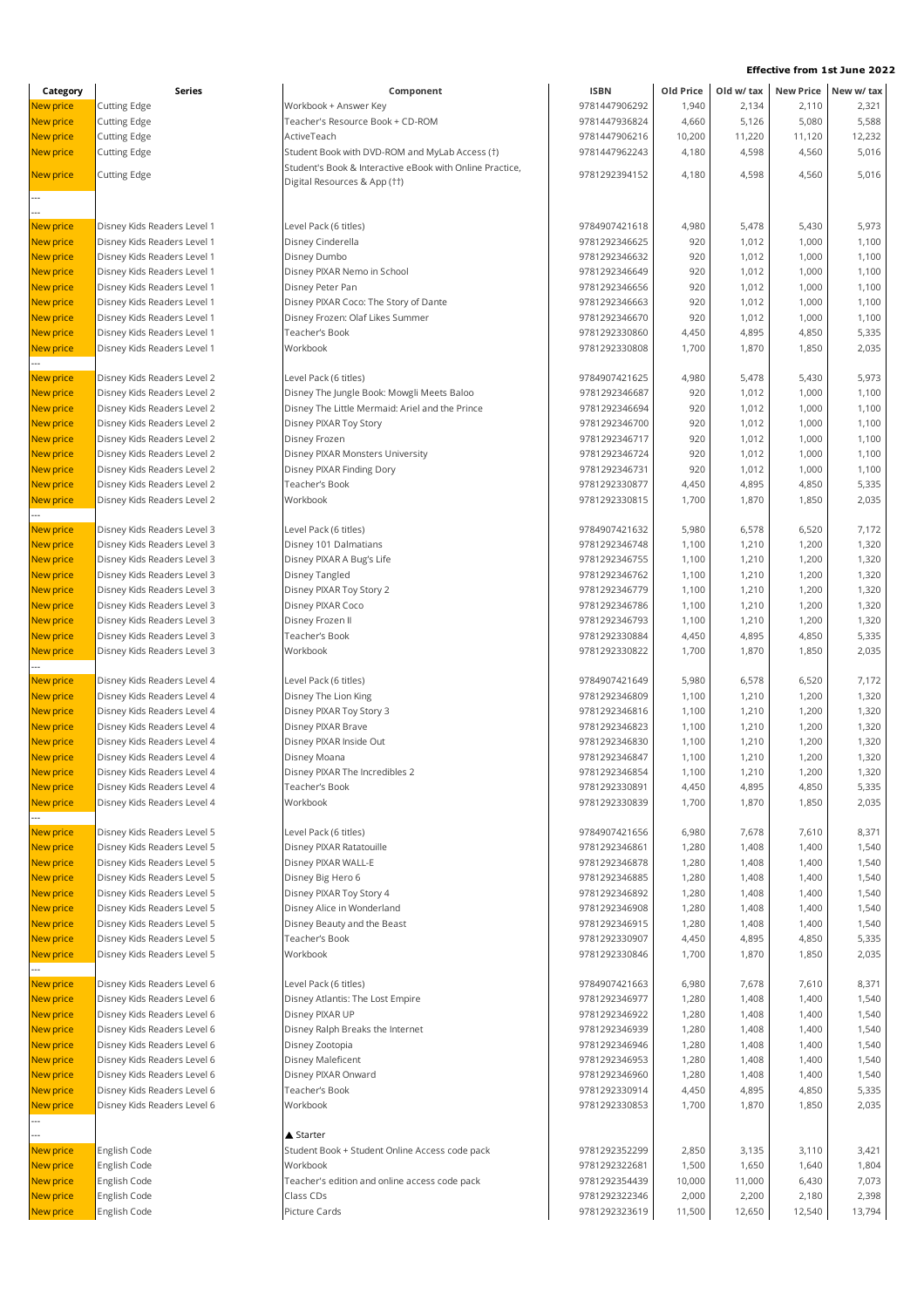| Category         | Series                          | Component                                      | <b>ISBN</b>   | Old Price | Old w/ tax |        | New Price New w/ tax |
|------------------|---------------------------------|------------------------------------------------|---------------|-----------|------------|--------|----------------------|
|                  |                                 | ▲ Level 1                                      |               |           |            |        |                      |
| New price        | English Code                    | Student Book + Student Online Access code pack | 9781292352244 | 2,850     | 3,135      | 3,110  | 3,421                |
| New price        | English Code                    | Workbook                                       | 9781292322520 | 1,500     | 1,650      | 1,640  | 1,804                |
| New price        | English Code                    | Phonics Book                                   | 9781292322513 | 2,000     | 2,200      | 2,180  | 2,398                |
| <b>New price</b> | English Code                    | Grammar Book + Video Online access code pack   | 9781292354514 | 2,150     | 2,365      | 2,340  | 2,574                |
| <b>New price</b> | English Code                    | Assessment Book                                | 9781292322506 | 3,150     | 3,465      | 3,430  | 3,773                |
| <b>New price</b> | English Code                    | Teacher's edition and online access code pack  | 9781292354378 | 5,900     | 6,490      | 6,430  | 7,073                |
| New price        | English Code                    | Class CDs                                      | 9781292322254 | 2,000     | 2,200      | 2,180  | 2,398                |
| New price        | English Code                    | Picture Cards                                  | 9781292323558 | 11,500    | 12,650     | 12,540 | 13,794               |
|                  |                                 | $\triangle$ Level 2                            |               |           |            |        |                      |
| New price        | English Code                    | Student Book + Student Online Access code pack | 9781292352251 | 2,850     | 3,135      | 3,110  | 3,421                |
| New price        | English Code                    | Workbook                                       | 9781292322551 | 1,500     | 1,650      | 1,640  | 1,804                |
| New price        | English Code                    | Phonics Book                                   | 9781292322544 | 2,000     | 2,200      | 2,180  | 2,398                |
| <b>New price</b> | English Code                    | Grammar Book + Video Online access code pack   | 9781292354521 | 2,150     | 2,365      | 2,340  | 2,574                |
| <b>New price</b> | English Code                    | Assessment Book                                | 9781292322537 | 3,150     | 3,465      | 3,430  | 3,773                |
| New price        | English Code                    | Teacher's edition and online access code pack  | 9781292354385 | 5,900     | 6,490      | 6,430  | 7,073                |
| New price        | English Code                    | Class CDs                                      | 9781292322278 | 2,000     | 2,200      | 2,180  | 2,398                |
| <b>New price</b> | English Code                    | Picture Cards                                  | 9781292323565 | 11,500    | 12,650     | 12,540 | 13,794               |
|                  |                                 | $\triangle$ Level 3                            |               |           |            |        |                      |
| <b>New price</b> | English Code                    | Student Book + Student Online Access code pack | 9781292352268 | 2,850     | 3,135      | 3,110  | 3,421                |
| New price        | English Code                    | Workbook                                       | 9781292322582 | 1,500     | 1,650      | 1,640  | 1,804                |
| <b>New price</b> | English Code                    | Phonics Book                                   | 9781292322575 | 2,000     | 2,200      | 2,180  | 2,398                |
| <b>New price</b> | English Code                    | Grammar Book + Video Online access code pack   | 9781292354538 | 2,150     | 2,365      | 2,340  | 2,574                |
| New price        | English Code                    | Assessment Book                                | 9781292322568 | 3,150     | 3,465      | 3,430  | 3,773                |
| New price        | English Code                    | Teacher's edition and online access code pack  | 9781292354392 | 5,900     | 6,490      | 6,430  | 7,073                |
| <b>New price</b> | English Code                    | Class CDs                                      | 9781292322292 | 2,000     | 2,200      | 2,180  | 2,398                |
| New price        | English Code                    | Picture Cards                                  | 9781292323572 | 11,500    | 12,650     | 12,540 | 13,794               |
|                  |                                 | Level 4                                        |               |           |            |        |                      |
| New price        | English Code                    | Student Book + Student Online Access code pack | 9781292352275 | 2,850     | 3,135      | 3,110  | 3,421                |
| New price        | English Code                    | Workbook                                       | 9781292322612 | 1,500     | 1,650      | 1,640  | 1,804                |
| New price        | English Code                    | Phonics Book                                   | 9781292322605 | 2,000     | 2,200      | 2,180  | 2,398                |
| <b>New price</b> | English Code                    | Grammar Book + Video Online access code pack   | 9781292354545 | 2,150     | 2,365      | 2,340  | 2,574                |
| <b>New price</b> | English Code                    | Assessment Book                                | 9781292322599 | 3,150     | 3,465      | 3,430  | 3,773                |
| New price        | English Code                    | Teacher's edition and online access code pack  | 9781292354408 | 5,900     | 6,490      | 6,430  | 7,073                |
| New price        | English Code                    | Class CDs                                      | 9781292322315 | 2,000     | 2,200      | 2,180  | 2,398                |
| New price        | English Code                    | Picture Cards                                  | 9781292323589 | 11,500    | 12,650     | 12,540 | 13,794               |
|                  |                                 | Level 5                                        |               |           |            |        |                      |
| New price        | English Code                    | Student Book + Student Online Access code pack | 9781292352282 | 2,850     | 3,135      | 3,110  | 3,421                |
| New price        | English Code                    | Workbook                                       | 9781292322643 | 1,500     | 1,650      | 1,640  | 1,804                |
| New price        | English Code                    | Phonics Book                                   | 9781292322636 | 2,000     | 2,200      | 2,180  | 2,398                |
| <b>New price</b> | English Code                    | Grammar Book + Video Online access code pack   | 9781292354552 | 2,150     | 2,365      | 2,340  | 2,574                |
| New price        | English Code                    | Assessment Book                                | 9781292322629 | 3,150     | 3,465      | 3,430  | 3,773                |
| New price        | English Code                    | Teacher's edition and online access code pack  | 9781292354415 | 5,900     | 6,490      | 6,430  | 7,073                |
| New price        | English Code                    | Class CDs                                      | 9781292322339 | 2,000     | 2,200      | 2,180  | 2,398                |
| <b>New price</b> | English Code                    | Picture Cards                                  | 9781292323596 | 11,500    | 12,650     | 12,540 | 13,794               |
|                  |                                 | $\triangle$ Level 6                            |               |           |            |        |                      |
| New price        | English Code                    | Student Book + Student Online Access code pack | 9781292352527 | 2,850     | 3,135      | 3,110  | 3,421                |
| <b>New price</b> | English Code                    | Workbook                                       | 9781292322674 | 1,500     | 1,650      | 1,640  | 1,804                |
| <b>New price</b> | English Code                    | Phonics Book                                   | 9781292322667 | 2,000     | 2,200      | 2,180  | 2,398                |
| New price        | English Code                    | Grammar Book + Video Online access code pack   | 9781292354569 | 2,150     | 2,365      | 2,340  | 2,574                |
| New price        | English Code                    | Assessment Book                                | 9781292322650 | 3,150     | 3,465      | 3,430  | 3,773                |
| New price        | English Code                    | Teacher's edition and online access code pack  | 9781292354422 | 5,900     | 6,490      | 6,430  | 7,073                |
| New price        | English Code                    | Class CDs                                      | 9781292322476 | 2,000     | 2,200      | 2,180  | 2,398                |
| New price        | English Code                    | Picture Cards                                  | 9781292323602 | 11,500    | 12,650     | 12,540 | 13,794               |
|                  |                                 | All Levels                                     |               |           |            |        |                      |
| <b>New price</b> | English Code                    | Posters (Generic)                              | 9781292322209 | 4,500     | 4,950      | 4,910  | 5,401                |
|                  |                                 |                                                |               |           |            |        |                      |
| New price        | English Firsthand (5th Edition) | Access<br>Student Book                         | 9789813130203 | 2,720     | 2,992      | 2,960  | 3,256                |
| New price        | English Firsthand (5th Edition) | Student Book with MyMobileWorld                | 9789813132757 | 2,920     | 3,212      | 3,180  | 3,498                |
| <b>New price</b> | English Firsthand (5th Edition) | Teacher's Manual with CD-ROM                   | 9789813132832 | 4,820     | 5,302      | 5,250  | 5,775                |
| New price        | English Firsthand (5th Edition) | Active Teach CD-ROM                            | 9789813132870 | 7,140     | 7,854      | 7,780  | 8,558                |
|                  | English Firsthand (5th Edition) | Class Audio CDs (2)                            | 9789813132917 | 7,140     | 7,854      | 7,780  | 8,558                |
| New price        |                                 | ▲ Success                                      |               |           |            |        |                      |
| New price        | English Firsthand (5th Edition) | <b>Student Book</b>                            | 9789813130210 | 2,720     | 2,992      | 2,960  | 3,256                |
| New price        | English Firsthand (5th Edition) | Student Book with MyMobileWorld                | 9789813132764 | 2,920     | 3,212      | 3,180  | 3,498                |
| <b>New price</b> | English Firsthand (5th Edition) | Teacher's Manual with CD-ROM                   | 9789813132849 | 4,820     | 5,302      | 5,250  | 5,775                |
| New price        | English Firsthand (5th Edition) | Active Teach CD-ROM                            | 9789813132887 | 7,140     | 7,854      | 7,780  | 8,558                |
| New price        | English Firsthand (5th Edition) | Class Audio CDs (2)                            | 9789813132924 | 7,140     | 7,854      | 7,780  | 8,558                |
|                  |                                 | Level 1                                        |               |           |            |        |                      |
| New price        | English Firsthand (5th Edition) | <b>Student Book</b>                            | 9789813130227 | 2,910     | 3,201      | 3,170  | 3,487                |
| New price        | English Firsthand (5th Edition) | Student Book with MyMobileWorld                | 9789813132771 | 3,120     | 3,432      | 3,400  | 3,740                |
| New price        | English Firsthand (5th Edition) | Teacher's Manual with CD-ROM                   | 9789813132856 | 6,020     | 6,622      | 6,560  | 7,216                |
|                  |                                 |                                                |               |           |            |        |                      |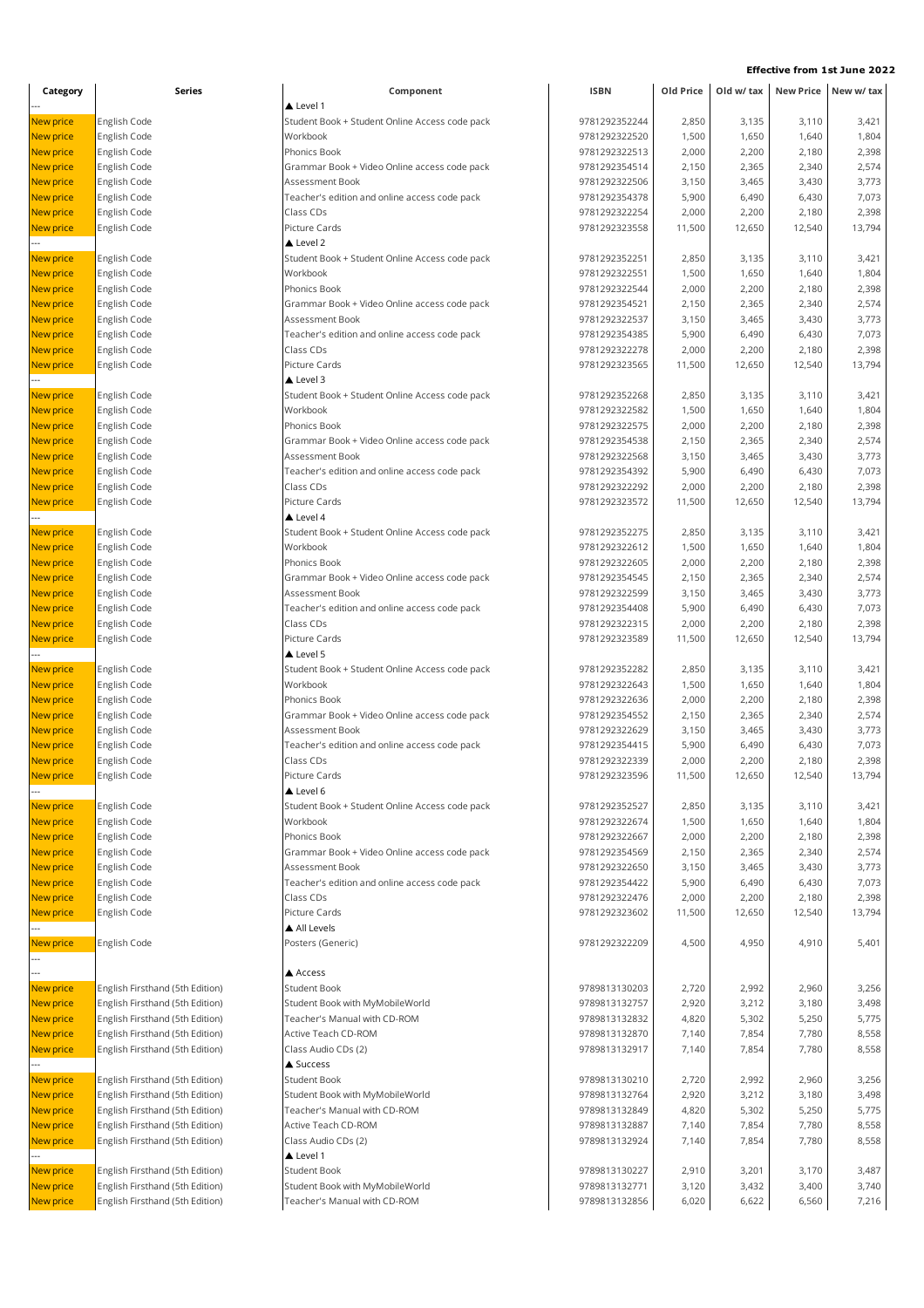| Category               | Series                                                             | Component                                                                 | <b>ISBN</b>                    | Old Price      | Old w/ tax     |                | New Price New w/ tax |
|------------------------|--------------------------------------------------------------------|---------------------------------------------------------------------------|--------------------------------|----------------|----------------|----------------|----------------------|
| New price              | English Firsthand (5th Edition)                                    | Active Teach CD-ROM                                                       | 9789813132894                  | 7,140          | 7,854          | 7,780          | 8,558                |
| New price              | English Firsthand (5th Edition)                                    | Class Audio CDs (2)                                                       | 9789813132931                  | 7,140          | 7,854          | 7,780          | 8,558                |
|                        |                                                                    | ▲ Level 2                                                                 |                                |                |                |                |                      |
| New price              | English Firsthand (5th Edition)                                    | <b>Student Book</b>                                                       | 9789813130234                  | 2,910          | 3,201          | 3,170          | 3,487                |
| New price              | English Firsthand (5th Edition)                                    | Student Book with MyMobileWorld                                           | 9789813132788                  | 3,120          | 3,432          | 3,400          | 3,740                |
| New price<br>New price | English Firsthand (5th Edition)<br>English Firsthand (5th Edition) | Teacher's Manual with CD-ROM<br>Active Teach CD-ROM                       | 9789813132863<br>9789813132900 | 6,020<br>7,140 | 6,622<br>7,854 | 6,560<br>7,780 | 7,216<br>8,558       |
| New price              | English Firsthand (5th Edition)                                    | Class Audio CDs (2)                                                       | 9789813132948                  | 7,140          | 7,854          | 7,780          | 8,558                |
|                        |                                                                    |                                                                           |                                |                |                |                |                      |
|                        |                                                                    | ▲ Pre-Intermediate                                                        |                                |                |                |                |                      |
| No change              | English for International Tourism 2nd                              | Coursebook with DVD                                                       | 9781447923879                  | 3,510          | 3,861          | No change      | No change            |
|                        | Edition                                                            |                                                                           |                                |                |                |                |                      |
| New price              | English for International Tourism 2nd                              | Workbook (with Key) and Audio CD                                          | 9781447923893                  | 1,930          | 2,123          | 2,100          | 2,310                |
|                        | Edition                                                            |                                                                           |                                |                |                |                |                      |
| <b>New price</b>       | English for International Tourism 2nd<br>Edition                   | Workbook (no Key) and Audio CD                                            | 9781447923909                  | 1,830          | 2,013          | 1,990          | 2,189                |
|                        |                                                                    | ▲ Intermediate                                                            |                                |                |                |                |                      |
|                        | English for International Tourism 2nd                              |                                                                           |                                |                |                |                |                      |
| No change              | Edition                                                            | Coursebook with DVD                                                       | 9781447923831                  | 3,510          | 3,861          | No change      | No change            |
| New price              | English for International Tourism 2nd                              | Workbook (with Key) and Audio CD                                          | 9781447923855                  | 1,930          | 2,123          | 2,100          | 2,310                |
|                        | Edition                                                            |                                                                           |                                |                |                |                |                      |
| New price              | English for International Tourism 2nd                              | Workbook (no Key) and Audio CD                                            | 9781447923862                  | 1,830          | 2,013          | 1,990          | 2,189                |
|                        | Edition<br>English for International Tourism 2nd                   |                                                                           |                                |                |                |                |                      |
| New price              | Edition                                                            | CD                                                                        | 9781447903512                  | 3,630          | 3,993          | 3,960          | 4,356                |
|                        |                                                                    | ▲ Upper-Intermediate                                                      |                                |                |                |                |                      |
|                        | English for International Tourism 2nd                              |                                                                           |                                |                |                |                |                      |
| No change              | Edition                                                            | Coursebook with DVD                                                       | 9781447923916                  | 3,510          | 3,861          | No change      | No change            |
| New price              | English for International Tourism 2nd                              | Workbook (with Key) and Audio CD                                          | 9781447923930                  | 1,930          | 2,123          | 2,100          | 2,310                |
|                        | Edition                                                            |                                                                           |                                |                |                |                |                      |
| New price              | English for International Tourism 2nd                              | Workbook (no Key) and Audio CD                                            | 9781447923947                  | 1,830          | 2,013          | 1,990          | 2,189                |
|                        | Edition                                                            |                                                                           |                                |                |                |                |                      |
| <b>New price</b>       | English for International Tourism 2nd<br>Edition                   | CD                                                                        | 9781447903666                  | 3,630          | 3,993          | 3,960          | 4,356                |
|                        |                                                                    |                                                                           |                                |                |                |                |                      |
|                        |                                                                    | $\triangle$ Level 1                                                       |                                |                |                |                |                      |
| New price              | English in Common                                                  | Student Book with ActiveBook CD-ROM                                       | 9780132470032                  | 3,000          | 3,300          | 3,270          | 3,597                |
| New price              | English in Common                                                  | Student Book with ActiveBook CD-ROM and MyLab Access                      | 9780132627375                  | 3,900          | 4,290          | 4,250          | 4,675                |
| New price              | English in Common                                                  | Workbook                                                                  | 9780132628648                  | 1,510          | 1,661          | 1,650          | 1,815                |
| New price              | English in Common                                                  | Class Audio CDs                                                           | 9780132628785                  | 3,700          | 4,070          | 4,030          | 4,433                |
| New price              | English in Common                                                  | MyLab Access Card<br>Teacher's Resource Book with ActiveTeach DVD-ROM     | 9780132861533                  | 4,030          | 4,433          | 4,390          | 4,829                |
| New price              | English in Common                                                  | Level 1 Split Edition                                                     | 9780132628655                  | 6,340          | 6,974          | 6,910          | 7,601                |
| <b>New price</b>       | English in Common                                                  | Student Book A and Workbook A with ActiveBook CD-ROM                      | 9780132628594                  | 2,190          | 2,409          | 2,390          | 2,629                |
| New price              | English in Common                                                  | Student Book B and Workbook B with ActiveBook CD-ROM                      | 9780132628617                  | 2,190          | 2,409          | 2,390          | 2,629                |
|                        |                                                                    | Student Book A and Workbook A with ActiveBook CD-ROM                      |                                |                |                |                |                      |
| <b>New price</b>       | English in Common                                                  | and MyLab Access                                                          | 9780132628600                  | 3,470          | 3,817          | 3,780          | 4,158                |
| New price              | English in Common                                                  | Student Book B and Workbook B with ActiveBook CD-ROM                      | 9780132628624                  | 3,470          | 3,817          | 3,780          | 4,158                |
|                        |                                                                    | and MyLab Access                                                          |                                |                |                |                |                      |
|                        |                                                                    | $\triangle$ Level 2                                                       |                                |                |                |                |                      |
| <b>New price</b>       | English in Common                                                  | Student Book with ActiveBook CD-ROM                                       | 9780132627252                  | 3,000          | 3,300          | 3,270          | 3,597                |
| New price<br>New price | English in Common<br>English in Common                             | Student Book with ActiveBook CD-ROM and MyLab Access<br>Workbook          | 9780132628679<br>9780132628716 | 3,900<br>1,510 | 4,290<br>1,661 | 4,250<br>1,650 | 4,675<br>1,815       |
| New price              | English in Common                                                  | Class Audio CDs                                                           | 9780132628792                  | 3,700          | 4,070          | 4,030          | 4,433                |
| New price              | English in Common                                                  | MyLab Access Card                                                         | 9780132861557                  | 4,030          | 4,433          | 4,390          | 4,829                |
| New price              | English in Common                                                  | Teacher's Resource Book with ActiveTeach DVD-ROM                          | 9780132628723                  | 6,340          | 6,974          | 6,910          | 7,601                |
|                        |                                                                    | Level 2 Split Edition                                                     |                                |                |                |                |                      |
| New price              | English in Common                                                  | Student Book A and Workbook A with ActiveBook CD-ROM                      | 9780132628686                  | 2,190          | 2,409          | 2,390          | 2,629                |
| New price              | English in Common                                                  | Student Book B and Workbook B with ActiveBook CD-ROM                      | 9780132628693                  | 2,190          | 2,409          | 2,390          | 2,629                |
| <b>New price</b>       | English in Common                                                  | Student Book A and Workbook A with ActiveBook CD-ROM                      | 9780132679008                  | 3,470          | 3,817          | 3,780          | 4,158                |
|                        |                                                                    | and MyLab Access<br>Student Book B and Workbook B with ActiveBook CD-ROM  |                                |                |                |                |                      |
| <b>New price</b>       | English in Common                                                  | and MyLab Access                                                          | 9780132628709                  | 3,470          | 3,817          | 3,780          | 4,158                |
|                        |                                                                    | ▲ Level 3                                                                 |                                |                |                |                |                      |
| New price              | English in Common                                                  | Student Book with ActiveBook CD-ROM                                       | 9780132627276                  | 3,000          | 3,300          | 3,270          | 3,597                |
| New price              | English in Common                                                  | Student Book with ActiveBook CD-ROM and MyLab Access                      | 9780132628730                  | 3,900          | 4,290          | 4,250          | 4,675                |
| New price              | English in Common                                                  | Workbook                                                                  | 9780132628808                  | 1,510          | 1,661          | 1,650          | 1,815                |
| New price              | English in Common                                                  | Class Audio CDs                                                           | 9780132628860                  | 3,700          | 4,070          | 4,030          | 4,433                |
| New price              | English in Common                                                  | MyLab Access Card                                                         | 9780132861564                  | 4,030          | 4,433          | 4,390          | 4,829                |
| New price              | English in Common                                                  | Teacher's Resource Book with ActiveTeach DVD-ROM<br>Level 3 Split Edition | 9780132628853                  | 6,340          | 6,974          | 6,910          | 7,601                |
| New price              | English in Common                                                  | Student Book A and Workbook A with ActiveBook CD-ROM                      | 9780132628754                  | 2,190          | 2,409          | 2,390          | 2,629                |
| New price              | English in Common                                                  | Student Book B and Workbook B with ActiveBook CD-ROM                      | 9780132628778                  | 2,190          | 2,409          | 2,390          | 2,629                |
|                        |                                                                    |                                                                           |                                |                |                |                |                      |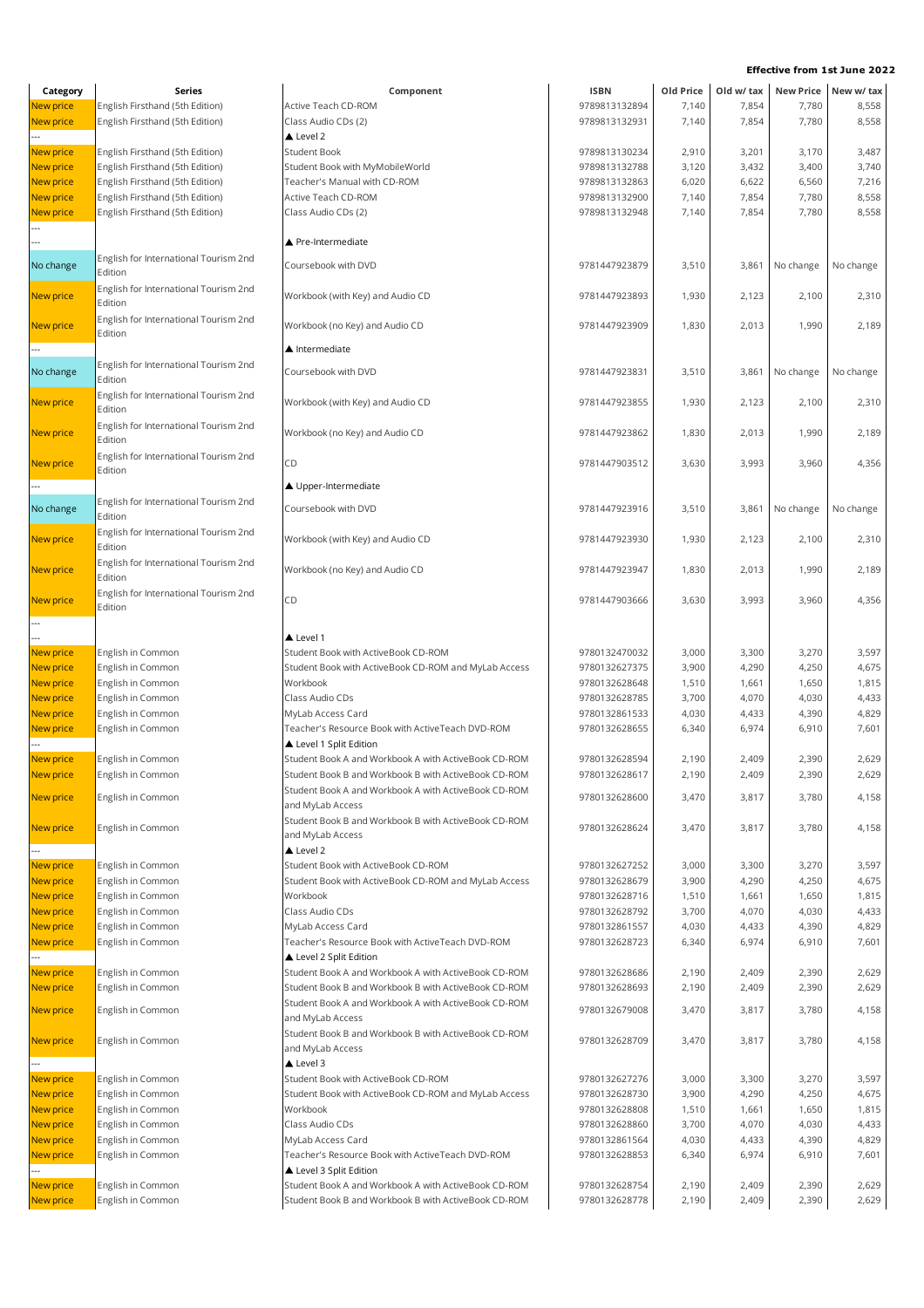| Category         | Series                     | Component                                                 | <b>ISBN</b>   | Old Price | Old w/ tax |        | New Price New w/ tax |
|------------------|----------------------------|-----------------------------------------------------------|---------------|-----------|------------|--------|----------------------|
| <b>New price</b> | English in Common          | Student Book A and Workbook A with ActiveBook CD-ROM      | 9780132628761 | 3,470     | 3,817      | 3,780  | 4,158                |
|                  |                            | and MyLab Access                                          |               |           |            |        |                      |
|                  |                            | Student Book B and Workbook B with ActiveBook CD-ROM      | 9780132679015 | 3,470     | 3,817      | 3,780  | 4,158                |
| <b>New price</b> | English in Common          | and MyLab Access                                          |               |           |            |        |                      |
|                  |                            | $\triangle$ Level 4                                       |               |           |            |        |                      |
| <b>New price</b> | English in Common          | Student Book with ActiveBook CD-ROM                       | 9780132627283 | 3,000     | 3,300      | 3,270  | 3,597                |
| <b>New price</b> | English in Common          | Student Book with ActiveBook CD-ROM and MyLab Access      | 9780132628877 | 3,900     | 4,290      | 4,250  | 4,675                |
| <b>New price</b> | English in Common          | Workbook                                                  | 9780132628945 | 1,510     | 1,661      | 1,650  | 1,815                |
| <b>New price</b> | English in Common          | Class Audio CDs                                           | 9780132628969 | 3,700     | 4,070      | 4,030  | 4,433                |
| <b>New price</b> | English in Common          | MyLab Access Card                                         | 9780132861571 | 4,030     | 4,433      | 4,390  | 4,829                |
| <b>New price</b> | English in Common          | Teacher's Resource Book with ActiveTeach DVD-ROM          | 9780132628952 | 6,340     | 6,974      | 6,910  | 7,601                |
|                  |                            | Level 4 Split Edition                                     |               |           |            |        |                      |
| <b>New price</b> | English in Common          | Student Book A and Workbook A with ActiveBook CD-ROM      | 9780132628884 | 2,190     | 2,409      | 2,390  | 2,629                |
| New price        | English in Common          | Student Book B and Workbook B with ActiveBook CD-ROM      | 9780132628914 | 2,190     | 2,409      | 2,390  | 2,629                |
|                  |                            | Student Book A and Workbook A with ActiveBook CD-ROM      |               |           |            |        |                      |
| <b>New price</b> | English in Common          | and MyLab Access                                          | 9780132628891 | 3,470     | 3,817      | 3,780  | 4,158                |
|                  |                            | Student Book B and Workbook B with ActiveBook CD-ROM      |               |           |            |        |                      |
| <b>New price</b> | English in Common          | and MyLab Access                                          | 9780132628938 | 3,470     | 3,817      | 3,780  | 4,158                |
|                  |                            | Level 5                                                   |               |           |            |        |                      |
| <b>New price</b> | English in Common          | Student Book with ActiveBook CD-ROM                       | 9780132627290 | 3,000     | 3,300      | 3,270  | 3,597                |
| <b>New price</b> | English in Common          | Student Book with ActiveBook CD-ROM and MyLab Access      | 9780132628976 | 3,900     | 4,290      | 4,250  | 4,675                |
| <b>New price</b> | English in Common          | Workbook                                                  | 9780132629027 | 1,510     | 1,661      | 1,650  | 1,815                |
| <b>New price</b> | English in Common          | Class Audio CDs                                           | 9780132629041 | 3,700     | 4,070      | 4,030  | 4,433                |
| New price        | English in Common          | MyLab Access Card                                         | 9780132861588 | 4,030     | 4,433      | 4,390  | 4,829                |
| New price        | English in Common          | Teacher's Resource Book with ActiveTeach DVD-ROM          | 9780132629034 | 6,340     | 6,974      | 6,910  | 7,601                |
|                  |                            | Level 5 Split Edition                                     |               |           |            |        |                      |
| New price        | English in Common          | Student Book A and Workbook A with ActiveBook CD-ROM      | 9780132628983 | 2,190     | 2,409      | 2,390  | 2,629                |
| <b>New price</b> | English in Common          | Student Book B and Workbook B with ActiveBook CD-ROM      | 9780132629003 | 2,190     | 2,409      | 2,390  | 2,629                |
|                  |                            | Student Book A and Workbook A with ActiveBook CD-ROM      |               |           |            |        |                      |
| <b>New price</b> | English in Common          | and MyLab Access                                          | 9780132628990 | 3,470     | 3,817      | 3,780  | 4,158                |
|                  |                            | Student Book B and Workbook B with ActiveBook CD-ROM      |               |           |            |        |                      |
| <b>New price</b> | English in Common          | and MyLab Access                                          | 9780132629010 | 3,470     | 3,817      | 3,780  | 4,158                |
|                  |                            | $\triangle$ Level 6                                       |               |           |            |        |                      |
| <b>New price</b> | English in Common          | Student Book with ActiveBook CD-ROM                       | 9780132627313 | 3,000     | 3,300      | 3,270  | 3,597                |
| <b>New price</b> | English in Common          | Student Book with ActiveBook CD-ROM and MyLab Access      | 9780132629065 | 3,900     | 4,290      | 4,250  | 4,675                |
| <b>New price</b> | English in Common          | Workbook                                                  | 9780132678964 | 1,510     | 1,661      | 1,650  | 1,815                |
| <b>New price</b> | English in Common          | Class Audio CDs                                           | 9780132678988 | 3,700     | 4,070      | 4,030  | 4,433                |
| <b>New price</b> | English in Common          | MyLab Access Card                                         | 9780132861601 | 4,030     | 4,433      | 4,390  | 4,829                |
| New price        | English in Common          | Teacher's Resource Book with ActiveTeach DVD-ROM          | 9780132678971 | 6,340     | 6,974      | 6,910  | 7,601                |
|                  |                            | Level 6 Split Edition                                     |               |           |            |        |                      |
| New price        | English in Common          | Student Book A and Workbook A with ActiveBook CD-ROM      | 9780132629072 | 2,190     | 2,409      | 2,390  | 2,629                |
| New price        | English in Common          | Student Book B and Workbook B with ActiveBook CD-ROM      | 9780132678940 | 2,190     | 2,409      | 2,390  | 2,629                |
|                  |                            | Student Book A and Workbook A with ActiveBook CD-ROM      |               |           |            |        |                      |
| <b>New price</b> | English in Common          | and MyLab Access                                          | 9780132678933 | 3,470     | 3,817      | 3,780  | 4,158                |
|                  |                            | Student Book B and Workbook B with ActiveBook CD-ROM      |               |           |            |        |                      |
| New price        | English in Common          | and MyLab Access                                          | 9780132678957 | 3,470     | 3,817      | 3,780  | 4,158                |
|                  |                            |                                                           |               |           |            |        |                      |
|                  |                            | ▲ Level 1                                                 |               |           |            |        |                      |
| New price        | English Land (2nd Edition) | <b>Student Book with CDs</b>                              | 9781292242255 | 2,020     | 2,222      | 2,200  | 2,420                |
| New price        | English Land (2nd Edition) | Teacher's Book with DVD-ROM                               | 9781292242262 | 6,020     | 6,622      | 6,560  | 7,216                |
| New price        | English Land (2nd Edition) | ActiveTeach                                               | 9781292238210 | 6,020     | 6,622      | 6,560  | 7,216                |
| <b>New price</b> | English Land (2nd Edition) | <b>Activity Book</b>                                      | 9781292238203 | 1,330     | 1,463      | 1,450  | 1,595                |
| <b>New price</b> | English Land (2nd Edition) | Posters                                                   | 9781292238234 | 12,240    | 13,464     | 13,340 | 14,674               |
| New price        | English Land (2nd Edition) | Story Cards                                               | 9781292238265 | 10,200    | 11,220     | 11,120 | 12,232               |
| New price        | English Land (2nd Edition) | Level 1-2 Set Flashcards                                  | 9781292238227 | 12,140    | 13,354     | 13,230 | 14,553               |
|                  |                            | Level 1 Starter Pack                                      |               |           |            |        |                      |
|                  |                            | English Land and English Language Booster Special Starter |               |           |            |        |                      |
| New price        | English Land (2nd Edition) | Pack                                                      | 9789813134997 | 3,000     | 3,300      | 3,270  | 3,597                |
|                  |                            | ▲ Level 2                                                 |               |           |            |        |                      |
| New price        | English Land (2nd Edition) | Student Book with CDs                                     | 9781292242279 | 2,020     | 2,222      | 2,200  | 2,420                |
| New price        | English Land (2nd Edition) | Teacher's Book with DVD-ROM                               | 9781292242286 | 6,020     | 6,622      | 6,560  | 7,216                |
| New price        | English Land (2nd Edition) | ActiveTeach                                               | 9781292238319 | 6,020     | 6,622      | 6,560  | 7,216                |
| <b>New price</b> | English Land (2nd Edition) | <b>Activity Book</b>                                      | 9781292238302 | 1,330     | 1,463      | 1,450  | 1,595                |
| <b>New price</b> | English Land (2nd Edition) | Posters                                                   | 9781292238333 | 12,240    | 13,464     | 13,340 | 14,674               |
| New price        | English Land (2nd Edition) | Story Cards                                               | 9781292238364 | 10,200    | 11,220     | 11,120 | 12,232               |
| New price        | English Land (2nd Edition) | Level 1-2 Set Flashcards                                  | 9781292238227 | 12,140    | 13,354     | 13,230 | 14,553               |
|                  |                            | Level 2 Starter Pack                                      |               |           |            |        |                      |
|                  |                            | English Land and English Language Booster Special Starter |               |           |            |        |                      |
| New price        | English Land (2nd Edition) | Pack                                                      | 9789813135000 | 3,000     | 3,300      | 3,270  | 3,597                |
|                  |                            | ▲ Level 3                                                 |               |           |            |        |                      |
| New price        | English Land (2nd Edition) | Student Book with CDs                                     | 9781292242293 | 2,020     | 2,222      | 2,200  | 2,420                |
| <b>New price</b> | English Land (2nd Edition) | Teacher's Book with DVD-ROM                               | 9781292242309 | 6,020     | 6,622      | 6,560  | 7,216                |
| New price        | English Land (2nd Edition) | ActiveTeach                                               | 9781292238418 | 6,020     | 6,622      | 6,560  | 7,216                |
|                  |                            |                                                           |               |           |            |        |                      |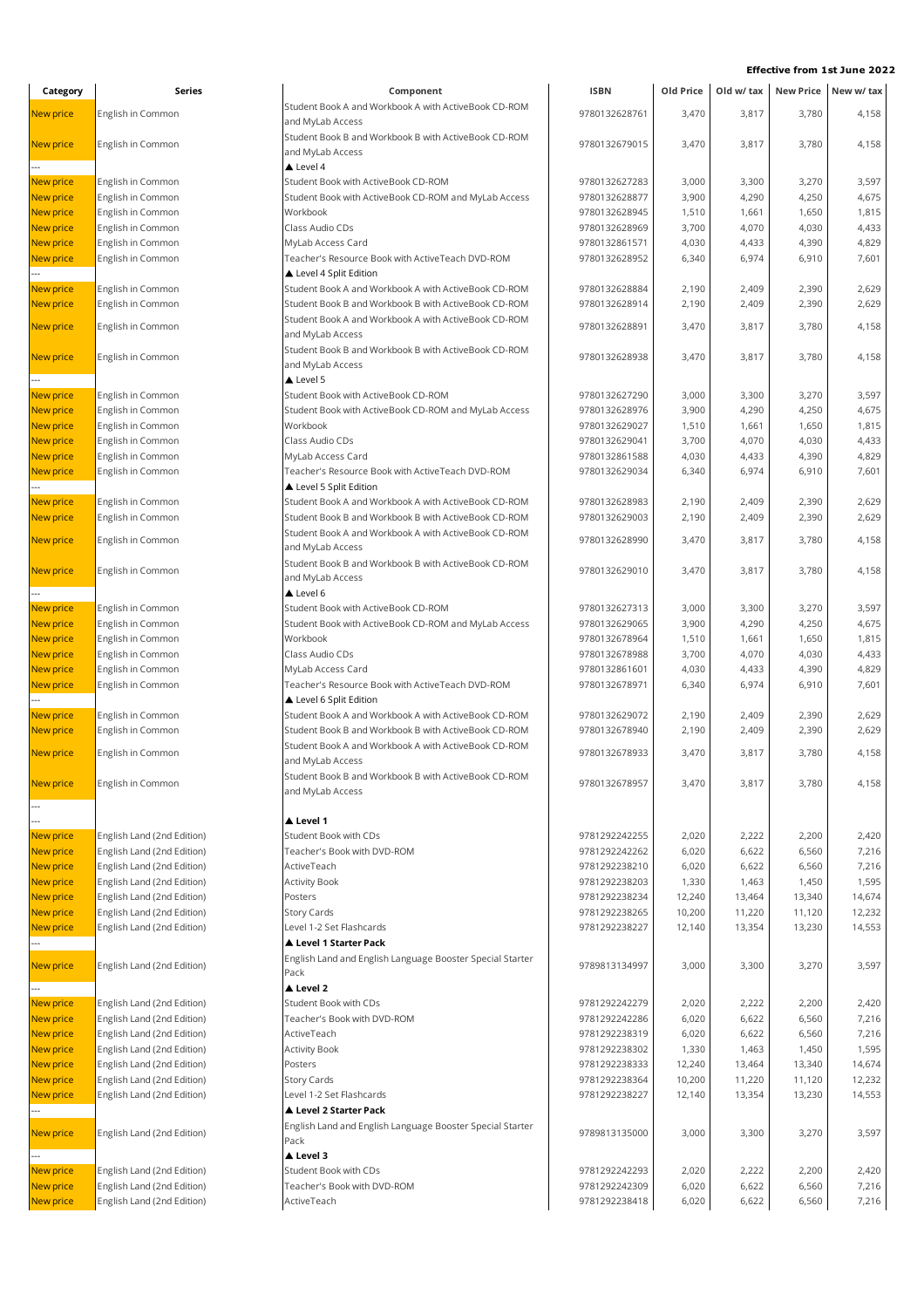| Category         | Series                                      | Component                                                 | <b>ISBN</b>                    | Old Price        | Old w/ tax |        | New Price New w/ tax |
|------------------|---------------------------------------------|-----------------------------------------------------------|--------------------------------|------------------|------------|--------|----------------------|
| New price        | English Land (2nd Edition)                  | <b>Activity Book</b>                                      | 9781292238401                  | 1,330            | 1,463      | 1,450  | 1,595                |
| New price        | English Land (2nd Edition)                  | Posters                                                   | 9781292238432                  | 12,240           | 13,464     | 13,340 | 14,674               |
| New price        | English Land (2nd Edition)                  | Story Cards                                               | 9781292238463                  | 10,200           | 11,220     | 11,120 | 12,232               |
| New price        | English Land (2nd Edition)                  | Level 3-4 set Flashcards                                  | 9781292238425                  | 12,140           | 13,354     | 13,230 | 14,553               |
|                  |                                             | Level 3 Starter Pack                                      |                                |                  |            |        |                      |
| New price        | English Land (2nd Edition)                  | English Land and English Language Booster Special Starter | 9789813135017                  | 3,000            | 3,300      | 3,270  | 3,597                |
|                  |                                             | Pack                                                      |                                |                  |            |        |                      |
|                  |                                             | ▲ Level 4                                                 |                                |                  |            |        |                      |
| New price        | English Land (2nd Edition)                  | Student Book with CDs                                     | 9781292242316                  | 2,020            | 2,222      | 2,200  | 2,420                |
| <b>New price</b> | English Land (2nd Edition)                  | Teacher's Book with DVD-ROM                               | 9781292242323                  | 6,020            | 6,622      | 6,560  | 7,216                |
| New price        | English Land (2nd Edition)                  | ActiveTeach                                               | 9781292238517                  | 6,020            | 6,622      | 6,560  | 7,216                |
| New price        | English Land (2nd Edition)                  | <b>Activity Book</b>                                      | 9781292238500                  | 1,330            | 1,463      | 1,450  | 1,595                |
| New price        | English Land (2nd Edition)                  | Posters                                                   | 9781292238531                  | 12,240           | 13,464     | 13,340 | 14,674               |
| <b>New price</b> | English Land (2nd Edition)                  | Story Cards<br>Level 3-4 set Flashcards                   | 9781292238562<br>9781292238425 | 10,200<br>12,140 | 11,220     | 11,120 | 12,232<br>14,553     |
| <b>New price</b> | English Land (2nd Edition)                  | ▲ Level 4 Starter Pack                                    |                                |                  | 13,354     | 13,230 |                      |
|                  |                                             | English Land and English Language Booster Special Starter |                                |                  |            |        |                      |
| New price        | English Land (2nd Edition)                  | Pack                                                      | 9789813135024                  | 3,000            | 3,300      | 3,270  | 3,597                |
|                  |                                             | Level 5                                                   |                                |                  |            |        |                      |
| New price        | English Land (2nd Edition)                  | Student Book with CDs                                     | 9781292242330                  | 2,020            | 2,222      | 2,200  | 2,420                |
| New price        | English Land (2nd Edition)                  | Teacher's Book with DVD-ROM                               | 9781292242347                  | 6,020            | 6,622      | 6,560  | 7,216                |
| New price        | English Land (2nd Edition)                  | ActiveTeach                                               | 9781292238616                  | 6,020            | 6,622      | 6,560  | 7,216                |
| <b>New price</b> | English Land (2nd Edition)                  | <b>Activity Book</b>                                      | 9781292238609                  | 1,330            | 1,463      | 1,450  | 1,595                |
| New price        | English Land (2nd Edition)                  | Posters                                                   | 9781292238630                  | 12,240           | 13,464     | 13,340 | 14,674               |
| New price        | English Land (2nd Edition)                  | Flashcards                                                | 9781292238623                  | 10,100           | 11,110     | 11,010 | 12,111               |
|                  |                                             | Level 5 Starter Pack                                      |                                |                  |            |        |                      |
| New price        | English Land (2nd Edition)                  | English Land and English Language Booster Special Starter | 9789813135031                  | 3,000            | 3,300      | 3,270  | 3,597                |
|                  |                                             | Pack                                                      |                                |                  |            |        |                      |
|                  |                                             | ▲ Level 1                                                 |                                |                  |            |        |                      |
| New price        | English Language Booster                    | Book with CD                                              | 9789813134898                  | 800              | 880        | 870    | 957                  |
|                  |                                             | ▲ Level 2                                                 |                                |                  |            |        |                      |
| New price        | English Language Booster                    | Book with CD                                              | 9789813134904                  | 800              | 880        | 870    | 957                  |
|                  |                                             | ▲ Level 3                                                 |                                |                  |            |        |                      |
| New price        | English Language Booster                    | Book with CD                                              | 9789813134911                  | 800              | 880        | 870    | 957                  |
|                  |                                             | ▲ Level 4<br>Book with CD                                 |                                | 800              | 880        | 870    | 957                  |
| New price        | English Language Booster                    | ▲ Level 5                                                 | 9789813134928                  |                  |            |        |                      |
| New price        | English Language Booster                    | Book with CD                                              | 9789813134935                  | 800              | 880        | 870    | 957                  |
|                  |                                             |                                                           |                                |                  |            |        |                      |
|                  |                                             |                                                           |                                |                  |            |        |                      |
|                  | Essential Teacher Knowledge: Core           |                                                           |                                |                  |            |        |                      |
| New price        | Concepts in English Language Teaching       | Book                                                      | 9781408268049                  | 4,760            | 5,236      | 5,190  | 5,709                |
|                  |                                             |                                                           |                                |                  |            |        |                      |
|                  |                                             |                                                           |                                |                  |            |        |                      |
|                  |                                             | $\triangle$ Band 5                                        |                                |                  |            |        |                      |
| <b>New price</b> | <b>Expert IELTS</b>                         | Student Book with Online Audio                            | 9781292125190                  | 3,060            | 3,366      | 3,340  | 3,674                |
| <b>New price</b> | <b>Expert IELTS</b>                         | Student Book with Online Audio & MyLab Access             | 9781292190587                  | 4,900            | 5,390      | 5,340  | 5,874                |
| New price        | Expert IELTS                                | Student Resource Book with Answer Key                     | 9781292125213                  | 1,940            | 2,134      | 2,110  | 2,321                |
| <b>New price</b> | <b>Expert IELTS</b>                         | Student Resource Book without Answer Key                  | 9781292125220                  | 1,840            | 2,024      | 2,010  | 2,211                |
| New price        | <b>Expert IELTS</b>                         | Teacher's Book with Online Audio                          | 9781292125237                  | 3,060            | 3,366      | 3,340  | 3,674                |
| New price        |                                             | ▲ Band 6<br>Student Book with Online Audio                | 9781292125022                  | 3,060            | 3,366      | 3,340  | 3,674                |
| New price        | <b>Expert IELTS</b><br><b>Expert IELTS</b>  | Student Book with Online Audio & MyLab Access             | 9781292134833                  | 4,900            | 5,390      | 5,340  | 5,874                |
| <b>New price</b> | <b>Expert IELTS</b>                         | Student Resource Book with Answer Key                     | 9781292125046                  | 1,940            | 2,134      | 2,110  | 2,321                |
| <b>New price</b> | <b>Expert IELTS</b>                         | Student Resource Book without Answer Key                  | 9781292125053                  | 1,840            | 2,024      | 2,010  | 2,211                |
| <b>New price</b> | <b>Expert IELTS</b>                         | Teacher's Book with Online Audio                          | 9781292125060                  | 3,060            | 3,366      | 3,340  | 3,674                |
|                  |                                             | $\triangle$ Band 7.5                                      |                                |                  |            |        |                      |
| New price        | <b>Expert IELTS</b>                         | Student Book with Online Audio                            | 9781292125114                  | 3,060            | 3,366      | 3,340  | 3,674                |
| New price        | Expert IELTS                                | Student Book with Online Audio & MyLab Access             | 9781292134840                  | 4,900            | 5,390      | 5,340  | 5,874                |
| New price        | <b>Expert IELTS</b>                         | Student Resource Book with Answer Key                     | 9781292125138                  | 1,940            | 2,134      | 2,110  | 2,321                |
| <b>New price</b> | <b>Expert IELTS</b>                         | Student Resource Book without Answer Key                  | 9781292125145                  | 1,840            | 2,024      | 2,010  | 2,211                |
| <b>New price</b> | <b>Expert IELTS</b>                         | Teacher's Book with Online Audio                          | 9781292125152                  | 3,060            | 3,366      | 3,340  | 3,674                |
|                  |                                             |                                                           |                                |                  |            |        |                      |
|                  |                                             | ▲ Intro                                                   |                                |                  |            |        |                      |
| New price        | Fifty-Fifty A Speaking and Listening Course | Student Book                                              | 9789620056642                  | 2,870            | 3,157      | 3,130  | 3,443                |
|                  | (3rd Edition)                               |                                                           |                                |                  |            |        |                      |
| New price        | Fifty-Fifty A Speaking and Listening Course | Class CDs (2)                                             | 9789620056703                  | 5,250            | 5,775      | 5,720  | 6,292                |
|                  | (3rd Edition)                               |                                                           |                                |                  |            |        |                      |
| New price        | Fifty-Fifty A Speaking and Listening Course | Feacher's Edition with CD-ROM                             | 9789620056673                  | 6,180            | 6,798      | 6,740  | 7,414                |
|                  | (3rd Edition)                               | ▲ Level 1                                                 |                                |                  |            |        |                      |
|                  | Fifty-Fifty A Speaking and Listening Course |                                                           |                                |                  |            |        |                      |
| New price        | (3rd Edition)                               | Student Book                                              | 9789620056659                  | 2,870            | 3,157      | 3,130  | 3,443                |
|                  |                                             |                                                           |                                |                  |            |        |                      |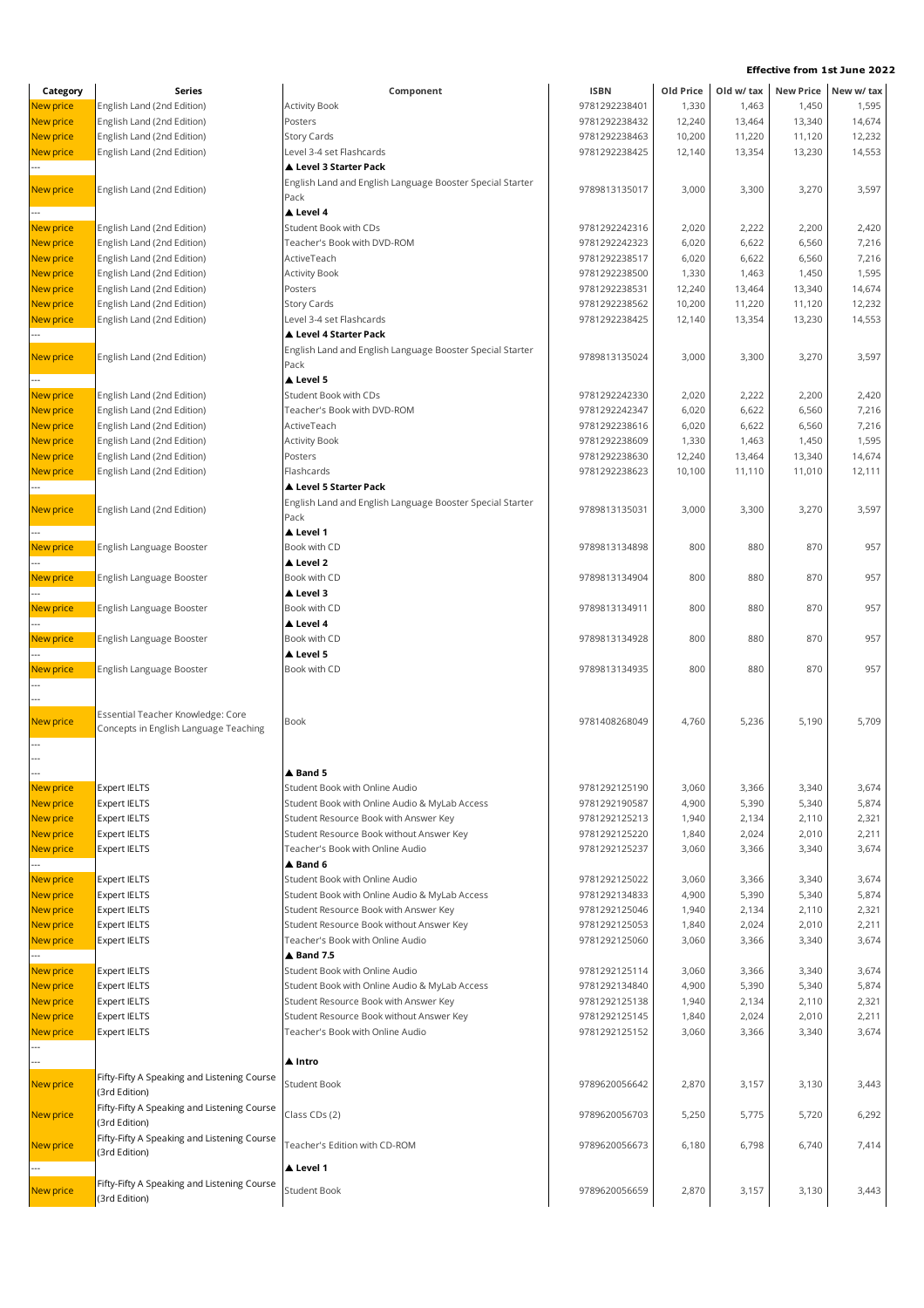| Category                      | Series                                                           | Component                                                                                      | <b>ISBN</b>                    | Old Price      | Old w/ tax     |                                  | New Price New w/ tax |
|-------------------------------|------------------------------------------------------------------|------------------------------------------------------------------------------------------------|--------------------------------|----------------|----------------|----------------------------------|----------------------|
| New price                     | Fifty-Fifty A Speaking and Listening Course                      | Class CDs (2)                                                                                  | 9789620056710                  | 5,250          | 5,775          | 5,720                            | 6,292                |
|                               | (3rd Edition)                                                    |                                                                                                |                                |                |                |                                  |                      |
| New price                     | Fifty-Fifty A Speaking and Listening Course<br>(3rd Edition)     | Teacher's Edition with CD-ROM                                                                  | 9789620056680                  | 6,180          | 6,798          | 6,740                            | 7,414                |
|                               |                                                                  | ▲ Level 2                                                                                      |                                |                |                |                                  |                      |
| <b>New price</b>              | Fifty-Fifty A Speaking and Listening Course                      | <b>Student Book</b>                                                                            | 9789620056666                  | 2,870          |                |                                  | 3,443                |
|                               | (3rd Edition)                                                    |                                                                                                |                                |                | 3,157          | 3,130                            |                      |
| <b>New price</b>              | Fifty-Fifty A Speaking and Listening Course                      | Class CDs (2)                                                                                  | 9789620056727                  | 5,250          | 5,775          | 5,720                            | 6,292                |
|                               | (3rd Edition)                                                    |                                                                                                |                                |                |                |                                  |                      |
| <b>New price</b>              | Fifty-Fifty A Speaking and Listening Course<br>(3rd Edition)     | Feacher's Edition with CD-ROM                                                                  | 9789620056697                  | 6,180          | 6,798          | 6,740                            | 7,414                |
|                               |                                                                  |                                                                                                |                                |                |                |                                  |                      |
|                               |                                                                  | ▲ Level 1                                                                                      |                                |                |                |                                  |                      |
| <b>New price</b>              | Focus on Grammar (5th Edition)                                   | Student Book with Essential Online Resources and Workbook                                      | 9780134616704                  | 5,260          | 5,786          | 5,730                            | 6,303                |
| <b>New price</b>              | Focus on Grammar (5th Edition)                                   | Student Book with MyEnglishLab                                                                 | 9780134119977                  | 4,650          | 5,115          | 5,070                            | 5,577                |
| <b>New price</b>              | Focus on Grammar (5th Edition)<br>Focus on Grammar (5th Edition) | Student Book with Essential Online Resources<br>Workbook                                       | 9780134583273<br>9780134579375 | 3,570<br>1,690 | 3,927<br>1,859 | 3,890<br>1,840                   | 4,279<br>2,024       |
| <b>New price</b>              |                                                                  | ▲ Level 2                                                                                      |                                |                |                |                                  |                      |
| New price                     | Focus on Grammar (5th Edition)                                   | Student Book with Essential Online Resources and Workbook                                      | 9780134616681                  | 5,260          | 5,786          | 5,730                            | 6,303                |
| <b>New price</b>              | Focus on Grammar (5th Edition)                                   | Student Book with MyEnglishLab                                                                 | 9780134119984                  | 4,650          | 5,115          | 5,070                            | 5,577                |
| New price                     | Focus on Grammar (5th Edition)                                   | Student Book with Essential Online Resources                                                   | 9780134583280                  | 3,570          | 3,927          | 3,890                            | 4,279                |
| <b>New price</b>              | Focus on Grammar (5th Edition)                                   | Student Book A with Essential Online Resources                                                 | 9780134132679                  | 2,960          | 3,256          | 3,230                            | 3,553                |
| <b>New price</b>              | Focus on Grammar (5th Edition)                                   | Student Book B with Essential Online Resources                                                 | 9780134132709                  | 2,960          | 3,256          | 3,230                            | 3,553                |
| New price                     | Focus on Grammar (5th Edition)                                   | Workbook                                                                                       | 9780134579580                  | 1,690          | 1,859          | 1,840                            | 2,024                |
|                               |                                                                  | ▲ Level 3                                                                                      |                                |                |                |                                  |                      |
| New price                     | Focus on Grammar (5th Edition)                                   | Student Book with Essential Online Resources and Workbook                                      | 9780134645254                  | 5,260          | 5,786          | 5,730                            | 6,303                |
| New price<br><b>New price</b> | Focus on Grammar (5th Edition)<br>Focus on Grammar (5th Edition) | Student Book with MyEnglishLab<br>Student Book with Essential Online Resources                 | 9780133854886<br>9780134583297 | 4,650<br>3,570 | 5,115<br>3,927 | 5,070<br>3,890                   | 5,577<br>4,279       |
| <b>New price</b>              | Focus on Grammar (5th Edition)                                   | Student Book A with Essential Online Resources                                                 | 9780134132716                  | 2,960          | 3,256          | 3,230                            | 3,553                |
| <b>New price</b>              | Focus on Grammar (5th Edition)                                   | Student Book B with Essential Online Resources                                                 | 9780134132747                  | 2,960          | 3,256          | 3,230                            | 3,553                |
| <b>New price</b>              | Focus on Grammar (5th Edition)                                   | Workbook                                                                                       | 9780134579597                  | 1,690          | 1,859          | 1,840                            | 2,024                |
|                               |                                                                  | ▲ Level 4                                                                                      |                                |                |                |                                  |                      |
| New price                     | Focus on Grammar (5th Edition)                                   | Student Book with Essential Online Resources and Workbook                                      | 9780134645230                  | 5,260          | 5,786          | 5,730                            | 6,303                |
| <b>New price</b>              | Focus on Grammar (5th Edition)                                   | Student Book with MyEnglishLab                                                                 | 9780134119991                  | 4,650          | 5,115          | 5,070                            | 5,577                |
| New price                     | Focus on Grammar (5th Edition)                                   | Student Book with Essential Online Resources                                                   | 9780134583303                  | 3,570          | 3,927          | 3,890                            | 4,279                |
| New price                     | Focus on Grammar (5th Edition)                                   | Student Book A with Essential Online Resources                                                 | 9780134132785                  | 2,960          | 3,256          | 3,230                            | 3,553                |
| <b>New price</b>              | Focus on Grammar (5th Edition)                                   | Student Book B with Essential Online Resources                                                 | 9780134132808                  | 2,960          | 3,256          | 3,230                            | 3,553                |
| New price                     | Focus on Grammar (5th Edition)                                   | Workbook                                                                                       | 9780134579603                  | 1,690          | 1,859          | 1,840                            | 2,024                |
|                               |                                                                  | ▲ Level 5                                                                                      |                                |                |                |                                  |                      |
| New price                     | Focus on Grammar (5th Edition)                                   | Student Book with Essential Online Resources and Workbook                                      | 9780134645216                  | 5,260          | 5,786          | 5,730                            | 6,303                |
| <b>New price</b>              | Focus on Grammar (5th Edition)                                   | Student Book with MyEnglishLab                                                                 | 9780134133393<br>9780134583310 | 4,650          | 5,115          | 5,070                            | 5,577                |
| <b>New price</b>              | Focus on Grammar (5th Edition)<br>Focus on Grammar (5th Edition) | Student Book with Essential Online Resources<br>Student Book A with Essential Online Resources | 9780134136325                  | 3,570          | 3,927          | 3,890                            | 4,279                |
| New price<br>New price        | Focus on Grammar (5th Edition)                                   | Student Book B with Essential Online Resources                                                 | 9780134136318                  | 2,960<br>2,960 | 3,256<br>3,256 | 3,230<br>3,230                   | 3,553<br>3,553       |
| New price                     | Focus on Grammar (5th Edition)                                   | Workbook                                                                                       | 9780134579627                  | 1,690          | 1,859          | 1,840                            | 2,024                |
|                               |                                                                  |                                                                                                |                                |                |                |                                  |                      |
|                               |                                                                  | ▲ Level 1                                                                                      |                                |                |                |                                  |                      |
| New price                     | Focus on Vocabulary (2nd Edition)                                | <b>Student Book</b>                                                                            | 9780131376199                  | 3,300          | 3,630          | 3,600                            | 3,960                |
|                               |                                                                  | ▲ Level 2                                                                                      |                                |                |                |                                  |                      |
| New price                     | Focus on Vocabulary (2nd Edition)                                | <b>Student Book</b>                                                                            | 9780131376175                  | 3,300          | 3,630          | 3,600                            | 3,960                |
|                               |                                                                  | ▲                                                                                              |                                |                |                |                                  |                      |
| No change                     | Fundamentals of English Grammar 5th<br>Edition                   | Student Book with Pearson English Practice App                                                 | 9780136534495                  | 4,370          | 4,807          | No change                        | No change            |
|                               | Fundamentals of English Grammar 5th                              |                                                                                                |                                |                |                |                                  |                      |
| No change                     | Edition                                                          | Student Book with MyLab                                                                        | 9780136534457                  | 5,690          | 6,259          | No change                        | No change            |
| New price                     | Fundamentals of English Grammar 5th                              | Student Book A with Pearson English Practice App                                               | 9780135116586                  | 2,860          | 3,146          | 3,120                            | 3,432                |
|                               | Edition                                                          |                                                                                                |                                |                |                |                                  |                      |
| New price                     | Fundamentals of English Grammar 5th                              | Student Book B with Pearson English Practice App                                               | 9780135116579                  | 2,860          | 3,146          | 3,120                            | 3,432                |
|                               | Edition                                                          |                                                                                                |                                |                |                |                                  |                      |
| <b>New price</b>              | Fundamentals of English Grammar 5th<br>Edition                   | Workbook with Answer Key                                                                       | 9780135159460                  | 3,310          | 3,641          | 3,610                            | 3,971                |
|                               | Fundamentals of English Grammar 5th                              |                                                                                                |                                |                |                |                                  |                      |
| New price                     | Edition                                                          | Workbook A with Answer Key                                                                     | 9780135159477                  | 2,020          | 2,222          | 2,200                            | 2,420                |
|                               | Fundamentals of English Grammar 5th                              |                                                                                                |                                |                |                |                                  |                      |
| New price                     | Edition                                                          | Workbook B with Answer Key                                                                     | 9780135159484                  | 2,020          | 2,222          | 2,200                            | 2,420                |
| New price                     | Fundamentals of English Grammar 5th                              | <b>Test Bank</b>                                                                               | 9780135635803                  | 3,430          | 3,773          | 3,740                            | 4,114                |
|                               | Edition                                                          |                                                                                                |                                |                |                |                                  |                      |
| New price                     | Fundamentals of English Grammar 5th                              | Teacher's Guide                                                                                | 9780135635742                  | 4,010          | 4,411          | 4,370                            | 4,807                |
|                               | Edition                                                          |                                                                                                |                                |                |                |                                  |                      |
|                               |                                                                  |                                                                                                |                                |                |                |                                  |                      |
|                               |                                                                  | ▲ Level 1                                                                                      |                                |                |                |                                  |                      |
| To be deleted<br>New price    | Gogo Loves English<br>Gogo Loves English                         | <b>Student Book</b><br><b>Student Book</b>                                                     | 9789620050954<br>9789882435087 | 2,130<br>2,130 | 2,343<br>2,343 | Delete from the catalog<br>2,320 | 2,552                |
|                               | To be deleted Gogo Loves English                                 | Workbook with CD                                                                               | 9789620051012                  | 1,740          | 1,914          | Delete from the catalog          |                      |
|                               |                                                                  |                                                                                                |                                |                |                |                                  |                      |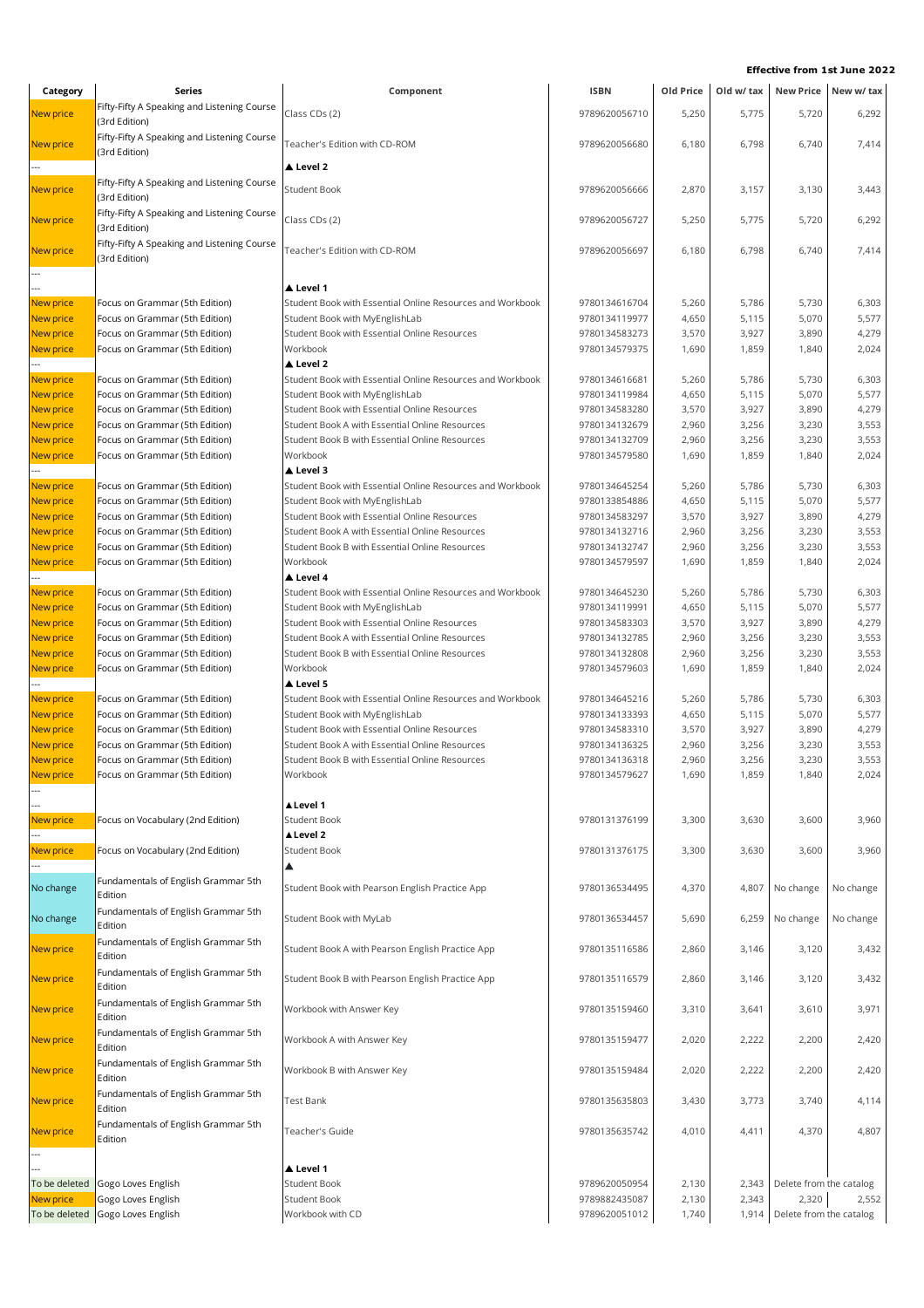| Category         | Series              | Component                                            |
|------------------|---------------------|------------------------------------------------------|
| New price        | Gogo Loves English  | Workbook with CD                                     |
| <b>New price</b> | Gogo Loves English  | Class CD                                             |
| <b>New price</b> | Gogo Loves English  | Picture Cards                                        |
| To be deleted    | Gogo Loves English  | <b>Writing Book</b>                                  |
| <b>New price</b> | Gogo Loves English  | <b>Writing Book</b>                                  |
|                  |                     | ▲ Level 2                                            |
| To be deleted    | Gogo Loves English  | <b>Student Book</b>                                  |
| New price        | Gogo Loves English  | <b>Student Book</b>                                  |
| To be deleted    | Gogo Loves English  | Workbook with CD                                     |
| <b>New price</b> | Gogo Loves English  | Workbook with CD                                     |
| <b>New price</b> | Gogo Loves English  | Class CD                                             |
| <b>New price</b> | Gogo Loves English  | Teacher's Guide                                      |
| <b>New price</b> | Gogo Loves English  | Picture Cards                                        |
| To be deleted    | Gogo Loves English  | <b>Writing Book</b>                                  |
| <b>New price</b> | Gogo Loves English  | <b>Writing Book</b>                                  |
|                  |                     | A Level 3                                            |
| To be deleted    | Gogo Loves English  | Student Book                                         |
| <b>New price</b> | Gogo Loves English  | <b>Student Book</b>                                  |
| To be deleted    | Gogo Loves English  | Workbook with CD                                     |
| <b>New price</b> | Gogo Loves English  | Workbook with CD                                     |
| <b>New price</b> | Gogo Loves English  | Class CD                                             |
| <b>New price</b> | Gogo Loves English  | Teacher's Guide                                      |
| <b>New price</b> | Gogo Loves English  | Picture Cards                                        |
| To be deleted    | Gogo Loves English  | <b>Writing Book</b>                                  |
| <b>New price</b> |                     |                                                      |
|                  | Gogo Loves English  | <b>Writing Book</b><br>▲ Level 4                     |
|                  |                     | <b>Student Book</b>                                  |
| To be deleted    | Gogo Loves English  |                                                      |
| <b>New price</b> | Gogo Loves English  | <b>Student Book</b>                                  |
| To be deleted    | Gogo Loves English  | Workbook with CD                                     |
| <b>New price</b> | Gogo Loves English  | Workbook with CD                                     |
| <b>New price</b> | Gogo Loves English  | Class CD                                             |
| <b>New price</b> | Gogo Loves English  | Teacher's Guide                                      |
| <b>New price</b> | Gogo Loves English  | Picture Cards                                        |
| To be deleted    | Gogo Loves English  | <b>Writing Book</b>                                  |
| <b>New price</b> | Gogo Loves English  | <b>Writing Book</b>                                  |
|                  |                     | Level 5                                              |
| To be deleted    | Gogo Loves English  | <b>Student Book</b>                                  |
| New price        | Gogo Loves English  | Student Book                                         |
| To be deleted    | Gogo Loves English  | Workbook with CD                                     |
| <b>New price</b> | Gogo Loves English  | Workbook with CD                                     |
| <b>New price</b> | Gogo Loves English  | Class CD                                             |
| <b>New price</b> | Gogo Loves English  | Teacher's Guide                                      |
| <b>New price</b> | Gogo Loves English  | Picture Cards                                        |
| To be deleted    | Gogo Loves English  | Writing Book                                         |
| <b>New price</b> | Gogo Loves English  | <b>Writing Book</b>                                  |
|                  |                     | ▲ Level 6                                            |
| To be deleted    | Gogo Loves English  | <b>Student Book</b>                                  |
| <b>New price</b> | Gogo Loves English  | <b>Student Book</b>                                  |
| To be deleted    | Gogo Loves English  | Workbook with CD                                     |
| <b>New price</b> | Gogo Loves English  | Workbook with CD                                     |
| <b>New price</b> | Gogo Loves English  | Class CD                                             |
| <b>New price</b> | Gogo Loves English  | Teacher's Guide                                      |
| <b>New price</b> | Gogo Loves English  | Picture Cards                                        |
| To be deleted    | Gogo Loves English  | <b>Writing Book</b>                                  |
| <b>New price</b> | Gogo Loves English  | <b>Writing Book</b>                                  |
|                  |                     |                                                      |
|                  |                     |                                                      |
| <b>New price</b> | How to Teach        | How to Teach Listening: Book with Audio CD           |
| <b>New price</b> | How to Teach        | How to Teach Business English: Book                  |
| <b>New price</b> | How to Teach        | How to Teach English: Book with DVD                  |
| <b>New price</b> | How to Teach        | How to Teach English with Technology: Book with CD-I |
| New price        | How to Teach        | How to Teach for Exams: Book                         |
| <b>New price</b> | How to Teach        | How to Teach Grammar: Book                           |
| <b>New price</b> | How to Teach        | How to Teach Pronunciation: Book with Audio CD       |
| <b>New price</b> | How to Teach        | How to Teach Speaking: Book                          |
| <b>New price</b> | How to Teach        | How to Teach Vocabulary: Book                        |
| <b>New price</b> | How to Teach        |                                                      |
|                  |                     | How to Teach Writing: Book                           |
|                  |                     | ▲ Level 1                                            |
|                  |                     | Student Book with CD                                 |
| <b>New price</b> | Impact Conversation |                                                      |
|                  |                     | A Level 2<br>Student Book with CD                    |
| New price        | Impact Conversation |                                                      |
|                  |                     |                                                      |
|                  |                     | ▲ Level 1                                            |

| Category         | Series              | Component                                              | <b>ISBN</b>   | Old Price | Old w/ tax | <b>New Price</b>        | New w/ tax |
|------------------|---------------------|--------------------------------------------------------|---------------|-----------|------------|-------------------------|------------|
| New price        | Gogo Loves English  | Workbook with CD                                       | 9789888644414 | 1,740     | 1,914      | 1,900                   | 2,090      |
| New price        | Gogo Loves English  | Class CD                                               | 9789620051821 | 4,490     | 4,939      | 4,890                   | 5,379      |
| New price        | Gogo Loves English  | Picture Cards                                          | 9789620051234 | 10,390    | 11,429     | 11,330                  | 12,463     |
| To be deleted    | Gogo Loves English  | <b>Writing Book</b>                                    | 9789620052743 | 1,130     | 1,243      | Delete from the catalog |            |
| <b>New price</b> | Gogo Loves English  | <b>Writing Book</b>                                    | 9789882433588 | 1,130     | 1,243      | 1,230                   | 1,353      |
|                  |                     | ▲ Level 2                                              |               |           |            |                         |            |
| To be deleted    | Gogo Loves English  | <b>Student Book</b>                                    | 9789620050961 | 2,130     | 2,343      | Delete from the catalog |            |
| New price        | Gogo Loves English  | <b>Student Book</b>                                    | 9789882435094 | 2,130     | 2,343      | 2,320                   | 2,552      |
| To be deleted    | Gogo Loves English  | Workbook with CD                                       | 9789620051029 | 1,740     | 1,914      | Delete from the catalog |            |
| New price        | Gogo Loves English  | Workbook with CD                                       | 9789888644421 | 1,740     | 1,914      | 1,900                   | 2,090      |
| New price        | Gogo Loves English  | Class CD                                               | 9789620051838 | 4,490     | 4,939      | 4,890                   | 5,379      |
| New price        | Gogo Loves English  | Teacher's Guide                                        | 9789620051081 | 4,960     | 5,456      | 5,410                   | 5,951      |
| New price        | Gogo Loves English  | Picture Cards                                          | 9789620051241 | 10,390    | 11,429     | 11,330                  | 12,463     |
| To be deleted    | Gogo Loves English  | <b>Writing Book</b>                                    | 9789620052750 | 1,130     | 1,243      | Delete from the catalog |            |
| New price        | Gogo Loves English  | <b>Writing Book</b>                                    | 9789882433595 | 1,130     | 1,243      | 1,230                   | 1,353      |
|                  |                     | ▲ Level 3                                              |               |           |            |                         |            |
| To be deleted    | Gogo Loves English  | <b>Student Book</b>                                    | 9789620050978 | 2,130     | 2,343      | Delete from the catalog |            |
| New price        | Gogo Loves English  | <b>Student Book</b>                                    | 9789882435100 | 2,130     | 2,343      | 2,320                   | 2,552      |
| To be deleted    | Gogo Loves English  | Workbook with CD                                       | 9789620051036 | 1,740     | 1,914      | Delete from the catalog |            |
| <b>New price</b> | Gogo Loves English  | Workbook with CD                                       | 9789888644438 | 1,740     | 1,914      | 1,900                   | 2,090      |
| New price        | Gogo Loves English  | Class CD                                               | 9789620051845 | 4,490     | 4,939      | 4,890                   | 5,379      |
| New price        | Gogo Loves English  | Teacher's Guide                                        | 9789620051098 | 4,960     | 5,456      | 5,410                   | 5,951      |
| <b>New price</b> | Gogo Loves English  | Picture Cards                                          | 9789620051258 | 10,390    | 11,429     | 11,330                  | 12,463     |
| To be deleted    | Gogo Loves English  | <b>Writing Book</b>                                    | 9789620052767 | 1,130     | 1,243      | Delete from the catalog |            |
| New price        | Gogo Loves English  | <b>Writing Book</b>                                    | 9789882433601 | 1,130     | 1,243      | 1,230                   | 1,353      |
|                  |                     | ▲ Level 4                                              |               |           |            |                         |            |
| To be deleted    | Gogo Loves English  | <b>Student Book</b>                                    | 9789620050985 | 2,130     | 2,343      | Delete from the catalog |            |
| <b>New price</b> | Gogo Loves English  | <b>Student Book</b>                                    | 9789882435117 | 2,130     | 2,343      | 2,320                   | 2,552      |
| To be deleted    | Gogo Loves English  | Workbook with CD                                       | 9789620051043 | 1,740     | 1,914      | Delete from the catalog |            |
| New price        | Gogo Loves English  | Workbook with CD                                       | 9789888644445 | 1,740     | 1,914      | 1,900                   | 2,090      |
| New price        | Gogo Loves English  | Class CD                                               | 9789620051852 | 4,490     | 4,939      | 4,890                   | 5,379      |
| New price        | Gogo Loves English  | Teacher's Guide                                        | 9789620051104 | 4,960     | 5,456      | 5,410                   | 5,951      |
| New price        | Gogo Loves English  | Picture Cards                                          | 9789620051265 | 10,390    | 11,429     | 11,330                  | 12,463     |
| To be deleted    | Gogo Loves English  | <b>Writing Book</b>                                    | 9789620052774 | 1,130     | 1,243      | Delete from the catalog |            |
| <b>New price</b> | Gogo Loves English  | <b>Writing Book</b>                                    | 9789882433618 | 1,130     | 1,243      | 1,230                   | 1,353      |
|                  |                     | ▲ Level 5                                              |               |           |            |                         |            |
| To be deleted    | Gogo Loves English  | <b>Student Book</b>                                    | 9789620050992 | 2,130     | 2,343      | Delete from the catalog |            |
| New price        | Gogo Loves English  | <b>Student Book</b>                                    | 9789882435124 | 2,130     | 2,343      | 2,320                   | 2,552      |
| To be deleted    | Gogo Loves English  | Workbook with CD                                       | 9789620051050 | 1,740     | 1,914      | Delete from the catalog |            |
| New price        | Gogo Loves English  | Workbook with CD                                       | 9789888644452 | 1,740     | 1,914      | 1,900                   | 2,090      |
| New price        | Gogo Loves English  | Class CD                                               | 9789620051869 | 4,490     | 4,939      | 4,890                   | 5,379      |
| New price        | Gogo Loves English  | Teacher's Guide                                        | 9789620051111 | 4,960     | 5,456      | 5,410                   | 5,951      |
| New price        | Gogo Loves English  | Picture Cards                                          | 9789620051272 | 10,390    | 11,429     | 11,330                  | 12,463     |
| To be deleted    | Gogo Loves English  | <b>Writing Book</b>                                    | 9789620052781 | 1,130     | 1,243      | Delete from the catalog |            |
| New price        | Gogo Loves English  | <b>Writing Book</b>                                    | 9789882433625 | 1,130     | 1,243      | 1,230                   | 1,353      |
|                  |                     | ▲ Level 6                                              |               |           |            |                         |            |
| To be deleted    | Gogo Loves English  | <b>Student Book</b>                                    | 9789620051005 | 2,130     | 2,343      | Delete from the catalog |            |
| New price        | Gogo Loves English  | <b>Student Book</b>                                    | 9789882435131 | 2,130     | 2,343      | 2,320                   | 2,552      |
| To be deleted    | Gogo Loves English  | Workbook with CD                                       | 9789620051067 | 1,740     | 1,914      | Delete from the catalog |            |
| New price        | Gogo Loves English  | Workbook with CD                                       | 9789888644469 | 1,740     | 1,914      | 1,900                   | 2,090      |
| New price        | Gogo Loves English  | Class CD                                               | 9789620051876 | 4,490     | 4,939      | 4,890                   | 5,379      |
| New price        | Gogo Loves English  | Teacher's Guide                                        | 9789620051128 | 4,960     | 5,456      | 5,410                   | 5,951      |
| New price        | Gogo Loves English  | Picture Cards                                          | 9789620051289 | 10,180    | 11,198     | 11,100                  | 12,210     |
| To be deleted    | Gogo Loves English  | <b>Writing Book</b>                                    | 9789620052798 | 1,130     | 1,243      | Delete from the catalog |            |
| New price        | Gogo Loves English  | <b>Writing Book</b>                                    | 9789882433632 | 1,130     | 1,243      | 1,230                   | 1,353      |
|                  |                     |                                                        |               |           |            |                         |            |
|                  |                     |                                                        |               |           |            |                         |            |
| New price        | How to Teach        | How to Teach Listening: Book with Audio CD             | 9781405853101 | 5,240     | 5,764      | 5,710                   | 6,281      |
| New price        | How to Teach        | How to Teach Business English: Book                    | 9780582779969 | 5,240     | 5,764      | 5,710                   | 6,281      |
| New price        | How to Teach        | How to Teach English: Book with DVD                    | 9781405853095 | 6,200     | 6,820      | 6,760                   | 7,436      |
| New price        | How to Teach        | How to Teach English with Technology: Book with CD-ROM | 9781405853088 | 5,590     | 6,149      | 6,090                   | 6,699      |
| New price        | How to Teach        | How to Teach for Exams: Book                           | 9780582429673 | 5,240     | 5,764      | 5,710                   | 6,281      |
| New price        | How to Teach        | How to Teach Grammar: Book                             | 9780582339323 | 5,240     | 5,764      | 5,710                   | 6,281      |
| New price        | How to Teach        | How to Teach Pronunciation: Book with Audio CD         | 9780582429758 | 5,240     | 5,764      | 5,710                   | 6,281      |
| New price        | How to Teach        | How to Teach Speaking: Book                            | 9780582853591 | 5,240     | 5,764      | 5,710                   | 6,281      |
| New price        | How to Teach        | How to Teach Vocabulary: Book                          | 9780582429666 | 5,240     | 5,764      | 5,710                   | 6,281      |
| New price        | How to Teach        | How to Teach Writing: Book                             | 9780582779983 | 5,240     | 5,764      | 5,710                   | 6,281      |
|                  |                     |                                                        |               |           |            |                         |            |
|                  |                     | ▲ Level 1                                              |               |           |            |                         |            |
| New price        | Impact Conversation | Student Book with CD                                   | 9789620199332 | 3,020     | 3,322      | 3,290                   | 3,619      |
|                  |                     | Level 2                                                |               |           |            |                         |            |
| New price        | Impact Conversation | Student Book with CD                                   | 9789620199349 | 3,020     | 3,322      | 3,290                   | 3,619      |
|                  |                     |                                                        |               |           |            |                         |            |
|                  |                     | ▲ Level 1                                              |               |           |            |                         |            |
|                  |                     |                                                        |               |           |            |                         |            |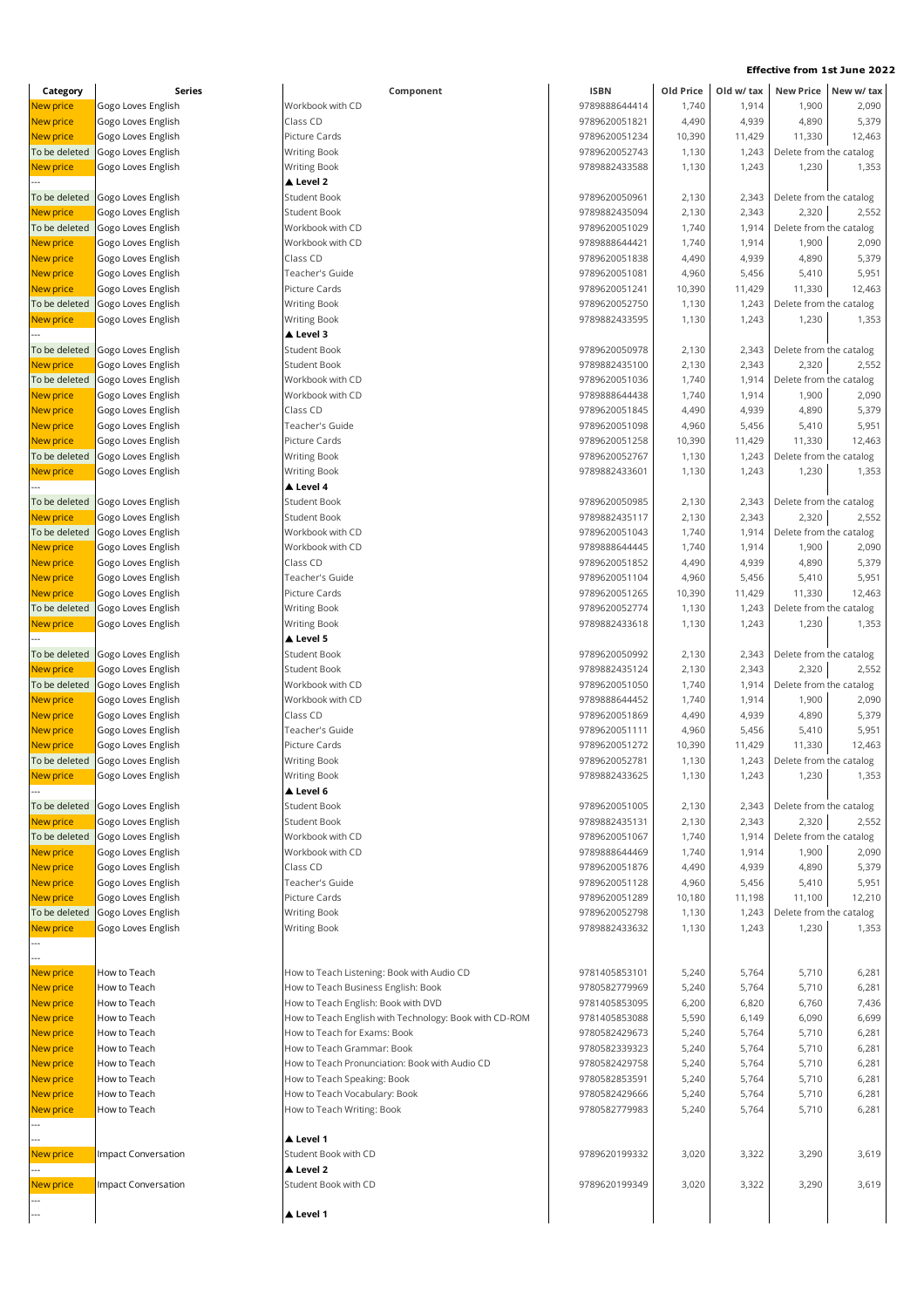| Category         | Series                               | Component                                          | <b>ISBN</b>   | Old Price | Old w/ tax | <b>New Price</b> | New w/ tax |
|------------------|--------------------------------------|----------------------------------------------------|---------------|-----------|------------|------------------|------------|
| New price        | Impact Issues (3rd Edition)          | Student Book with Online Code                      | 9789813134379 | 3,140     | 3,454      | 3,420            | 3,762      |
|                  |                                      | ▲ Level 2                                          |               |           |            |                  |            |
| New price        | Impact Issues (3rd Edition)          | Student Book with Online Code                      | 9789813134386 | 3,140     | 3,454      | 3,420            | 3,762      |
|                  |                                      | ▲ Level 3                                          |               |           |            |                  |            |
|                  |                                      |                                                    |               |           |            |                  |            |
| New price        | Impact Issues (3rd Edition)          | Student Book with Online Code                      | 9789813134393 | 3,140     | 3,454      | 3,420            | 3,762      |
|                  |                                      |                                                    |               |           |            |                  |            |
|                  |                                      | ▲ Level 1                                          |               |           |            |                  |            |
| New price        | Impact Listening (2nd Edition)       | Student Book with CD                               | 9789620058011 | 3,140     | 3,454      | 3,420            | 3,762      |
| New price        | Impact Listening (2nd Edition)       | Class CDs (2)                                      | 9789620058073 | 3,630     | 3,993      | 3,960            | 4,356      |
| <b>New price</b> | Impact Listening (2nd Edition)       | Teacher's Manual with Test CD-ROM                  | 9789620058042 | 4,250     | 4,675      | 4,630            | 5,093      |
|                  |                                      | ▲ Level 2                                          |               |           |            |                  |            |
| New price        | Impact Listening (2nd Edition)       | Student Book with CD                               | 9789620058028 | 3,140     | 3,454      | 3,420            | 3,762      |
| New price        | Impact Listening (2nd Edition)       | Class CDs (2)                                      | 9789620058080 | 3,630     | 3,993      | 3,960            | 4,356      |
| <b>New price</b> | Impact Listening (2nd Edition)       | Teacher's Manual with Test CD-ROM                  | 9789620058059 | 4,250     | 4,675      | 4,630            | 5,093      |
|                  |                                      | ▲ Level 3                                          |               |           |            |                  |            |
| <b>New price</b> | Impact Listening (2nd Edition)       | Student Book with CD                               | 9789620058035 | 3,140     | 3,454      | 3,420            | 3,762      |
|                  |                                      | Class CDs (2)                                      | 9789620058097 | 3,630     |            | 3,960            |            |
| New price        | Impact Listening (2nd Edition)       |                                                    |               |           | 3,993      |                  | 4,356      |
| New price        | Impact Listening (2nd Edition)       | Teacher's Manual with Test CD-ROM                  | 9789620058066 | 4,250     | 4,675      | 4,630            | 5,093      |
|                  |                                      |                                                    |               |           |            |                  |            |
|                  |                                      | ▲ Elementary                                       |               |           |            |                  |            |
| New price        | Intelligent Business                 | Skills Book with CD-ROM                            | 9781405881418 | 2,620     | 2,882      | 2,860            | 3,146      |
| New price        | Intelligent Business                 | Coursebook with CD                                 | 9781408255988 | 3,470     | 3,817      | 3,780            | 4,158      |
| New price        | Intelligent Business                 | Coursebook CDs (2)                                 | 9781405849760 | 3,470     | 3,817      | 3,780            | 4,158      |
| New price        | Intelligent Business                 | Workbook with CD                                   | 9781405881432 | 2,620     | 2,882      | 2,860            | 3,146      |
| <b>New price</b> | Intelligent Business                 | Teacher's Resource Book with Test Master CD-ROM    | 9781405881425 | 4,350     | 4,785      | 4,740            | 5,214      |
|                  |                                      | ▲ Pre-Intermediate                                 |               |           |            |                  |            |
| New price        | Intelligent Business                 | Coursebook with CD                                 | 9781408256008 | 3,470     | 3,817      | 3,780            | 4,158      |
| New price        | Intelligent Business                 | Skills Book with CD-ROM                            | 9780582846920 | 2,620     | 2,882      | 2,860            | 3,146      |
|                  |                                      |                                                    |               |           |            |                  |            |
| New price        | Intelligent Business                 | Coursebook CDs (2)                                 | 9780582840515 | 3,470     | 3,817      | 3,780            | 4,158      |
| New price        | Intelligent Business                 | Workbook with CD                                   | 9780582846951 | 2,620     | 2,882      | 2,860            | 3,146      |
| New price        | Intelligent Business                 | Teacher's Resource Book with Test Master CD-ROM    | 9781405843393 | 4,350     | 4,785      | 4,740            | 5,214      |
|                  |                                      | ▲ Intermediate                                     |               |           |            |                  |            |
| New price        | Intelligent Business                 | <b>DVD</b>                                         | 9781405837507 | 11,200    | 12,320     | 12,210           | 13,431     |
| New price        | Intelligent Business                 | Coursebook with CD                                 | 9781408255995 | 3,470     | 3,817      | 3,780            | 4,158      |
| New price        | Intelligent Business                 | Skills Book with CD-ROM                            | 9780582846883 | 2,620     | 2,882      | 2,860            | 3,146      |
| New price        | Intelligent Business                 | Coursebook CDs (2)                                 | 9780582840522 | 3,470     | 3,817      | 3,780            | 4,158      |
| New price        | Intelligent Business                 | Workbook with CD                                   | 9780582846913 | 2,620     | 2,882      | 2,860            | 3,146      |
| New price        | Intelligent Business                 | Teacher's Resource Book with Test Master CD-ROM    | 9781405843409 | 4,350     | 4,785      | 4,740            | 5,214      |
| New price        | Intelligent Business                 | Video Resource Book                                | 9780582847996 | 1,740     | 1,914      | 1,900            | 2,090      |
|                  |                                      |                                                    |               |           |            |                  |            |
|                  |                                      | ▲ Upper-Intermediate                               |               |           |            |                  |            |
| New price        | Intelligent Business                 | Coursebook with CD                                 | 9781408256015 | 3,470     | 3,817      | 3,780            | 4,158      |
| <b>New price</b> | Intelligent Business                 | <b>DVD</b>                                         | 9781405837514 | 11,200    | 12,320     | 12,210           | 13,431     |
| New price        | Intelligent Business                 | Coursebook CDs (2)                                 | 9780582840539 | 3,470     | 3,817      | 3,780            | 4,158      |
| New price        | Intelligent Business                 | Skills Book with CD-ROM                            | 9780582846968 | 2,620     | 2,882      | 2,860            | 3,146      |
| New price        | Intelligent Business                 | Workbook with CD                                   | 9780582846999 | 2,620     | 2,882      | 2,860            | 3,146      |
| <b>New price</b> | Intelligent Business                 | Teacher's Resource Book with Test Master CD-ROM    | 9781405843416 | 4,350     | 4,785      | 4,740            | 5,214      |
| <b>New price</b> | Intelligent Business                 | Video Resource Book                                | 9780582848078 | 1,700     | 1,870      | 1,850            | 2,035      |
|                  |                                      | ▲ Advanced                                         |               |           |            |                  |            |
| New price        | Intelligent Business                 | Coursebook with CD                                 | 9781408255971 | 3,470     | 3,817      | 3,780            | 4,158      |
| New price        | Intelligent Business                 | Coursebook CDs (2)                                 | 9781408217740 | 3,740     | 4,114      | 4,080            | 4,488      |
| New price        | Intelligent Business                 | Workbook with CD                                   | 9781408267974 | 2,620     | 2,882      | 2,860            | 3,146      |
|                  |                                      |                                                    |               |           |            |                  |            |
| New price        | Intelligent Business                 | Teacher's Resource Book with Test Master CD-ROM    | 9781408267967 | 4,350     | 4,785      | 4,740            | 5,214      |
| New price        | Intelligent Business                 | Skills Book with CD-ROM                            | 9781408267950 | 2,620     | 2,882      | 2,860            | 3,146      |
|                  |                                      |                                                    |               |           |            |                  |            |
|                  |                                      |                                                    |               |           |            |                  |            |
| New price        | LDOCE6 Longman Dictionary of         | Paperback                                          | 9781447954194 | 5,610     | 6,171      | 6,110            | 6,721      |
|                  | Contemporary English 6th Edition     |                                                    |               |           |            |                  |            |
|                  |                                      |                                                    |               |           |            |                  |            |
|                  |                                      | ▲ Level 1                                          |               |           |            |                  |            |
| New price        | Longman Academic Reading Series      | Student Book with Essential Online Resources       | 9780134663395 | 3,060     | 3,366      | 3,340            | 3,674      |
|                  |                                      | ▲ Level 2                                          |               |           |            |                  |            |
| New price        | Longman Academic Reading Series      | Student Book with Essential Online Resources       | 9780134663388 | 3,060     | 3,366      | 3,340            | 3,674      |
|                  |                                      | ▲ Level 3                                          |               |           |            |                  |            |
| New price        |                                      | Student Book with Essential Online Resources       | 9780134663371 |           |            | 3,340            | 3,674      |
|                  | Longman Academic Reading Series      | ▲ Level 4                                          |               | 3,060     | 3,366      |                  |            |
|                  |                                      |                                                    |               |           |            |                  |            |
| New price        | Longman Academic Reading Series      | Student Book with Essential Online Resources       | 9780134663364 | 3,060     | 3,366      | 3,340            | 3,674      |
|                  |                                      | Level 5                                            |               |           |            |                  |            |
| New price        | Longman Academic Reading Series      | Student Book with Essential Online Resources       | 9780134773155 | 3,060     | 3,366      | 3,340            | 3,674      |
|                  |                                      |                                                    |               |           |            |                  |            |
|                  |                                      | ▲ Level 1 - Sentences to paragraphs                |               |           |            |                  |            |
|                  | Longman Academic Writing Series with |                                                    |               |           |            |                  |            |
| No change        | Digital Enhancement                  | Student Book with MyEnglishLab & app (2nd Edition) | 9780136769958 | 3,600     | 3,960      | No change        | No change  |
|                  |                                      | ▲ Level 2 - Paragraphs                             |               |           |            |                  |            |
|                  |                                      |                                                    |               |           |            |                  |            |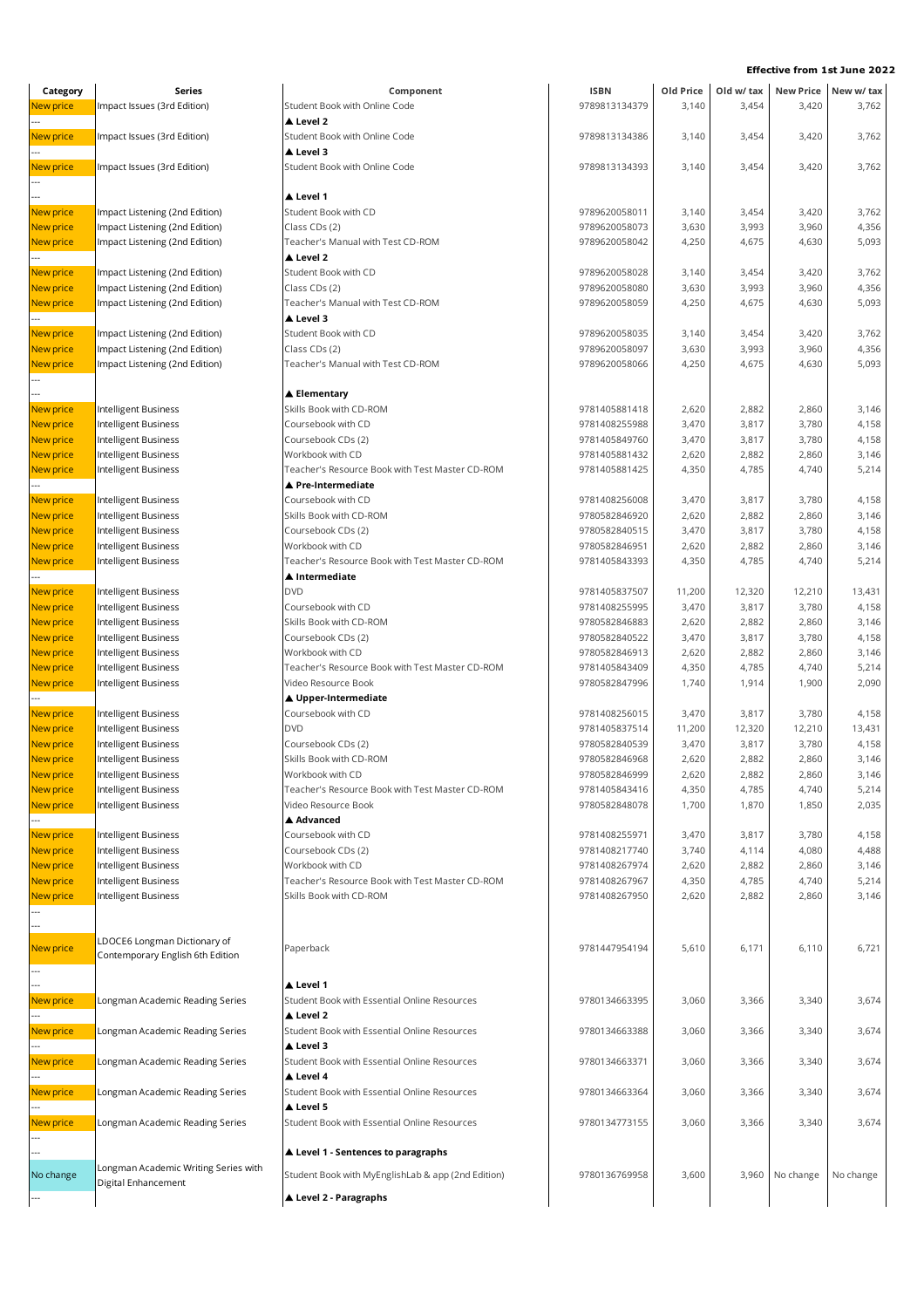| Category               | Series                                                                              | Component                                               | <b>ISBN</b>                    | Old Price      | Old w/ tax     | <b>New Price</b> | New w/ tax     |
|------------------------|-------------------------------------------------------------------------------------|---------------------------------------------------------|--------------------------------|----------------|----------------|------------------|----------------|
| No change              | Longman Academic Writing Series with<br>Digital Enhancement                         | Student Book with MyEnglishLab & app (3rd Edition)      | 9780136769996                  | 3,600          | 3,960          | No change        | No change      |
|                        |                                                                                     | ▲ Level 3 - Paragraphs to essays                        |                                |                |                |                  |                |
| No change              | Longman Academic Writing Series with                                                | Student Book with MyEnglishLab & app (4th Edition)      | 9780136838531                  | 3,600          | 3,960          | No change        | No change      |
|                        | Digital Enhancement                                                                 | Level 4 - Essays to research papers                     |                                |                |                |                  |                |
| No change              | Longman Academic Writing Series with                                                | Student Book with MyEnglishLab & app (5th Edition)      | 9780136838630                  | 3,600          | 3,960          | No change        | No change      |
|                        | Digital Enhancement                                                                 | ▲ Level 5 - Essays                                      |                                |                |                |                  |                |
| No change              | Longman Academic Writing Series with                                                | Student Book with MyEnglishLab & app (1st Edition)      | 9780136838555                  | 3,600          | 3,960          | No change        | No change      |
|                        | Digital Enhancement                                                                 |                                                         |                                |                |                |                  |                |
|                        |                                                                                     |                                                         |                                |                |                |                  |                |
| New price              | Longman Active Study Dictionary 5th<br>Edition                                      | Paperback with CD-ROM                                   | 9781408232361                  | 3,860          | 4,246          | 4,210            | 4,631          |
| New price              | Longman Active Study Dictionary 5th                                                 | Paperback                                               | 9781408218327                  | 3,190          | 3,509          | 3,480            | 3,828          |
|                        | Edition                                                                             |                                                         |                                |                |                |                  |                |
| New price              | Longman Basic Dictionary of American                                                | Paperback                                               | 9780582332515                  | 2,070          | 2,277          | 2,260            | 2,486          |
|                        | English                                                                             |                                                         |                                |                |                |                  |                |
| New price              | Longman Basic English Dictionary                                                    | Paperback                                               | 9780582438507                  | 2,070          | 2,277          | 2,260            | 2,486          |
|                        |                                                                                     |                                                         |                                |                |                |                  |                |
| New price              | Longman Children's Picture Dictionary                                               | Dictionary with CDs (2)                                 | 9789620052330                  | 2,940          | 3,234          | 3,200            | 3,520          |
| New price<br>New price | Longman Children's Picture Dictionary<br>Longman Children's Picture Dictionary      | Workbook 1<br>Workbook 2                                | 9789620053177<br>9789620053184 | 1,260<br>1,260 | 1,386<br>1,386 | 1,370<br>1,370   | 1,507<br>1,507 |
| New price              | Longman Children's Picture Dictionary                                               | Teacher's Resource Book                                 | 9789620053160                  | 4,710          | 5,181          | 5,130            | 5,643          |
|                        |                                                                                     |                                                         |                                |                |                |                  |                |
|                        | Longman Collocations Dictionary and                                                 |                                                         |                                |                |                |                  |                |
| New price              | Thesaurus                                                                           | Paperback with Online                                   | 9781408252260                  | 3,520          | 3,872          | 3,840            | 4,224          |
| New price              | Longman Collocations Dictionary and<br>Thesaurus                                    | Hardback                                                | 9781408252253                  | 4,540          | 4,994          | 4,950            | 5,445          |
|                        |                                                                                     |                                                         |                                |                |                |                  |                |
|                        | Longman Dictionary of American English                                              |                                                         |                                |                |                |                  |                |
| New price              | 5th Edition                                                                         | Paperback & Online                                      | 9781447948100                  | 5,000          | 5,500          | 5,450            | 5,995          |
|                        |                                                                                     |                                                         |                                |                |                |                  |                |
| New price              | Longman Introductory Course for the<br>TOEFL Test: iBT 2nd Edition                  | Student Book with CD-ROM                                | 9780134752747                  | 5,420          | 5,962          | 5,910            | 6,501          |
| New price              | Longman Introductory Course for the<br>TOEFL Test: iBT 2nd Edition                  | Student Book with CD-ROM and Answer Key                 | 9780134752723                  | 5,900          | 6,490          | 6,430            | 7,073          |
| New price              | Longman Introductory Course for the<br>TOEFL Test: iBT 2nd Edition                  | Classroom Activities (Teacher Materials)                | 9780137135752                  | 4,690          | 5,159          | 5,110            | 5,621          |
| New price              | Longman Introductory Course for the<br>TOEFL Test: iBT 2nd Edition                  | Lesson Plans                                            | 9780137135745                  | 4,690          | 5,159          | 5,110            | 5,621          |
|                        |                                                                                     | ▲ Paper Test                                            |                                |                |                |                  |                |
| New price              | Longman Introductory Course for the                                                 | Student Book with CD-ROM                                | 9780131847194                  | 4,590          | 5,049          | 5,000            | 5,500          |
|                        | TOEFL Test: The Paper Test<br>Longman Introductory Course for the                   |                                                         |                                |                |                |                  |                |
| New price              | TOEFL Test: The Paper Test                                                          | Student Book with CD-ROM and Answer Key                 | 9780131847187                  | 4,930          | 5,423          | 5,370            | 5,907          |
| New price              | Longman Introductory Course for the<br>TOEFL Test: The Paper Test                   | Audio CDs (5)                                           | 9780131847163                  | 7,110          | 7,821          | 7,750            | 8,525          |
|                        |                                                                                     |                                                         |                                |                |                |                  |                |
| New price              | Longman Preparation Course for the<br>TOEFL IBT Test (3rd Edition)                  | Student Book with MyLab Access and MP3 Audio            | 9780133248029                  | 6,120          | 6,732          | 6,670            | 7,337          |
| New price              | Longman Preparation Course for the                                                  | Student Book with MyLab Access and MP3 Audio and Answer | 9780133248128                  | 6,380          | 7,018          | 6,950            | 7,645          |
|                        | TOEFL IBT Test (3rd Edition)                                                        | Key                                                     |                                |                |                |                  |                |
|                        |                                                                                     | ▲ Paper Test                                            |                                |                |                |                  |                |
| New price              | Longman Preparation Course for the<br>TOEFL Test: The Paper Test with Answer<br>Key | Student Book with CD-ROM                                | 9780131408869                  | 5,580          | 6,138          | 6,080            | 6,688          |
|                        | Longman Preparation Course for the                                                  |                                                         |                                |                |                |                  |                |
| New price              | TOEFL Test: The Paper Test with Answer<br>Key                                       | Student Book with CD-ROM and Answer Key                 | 9780131408838                  | 6,020          | 6,622          | 6,560            | 7,216          |
|                        | Longman Preparation Course for the                                                  |                                                         |                                |                |                |                  |                |
| <b>New price</b>       | TOEFL Test: The Paper Test with Answer<br>Key                                       | Audio CDs (7)                                           | 9780131408845                  | 9,840          | 10,824         | 10,730           | 11,803         |
|                        |                                                                                     |                                                         |                                |                |                |                  |                |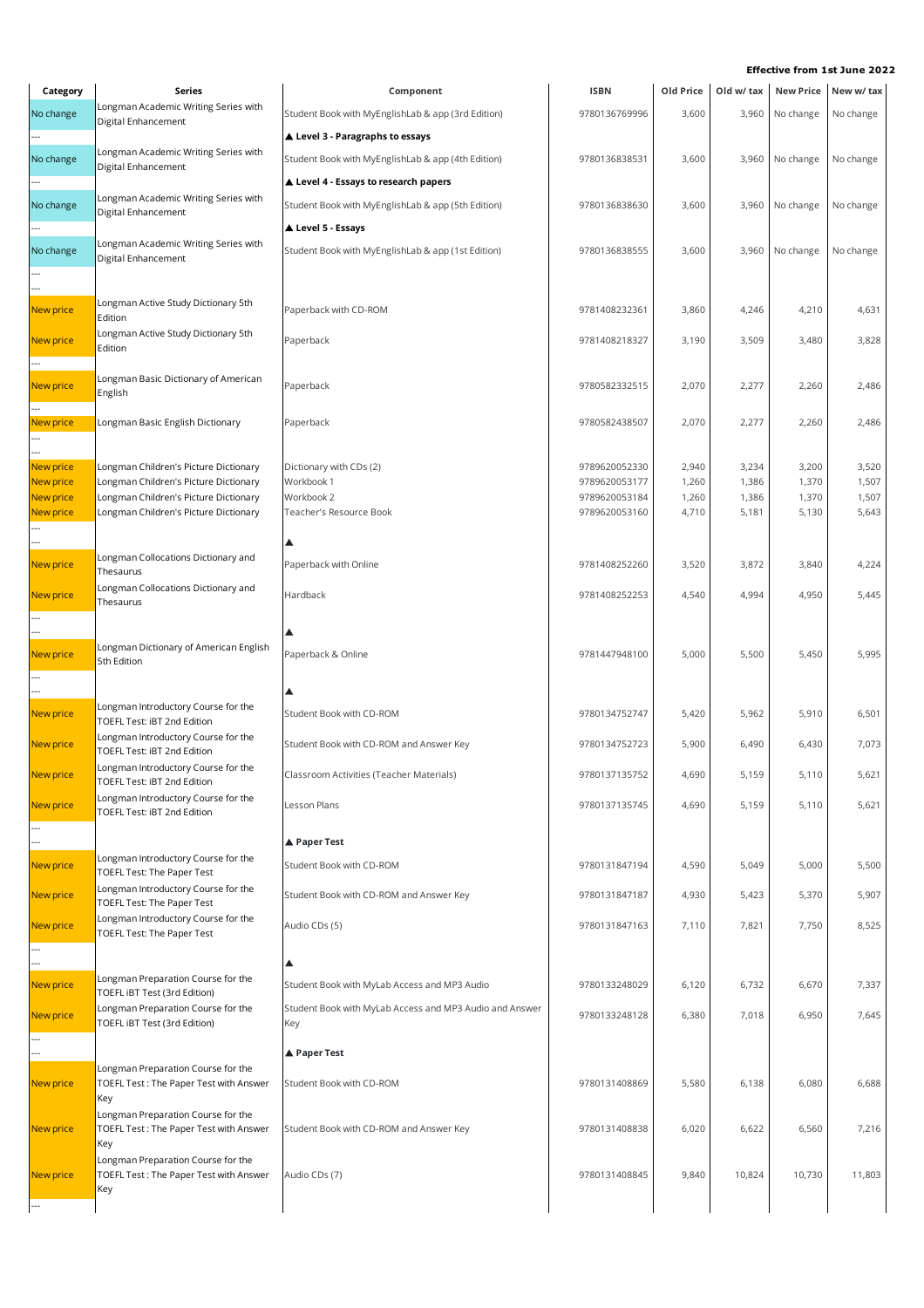| Category                      | Series                                                                                | Component                                                                                         | <b>ISBN</b>                    | Old Price      | Old w/ tax     |                | New Price New w/ tax |
|-------------------------------|---------------------------------------------------------------------------------------|---------------------------------------------------------------------------------------------------|--------------------------------|----------------|----------------|----------------|----------------------|
|                               |                                                                                       | ▲ Introductory                                                                                    |                                |                |                |                |                      |
| <b>New price</b>              | Longman Preparation Series for the TOEIC<br>Test: Listening and Reading (6th Edition) | Student Book with MP3                                                                             | 9780134984841                  | 4,230          | 4,653          | 4,610          | 5,071                |
| <b>New price</b>              | Longman Preparation Series for the TOEIC<br>Test: Listening and Reading (6th Edition) | Student Book with MP3 and Answer Key                                                              | 9780134862729                  | 4,710          | 5,181          | 5,130          | 5,643                |
|                               |                                                                                       | ▲ Intermediate                                                                                    |                                |                |                |                |                      |
| New price                     | Longman Preparation Series for the TOEIC<br>Test: Listening and Reading (6th Edition) | Student Book with MP3                                                                             | 9780134984858                  | 4,230          | 4,653          | 4,610          | 5,071                |
| <b>New price</b>              | Longman Preparation Series for the TOEIC<br>Test: Listening and Reading (6th Edition) | Student Book with MP3 and Answer Key                                                              | 9780134862712                  | 4,710          | 5,181          | 5,130          | 5,643                |
|                               |                                                                                       | ▲ Advanced                                                                                        |                                |                |                |                |                      |
| New price                     | Longman Preparation Series for the TOEIC<br>Test: Listening and Reading (6th Edition) | Student Book with MP3                                                                             | 9780134984872                  | 4,230          | 4,653          | 4,610          | 5,071                |
| New price                     | Longman Preparation Series for the TOEIC<br>Test: Listening and Reading (6th Edition) | Student Book with MP3 and Answer Key                                                              | 9780134862705                  | 4,710          | 5,181          | 5,130          | 5,643                |
|                               |                                                                                       |                                                                                                   |                                |                |                |                |                      |
|                               | Longman WordWise Dictionary with CD-                                                  |                                                                                                   |                                |                |                |                |                      |
| <b>New price</b>              | <b>ROM</b>                                                                            | Paperback with CD-ROM                                                                             | 9781405880787                  | 2,990          | 3,289          | 3,260          | 3,586                |
|                               |                                                                                       | ▴                                                                                                 |                                |                |                |                |                      |
|                               | Longman Young Children's Picture                                                      |                                                                                                   |                                |                |                |                |                      |
| New price                     | Dictionary<br>Longman Young Children's Picture                                        | Dictionary with CD                                                                                | 9789620054105                  | 1,890          | 2,079          | 2,060          | 2,266                |
| <b>New price</b>              | Dictionary                                                                            | Poster Pack (Little Red Riding Hood)                                                              | 9789620199622                  | 2,490          | 2,739          | 2,710          | 2,981                |
| <b>New price</b>              | Longman Young Children's Picture<br>Dictionary                                        | Poster Pack (Goldilocks and the Three Bears)                                                      | 9789620199639                  | 2,490          | 2,739          | 2,710          | 2,981                |
| New price                     | Longman Young Children's Picture<br>Dictionary                                        | <b>Activity Resource Book</b>                                                                     | 9789620054112                  | 2,620          | 2,882          | 2,860          | 3,146                |
|                               |                                                                                       |                                                                                                   |                                |                |                |                |                      |
| New price                     | Market Leader - Specialist Titles                                                     | Accounting and Finance                                                                            | 9781408220023                  | 3,060          | 3,366          | 3,340          | 3,674                |
| New price                     | Market Leader - Specialist Titles                                                     | Business Grammar and Usage                                                                        | 9781408220085                  | 3,060          | 3,366          | 3,340          | 3,674                |
| New price                     | Market Leader - Specialist Titles                                                     | <b>Business Law</b>                                                                               | 9781408220054                  | 3,060          | 3,366          | 3,340          | 3,674                |
| New price                     | Market Leader - Specialist Titles                                                     | Essential Business Grammar and Usage                                                              | 9781408220016                  | 3,060          | 3,366          | 3,340          | 3,674                |
| New price                     | Market Leader - Specialist Titles                                                     | Human Resources                                                                                   | 9781408220047                  | 3,060          | 3,366          | 3,340          | 3,674                |
| New price                     | Market Leader - Specialist Titles                                                     | Logistics Management                                                                              | 9781408220061                  | 3,060          | 3,366          | 3,340          | 3,674                |
| New price                     | Market Leader - Specialist Titles                                                     | Marketing                                                                                         | 9781408220078                  | 3,060          | 3,366          | 3,340          | 3,674                |
| New price                     | Market Leader - Specialist Titles                                                     | <b>Working Across Cultures</b>                                                                    | 9781408220030                  | 3,060          | 3,366          | 3,340          | 3,674                |
|                               |                                                                                       |                                                                                                   |                                |                |                |                |                      |
| No change                     | Market Leader 3rd Edition Extra                                                       | $\blacktriangle$ Elementary<br>Coursebook with DVD-Rom, Reader+ & MyEnglishLab Access             | 9781292361116                  | 4,780          | 5,258          | No change      | No change            |
|                               |                                                                                       | code                                                                                              |                                |                |                |                |                      |
| New price                     | Market Leader 3rd Edition Extra                                                       | ActiveTeach CD-ROM                                                                                | 9781292124551                  | 10,200         | 11,220         | 11,120         | 12,232               |
| New price                     | Market Leader 3rd Edition Extra                                                       | Class CDs (2)                                                                                     | 9781292124582                  | 3,250          | 3,575          | 3,540          | 3,894                |
| <b>New price</b>              | Market Leader 3rd Edition Extra                                                       | Practice File with Audio CD (3rd Edition)                                                         | 9781408237069                  | 2,400          | 2,640          | 2,620          | 2,882                |
| New price                     | Market Leader 3rd Edition Extra                                                       | Teacher's Resource Book with Test Master CD-ROM (3rd<br>Edition)                                  | 9781408279212                  | 2,770          | 3,047          | 3,020          | 3,322                |
| New price                     | Market Leader 3rd Edition Extra                                                       | Test File (3rd Edition)<br>▲ Elementary (3rd Edition) Split Edition                               | 9781408219720                  | 2,770          | 3,047          | 3,020          | 3,322                |
| New price                     | Market Leader 3rd Edition Extra                                                       | Coursebook with Practice File A with DVD-ROM and Audio CD                                         | 9781292126081                  | 2,860          | 3,146          | 3,120          | 3,432                |
| New price                     | Market Leader 3rd Edition Extra                                                       | Coursebook with Practice File B with DVD-ROM and Audio CD<br>▲ Pre-Intermediate                   | 9781292126098                  | 2,860          | 3,146          | 3,120          | 3,432                |
| No change                     | Market Leader 3rd Edition Extra                                                       | Coursebook with DVD-Rom, Reader+ & MyEnglishLab Access                                            | 9781292361161                  | 4,780          | 5,258          | No change      | No change            |
|                               |                                                                                       | code                                                                                              |                                |                |                |                |                      |
| <b>New price</b>              | Market Leader 3rd Edition Extra                                                       | ActiveTeach CD-ROM                                                                                | 9781292124667                  | 10,200         | 11,220         | 11,120         | 12,232               |
| New price                     | Market Leader 3rd Edition Extra                                                       | Class CDs (2)                                                                                     | 9781292124681                  | 3,250          | 3,575          | 3,540          | 3,894                |
| New price<br><b>New price</b> | Market Leader 3rd Edition Extra<br>Market Leader 3rd Edition Extra                    | Practice File with Audio CD (3rd Edition)<br>Teacher's Resource Book with Test Master CD-ROM (3rd | 9781408237083<br>9781408279229 | 2,400<br>2,770 | 2,640<br>3,047 | 2,620<br>3,020 | 2,882<br>3,322       |
| <b>New price</b>              | Market Leader 3rd Edition Extra                                                       | Edition)<br>Test File (3rd Edition)                                                               | 9781408219904                  | 2,770          | 3,047          | 3,020          | 3,322                |
|                               |                                                                                       | ▲ Pre-Intermediate (3rd Edition) Split Edition                                                    |                                |                |                |                |                      |
| New price                     | Market Leader 3rd Edition Extra                                                       | Coursebook with Practice File A with DVD-ROM and Audio CD                                         | 9781292126128                  | 2,860          | 3,146          | 3,120          | 3,432                |
| New price                     | Market Leader 3rd Edition Extra                                                       | Coursebook with Practice File B with DVD-ROM and Audio CD<br>▲ Intermediate                       | 9781292126135                  | 2,860          | 3,146          | 3,120          | 3,432                |
| No change                     | Market Leader 3rd Edition Extra                                                       | Coursebook with DVD-Rom, Reader+ & MyEnglishLab Access<br>code                                    | 9781292361130                  | 4,780          | 5,258          | No change      | No change            |
| New price                     | Market Leader 3rd Edition Extra                                                       | ActiveTeach CD-ROM                                                                                | 9781292124605                  | 10,200         | 11,220         | 11,120         | 12,232               |
| New price                     | Market Leader 3rd Edition Extra                                                       | Class CDs (2)                                                                                     | 9781292124636                  | 3,250          | 3,575          | 3,540          | 3,894                |
| New price                     | Market Leader 3rd Edition Extra                                                       | Practice File with Audio CD (3rd Edition)                                                         | 9781408236963                  | 2,400          | 2,640          | 2,620          | 2,882                |
| <b>New price</b>              | Market Leader 3rd Edition Extra                                                       | Teacher's Resource Book with Test Master CD-ROM (3rd<br>Edition)                                  | 9781408249499                  | 2,770          | 3,047          | 3,020          | 3,322                |
| New price                     | Market Leader 3rd Edition Extra                                                       | Test File (3rd Edition)                                                                           | 9781408219812                  | 2,770          | 3,047          | 3,020          | 3,322                |
|                               |                                                                                       | ▲ Intermediate (3rd Edition) Split Edition                                                        |                                |                |                |                |                      |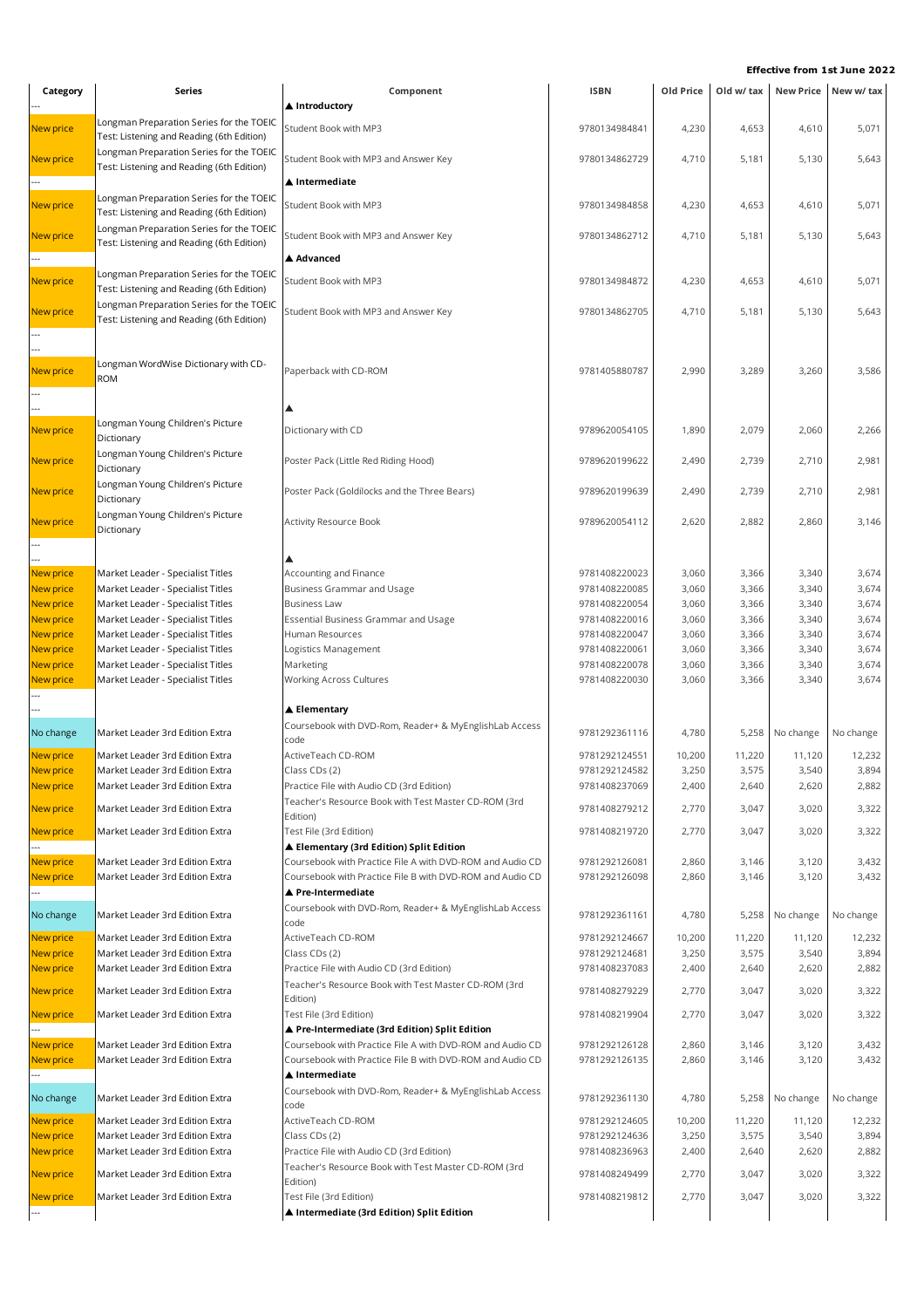| Category                             | Series                                                             | Component                                                                         |
|--------------------------------------|--------------------------------------------------------------------|-----------------------------------------------------------------------------------|
| <b>New price</b>                     | Market Leader 3rd Edition Extra                                    | Coursebook with Practice File A with DVD                                          |
| <b>New price</b><br>                 | Market Leader 3rd Edition Extra                                    | Coursebook with Practice File B with DVD<br>▲ Upper-Intermediate                  |
| No change                            | Market Leader 3rd Edition Extra                                    | Coursebook with DVD-Rom, Reader+ & M<br>code                                      |
| <b>New price</b>                     | Market Leader 3rd Edition Extra                                    | ActiveTeach CD-ROM                                                                |
| <b>New price</b>                     | Market Leader 3rd Edition Extra                                    | Class CDs (2)                                                                     |
| <b>New price</b>                     | Market Leader 3rd Edition Extra                                    | Practice File with Audio CD (3rd Edition)                                         |
| <b>New price</b>                     | Market Leader 3rd Edition Extra                                    | Teacher's Resource Book with Test Maste<br>Edition)                               |
| <b>New price</b>                     | Market Leader 3rd Edition Extra                                    | Test File (3rd Edition)                                                           |
| New price                            | Market Leader 3rd Edition Extra                                    | ▲ Upper-Intermediate (3rd Edition) Sp<br>Coursebook with Practice File A with DVD |
| New price                            | Market Leader 3rd Edition Extra                                    | Coursebook with Practice File B with DVD                                          |
|                                      |                                                                    | ▲ Advanced                                                                        |
| No change                            | Market Leader 3rd Edition Extra                                    | Coursebook with DVD-Rom, Reader+ & M<br>code                                      |
| <b>New price</b>                     | Market Leader 3rd Edition Extra                                    | ActiveTeach CD-ROM                                                                |
| <b>New price</b>                     | Market Leader 3rd Edition Extra                                    | Class CDs (2)                                                                     |
| <b>New price</b>                     | Market Leader 3rd Edition Extra                                    | Practice File with Audio CD (3rd Edition)                                         |
| <b>New price</b>                     | Market Leader 3rd Edition Extra                                    | Teacher's Resource Book with Test Maste                                           |
|                                      | Market Leader 3rd Edition Extra                                    | Edition)<br>Test File (3rd Edition)                                               |
| New price                            |                                                                    | ▲ Advanced (3rd Edition) Split Edition                                            |
| <b>New price</b>                     | Market Leader 3rd Edition Extra                                    | Coursebook with Practice File A with DVD                                          |
| New price                            | Market Leader 3rd Edition Extra                                    | Coursebook with Practice File B with DVD                                          |
|                                      |                                                                    |                                                                                   |
|                                      |                                                                    | ▲ Level 2                                                                         |
| <b>New price</b>                     | <b>MARVEL Cinematic Readers</b>                                    | Marvel's The Avengers                                                             |
| <b>New price</b>                     | <b>MARVEL Cinematic Readers</b>                                    | Marvel's The Avengers with MP3                                                    |
| <b>New price</b>                     | <b>MARVEL Cinematic Readers</b>                                    | Marvel Studios' Captain America: The Firs<br>Audio book and eBook)                |
| <b>New price</b>                     | <b>MARVEL Cinematic Readers</b>                                    | Marvel Studios' Ant-Man and the Wasp (v<br>eBook)                                 |
|                                      |                                                                    | ▲ Level 3                                                                         |
| New price                            | <b>MARVEL Cinematic Readers</b>                                    | Marvel's Captain America: Civil War                                               |
| <b>New price</b>                     | <b>MARVEL Cinematic Readers</b>                                    | Marvel's Captain America: Civil War with                                          |
| <b>New price</b>                     | <b>MARVEL Cinematic Readers</b>                                    | Marvel's The Avengers: Age of Ultron                                              |
| <b>New price</b>                     | <b>MARVEL Cinematic Readers</b>                                    | Marvel's The Avengers: Age of Ultron wit                                          |
| New price                            | <b>MARVEL Cinematic Readers</b>                                    | Marvel's Thor                                                                     |
| <b>New price</b>                     | <b>MARVEL Cinematic Readers</b>                                    | Marvel's Thor with MP3                                                            |
| <b>New price</b>                     | <b>MARVEL Cinematic Readers</b>                                    | Marvel Studios' Black Panther (with Audic                                         |
| <b>New price</b>                     | <b>MARVEL Cinematic Readers</b>                                    | Marvel Studios' Doctor Strange (with Aud                                          |
| <b>New price</b>                     | <b>MARVEL Cinematic Readers</b>                                    | Marvel's Thor: Ragnarok (with Audiobook                                           |
|                                      |                                                                    | ▲ Level 4                                                                         |
| <b>New price</b>                     | <b>MARVEL Cinematic Readers</b>                                    | Marvel's The Guardians of the Galaxy                                              |
| New price                            | <b>MARVEL Cinematic Readers</b>                                    | Marvel's The Guardians of the Galaxy wit                                          |
| <b>New price</b><br><b>New price</b> | <b>MARVEL Cinematic Readers</b>                                    | Marvel's The Guardians of the Galaxy Vol                                          |
| New price                            | <b>MARVEL Cinematic Readers</b><br><b>MARVEL Cinematic Readers</b> | Marvel's The Guardians of the Galaxy Vol<br>Marvel Studios' Captain Marvel        |
|                                      |                                                                    | ▲ Level 5                                                                         |
| New price                            | <b>MARVEL Cinematic Readers</b>                                    | Marvel Studios' Avengers: Infinity War                                            |
| <b>New price</b>                     | <b>MARVEL Cinematic Readers</b>                                    | Marvel Studios' Avengers: End Game                                                |
|                                      |                                                                    |                                                                                   |
| New price                            | My Little Island                                                   | ▲ Level 1<br>Student Book with CD-ROM                                             |
| <b>New price</b>                     | My Little Island                                                   | Workbook with CD                                                                  |
| New price                            | My Little Island                                                   | Teacher's Edition with Active Teach CD-R                                          |
| <b>New price</b>                     | My Little Island                                                   | Audio Program                                                                     |
| <b>New price</b>                     | My Little Island                                                   | Picture Cards                                                                     |
|                                      |                                                                    | ▲ Level 2                                                                         |
| New price                            | My Little Island                                                   | Student Book with CD-ROM                                                          |
| <b>New price</b>                     | My Little Island                                                   | Workbook with CD                                                                  |
| <b>New price</b>                     | My Little Island                                                   | Teacher's Edition with Active Teach CD-R                                          |
| New price                            | My Little Island                                                   | Audio Program                                                                     |
| New price                            | My Little Island                                                   | Picture Cards                                                                     |
|                                      |                                                                    | ▲ Level 3                                                                         |
| New price                            | My Little Island                                                   | Student Book with CD-ROM                                                          |
| New price                            | My Little Island                                                   | Workbook with CD                                                                  |

---

| Category                             | Series                                                             | Component                                                                                  | <b>ISBN</b>                    | Old Price       | Old w/ tax      |                 | New Price New w/ tax |
|--------------------------------------|--------------------------------------------------------------------|--------------------------------------------------------------------------------------------|--------------------------------|-----------------|-----------------|-----------------|----------------------|
| New price                            | Market Leader 3rd Edition Extra                                    | Coursebook with Practice File A with DVD-ROM and Audio CD                                  | 9781292126104                  | 2,860           | 3,146           | 3,120           | 3,432                |
| <b>New price</b>                     | Market Leader 3rd Edition Extra                                    | Coursebook with Practice File B with DVD-ROM and Audio CD                                  | 9781292126111                  | 2,860           | 3,146           | 3,120           | 3,432                |
|                                      |                                                                    | ▲ Upper-Intermediate                                                                       |                                |                 |                 |                 |                      |
| No change                            | Market Leader 3rd Edition Extra                                    | Coursebook with DVD-Rom, Reader+ & MyEnglishLab Access                                     | 9781292361147                  | 4,780           |                 | 5,258 No change | No change            |
|                                      |                                                                    | code                                                                                       |                                |                 |                 |                 |                      |
| New price                            | Market Leader 3rd Edition Extra                                    | ActiveTeach CD-ROM                                                                         | 9781292124711<br>9781292124735 | 10,200          | 11,220          | 11,120          | 12,232               |
| <b>New price</b><br>New price        | Market Leader 3rd Edition Extra<br>Market Leader 3rd Edition Extra | Class CDs (2)<br>Practice File with Audio CD (3rd Edition)                                 | 9781408237106                  | 3,250<br>2,400  | 3,575<br>2,640  | 3,540<br>2,620  | 3,894<br>2,882       |
|                                      |                                                                    | Teacher's Resource Book with Test Master CD-ROM (3rd                                       |                                |                 |                 |                 |                      |
| <b>New price</b>                     | Market Leader 3rd Edition Extra                                    | Edition)                                                                                   | 9781408268032                  | 2,770           | 3,047           | 3,020           | 3,322                |
| <b>New price</b>                     | Market Leader 3rd Edition Extra                                    | Test File (3rd Edition)                                                                    | 9781408219997                  | 2,770           | 3,047           | 3,020           | 3,322                |
|                                      |                                                                    | ▲ Upper-Intermediate (3rd Edition) Split Edition                                           |                                |                 |                 |                 |                      |
| <b>New price</b>                     | Market Leader 3rd Edition Extra                                    | Coursebook with Practice File A with DVD-ROM and Audio CD                                  | 9781292126142                  | 2,860           | 3,146           | 3,120           | 3,432                |
| New price                            | Market Leader 3rd Edition Extra                                    | Coursebook with Practice File B with DVD-ROM and Audio CD                                  | 9781292126159                  | 2,860           | 3,146           | 3,120           | 3,432                |
|                                      |                                                                    | ▲ Advanced                                                                                 |                                |                 |                 |                 |                      |
| No change                            | Market Leader 3rd Edition Extra                                    | Coursebook with DVD-Rom, Reader+ & MyEnglishLab Access                                     | 9781292361086                  | 4,780           |                 | 5,258 No change | No change            |
|                                      |                                                                    | code                                                                                       |                                |                 |                 |                 |                      |
| New price                            | Market Leader 3rd Edition Extra<br>Market Leader 3rd Edition Extra | ActiveTeach CD-ROM                                                                         | 9781292124506<br>9781292124537 | 10,200          | 11,220<br>3,575 | 11,120<br>3,540 | 12,232<br>3,894      |
| <b>New price</b><br><b>New price</b> | Market Leader 3rd Edition Extra                                    | Class CDs (2)<br>Practice File with Audio CD (3rd Edition)                                 | 9781408237045                  | 3,250<br>2,400  | 2,640           | 2,620           | 2,882                |
|                                      |                                                                    | Teacher's Resource Book with Test Master CD-ROM (3rd                                       |                                |                 |                 |                 |                      |
| <b>New price</b>                     | Market Leader 3rd Edition Extra                                    | Edition)                                                                                   | 9781408268025                  | 2,770           | 3,047           | 3,020           | 3,322                |
| New price                            | Market Leader 3rd Edition Extra                                    | Test File (3rd Edition)                                                                    | 9781408219638                  | 2,770           | 3,047           | 3,020           | 3,322                |
|                                      |                                                                    | ▲ Advanced (3rd Edition) Split Edition                                                     |                                |                 |                 |                 |                      |
| <b>New price</b>                     | Market Leader 3rd Edition Extra                                    | Coursebook with Practice File A with DVD-ROM and Audio CD                                  | 9781292126067                  | 2,860           | 3,146           | 3,120           | 3,432                |
| <b>New price</b>                     | Market Leader 3rd Edition Extra                                    | Coursebook with Practice File B with DVD-ROM and Audio CD                                  | 9781292126074                  | 2,860           | 3,146           | 3,120           | 3,432                |
|                                      |                                                                    |                                                                                            |                                |                 |                 |                 |                      |
|                                      |                                                                    | A Level 2                                                                                  |                                |                 |                 |                 |                      |
| <b>New price</b>                     | <b>MARVEL Cinematic Readers</b>                                    | Marvel's The Avengers                                                                      | 9781292205687                  | 710             | 781             | 770             | 847                  |
| <b>New price</b>                     | <b>MARVEL Cinematic Readers</b>                                    | Marvel's The Avengers with MP3<br>Marvel Studios' Captain America: The First Avenger (with | 9781292208169                  | 1,310           | 1,441           | 1,430           | 1,573                |
| <b>New price</b>                     | <b>MARVEL Cinematic Readers</b>                                    | Audio book and eBook)                                                                      | 9781292347462                  | 920             | 1,012           | 1,000           | 1,100                |
|                                      |                                                                    | Marvel Studios' Ant-Man and the Wasp (with Audio book and                                  |                                |                 |                 |                 |                      |
| New price                            | <b>MARVEL Cinematic Readers</b>                                    | eBook)                                                                                     | 9781292347455                  | 920             | 1,012           | 1,000           | 1,100                |
|                                      |                                                                    | ▲ Level 3                                                                                  |                                |                 |                 |                 |                      |
| <b>New price</b>                     | <b>MARVEL Cinematic Readers</b>                                    | Marvel's Captain America: Civil War                                                        | 9781292205915                  | 710             | 781             | 770             | 847                  |
| <b>New price</b>                     | <b>MARVEL Cinematic Readers</b>                                    | Marvel's Captain America: Civil War with MP3                                               | 9781292208190                  | 1,640           | 1,804           | 1,790           | 1,969                |
| <b>New price</b>                     | <b>MARVEL Cinematic Readers</b>                                    | Marvel's The Avengers: Age of Ultron                                                       | 9781292205694                  | 710             | 781             | 770             | 847                  |
| <b>New price</b>                     | <b>MARVEL Cinematic Readers</b>                                    | Marvel's The Avengers: Age of Ultron with MP3                                              | 9781292239521                  | 1,640           | 1,804           | 1,790           | 1,969                |
| <b>New price</b>                     | <b>MARVEL Cinematic Readers</b>                                    | Marvel's Thor                                                                              | 9781292205991                  | 710             | 781             | 770             | 847                  |
| <b>New price</b>                     | <b>MARVEL Cinematic Readers</b><br><b>MARVEL Cinematic Readers</b> | Marvel's Thor with MP3<br>Marvel Studios' Black Panther (with Audiobook and eBook)         | 9781292208206<br>9781292347479 | 1,640           | 1,804           | 1,790           | 1,969                |
| <b>New price</b><br><b>New price</b> | <b>MARVEL Cinematic Readers</b>                                    | Marvel Studios' Doctor Strange (with Audiobook and eBook)                                  | 9781292347486                  | 1,110<br>1,110  | 1,210<br>1,210  | 1,200<br>1,200  | 1,320<br>1,320       |
| <b>New price</b>                     | <b>MARVEL Cinematic Readers</b>                                    | Marvel's Thor: Ragnarok (with Audiobook and eBook)                                         | 9781292347493                  | 1,110           | 1,210           | 1,200           | 1,320                |
|                                      |                                                                    | ▲ Level 4                                                                                  |                                |                 |                 |                 |                      |
| <b>New price</b>                     | <b>MARVEL Cinematic Readers</b>                                    | Marvel's The Guardians of the Galaxy                                                       | 9781292206288                  | 810             | 891             | 880             | 968                  |
| New price                            | <b>MARVEL Cinematic Readers</b>                                    | Marvel's The Guardians of the Galaxy with MP3                                              | 9781292208220                  | 1,640           | 1,804           | 1,790           | 1,969                |
| New price                            | <b>MARVEL Cinematic Readers</b>                                    | Marvel's The Guardians of the Galaxy Vol.2                                                 | 9781292206295                  | 810             | 891             | 880             | 968                  |
| <b>New price</b>                     | <b>MARVEL Cinematic Readers</b>                                    | Marvel's The Guardians of the Galaxy Vol.2 with MP3                                        | 9781292240756                  | 1,640           | 1,804           | 1,790           | 1,969                |
| New price                            | <b>MARVEL Cinematic Readers</b>                                    | Marvel Studios' Captain Marvel                                                             | 9781292347509                  | 1,110           | 1,210           | 1,200           | 1,320                |
|                                      |                                                                    | ▲ Level 5                                                                                  |                                |                 |                 |                 |                      |
| <b>New price</b>                     | <b>MARVEL Cinematic Readers</b>                                    | Marvel Studios' Avengers: Infinity War                                                     | 9781292347523                  | 1,280           | 1,408           | 1,400           | 1,540                |
| <b>New price</b>                     | <b>MARVEL Cinematic Readers</b>                                    | Marvel Studios' Avengers: End Game                                                         | 9781292347516                  | 1,280           | 1,408           | 1,400           | 1,540                |
|                                      |                                                                    | ▲ Level 1                                                                                  |                                |                 |                 |                 |                      |
| <b>New price</b>                     | My Little Island                                                   | Student Book with CD-ROM                                                                   | 9780132314770                  | 1,940           | 2,134           | 2,110           | 2,321                |
| <b>New price</b>                     | My Little Island                                                   | Workbook with CD                                                                           | 9780132795470                  | 1,370           | 1,507           | 1,490           | 1,639                |
| New price                            | My Little Island                                                   | Teacher's Edition with Active Teach CD-ROM                                                 | 9780132795494                  | 4,000           | 4,400           | 4,360           | 4,796                |
| <b>New price</b>                     | My Little Island                                                   | Audio Program                                                                              | 9780132795500                  | 1,370           | 1,507           | 1,490           | 1,639                |
| New price                            | My Little Island                                                   | Picture Cards                                                                              | 9780132795517                  | 10,560          | 11,616          | 11,510          | 12,661               |
|                                      |                                                                    | ▲ Level 2                                                                                  |                                |                 |                 |                 |                      |
| New price                            | My Little Island                                                   | Student Book with CD-ROM                                                                   | 9780132795364                  | 1,940           | 2,134           | 2,110           | 2,321                |
| New price                            | My Little Island                                                   | Workbook with CD                                                                           | 9780132795401                  | 1,370           | 1,507           | 1,490           | 1,639                |
| New price                            | My Little Island                                                   | Teacher's Edition with Active Teach CD-ROM                                                 | 9780132795395                  | 4,000           | 4,400           | 4,360           | 4,796                |
| New price<br>New price               | My Little Island<br>My Little Island                               | Audio Program<br>Picture Cards                                                             | 9780132795388<br>9780132795371 | 1,370<br>10,560 | 1,507<br>11,616 | 1,490<br>11,510 | 1,639<br>12,661      |
|                                      |                                                                    | ▲ Level 3                                                                                  |                                |                 |                 |                 |                      |
| New price                            | My Little Island                                                   | Student Book with CD-ROM                                                                   | 9780132795418                  | 1,940           | 2,134           | 2,110           | 2,321                |
| New price                            | My Little Island                                                   | Workbook with CD                                                                           | 9780132795463                  | 1,370           | 1,507           | 1,490           | 1,639                |
| New price                            | My Little Island                                                   | Teacher's Edition with Active Teach CD-ROM                                                 | 9780132795456                  | 4,000           | 4,400           | 4,360           | 4,796                |
| New price                            | My Little Island                                                   | Audio Program                                                                              | 9780132795449                  | 1,370           | 1,507           | 1,490           | 1,639                |
| New price                            | My Little Island                                                   | Picture Cards                                                                              | 9780132795432                  | 10.560          | 11.616          | 11.510          | 12.661               |

| Category  | Series                                                             | Component                                                                                                              | <b>ISBN</b>                    | Old Price      | Old w/ tax     |           | New Price New w/ tax |
|-----------|--------------------------------------------------------------------|------------------------------------------------------------------------------------------------------------------------|--------------------------------|----------------|----------------|-----------|----------------------|
| New price | Market Leader 3rd Edition Extra                                    | Coursebook with Practice File A with DVD-ROM and Audio CD                                                              | 9781292126104                  | 2,860          | 3,146          | 3,120     | 3,432                |
| New price | Market Leader 3rd Edition Extra                                    | Coursebook with Practice File B with DVD-ROM and Audio CD                                                              | 9781292126111                  | 2,860          | 3,146          | 3,120     | 3,432                |
|           |                                                                    | ▲ Upper-Intermediate                                                                                                   |                                |                |                |           |                      |
| No change | Market Leader 3rd Edition Extra                                    | Coursebook with DVD-Rom, Reader+ & MyEnglishLab Access                                                                 | 9781292361147                  | 4,780          | 5,258          | No change | No change            |
| New price | Market Leader 3rd Edition Extra                                    | code<br>ActiveTeach CD-ROM                                                                                             | 9781292124711                  | 10,200         | 11,220         | 11,120    | 12,232               |
| New price | Market Leader 3rd Edition Extra                                    | Class CDs (2)                                                                                                          | 9781292124735                  | 3,250          | 3,575          | 3,540     | 3,894                |
| New price | Market Leader 3rd Edition Extra                                    | Practice File with Audio CD (3rd Edition)                                                                              | 9781408237106                  | 2,400          | 2,640          | 2,620     | 2,882                |
|           | Market Leader 3rd Edition Extra                                    | Teacher's Resource Book with Test Master CD-ROM (3rd                                                                   |                                |                |                |           |                      |
| New price |                                                                    | Edition)                                                                                                               | 9781408268032                  | 2,770          | 3,047          | 3,020     | 3,322                |
| New price | Market Leader 3rd Edition Extra                                    | Test File (3rd Edition)                                                                                                | 9781408219997                  | 2,770          | 3,047          | 3,020     | 3,322                |
|           |                                                                    | ▲ Upper-Intermediate (3rd Edition) Split Edition                                                                       |                                |                |                |           |                      |
| New price | Market Leader 3rd Edition Extra<br>Market Leader 3rd Edition Extra | Coursebook with Practice File A with DVD-ROM and Audio CD<br>Coursebook with Practice File B with DVD-ROM and Audio CD | 9781292126142<br>9781292126159 | 2,860<br>2,860 | 3,146<br>3,146 | 3,120     | 3,432<br>3,432       |
| New price |                                                                    | ▲ Advanced                                                                                                             |                                |                |                | 3,120     |                      |
|           |                                                                    | Coursebook with DVD-Rom, Reader+ & MyEnglishLab Access                                                                 |                                |                |                |           |                      |
| No change | Market Leader 3rd Edition Extra                                    | code                                                                                                                   | 9781292361086                  | 4,780          | 5,258          | No change | No change            |
| New price | Market Leader 3rd Edition Extra                                    | ActiveTeach CD-ROM                                                                                                     | 9781292124506                  | 10,200         | 11,220         | 11,120    | 12,232               |
| New price | Market Leader 3rd Edition Extra                                    | Class CDs (2)                                                                                                          | 9781292124537                  | 3,250          | 3,575          | 3,540     | 3,894                |
| New price | Market Leader 3rd Edition Extra                                    | Practice File with Audio CD (3rd Edition)                                                                              | 9781408237045                  | 2,400          | 2,640          | 2,620     | 2,882                |
| New price | Market Leader 3rd Edition Extra                                    | Teacher's Resource Book with Test Master CD-ROM (3rd                                                                   | 9781408268025                  | 2,770          | 3,047          | 3,020     | 3,322                |
| New price | Market Leader 3rd Edition Extra                                    | Edition)<br>Test File (3rd Edition)                                                                                    | 9781408219638                  | 2,770          | 3,047          | 3,020     | 3,322                |
|           |                                                                    | ▲ Advanced (3rd Edition) Split Edition                                                                                 |                                |                |                |           |                      |
| New price | Market Leader 3rd Edition Extra                                    | Coursebook with Practice File A with DVD-ROM and Audio CD                                                              | 9781292126067                  | 2,860          | 3,146          | 3,120     | 3,432                |
| New price | Market Leader 3rd Edition Extra                                    | Coursebook with Practice File B with DVD-ROM and Audio CD                                                              | 9781292126074                  | 2,860          | 3,146          | 3,120     | 3,432                |
|           |                                                                    |                                                                                                                        |                                |                |                |           |                      |
|           |                                                                    | ▲ Level 2                                                                                                              |                                |                |                |           |                      |
| New price | <b>MARVEL Cinematic Readers</b>                                    | Marvel's The Avengers                                                                                                  | 9781292205687                  | 710            | 781            | 770       | 847                  |
| New price | <b>MARVEL Cinematic Readers</b>                                    | Marvel's The Avengers with MP3                                                                                         | 9781292208169                  | 1,310          | 1,441          | 1,430     | 1,573                |
| New price | <b>MARVEL Cinematic Readers</b>                                    | Marvel Studios' Captain America: The First Avenger (with<br>Audio book and eBook)                                      | 9781292347462                  | 920            | 1,012          | 1,000     | 1,100                |
|           |                                                                    | Marvel Studios' Ant-Man and the Wasp (with Audio book and                                                              |                                |                |                |           |                      |
| New price | <b>MARVEL Cinematic Readers</b>                                    | eBook)                                                                                                                 | 9781292347455                  | 920            | 1,012          | 1,000     | 1,100                |
|           |                                                                    | ▲ Level 3                                                                                                              |                                |                |                |           |                      |
| New price | <b>MARVEL Cinematic Readers</b>                                    | Marvel's Captain America: Civil War                                                                                    | 9781292205915                  | 710            | 781            | 770       | 847                  |
| New price | <b>MARVEL Cinematic Readers</b>                                    | Marvel's Captain America: Civil War with MP3                                                                           | 9781292208190                  | 1,640          | 1,804          | 1,790     | 1,969                |
| New price | <b>MARVEL Cinematic Readers</b>                                    | Marvel's The Avengers: Age of Ultron                                                                                   | 9781292205694                  | 710            | 781            | 770       | 847                  |
| New price | <b>MARVEL Cinematic Readers</b>                                    | Marvel's The Avengers: Age of Ultron with MP3                                                                          | 9781292239521                  | 1,640          | 1,804          | 1,790     | 1,969                |
| New price | <b>MARVEL Cinematic Readers</b>                                    | Marvel's Thor                                                                                                          | 9781292205991                  | 710            | 781            | 770       | 847                  |
| New price | <b>MARVEL Cinematic Readers</b>                                    | Marvel's Thor with MP3                                                                                                 | 9781292208206                  | 1,640          | 1,804          | 1,790     | 1,969                |
| New price | <b>MARVEL Cinematic Readers</b>                                    | Marvel Studios' Black Panther (with Audiobook and eBook)                                                               | 9781292347479                  | 1,110          | 1,210          | 1,200     | 1,320                |
| New price | <b>MARVEL Cinematic Readers</b>                                    | Marvel Studios' Doctor Strange (with Audiobook and eBook)                                                              | 9781292347486                  | 1,110          | 1,210          | 1,200     | 1,320                |
| New price | <b>MARVEL Cinematic Readers</b>                                    | Marvel's Thor: Ragnarok (with Audiobook and eBook)                                                                     | 9781292347493                  | 1,110          | 1,210          | 1,200     | 1,320                |
|           |                                                                    |                                                                                                                        |                                |                |                |           |                      |
| New price | <b>MARVEL Cinematic Readers</b>                                    | Marvel's The Guardians of the Galaxy                                                                                   | 9781292206288                  | 810            | 891            | 880       | 968                  |
| New price | <b>MARVEL Cinematic Readers</b>                                    | Marvel's The Guardians of the Galaxy with MP3                                                                          | 9781292208220                  | 1,640          | 1,804          | 1,790     | 1,969                |
| New price | <b>MARVEL Cinematic Readers</b>                                    | Marvel's The Guardians of the Galaxy Vol.2                                                                             | 9781292206295                  | 810            | 891            | 880       | 968                  |
| New price | <b>MARVEL Cinematic Readers</b>                                    | Marvel's The Guardians of the Galaxy Vol.2 with MP3                                                                    | 9781292240756                  | 1,640          | 1,804          | 1,790     | 1,969                |
| New price | <b>MARVEL Cinematic Readers</b>                                    | Marvel Studios' Captain Marvel<br>▲ Level 5                                                                            | 9781292347509                  | 1,110          | 1,210          | 1,200     | 1,320                |
| New price | <b>MARVEL Cinematic Readers</b>                                    | Marvel Studios' Avengers: Infinity War                                                                                 | 9781292347523                  | 1,280          | 1,408          | 1,400     | 1,540                |
| New price | <b>MARVEL Cinematic Readers</b>                                    | Marvel Studios' Avengers: End Game                                                                                     | 9781292347516                  | 1,280          | 1,408          | 1,400     | 1,540                |
|           |                                                                    |                                                                                                                        |                                |                |                |           |                      |
|           |                                                                    | ▲ Level 1                                                                                                              |                                |                |                |           |                      |
| New price | My Little Island                                                   | Student Book with CD-ROM                                                                                               | 9780132314770                  | 1,940          | 2,134          | 2,110     | 2,321                |
| New price | My Little Island                                                   | Workbook with CD                                                                                                       | 9780132795470                  | 1,370          | 1,507          | 1,490     | 1,639                |
| New price | My Little Island                                                   | Teacher's Edition with Active Teach CD-ROM                                                                             | 9780132795494                  | 4,000          | 4,400          | 4,360     | 4,796                |
| New price | My Little Island                                                   | Audio Program                                                                                                          | 9780132795500                  | 1,370          | 1,507          | 1,490     | 1,639                |
| New price | My Little Island                                                   | Picture Cards                                                                                                          | 9780132795517                  | 10,560         | 11,616         | 11,510    | 12,661               |
|           |                                                                    | ▲ Level 2                                                                                                              |                                |                |                |           |                      |
| New price | My Little Island                                                   | Student Book with CD-ROM                                                                                               | 9780132795364                  | 1,940          | 2,134          | 2,110     | 2,321                |
| New price | My Little Island                                                   | Workbook with CD                                                                                                       | 9780132795401                  | 1,370          | 1,507          | 1,490     | 1,639                |
| New price | My Little Island                                                   | Teacher's Edition with Active Teach CD-ROM                                                                             | 9780132795395                  | 4,000          | 4,400          | 4,360     | 4,796                |
| New price | My Little Island                                                   | Audio Program                                                                                                          | 9780132795388                  | 1,370          | 1,507          | 1,490     | 1,639                |
| New price | My Little Island                                                   | Picture Cards                                                                                                          | 9780132795371                  | 10,560         | 11,616         | 11,510    | 12,661               |
| New price | My Little Island                                                   | ▲ Level 3<br>Student Book with CD-ROM                                                                                  | 9780132795418                  | 1,940          | 2,134          | 2,110     | 2,321                |
| New price | My Little Island                                                   | Workbook with CD                                                                                                       | 9780132795463                  | 1,370          | 1,507          | 1,490     | 1,639                |
| New price | My Little Island                                                   | Teacher's Edition with Active Teach CD-ROM                                                                             | 9780132795456                  | 4,000          | 4,400          | 4,360     | 4,796                |
| New price | My Little Island                                                   | Audio Program                                                                                                          | 9780132795449                  | 1,370          | 1,507          | 1,490     | 1,639                |
| New price | My Little Island                                                   | Picture Cards                                                                                                          | 9780132795432                  | 10,560         | 11,616         | 11,510    | 12,661               |
|           |                                                                    |                                                                                                                        |                                |                |                |           |                      |
|           |                                                                    | ▲ 1 (3rd Edition)                                                                                                      |                                |                |                |           |                      |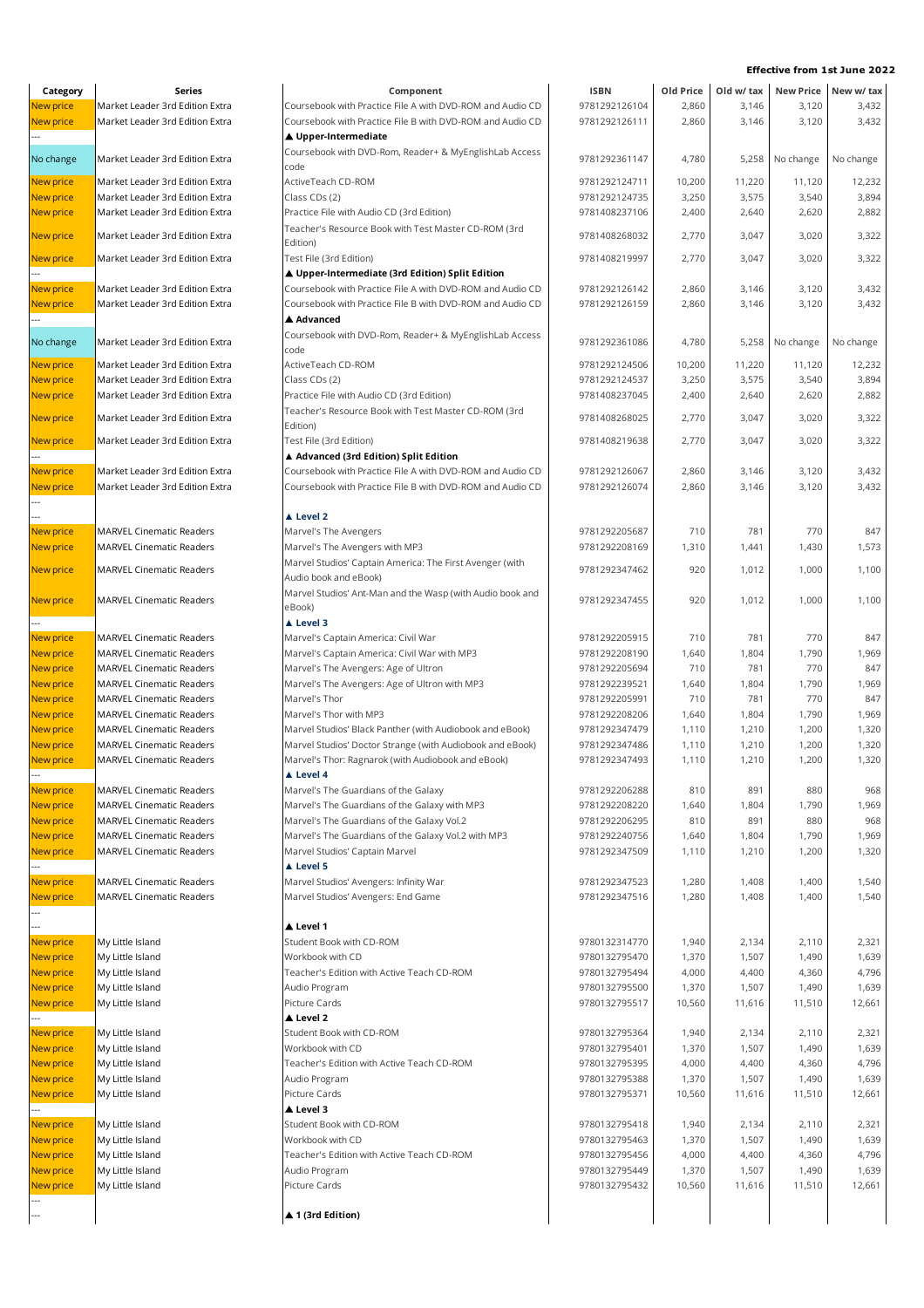| Category         | Series                                            | Component                                                 | <b>ISBN</b>   | Old Price | Old w/ tax |                               | New Price New w/tax |
|------------------|---------------------------------------------------|-----------------------------------------------------------|---------------|-----------|------------|-------------------------------|---------------------|
| To be deleted    | NorthStar Listening and Speaking (4th<br>Edition) | <b>Student Book</b>                                       | 9780134049809 | 2,860     | 3,146      | Delete from the catalog       |                     |
| To be deleted    | NorthStar Listening and Speaking (4th<br>Edition) | Student Book with Interactive SB and MyLab Access         | 9780134280783 | 4,490     | 4,939      | Delete from the catalog       |                     |
| To be deleted    | NorthStar Listening and Speaking (4th<br>Edition) | Interactive SB with MyLab Access                          | 9780134280851 | 4,490     | 4,939      | Delete from the catalog       |                     |
| To be deleted    | NorthStar Listening and Speaking (4th<br>Edition) | Class CD                                                  | 9780133382266 | 2,550     | 2,805      | Delete from the catalog       |                     |
| To be deleted    | NorthStar Listening and Speaking (4th<br>Edition) | Level 1-5 Teacher Resource eText CD-ROM                   | 9780134093192 | 3,570     | 3,927      | Delete from the catalog       |                     |
|                  |                                                   | $\blacktriangle$ 2 (4th Edition)                          |               |           |            |                               |                     |
| To be deleted    | NorthStar Listening and Speaking (4th<br>Edition) | <b>Student Book</b>                                       | 9780134049793 | 2,860     | 3,146      | Delete from the catalog       |                     |
| To be deleted    | NorthStar Listening and Speaking (4th<br>Edition) | Student Book with Interactive SB and MyLab Access         | 9780134280813 | 4,490     | 4,939      | Delete from the catalog       |                     |
| To be deleted    | NorthStar Listening and Speaking (4th<br>Edition) | Interactive SB with MyLab Access                          | 9780134280868 | 4,490     | 4,939      | Delete from the catalog       |                     |
| To be deleted    | NorthStar Listening and Speaking (4th<br>Edition) | Class CD                                                  | 9780133382181 | 2,550     | 2,805      | Delete from the catalog       |                     |
| To be deleted    | NorthStar Listening and Speaking (4th<br>Edition) | Level 1-5 Teacher Resource eText & MyEnglishLab           | 9780133901757 | 3,500     | 3,850      | Delete from the catalog       |                     |
| To be deleted    | NorthStar Listening and Speaking (4th<br>Edition) | Level 1-5 Teacher Resource eText CD-ROM                   | 9780134093192 | 3,570     | 3,927      | Delete from the catalog       |                     |
|                  |                                                   | ▲ 3 (4th Edition)                                         |               |           |            |                               |                     |
| To be deleted    | NorthStar Listening and Speaking (4th<br>Edition) | <b>Student Book</b>                                       | 9780134049816 | 2,860     | 3,146      | Delete from the catalog       |                     |
| To be deleted    | NorthStar Listening and Speaking (4th<br>Edition) | Student Book with Interactive SB and MyLab Access         | 9780134280820 | 4,490     | 4,939      | Delete from the catalog       |                     |
| To be deleted    | NorthStar Listening and Speaking (4th<br>Edition) | Interactive SB with MyLab Access                          | 9780134280882 | 4,490     | 4,939      | Delete from the catalog       |                     |
| To be deleted    | NorthStar Listening and Speaking (4th<br>Edition) | Class CD                                                  | 9780133382396 | 2,550     | 2,805      | Delete from the catalog       |                     |
| To be deleted    | NorthStar Listening and Speaking (4th<br>Edition) | Level 1-5 Teacher Resource eText & MyEnglishLab           | 9780133901757 | 3,500     | 3,850      | Delete from the catalog       |                     |
| To be deleted    | NorthStar Listening and Speaking (4th<br>Edition) | Level 1-5 Teacher Resource eText CD-ROM                   | 9780134093192 | 3,570     | 3,927      | Delete from the catalog       |                     |
|                  |                                                   | $\blacktriangle$ 4 (4th Edition)                          |               |           |            |                               |                     |
| To be deleted    | NorthStar Listening and Speaking (4th<br>Edition) | <b>Student Book</b>                                       | 9780134049823 | 2,860     | 3,146      | Delete from the catalog       |                     |
| To be deleted    | NorthStar Listening and Speaking (4th<br>Edition) | Student Book with Interactive SB and MyLab Access         | 9780134280837 | 4,490     | 4,939      | Delete from the catalog       |                     |
| To be deleted    | NorthStar Listening and Speaking (4th<br>Edition) | Interactive SB with MyLab Access                          | 9780134280806 | 4,490     | 4,939      | Delete from the catalog       |                     |
| To be deleted    | NorthStar Listening and Speaking (4th<br>Edition) | Class CD                                                  | 9780133382099 | 2,550     |            | 2,805 Delete from the catalog |                     |
| To be deleted    | NorthStar Listening and Speaking (4th<br>Edition) | Level 1-5 Teacher Resource eText & MyEnglishLab           | 9780133901757 | 3,500     | 3,850      | Delete from the catalog       |                     |
| To be deleted    | NorthStar Listening and Speaking (4th<br>Edition) | Level 1-5 Teacher Resource eText CD-ROM                   | 9780134093192 | 3,570     | 3,927      | Delete from the catalog       |                     |
|                  |                                                   | $\triangle$ 5 (4th Edition)                               |               |           |            |                               |                     |
| New price        | NorthStar Listening and Speaking (4th<br>Edition) | Student Book                                              | 9780134049830 | 2,860     | 3,146      | 3,120                         | 3,432               |
| <b>New price</b> | NorthStar Listening and Speaking (4th<br>Edition) | Student Book with Interactive SB and MyLab Access         | 9780134280844 | 4,490     | 4,939      | 4,890                         | 5,379               |
| <b>New price</b> | NorthStar Listening and Speaking (4th<br>Edition) | Interactive SB with MyLab Access                          | 9780134279770 | 4,490     | 4,939      | 4,890                         | 5,379               |
| <b>New price</b> | NorthStar Listening and Speaking (4th<br>Edition) | Class CD                                                  | 9780133382204 | 2,550     | 2,805      | 2,780                         | 3,058               |
| <b>New price</b> | NorthStar Listening and Speaking (4th<br>Edition) | Level 1-5 Teacher Resource eText & MyEnglishLab           | 9780133901757 | 3,500     | 3,850      | 3,820                         | 4,202               |
| New price        | NorthStar Listening and Speaking (4th<br>Edition) | Level 1-5 Teacher Resource eText CD-ROM                   | 9780134093192 | 3,570     | 3,927      | 3,890                         | 4,279               |
|                  |                                                   | ▲ 1 (4th Edition)                                         |               |           |            |                               |                     |
| New price        | NorthStar Listening and Speaking (5th<br>Edition) | Student Book with Mobile App & Resources                  | 9780135232651 | 3,300     | 3,630      | 3,600                         | 3,960               |
| New price        | NorthStar Listening and Speaking (5th<br>Edition) | Student Book with Mobile App & MyEnglishLab and Resources | 9780135226971 | 4,290     | 4,719      | 4,680                         | 5,148               |
| New price        | NorthStar Listening and Speaking (5th             | Student Reader+ with Mobile App & Resources Access Card   | 9780136568643 | 3,300     | 3,630      | 3,600                         | 3,960               |
|                  | Edition)                                          | ▲ 2 (5th Edition)                                         |               |           |            |                               |                     |
| New price        | NorthStar Listening and Speaking (5th<br>Edition) | Student Book with Mobile App & Resources                  | 9780135232668 | 3,300     | 3,630      | 3,600                         | 3,960               |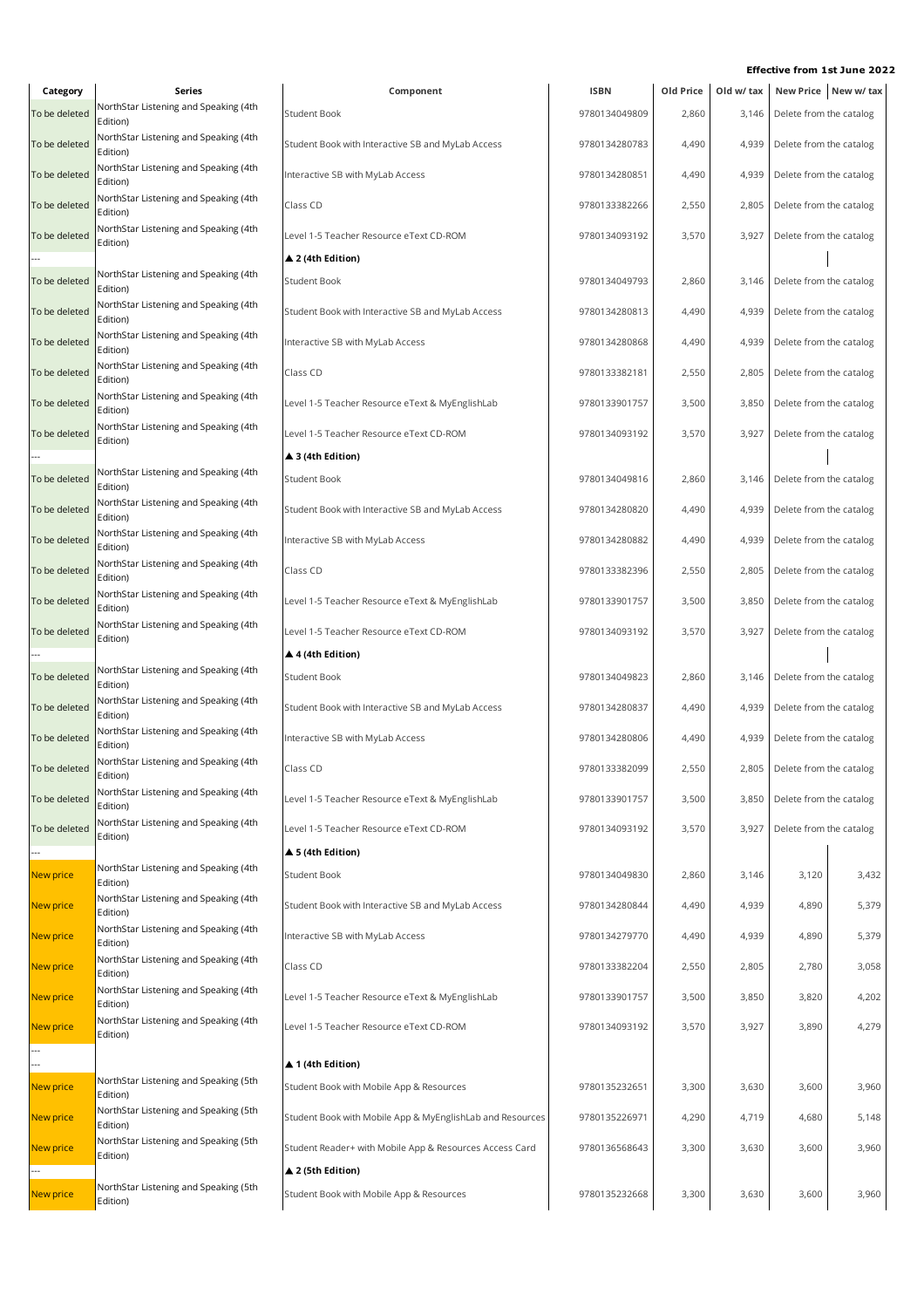| Category         | Series                                                                               | Component                                                                                                 | <b>ISBN</b>   | Old Price | Old w/ tax |                               | New Price New w/ tax |
|------------------|--------------------------------------------------------------------------------------|-----------------------------------------------------------------------------------------------------------|---------------|-----------|------------|-------------------------------|----------------------|
| <b>New price</b> | NorthStar Listening and Speaking (5th                                                | Student Book with Mobile App & MyEnglishLab and Resources                                                 | 9780135226964 | 4,290     | 4,719      | 4,680                         | 5,148                |
|                  | Edition)                                                                             |                                                                                                           |               |           |            |                               |                      |
| New price        | NorthStar Listening and Speaking (5th<br>Edition)                                    | Student Reader+ with Mobile App & Resources Access Card                                                   | 9780136568742 | 3,300     | 3,630      | 3,600                         | 3,960                |
|                  |                                                                                      | ▲ 3 (5th Edition)                                                                                         |               |           |            |                               |                      |
|                  | NorthStar Listening and Speaking (5th                                                |                                                                                                           |               |           |            |                               |                      |
| New price        | Edition)                                                                             | Student Book with Mobile App & Resources                                                                  | 9780135227039 | 3,300     | 3,630      | 3,600                         | 3,960                |
| New price        | NorthStar Listening and Speaking (5th                                                | Student Book with Mobile App & MyEnglishLab and Resources                                                 | 9780135226957 | 4,290     | 4,719      | 4,680                         | 5,148                |
|                  | Edition)                                                                             |                                                                                                           |               |           |            |                               |                      |
| New price        | NorthStar Listening and Speaking (5th                                                | Student Reader+ with Mobile App & Resources Access Card                                                   | 9780136568629 | 3,300     | 3,630      | 3,600                         | 3,960                |
|                  | Edition)                                                                             | ▲ 4 (5th Edition)                                                                                         |               |           |            |                               |                      |
|                  | NorthStar Listening and Speaking (5th                                                |                                                                                                           |               |           |            |                               |                      |
| New price        | Edition)                                                                             | Student Book with Mobile App & Resources                                                                  | 9780135227022 | 3,300     | 3,630      | 3,600                         | 3,960                |
| New price        | NorthStar Listening and Speaking (5th                                                | Student Book with Mobile App & MyEnglishLab and Resources                                                 | 9780135226940 | 4,290     | 4,719      | 4,680                         | 5,148                |
|                  | Edition)                                                                             |                                                                                                           |               |           |            |                               |                      |
| New price        | NorthStar Listening and Speaking (5th                                                | Student Reader+ with Mobile App & Resources Access Card                                                   | 9780136568544 | 3,300     | 3,630      | 3,600                         | 3,960                |
|                  | Edition)                                                                             |                                                                                                           |               |           |            |                               |                      |
|                  |                                                                                      | ▲ 1 (3rd Edition)                                                                                         |               |           |            |                               |                      |
| To be deleted    | NorthStar Reading and Writing (4th Edition) Student Book                             |                                                                                                           | 9780134049748 | 2,860     | 3,146      | Delete from the catalog       |                      |
| To be deleted    |                                                                                      | NorthStar Reading and Writing (4th Edition) Student Book with Interactive SB and MyLab Access             | 9780134662121 | 4,490     | 4,939      | Delete from the catalog       |                      |
| To be deleted    | NorthStar Reading and Writing (4th Edition) Interactive SB with MyLab Access         |                                                                                                           | 9780134662053 | 4,490     | 4,939      | Delete from the catalog       |                      |
| To be deleted    | NorthStar Reading and Writing (4th Edition) Class CD                                 |                                                                                                           | 9780133382433 | 2,550     | 2,805      | Delete from the catalog       |                      |
| To be deleted    |                                                                                      | NorthStar Reading and Writing (4th Edition) Level 1-5 Teacher Resource eText & MyEnglishLab               | 9780133901801 | 3,500     | 3,850      | Delete from the catalog       |                      |
| To be deleted    |                                                                                      | NorthStar Reading and Writing (4th Edition) Level 1-5 Teacher Resource eText CD-ROM                       | 9780134093208 | 3,570     | 3,927      | Delete from the catalog       |                      |
|                  |                                                                                      | ▲ 2 (4th Edition)                                                                                         |               |           |            |                               |                      |
| To be deleted    | NorthStar Reading and Writing (4th Edition) Student Book                             |                                                                                                           | 9780134049755 | 2,860     | 3,146      | Delete from the catalog       |                      |
| To be deleted    | NorthStar Reading and Writing (4th Edition)                                          | Student Book with Interactive SB and MyLab Access                                                         | 9780134662138 | 4,490     | 4,939      | Delete from the catalog       |                      |
| To be deleted    | NorthStar Reading and Writing (4th Edition) Interactive SB with MyLab Access         |                                                                                                           | 9780134662077 | 4,490     | 4,939      | Delete from the catalog       |                      |
| To be deleted    | NorthStar Reading and Writing (4th Edition) Class CD                                 |                                                                                                           | 9780133393392 | 2,550     | 2,805      | Delete from the catalog       |                      |
| To be deleted    |                                                                                      | NorthStar Reading and Writing (4th Edition)  Level 1-5 Teacher Resource eText & MyEnglishLab              | 9780133901801 | 3,500     | 3,850      | Delete from the catalog       |                      |
| To be deleted    |                                                                                      | NorthStar Reading and Writing (4th Edition) Level 1-5 Teacher Resource eText CD-ROM                       | 9780134093208 | 3,570     | 3,927      | Delete from the catalog       |                      |
|                  |                                                                                      | ▲ 3 (4th Edition)                                                                                         |               |           |            |                               |                      |
| To be deleted    | NorthStar Reading and Writing (4th Edition) Student Book                             |                                                                                                           | 9780134049762 | 2,860     | 3,146      | Delete from the catalog       |                      |
| To be deleted    |                                                                                      | NorthStar Reading and Writing (4th Edition) Student Book with Interactive SB and MyLab Access             | 9780134662145 | 4,490     | 4,939      | Delete from the catalog       |                      |
| To be deleted    | NorthStar Reading and Writing (4th Edition) Interactive SB with MyLab Access         |                                                                                                           | 9780134662084 | 4,490     | 4,939      | Delete from the catalog       |                      |
| To be deleted    | NorthStar Reading and Writing (4th Edition) Class CD                                 |                                                                                                           | 9780133393408 | 2,550     | 2,805      | Delete from the catalog       |                      |
| To be deleted    |                                                                                      | NorthStar Reading and Writing (4th Edition) Level 1-5 Teacher Resource eText CD-ROM                       | 9780134093208 | 3,570     | 3,927      | Delete from the catalog       |                      |
|                  |                                                                                      | $\blacktriangle$ 4 (4th Edition)                                                                          |               |           |            |                               |                      |
| To be deleted    | NorthStar Reading and Writing (4th Edition) Student Book                             |                                                                                                           | 9780134049779 | 2,860     | 3,146      | Delete from the catalog       |                      |
| To be deleted    |                                                                                      | NorthStar Reading and Writing (4th Edition) Student Book with Interactive SB and MyLab Access             | 9780134662152 | 4,490     | 4,939      | Delete from the catalog       |                      |
| To be deleted    | NorthStar Reading and Writing (4th Edition) Interactive SB with MyLab Access         |                                                                                                           | 9780134661346 | 4,490     | 4,939      | Delete from the catalog       |                      |
| To be deleted    | NorthStar Reading and Writing (4th Edition) Class CD                                 |                                                                                                           | 9780133393439 | 2,550     |            | 2,805 Delete from the catalog |                      |
|                  |                                                                                      | To be deleted NorthStar Reading and Writing (4th Edition) Level 1-5 Teacher Resource eText & MyEnglishLab | 9780133901801 | 3,500     | 3,850      | Delete from the catalog       |                      |
| To be deleted    | NorthStar Reading and Writing (4th Edition) Level 1-5 Teacher Resource eText CD-ROM  |                                                                                                           | 9780134093208 | 3,570     | 3,927      | Delete from the catalog       |                      |
|                  |                                                                                      | $\blacktriangle$ 5 (4th Edition)                                                                          |               |           |            |                               |                      |
| New price        | NorthStar Reading and Writing (4th Edition) Student Book                             |                                                                                                           | 9780134049786 | 2,860     | 3,146      | 3,120                         | 3,432                |
| New price        |                                                                                      | NorthStar Reading and Writing (4th Edition) Student Book with Interactive SB and MyLab Access             | 9780134662060 | 4,490     | 4,939      | 4,890                         | 5,379                |
| New price        | NorthStar Reading and Writing (4th Edition) Interactive SB with MyLab Access         |                                                                                                           | 9780134662114 | 4,490     | 4,939      | 4,890                         | 5,379                |
| New price        | NorthStar Reading and Writing (4th Edition) Class CD                                 |                                                                                                           | 9780133393453 | 2,550     | 2,805      | 2,780                         | 3,058                |
| New price        |                                                                                      | NorthStar Reading and Writing (4th Edition) Level 1-5 Teacher Resource eText & MyEnglishLab               | 9780133901801 | 3,500     | 3,850      | 3,820                         | 4,202                |
| New price        |                                                                                      | NorthStar Reading and Writing (4th Edition) Level 1-5 Teacher Resource eText CD-ROM                       | 9780134093208 | 3,570     | 3,927      | 3,890                         | 4,279                |
|                  |                                                                                      |                                                                                                           |               |           |            |                               |                      |
|                  |                                                                                      | ▲ 1 (4th Edition)                                                                                         |               |           |            |                               |                      |
| New price        | NorthStar Reading and Writing (5th Edition) Student Book w/ app & resources          |                                                                                                           | 9780135232613 | 3,300     | 3,630      | 3,600                         | 3,960                |
| New price        |                                                                                      | NorthStar Reading and Writing (5th Edition) Student Book w/ app & MyEnglishLab and resources              | 9780135227015 | 4,290     | 4,719      | 4,680                         | 5,148                |
| New price        |                                                                                      | NorthStar Reading and Writing (5th Edition) Student Reader+ w/app & resources Access Card                 | 9780136567349 | 3,300     | 3,630      | 3,600                         | 3,960                |
|                  |                                                                                      | ▲ 2 (5th Edition)                                                                                         |               |           |            |                               |                      |
| New price        | NorthStar Reading and Writing (5th Edition) Student Book w/ app & resources          |                                                                                                           | 9780135232620 | 3,300     | 3,630      | 3,600                         | 3,960                |
| New price        |                                                                                      | NorthStar Reading and Writing (5th Edition) Student Book w/ app & MyEnglishLab and resources              | 9780135227008 | 4,290     | 4,719      | 4,680                         | 5,148                |
| New price        |                                                                                      | NorthStar Reading and Writing (5th Edition) Student Reader+ w/app & resources Access Card                 | 9780136567301 | 3,300     | 3,630      | 3,600                         | 3,960                |
|                  |                                                                                      | ▲ 3 (5th Edition)                                                                                         |               |           |            |                               |                      |
| New price        | NorthStar Reading and Writing (5th Edition) Student Book w/ app & resources          |                                                                                                           | 9780135232637 | 3,300     | 3,630      | 3,600                         | 3,960                |
| New price        |                                                                                      | NorthStar Reading and Writing (5th Edition) Student Book w/ app & MyEnglishLab and resources              | 9780135226995 | 4,290     | 4,719      | 4,680                         | 5,148                |
| New price        |                                                                                      | NorthStar Reading and Writing (5th Edition) Student Reader+ w/app & resources Access Card                 | 9780136567394 | 3,300     | 3,630      | 3,600                         | 3,960                |
|                  |                                                                                      | ▲ 4 (5th Edition)                                                                                         |               |           |            |                               |                      |
| New price        | NorthStar Reading and Writing (5th Edition) Student Book w/ app & resources          |                                                                                                           | 9780135232644 | 3,300     | 3,630      | 3,600                         | 3,960                |
| New price        |                                                                                      | NorthStar Reading and Writing (5th Edition) Student Book w/ app & MyEnglishLab and resources              | 9780135226988 | 4,290     | 4,719      | 4,680                         | 5,148                |
| New price        |                                                                                      | NorthStar Reading and Writing (5th Edition) Student Reader+ w/app & resources Access Card                 | 9780136567240 | 3,300     | 3,630      | 3,600                         | 3,960                |
|                  |                                                                                      |                                                                                                           |               |           |            |                               |                      |
|                  |                                                                                      | $\blacktriangle$ Intermediate                                                                             |               |           |            |                               |                      |
| To be deleted    | NorthStar: Building Skills for the TOEFL iBT                                         | <b>Student Book</b>                                                                                       | 9780131937062 | 3,140     | 3,454      | Delete from the catalog       |                      |
|                  | To be deleted NorthStar: Building Skills for the TOEFL iBT Student Book with CDs (2) |                                                                                                           | 9780131985766 | 3,750     |            | 4,125 Delete from the catalog |                      |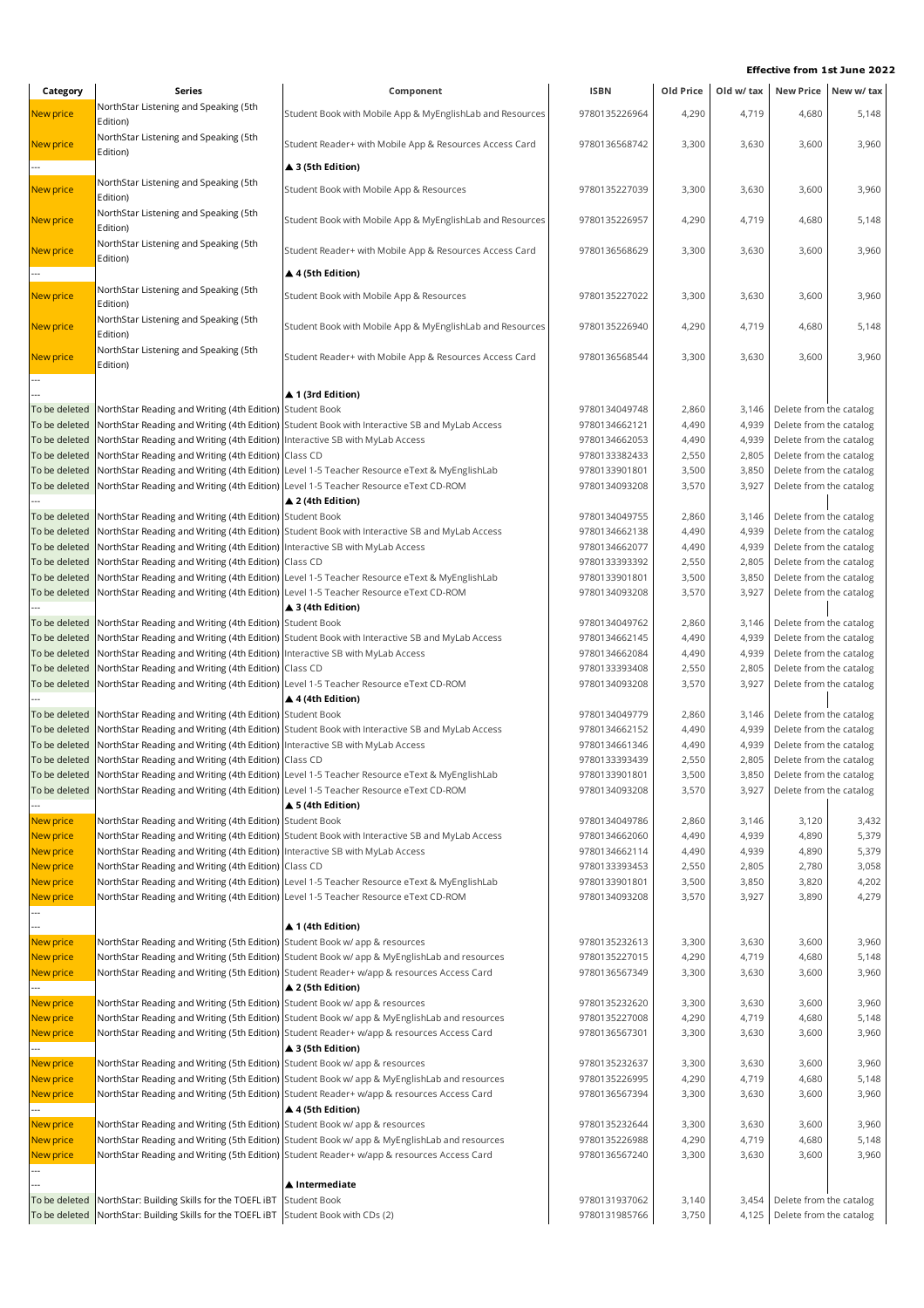| Category                       | Series                                                                                       | Component                                                                           | <b>ISBN</b>                    | Old Price      | Old w/ tax     |                                                    | New Price New w/tax |
|--------------------------------|----------------------------------------------------------------------------------------------|-------------------------------------------------------------------------------------|--------------------------------|----------------|----------------|----------------------------------------------------|---------------------|
| To be deleted                  | NorthStar: Building Skills for the TOEFL iBT                                                 | Audio CDs (2)                                                                       | 9780131960916                  | 2,370          | 2,607          | Delete from the catalog                            |                     |
| To be deleted                  | NorthStar: Building Skills for the TOEFL iBT                                                 | Teacher's Manual with Audio CD                                                      | 9780131885653                  | 6,020          | 6,622          | Delete from the catalog                            |                     |
|                                |                                                                                              | ▲ High Intermediate                                                                 |                                |                |                |                                                    |                     |
| To be deleted                  | NorthStar: Building Skills for the TOEFL iBT                                                 | <b>Student Book</b>                                                                 | 9780131937086                  | 3,140          | 3,454          | Delete from the catalog                            |                     |
| To be deleted                  | NorthStar: Building Skills for the TOEFL iBT                                                 | Student Book with CDs (2)                                                           | 9780131985780                  | 3,750          | 4,125          | Delete from the catalog<br>Delete from the catalog |                     |
| To be deleted<br>To be deleted | NorthStar: Building Skills for the TOEFL iBT<br>NorthStar: Building Skills for the TOEFL iBT | Audio CDs (2)<br>Teacher's Manual with Audio CD                                     | 9780131729988<br>9780132273510 | 2,420<br>6,020 | 2,662<br>6,622 | Delete from the catalog                            |                     |
|                                |                                                                                              | ▲ Advanced                                                                          |                                |                |                |                                                    |                     |
| To be deleted                  | NorthStar: Building Skills for the TOEFL iBT                                                 | <b>Student Book</b>                                                                 | 9780131937093                  | 3,140          | 3,454          | Delete from the catalog                            |                     |
| To be deleted                  | NorthStar: Building Skills for the TOEFL iBT                                                 | Student Book with CDs (2)                                                           | 9780131985773                  | 3,750          | 4,125          | Delete from the catalog                            |                     |
| To be deleted                  | NorthStar: Building Skills for the TOEFL iBT                                                 | Audio CDs (2)                                                                       | 9780132205931                  | 2,420          | 2,662          | Delete from the catalog                            |                     |
| To be deleted                  | NorthStar: Building Skills for the TOEFL iBT                                                 | Teacher's Manual with Audio CD                                                      | 9780132273527                  | 6,020          | 6,622          | Delete from the catalog                            |                     |
|                                |                                                                                              |                                                                                     |                                |                |                |                                                    |                     |
|                                |                                                                                              | ▲ Level 1                                                                           |                                |                |                |                                                    |                     |
| New price                      | Password (3rd Edition)                                                                       | Student Book with Essential Online Resources                                        | 9780134399348                  | 3,780          | 4,158          | 4,120                                              | 4,532               |
|                                |                                                                                              | Level 2                                                                             |                                |                |                |                                                    |                     |
| New price                      | Password (3rd Edition)                                                                       | Student Book with Essential Online Resources<br>▲ Level 3                           | 9780134399355                  | 3,780          | 4,158          | 4,120                                              | 4,532               |
| New price                      | Password (3rd Edition)                                                                       | Student Book with Essential Online Resources                                        | 9780134399379                  | 3,780          | 4,158          | 4,120                                              | 4,532               |
|                                |                                                                                              | ▲ Level 4                                                                           |                                |                |                |                                                    |                     |
| New price                      | Password (3rd Edition)                                                                       | Student Book with Essential Online Resources                                        | 9780134399386                  | 3,780          | 4,158          | 4,120                                              | 4,532               |
|                                |                                                                                              | Level 5                                                                             |                                |                |                |                                                    |                     |
| New price                      | Password (3rd Edition)                                                                       | Student Book with Essential Online Resources                                        | 9780134399393                  | 3,780          | 4,158          | 4,120                                              | 4,532               |
|                                |                                                                                              |                                                                                     |                                |                |                |                                                    |                     |
|                                |                                                                                              | ▲ Level 1                                                                           |                                |                |                |                                                    |                     |
| New price                      | Pearson English Interactive 2.0                                                              | MyEnglishLab Access Card                                                            | 9780135634851                  | 4,080          | 4,488          | 4,240                                              | 4,664               |
| To be added                    | Pearson English Interactive 2.0                                                              | MyEnglishLab Access Code                                                            | 9780135245903                  |                |                | 4,240                                              | 4,664               |
|                                |                                                                                              | ▲ Level 2                                                                           |                                |                |                |                                                    |                     |
| New price                      | Pearson English Interactive 2.0                                                              | MyEnglishLab Access Card                                                            | 9780135634868                  | 4,080          | 4,488          | 4,240                                              | 4,664               |
| To be added                    | Pearson English Interactive 2.0                                                              | MyEnglishLab Access Code<br>Level 3                                                 | 9780135245910                  |                |                | 4,240                                              | 4,664               |
| New price                      | Pearson English Interactive 2.0                                                              | MyEnglishLab Access Card                                                            | 9780135634882                  | 4,080          | 4,488          | 4,240                                              | 4,664               |
| To be added                    | Pearson English Interactive 2.0                                                              | MyEnglishLab Access Code                                                            | 9780135245897                  |                |                | 4,240                                              | 4,664               |
|                                |                                                                                              | ▲ Level 4                                                                           |                                |                |                |                                                    |                     |
| New price                      | Pearson English Interactive 2.0                                                              | MyEnglishLab Access Card                                                            | 9780135634837                  | 4,080          | 4,488          | 4,240                                              | 4,664               |
| To be added                    | Pearson English Interactive 2.0                                                              | MyEnglishLab Access Code                                                            | 9780135245866                  |                |                | 4,240                                              | 4,664               |
|                                |                                                                                              |                                                                                     |                                |                |                |                                                    |                     |
|                                |                                                                                              |                                                                                     |                                |                |                |                                                    |                     |
|                                |                                                                                              | ▲ Level 1                                                                           |                                |                |                |                                                    |                     |
| New price<br>New price         | Poptropica English<br>Poptropica English                                                     | <b>Student Book</b><br>Student Book and Pearson English Portal Access Card Pack (†) | 9781292090818<br>9781292275512 | 2,040<br>2,660 | 2,244<br>2,926 | 2,220<br>2,900                                     | 2,442<br>3,190      |
| New price                      | Poptropica English                                                                           | Student Book and eBook with Digital Activities (††)                                 | 9781292392493                  | 2,660          | 2,926          | 2,900                                              | 3,190               |
| To be deleted                  | Poptropica English                                                                           | Student Pearson English Portal Access Card                                          | 9781292272535                  | 2,030          | 2,233          | Delete from the catalog                            |                     |
| New price                      | Poptropica English                                                                           | Class Audio CDs                                                                     | 9781292090795                  | 4,620          | 5,082          | 5,040                                              | 5,544               |
| New price                      | Poptropica English                                                                           | Picture Cards                                                                       | 9781292090801                  | 6,630          | 7,293          | 7,230                                              | 7,953               |
|                                |                                                                                              | Teacher's Edition and Pearson English Portal Access Card                            |                                |                |                |                                                    |                     |
| New price                      | Poptropica English                                                                           | Pack                                                                                | 9781292275529                  | 6,630          | 7,293          | 7,230                                              | 7,953               |
| New price                      | Poptropica English                                                                           | <b>Teacher's Edition</b>                                                            | 9781292121260                  | 4,850          | 5,335          | 5,290                                              | 5,819               |
| New price                      | Poptropica English                                                                           | Workbook with Audio CD                                                              | 9781292112442                  | 1,710          | 1,881          | 1,860                                              | 2,046               |
| New price                      | Poptropica English                                                                           | Poster Pack                                                                         | 9781292118680                  | 3,550          | 3,905          | 3,870                                              | 4,257               |
|                                |                                                                                              | Level 2                                                                             |                                |                |                |                                                    |                     |
| New price<br>New price         | Poptropica English<br>Poptropica English                                                     | <b>Student Book</b><br>Student Book and Pearson English Portal Access Card Pack (†) | 9781292090924<br>9781292275536 | 2,040<br>2,660 | 2,244<br>2,926 | 2,220<br>2,900                                     | 2,442<br>3,190      |
| New price                      | Poptropica English                                                                           | Student Book and eBook with Digital Activities (††)                                 | 9781292392509                  | 2,660          | 2,926          | 2,900                                              | 3,190               |
| To be deleted                  | Poptropica English                                                                           | Student Pearson English Portal Access Card                                          | 9781292272559                  | 2,030          | 2,233          | Delete from the catalog                            |                     |
| New price                      | Poptropica English                                                                           | Class Audio CDs                                                                     | 9781292090900                  | 4,620          | 5,082          | 5,040                                              | 5,544               |
| New price                      | Poptropica English                                                                           | Picture Cards                                                                       | 9781292090917                  | 6,630          | 7,293          | 7,230                                              | 7,953               |
| <b>New price</b>               | Poptropica English                                                                           | Teacher's Edition and Pearson English Portal Access Card                            | 9781292275543                  | 6,630          | 7,293          | 7,230                                              | 7,953               |
|                                |                                                                                              | Pack                                                                                |                                |                |                |                                                    |                     |
| <b>New price</b>               | Poptropica English                                                                           | Teacher's Edition                                                                   | 9781292121277                  | 4,850          | 5,335          | 5,290                                              | 5,819               |
| New price                      | Poptropica English                                                                           | Workbook with Audio CD                                                              | 9781292112459                  | 1,710          | 1,881          | 1,860                                              | 2,046               |
| <b>New price</b>               | Poptropica English                                                                           | Poster Pack                                                                         | 9781292118680                  | 3,550          | 3,905          | 3,870                                              | 4,257               |
|                                |                                                                                              | ▲ Level 3<br><b>Student Book</b>                                                    |                                |                |                |                                                    |                     |
| New price<br><b>New price</b>  | Poptropica English<br>Poptropica English                                                     | Student Book and Pearson English Portal Access Card Pack (†)                        | 9781292091037<br>9781292275550 | 2,040<br>2,660 | 2,244<br>2,926 | 2,220<br>2,900                                     | 2,442<br>3,190      |
| New price                      | Poptropica English                                                                           | Student Book and eBook with Digital Activities (††)                                 | 9781292392516                  | 2,660          | 2,926          | 2,900                                              | 3,190               |
| To be deleted                  | Poptropica English                                                                           | Student Pearson English Portal Access Card                                          | 9781292272573                  | 2,030          | 2,233          | Delete from the catalog                            |                     |
| <b>New price</b>               | Poptropica English                                                                           | Class Audio CDs                                                                     | 9781292091013                  | 4,620          | 5,082          | 5,040                                              | 5,544               |
| New price                      | Poptropica English                                                                           | Picture Cards                                                                       | 9781292091020                  | 6,630          | 7,293          | 7,230                                              | 7,953               |
| New price                      | Poptropica English                                                                           | Teacher's Edition and Pearson English Portal Access Card                            | 9781292275567                  | 6,630          | 7,293          | 7,230                                              | 7,953               |
|                                |                                                                                              | Pack                                                                                |                                |                |                |                                                    |                     |
| New price                      | Poptropica English                                                                           | Teacher's Edition                                                                   | 9781292121284                  | 4,850          | 5,335          | 5,290                                              | 5,819               |
| New price                      | Poptropica English                                                                           | Workbook with Audio CD                                                              | 9781292112466                  | 1,710          | 1,881          | 1,860                                              | 2,046               |
| New price                      | Poptropica English                                                                           | Poster Pack                                                                         | 9781292118680                  | 3,550          | 3,905          | 3,870                                              | 4,257               |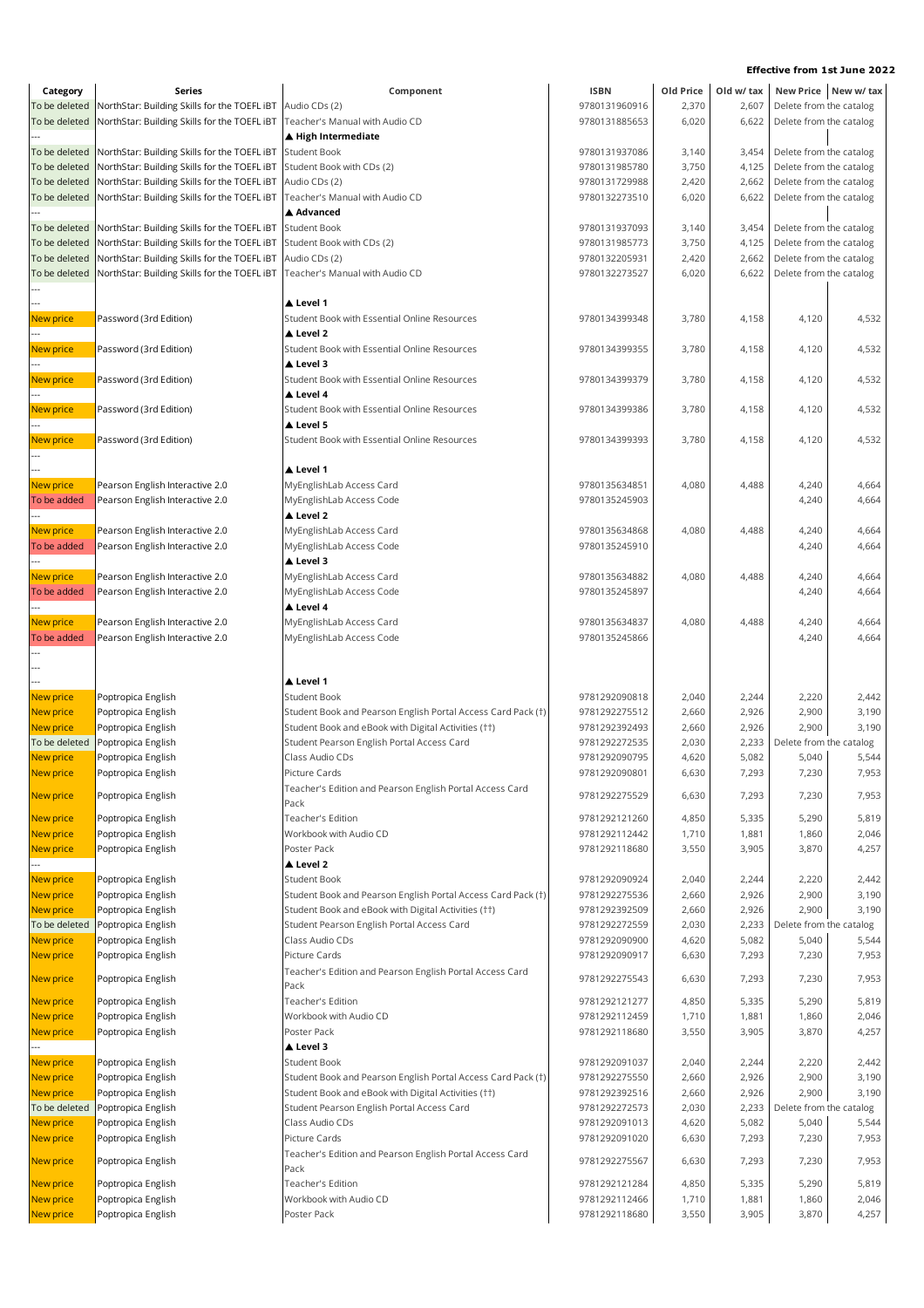| Category                          | Series                                   | Component                                                                                         | <b>ISBN</b>                    | Old Price      | Old w/ tax     |                                  | New Price New w/ tax |
|-----------------------------------|------------------------------------------|---------------------------------------------------------------------------------------------------|--------------------------------|----------------|----------------|----------------------------------|----------------------|
|                                   |                                          | ▲ Level 4                                                                                         |                                |                |                |                                  |                      |
| New price                         | Poptropica English                       | <b>Student Book</b>                                                                               | 9781292091143                  | 2,040          | 2,244          | 2,220                            | 2,442                |
| New price                         | Poptropica English                       | Student Book and Pearson English Portal Access Card Pack (†)                                      | 9781292275574                  | 2,660          | 2,926          | 2,900                            | 3,190                |
| New price                         | Poptropica English                       | Student Book and eBook with Digital Activities (††)                                               | 9781292392523                  | 2,660          | 2,926          | 2,900                            | 3,190                |
| To be deleted                     | Poptropica English                       | Student Pearson English Portal Access Card                                                        | 9781292272597                  | 1,990          | 2,189          | Delete from the catalog          |                      |
| <b>New price</b>                  | Poptropica English                       | Class Audio CDs                                                                                   | 9781292091129                  | 4,620          | 5,082          | 5,040                            | 5,544                |
| New price                         | Poptropica English                       | Picture Cards                                                                                     | 9781292091136                  | 6,630          | 7,293          | 7,230                            | 7,953                |
| <b>New price</b>                  | Poptropica English                       | Teacher's Edition and Pearson English Portal Access Card<br>Pack                                  | 9781292275581                  | 6,630          | 7,293          | 7,230                            | 7,953                |
| New price                         | Poptropica English                       | <b>Teacher's Edition</b>                                                                          | 9781292121291                  | 4,850          | 5,335          | 5,290                            | 5,819                |
| <b>New price</b>                  | Poptropica English                       | Workbook with Audio CD                                                                            | 9781292112473                  | 1,710          | 1,881          | 1,860                            | 2,046                |
| New price                         | Poptropica English                       | Poster Pack                                                                                       | 9781292118680                  | 3,550          | 3,905          | 3,870                            | 4,257                |
|                                   |                                          | Level 5                                                                                           |                                |                |                |                                  |                      |
| New price                         | Poptropica English                       | <b>Student Book</b>                                                                               | 9781292091259                  | 2,040          | 2,244          | 2,220                            | 2,442                |
| New price                         | Poptropica English                       | Student Book and Pearson English Portal Access Card Pack (†)                                      | 9781292275598                  | 2,660          | 2,926          | 2,900                            | 3,190                |
| New price                         | Poptropica English                       | Student Book and eBook with Digital Activities (††)                                               | 9781292392530<br>9781292272610 | 2,660          | 2,926          | 2,900<br>Delete from the catalog | 3,190                |
| To be deleted<br>New price        | Poptropica English                       | Student Pearson English Portal Access Card<br>Class Audio CDs                                     | 9781292091235                  | 2,030<br>4,620 | 2,233<br>5,082 | 5,040                            | 5,544                |
|                                   | Poptropica English                       | Teacher's Edition and Pearson English Portal Access Card                                          |                                |                |                |                                  |                      |
| New price                         | Poptropica English                       | Pack                                                                                              | 9781292275604                  | 6,630          | 7,293          | 7,230                            | 7,953                |
| New price                         | Poptropica English                       | Teacher's Edition                                                                                 | 9781292121307                  | 4,850          | 5,335          | 5,290                            | 5,819                |
| <b>New price</b>                  | Poptropica English                       | Workbook with Audio CD                                                                            | 9781292112480                  | 1,710          | 1,881          | 1,860                            | 2,046                |
| New price                         | Poptropica English                       | Poster Pack                                                                                       | 9781292118680                  | 3,550          | 3,905          | 3,870                            | 4,257                |
|                                   |                                          | ▲ Level 6                                                                                         |                                |                |                |                                  |                      |
| New price                         | Poptropica English                       | <b>Student Book</b>                                                                               | 9781292091365                  | 2,040          | 2,244          | 2,220                            | 2,442                |
| <b>New price</b>                  | Poptropica English                       | Student Book and Pearson English Portal Access Card Pack (†)                                      | 9781292275611                  | 2,660          | 2,926          | 2,900                            | 3,190                |
| <b>New price</b><br>To be deleted | Poptropica English<br>Poptropica English | Student Book and eBook with Digital Activities (††)<br>Student Pearson English Portal Access Card | 9781292392547<br>9781292272634 | 2,660<br>2,030 | 2,926<br>2,233 | 2,900<br>Delete from the catalog | 3,190                |
| <b>New price</b>                  | Poptropica English                       | Class Audio CDs                                                                                   | 9781292091341                  | 4,620          | 5,082          | 5,040                            | 5,544                |
|                                   |                                          | Teacher's Edition and Pearson English Portal Access Card                                          |                                |                |                |                                  |                      |
| <b>New price</b>                  | Poptropica English                       | Pack                                                                                              | 9781292275628                  | 6,630          | 7,293          | 7,230                            | 7,953                |
| <b>New price</b>                  | Poptropica English                       | Teacher's Edition                                                                                 | 9781292121314                  | 4,850          | 5,335          | 5,290                            | 5,819                |
| <b>New price</b>                  | Poptropica English                       | Workbook with Audio CD                                                                            | 9781292112497                  | 1,710          | 1,881          | 1,860                            | 2,046                |
| <b>New price</b>                  | Poptropica English                       | Poster Pack                                                                                       | 9781292118680                  | 3,550          | 3,905          | 3,870                            | 4,257                |
|                                   |                                          | ▲ 6th Edition                                                                                     |                                |                |                |                                  |                      |
|                                   | Principles of Language Learning and      |                                                                                                   |                                |                |                |                                  |                      |
| New price                         | Teaching (6th Edition)                   | Book                                                                                              | 9780133041941                  | 6,370          | 7,007          | 6,940                            | 7,634                |
|                                   |                                          |                                                                                                   |                                |                |                |                                  |                      |
|                                   |                                          | ▲ Intro                                                                                           |                                |                |                |                                  |                      |
| <b>New price</b>                  | Project Success                          | Student Book with MyLab Access and eText                                                          | 9780132942362                  | 2,900          | 3,190          | 3,160                            | 3,476                |
| <b>New price</b>                  | Project Success                          | Active Teach CD-ROM                                                                               | 9780132942379                  | 5,000          | 5,500          | 5,450                            | 5,995                |
|                                   |                                          | ▲ Level 1                                                                                         |                                |                |                |                                  |                      |
| <b>New price</b>                  | Project Success                          | Student Book with MyLab Access and eText                                                          | 9780132482974                  | 2,900          | 3,190          | 3,160                            | 3,476                |
| New price                         | Project Success                          | Active Teach CD-ROM                                                                               | 9780132985185                  | 5,000          | 5,500          | 5,450                            | 5,995                |
|                                   |                                          | ▲ Level 2                                                                                         |                                |                |                |                                  |                      |
| New price                         | Project Success                          | Student Book with MyLab Access and eText<br>Active Teach CD-ROM                                   | 9780132942386                  | 2,900          | 3,190          | 3,160                            | 3,476                |
| <b>New price</b>                  | Project Success                          | ▲ Level 3                                                                                         | 9780132942393                  | 5,000          | 5,500          | 5,450                            | 5,995                |
| <b>New price</b>                  | Project Success                          | Student Book with MyLab Access and eText                                                          | 9780132942409                  | 2,900          | 3,190          | 3,160                            | 3,476                |
| New price                         | Project Success                          | Active Teach CD-ROM                                                                               | 9780132942416                  | 5,000          | 5,500          | 5,450                            | 5,995                |
|                                   |                                          | ▲ Level 4                                                                                         |                                |                |                |                                  |                      |
| <b>New price</b>                  | Project Success                          | Student Book with MyLab Access and eText                                                          | 9780132942423                  | 2,900          | 3,190          | 3,160                            | 3,476                |
| New price                         | Project Success                          | Active Teach CD-ROM                                                                               | 9780132985154                  | 5,000          | 5,500          | 5,450                            | 5,995                |
|                                   |                                          | ▲ Level 5                                                                                         |                                |                |                |                                  |                      |
| New price                         | Project Success                          | Student Book with MyLab Access and eText                                                          | 9780132985130                  | 2,900          | 3,190          | 3,160                            | 3,476                |
| <b>New price</b>                  | Project Success                          | Active Teach CD-ROM                                                                               | 9780132985161                  | 5,000          | 5,500          | 5,450                            | 5,995                |
|                                   |                                          |                                                                                                   |                                |                |                |                                  |                      |
|                                   |                                          | ▲ Basic (3rd Edition)                                                                             |                                |                |                |                                  |                      |
| New price                         | Reading Power                            | <b>Student Book</b>                                                                               | 9780138143893                  | 3,290          | 3,619          | 3,590                            | 3,949                |
| <b>New price</b>                  | Reading Power                            | Teacher's Guide with Answer Key                                                                   | 9780138144470                  | 440            | 484            | 480                              | 528                  |
| New price                         | Reading Power                            | <b>Test Booklet</b><br>▲ Level 2 (4th Edition)                                                    | 9780132085342                  | 2,750          | 3,025          | 3,000                            | 3,300                |
| <b>New price</b>                  | Reading Power                            | <b>Student Book</b>                                                                               | 9780138143886                  | 3,290          | 3,619          | 3,590                            | 3,949                |
| <b>New price</b>                  | Reading Power                            | Teacher's Guide with Answer Key                                                                   | 9780138143916                  | 440            | 484            | 480                              | 528                  |
| <b>New price</b>                  | Reading Power                            | <b>Test Booklet</b>                                                                               | 9780138143909                  | 2,750          | 3,025          | 3,000                            | 3,300                |
|                                   |                                          | ▲ More (3rd Edition)                                                                              |                                |                |                |                                  |                      |
| New price                         | Reading Power                            | <b>Student Book</b>                                                                               | 9780132089036                  | 3,290          | 3,619          | 3,590                            | 3,949                |
| <b>New price</b>                  | Reading Power                            | Teacher's Guide with Answer Key                                                                   | 9780132089050                  | 440            | 484            | 480                              | 528                  |
| New price                         | Reading Power                            | <b>Test Booklet</b>                                                                               | 9780132089043                  | 2,750          | 3,025          | 3,000                            | 3,300                |
|                                   |                                          | ▲ Advanced (2nd Edition)                                                                          |                                |                |                |                                  |                      |
| New price                         | Reading Power                            | <b>Student Book</b>                                                                               | 9780133047172                  | 3,290          | 3,619          | 3,590                            | 3,949                |
| <b>New price</b>                  | Reading Power                            | Teacher's Guide with Answer Key                                                                   | 9780133247978                  | 440            | 484            | 480                              | 528                  |
| New price                         | Reading Power                            | <b>Test Booklet</b>                                                                               | 9780133247985                  | 2,750          | 3,025          | 3,000                            | 3,300                |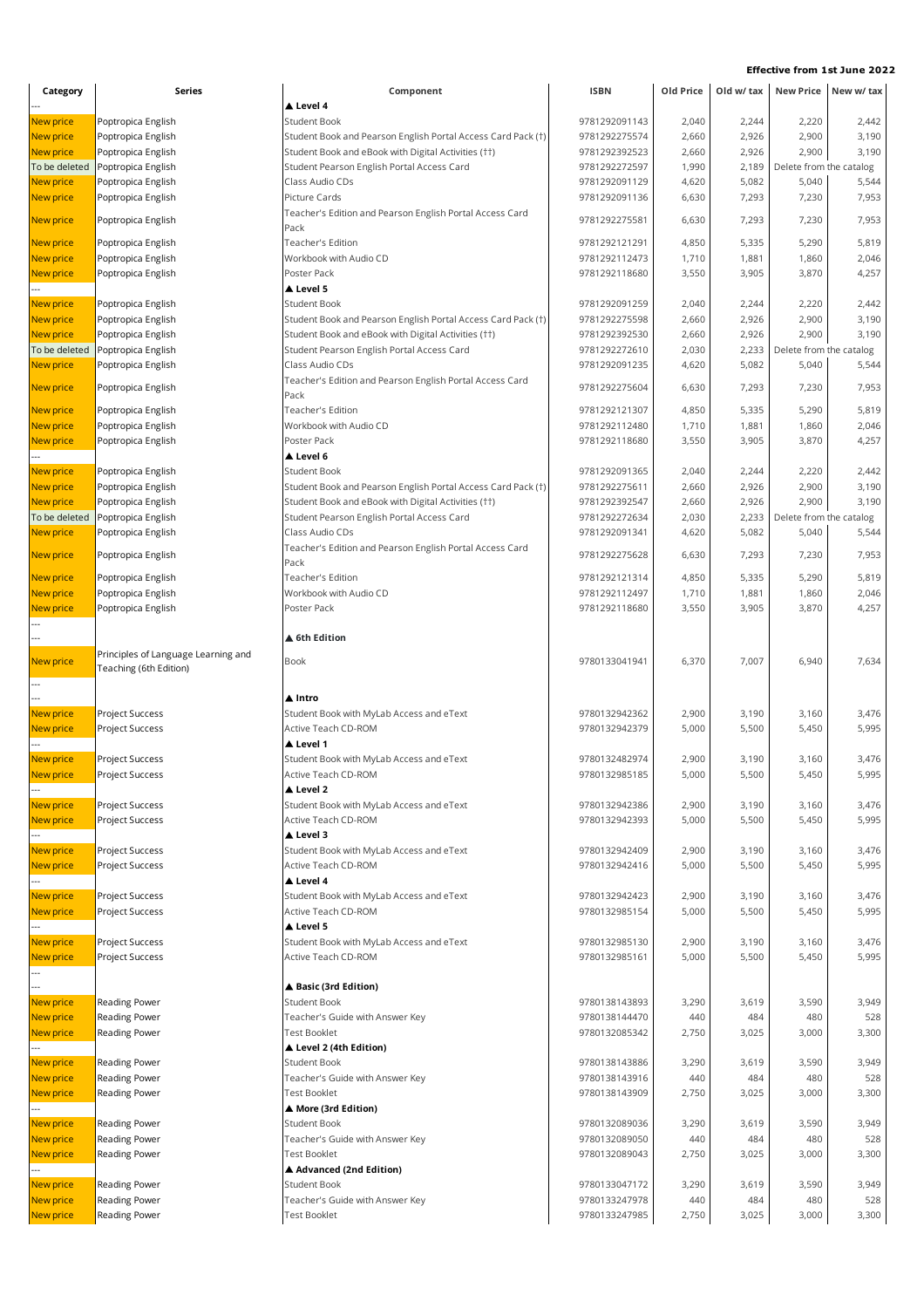| Category               | <b>Series</b>                    | Component                                                                                          | <b>ISBN</b>                    | Old Price      | Old w/ tax     |                        | New Price New w/ tax   |  |
|------------------------|----------------------------------|----------------------------------------------------------------------------------------------------|--------------------------------|----------------|----------------|------------------------|------------------------|--|
|                        |                                  |                                                                                                    |                                |                |                |                        |                        |  |
|                        |                                  | ▲ Level 1                                                                                          |                                |                |                |                        |                        |  |
| <b>New price</b>       | Ready to Write                   | A First Composition: Student Book with Essential Online                                            | 9780134400655                  | 2,850          | 3,135          | 3,110                  | 3,421                  |  |
|                        |                                  | Resources (4th Edition)                                                                            |                                |                |                |                        |                        |  |
|                        |                                  | ▲ Level 2                                                                                          |                                |                |                |                        |                        |  |
| New price              | Ready to Write                   | Perfecting Paragraphs: Student Book with Essential Online                                          | 9780134399324                  | 2,850          | 3,135          | 3,110                  | 3,421                  |  |
|                        |                                  | Resources (5th Edition)                                                                            |                                |                |                |                        |                        |  |
|                        |                                  | Level 3                                                                                            |                                |                |                |                        |                        |  |
| New price              | Ready to Write                   | From Paragraph to Essay: Student Book with Essential Online                                        | 9780134399331                  | 2,850          | 3,135          | 3,110                  | 3,421                  |  |
|                        |                                  | Resources (4th Edition)                                                                            |                                |                |                |                        |                        |  |
|                        |                                  |                                                                                                    |                                |                |                |                        |                        |  |
|                        |                                  | ▲ Level 1                                                                                          |                                |                |                |                        |                        |  |
| No change              | Rise and Shine                   | Student's Book with eBook and Digital Activities                                                   | 9781292417370                  | 2,000          | 2,200          | No change              | No change              |  |
| No change              | Rise and Shine                   | Workbook with eBook                                                                                | 9781292398792                  | 1,700          | 1,870          | No change              | No change              |  |
| No change              | Rise and Shine                   | <b>Busy Book</b>                                                                                   | 9781292398860                  | 1,445          | 1,590          | No change              | No change              |  |
| No change              | Rise and Shine                   | Picture Cards                                                                                      | 9781292398983                  | 7,400          | 8,140          | No change              | No change              |  |
| No change              | Rise and Shine                   | Posters                                                                                            | 9781292398921                  | 4,500          | 4,950          | No change              | No change              |  |
| No change              | Rise and Shine                   | <b>Story Cards</b>                                                                                 | 9781292399041                  | 6,000          | 6,600          | No change              | No change              |  |
| No change              | Rise and Shine                   | Teacher's Edition with Student's eBook, Workbook eBook,<br>Presentation Tool and Digital Resources | 9781292417448                  | 5,860          | 6,446          | No change              | No change              |  |
|                        |                                  | A Level 2                                                                                          |                                |                |                |                        |                        |  |
|                        |                                  |                                                                                                    |                                |                |                |                        |                        |  |
| No change<br>No change | Rise and Shine                   | Student's Book with eBook and Digital Activities<br>Workbook with eBook                            | 9781292417394                  | 2,000<br>1,700 | 2,200          | No change              | No change<br>No change |  |
|                        | Rise and Shine<br>Rise and Shine |                                                                                                    | 9781292398815<br>9781292398877 | 1,445          | 1,870<br>1,590 | No change<br>No change |                        |  |
| No change              | Rise and Shine                   | <b>Busy Book</b><br>Picture Cards                                                                  | 9781292398990                  | 7,400          |                | No change              | No change              |  |
| No change<br>No change | Rise and Shine                   | Posters                                                                                            | 9781292398938                  | 4,500          | 8,140          | No change              | No change<br>No change |  |
| No change              | Rise and Shine                   | <b>Story Cards</b>                                                                                 | 9781292399058                  | 6,000          | 4,950<br>6,600 | No change              | No change              |  |
|                        |                                  | Teacher's Edition with Student's eBook, Workbook eBook,                                            |                                |                |                |                        |                        |  |
| No change              | Rise and Shine                   | Presentation Tool and Digital Resources                                                            | 9781292417462                  | 5,860          | 6,446          | No change              | No change              |  |
|                        |                                  | ▲ Level 3                                                                                          |                                |                |                |                        |                        |  |
| No change              | Rise and Shine                   | Student's Book with eBook and Digital Activities                                                   | 9781292417400                  | 2,000          | 2,200          | No change              | No change              |  |
| No change              | Rise and Shine                   | Workbook with eBook                                                                                | 9781292398822                  | 1,700          | 1,870          | No change              | No change              |  |
| No change              | Rise and Shine                   | <b>Busy Book</b>                                                                                   | 9781292398884                  | 1,445          | 1,590          | No change              | No change              |  |
| No change              | Rise and Shine                   | Picture Cards                                                                                      | 9781292399003                  | 7,400          | 8,140          | No change              | No change              |  |
| No change              | Rise and Shine                   | Posters                                                                                            | 9781292398945                  | 4,500          | 4,950          | No change              | No change              |  |
| No change              | Rise and Shine                   | <b>Story Cards</b>                                                                                 | 9781292399065                  | 6,000          | 6,600          | No change              | No change              |  |
|                        |                                  | Teacher's Edition with Student's eBook, Workbook eBook,                                            |                                |                |                |                        |                        |  |
| No change              | Rise and Shine                   | Presentation Tool and Digital Resources                                                            | 9781292417479                  | 5,860          | 6,446          | No change              | No change              |  |
|                        |                                  | ▲ Level 4                                                                                          |                                |                |                |                        |                        |  |
| No change              | Rise and Shine                   | Student's Book with eBook and Digital Activities                                                   | 9781292417417                  | 2,000          | 2,200          | No change              | No change              |  |
| No change              | Rise and Shine                   | Workbook with eBook                                                                                | 9781292398839                  | 1,700          | 1,870          | No change              | No change              |  |
| No change              | Rise and Shine                   | <b>Busy Book</b>                                                                                   | 9781292398891                  | 1,445          | 1,590          | No change              | No change              |  |
| No change              | Rise and Shine                   | Picture Cards                                                                                      | 9781292399010                  | 7,400          | 8,140          | No change              | No change              |  |
| No change              | Rise and Shine                   | Posters                                                                                            | 9781292398952                  | 4,500          | 4,950          | No change              | No change              |  |
| No change              | Rise and Shine                   | <b>Story Cards</b>                                                                                 | 9781292399072                  | 6,000          | 6,600          | No change              | No change              |  |
| No change              | Rise and Shine                   | Teacher's Edition with Student's eBook, Workbook eBook,                                            | 9781292417486                  | 5,860          | 6,446          | No change              | No change              |  |
|                        |                                  | Presentation Tool and Digital Resources                                                            |                                |                |                |                        |                        |  |
|                        |                                  | ▲ Level 5                                                                                          |                                |                |                |                        |                        |  |
| No change              | Rise and Shine                   | Student's Book with eBook and Digital Activities                                                   | 9781292417424                  | 2,000          | 2,200          | No change              | No change              |  |
| No change              | Rise and Shine                   | Workbook with eBook                                                                                | 9781292398846                  | 1,700          | 1,870          | No change              | No change              |  |
| No change              | Rise and Shine                   | <b>Busy Book</b>                                                                                   | 9781292398907                  | 1,445          | 1,590          | No change              | No change              |  |
| No change              | Rise and Shine                   | Picture Cards                                                                                      | 9781292399027                  | 7,400          | 8,140          | No change              | No change              |  |
| No change              | Rise and Shine                   | Posters                                                                                            | 9781292398969                  | 4,500          | 4,950          | No change              | No change              |  |
| No change              | Rise and Shine                   | Teacher's Edition with Student's eBook, Workbook eBook,                                            | 9781292417493                  | 5,860          | 6,446          | No change              | No change              |  |
|                        |                                  | Presentation Tool and Digital Resources                                                            |                                |                |                |                        |                        |  |
|                        |                                  | ▲ Level 6                                                                                          |                                |                |                |                        |                        |  |
| No change              | Rise and Shine                   | Student's Book with eBook and Digital Activities                                                   | 9781292417431                  | 2,000          | 2,200          | No change              | No change              |  |
| No change              | Rise and Shine                   | Workbook with eBook                                                                                | 9781292398853                  | 1,700          | 1,870          | No change              | No change              |  |
| No change              | Rise and Shine                   | <b>Busy Book</b>                                                                                   | 9781292398914                  | 1,445          | 1,590          | No change              | No change              |  |
| No change              | Rise and Shine                   | Picture Cards                                                                                      | 9781292399034                  | 7,400          | 8,140          | No change              | No change              |  |
| No change              | Rise and Shine                   | Posters                                                                                            | 9781292398976                  | 4,500          | 4,950          | No change              | No change              |  |
| No change              | Rise and Shine                   | Teacher's Edition with Student's eBook, Workbook eBook,                                            | 9781292417509                  | 5,860          | 6,446          | No change              | No change              |  |
|                        |                                  | Presentation Tool and Digital Resources                                                            |                                |                |                |                        |                        |  |
|                        |                                  | $A$ A1                                                                                             |                                |                |                |                        |                        |  |
| New price              | Roadmap                          | Students' Book with digital resources & mobile app (†)                                             | 9781292227672                  | 3,000          | 3,300          | 3,270                  | 3,597                  |  |
|                        |                                  | Students' Book & Interactive eBook with digital resources &                                        |                                |                |                |                        |                        |  |
| New price              | Roadmap                          | mobile app (††)                                                                                    | 9781292393049                  | 3,000          | 3,300          | 3,270                  | 3,597                  |  |
|                        |                                  | Students' Book with online practice, digital resources &                                           |                                |                |                |                        |                        |  |
| No change              | Roadmap                          | mobile app (†)                                                                                     | 9781292271941                  | 4,800          | 5,280          | No change              | No change              |  |
|                        |                                  | Students' Book & Interactive eBook with online practice,                                           |                                |                |                |                        |                        |  |
| No change              | Roadmap                          | digital resources & mobile app (††)                                                                | 9781292393056                  | 4,800          | 5,280          | No change              | No change              |  |
| New price              | Roadmap                          | Workbook with key & online audio                                                                   | 9781292227733                  | 1,500          | 1,650          | 1,640                  | 1,804                  |  |
| New price              | Roadmap                          | Teacher's Book with digital resources & assessment package                                         | 9781292227726                  | 7,500          | 8,250          | 8,180                  | 8,998                  |  |
|                        |                                  |                                                                                                    |                                |                |                |                        |                        |  |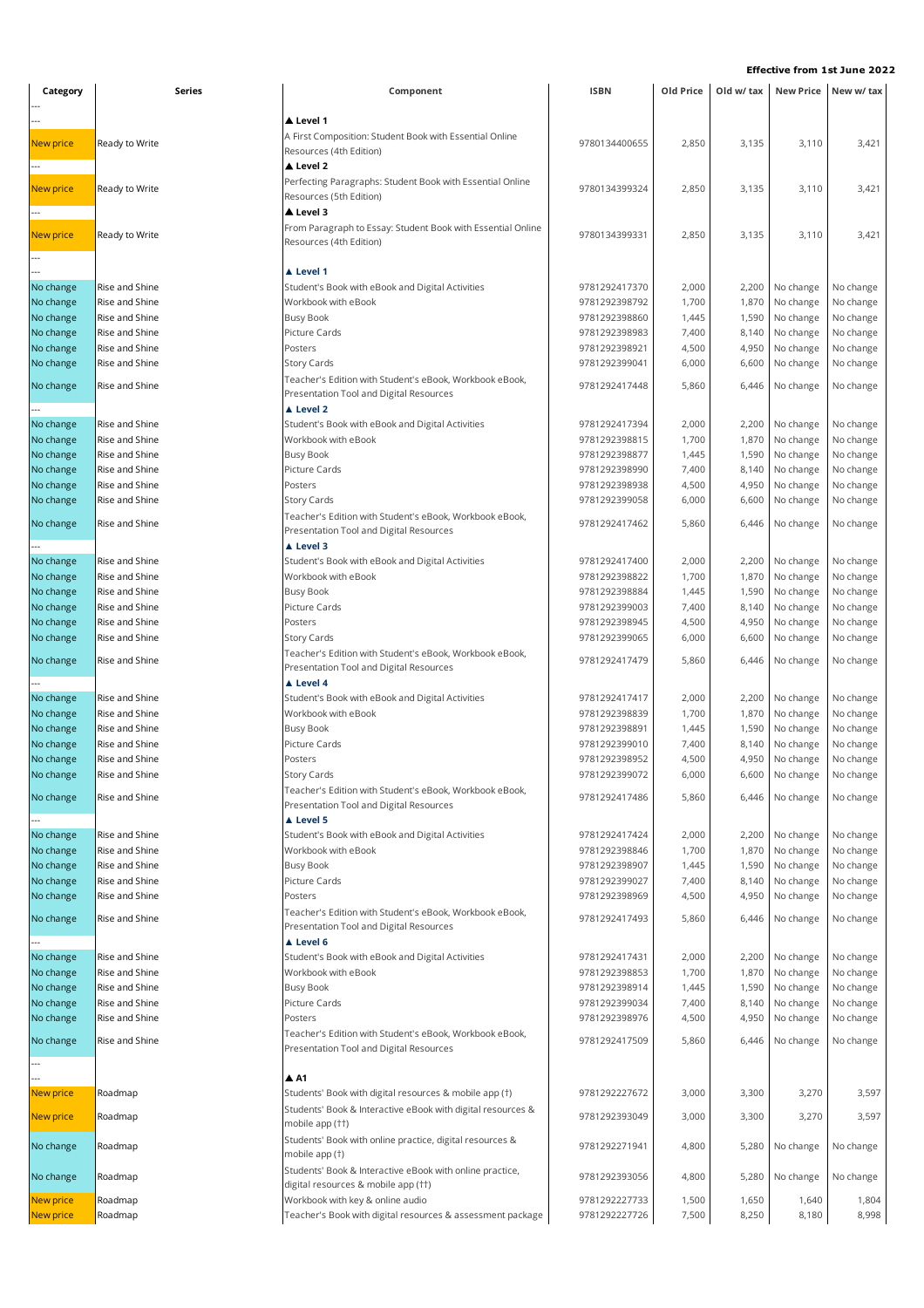| Category               | Series             | Component                                                                                       | <b>ISBN</b>                    | Old Price      | Old w/ tax     |                               | New Price New w/ tax |
|------------------------|--------------------|-------------------------------------------------------------------------------------------------|--------------------------------|----------------|----------------|-------------------------------|----------------------|
| To be deleted          | Roadmap            | Class Audio CDs<br>$\triangle$ A2                                                               | 9781292227627                  | 4,500          | 4,950          | Delete from the catalog       |                      |
| New price              | Roadmap            | Students' Book with digital resources & mobile app (†)                                          | 9781292227818                  | 3,000          | 3,300          | 3,270                         | 3,597                |
| New price              | Roadmap            | Students' Book & Interactive eBook with digital resources &<br>mobile app (††)                  | 9781292393063                  | 3,000          | 3,300          | 3,270                         | 3,597                |
| No change              | Roadmap            | Students' Book with online practice, digital resources &<br>mobile app (†)                      | 9781292271934                  | 4,800          | 5,280          | No change                     | No change            |
| No change              | Roadmap            | Students' Book & Interactive eBook with online practice,<br>digital resources & mobile app (††) | 9781292393070                  | 4,800          | 5,280          | No change                     | No change            |
| <b>New price</b>       | Roadmap            | Workbook with key & online audio                                                                | 9781292227870                  | 1,500          | 1,650          | 1,640                         | 1,804                |
| New price              | Roadmap            | Teacher's Book with digital resources & assessment package                                      | 9781292227863                  | 7,500          | 8,250          | 8,180                         | 8,998                |
| To be deleted          | Roadmap            | Class Audio CDs<br>$A$ A2+                                                                      | 9781292227764                  | 4,500          | 4,950          | Delete from the catalog       |                      |
| <b>New price</b>       | Roadmap            | Students' Book with digital resources & mobile app (†)                                          | 9781292227955                  | 3,000          | 3,300          | 3,270                         | 3,597                |
| <b>New price</b>       | Roadmap            | Students' Book & Interactive eBook with digital resources &<br>mobile app (††)                  | 9781292393018                  | 3,000          | 3,300          | 3,270                         | 3,597                |
| No change              | Roadmap            | Students' Book with online practice, digital resources &<br>mobile app (†)                      | 9781292271880                  | 4,800          | 5,280          | No change                     | No change            |
| No change              | Roadmap            | Students' Book & Interactive eBook with online practice,<br>digital resources & mobile app (††) | 9781292393025                  | 4,800          | 5,280          | No change                     | No change            |
| <b>New price</b>       | Roadmap            | Workbook with key & online audio                                                                | 9781292228013                  | 1,500          | 1,650          | 1,640                         | 1,804                |
| New price              | Roadmap            | Teacher's Book with digital resources & assessment package                                      | 9781292228006                  | 7,500          | 8,250          | 8,180                         | 8,998                |
| To be deleted          | Roadmap            | Class Audio CDs                                                                                 | 9781292227900                  | 4,500          | 4,950          | Delete from the catalog       |                      |
|                        |                    | $\triangle$ B1                                                                                  |                                |                |                |                               |                      |
| New price              | Roadmap            | Students' Book with digital resources & mobile app (†)                                          | 9781292228099                  | 3,000          | 3,300          | 3,270                         | 3,597                |
| <b>New price</b>       | Roadmap            | Students' Book & Interactive eBook with digital resources &<br>mobile app (††)                  | 9781292393032                  | 3,000          | 3,300          | 3,270                         | 3,597                |
| No change              | Roadmap            | Students' Book with online practice, digital resources &<br>mobile app (†)                      | 9781292271897                  | 4,800          | 5,280          | No change                     | No change            |
| No change              | Roadmap            | Students' Book & Interactive eBook with online practice,<br>digital resources & mobile app (††) | 9781292393087                  | 4,800          | 5,280          | No change                     | No change            |
| <b>New price</b>       | Roadmap            | Workbook with key & online audio                                                                | 9781292228150                  | 1,500          | 1,650          | 1,640                         | 1,804                |
| New price              | Roadmap            | Teacher's Book with digital resources & assessment package                                      | 9781292228143                  | 7,500          | 8,250          | 8,180                         | 8,998                |
| To be deleted          | Roadmap            | Class Audio CDs                                                                                 | 9781292228044                  | 4,500          | 4,950          | Delete from the catalog       |                      |
|                        |                    | $\triangle$ B1+                                                                                 |                                |                |                |                               |                      |
| New price              | Roadmap            | Students' Book with digital resources & mobile app (†)                                          | 9781292228235                  | 3,000          | 3,300          | 3,270                         | 3,597                |
| New price              | Roadmap            | Students' Book & Interactive eBook with digital resources &<br>mobile app (††)                  | 9781292393094                  | 3,000          | 3,300          | 3,270                         | 3,597                |
| No change              | Roadmap            | Students' Book with online practice, digital resources &<br>mobile app (†)                      | 9781292271903                  | 4,800          | 5,280          | No change                     | No change            |
| No change              | Roadmap            | Students' Book & Interactive eBook with online practice,<br>digital resources & mobile app (††) | 9781292393100                  | 4,800          |                | 5,280 No change               | No change            |
| New price              | Roadmap            | Workbook with key & online audio                                                                | 9781292228297                  | 1,500          | 1,650          | 1,640                         | 1,804                |
| <b>New price</b>       | Roadmap            | Teacher's Book with digital resources & assessment package                                      | 9781292228280                  | 7,500          | 8,250          | 8,180                         | 8,998                |
| To be deleted          | Roadmap            | Class Audio CDs                                                                                 | 9781292228181                  | 4,500          |                | 4,950 Delete from the catalog |                      |
| New price              | Roadmap            | $\triangle$ B <sub>2</sub><br>Students' Book with digital resources & mobile app (†)            | 9781292228372                  | 3,000          | 3,300          | 3,270                         | 3,597                |
| New price              | Roadmap            | Students' Book & Interactive eBook with digital resources &                                     | 9781292393117                  | 3,000          | 3,300          | 3,270                         | 3,597                |
| No change              | Roadmap            | mobile app (††)<br>Students' Book with online practice, digital resources &<br>mobile app (†)   | 9781292271910                  | 4,800          | 5,280          | No change                     | No change            |
| No change              | Roadmap            | Students' Book & Interactive eBook with online practice,<br>digital resources & mobile app (††) | 9781292393148                  | 4,800          |                | 5,280 No change               | No change            |
| New price              | Roadmap            | Workbook with key & online audio                                                                | 9781292228433                  | 1,500          | 1,650          | 1,640                         | 1,804                |
| New price              | Roadmap            | Teacher's Book with digital resources & assessment package                                      | 9781292228426                  | 7,500          | 8,250          | 8,180                         | 8,998                |
| To be deleted          | Roadmap            | Class Audio CDs                                                                                 | 9781292228327                  | 4,500          | 4,950          | Delete from the catalog       |                      |
|                        |                    | $\triangle$ B <sub>2+</sub><br>Students' Book with digital resources & mobile app (†)           |                                |                |                | 3,270                         | 3,597                |
| New price<br>New price | Roadmap<br>Roadmap | Students' Book & Interactive eBook with digital resources &                                     | 9781292228518<br>9781292393131 | 3,000<br>3,000 | 3,300<br>3,300 | 3,270                         | 3,597                |
|                        |                    | mobile app (††)<br>Students' Book with online practice, digital resources &                     |                                |                |                |                               |                      |
| No change              | Roadmap            | mobile app (†)<br>Students' Book & Interactive eBook with online practice,                      | 9781292271927                  | 4,800          | 5,280          | No change                     | No change            |
| No change              | Roadmap            | digital resources & mobile app (††)                                                             | 9781292393148                  | 4,800          |                | 5,280 No change               | No change            |
| New price              | Roadmap            | Workbook with key & online audio                                                                | 9781292228570                  | 1,500          | 1,650          | 1,640                         | 1,804                |
| <b>New price</b>       | Roadmap            | Teacher's Book with digital resources & assessment package                                      | 9781292228563                  | 7,500          | 8,250          | 8,180                         | 8,998                |
| To be deleted          | Roadmap            | Class Audio CDs<br>$\triangle$ C1                                                               | 9781292228464                  | 4,500          | 4,950          | Delete from the catalog       |                      |
| To be added            | Roadmap            | Student's Book & Interactive eBook w/ Digital Resources &<br>App                                | 9781292391533                  |                |                | 3,270                         | 3,597                |
| To be added            | Roadmap            | Student's Book & Interactive eBook w/ Online Practice, Digital<br>Resources & App               | 9781292391311                  |                |                | 4,800                         | 5,280                |
| New price              | Roadmap            | Workbook with key & online audio                                                                | 9781292228716                  | 1,500          | 1,650          | 1,640                         | 1,804                |
|                        |                    |                                                                                                 |                                |                |                |                               |                      |

| <b>ISBN</b><br>81292227627 | Old Price<br>4,500 | Old w/ tax<br>4,950 | Delete from the catalog          | New Price New w/ tax |  |
|----------------------------|--------------------|---------------------|----------------------------------|----------------------|--|
| 81292227818                | 3,000              | 3,300               | 3,270                            | 3,597                |  |
| 81292393063                | 3,000              | 3,300               | 3,270                            | 3,597                |  |
| 81292271934                | 4,800              | 5,280               | No change                        | No change            |  |
| 81292393070                | 4,800              | 5,280               | No change                        | No change            |  |
| 81292227870                | 1,500              | 1,650               | 1,640                            | 1,804                |  |
| 81292227863                | 7,500              | 8,250               | 8,180                            | 8,998                |  |
| 81292227764                | 4,500              | 4,950               | Delete from the catalog          |                      |  |
| 81292227955                | 3,000              | 3,300               | 3,270                            | 3,597                |  |
| 81292393018                | 3,000              | 3,300               | 3,270                            | 3,597                |  |
| 81292271880                | 4,800              | 5,280               | No change                        | No change            |  |
| 81292393025                | 4,800              | 5,280               | No change                        | No change            |  |
| 81292228013                | 1,500              | 1,650               | 1,640                            | 1,804                |  |
| 81292228006                | 7,500              | 8,250               | 8,180                            | 8,998                |  |
| 81292227900                | 4,500              | 4,950               | Delete from the catalog          |                      |  |
| 81292228099                | 3,000              | 3,300               | 3,270                            | 3,597                |  |
| 81292393032                | 3,000              | 3,300               | 3,270                            | 3,597                |  |
| 81292271897                | 4,800              | 5,280               | No change                        | No change            |  |
| 81292393087                | 4,800              | 5,280               | No change                        | No change            |  |
| 81292228150                | 1,500              | 1,650               | 1,640                            | 1,804                |  |
| 81292228143                | 7,500              | 8,250               | 8,180                            | 8,998                |  |
| 81292228044                | 4,500              | 4,950               | Delete from the catalog          |                      |  |
| 81292228235                | 3,000              | 3,300               | 3,270                            | 3,597                |  |
| 81292393094                | 3,000              | 3,300               | 3,270                            | 3,597                |  |
| 81292271903                | 4,800              | 5,280               | No change                        | No change            |  |
| 81292393100                | 4,800              | 5,280               | No change                        | No change            |  |
| 81292228297                | 1,500              | 1,650               | 1,640                            | 1,804                |  |
| 81292228280                | 7,500              | 8,250               | 8,180                            | 8,998                |  |
| '81292228181               | 4,500              | 4,950               | Delete from the catalog          |                      |  |
| 81292228372                | 3,000              | 3,300               | 3,270                            | 3,597                |  |
| 81292393117                | 3,000              | 3,300               | 3,270                            | 3,597                |  |
| 81292271910                | 4,800              | 5,280               | No change                        | No change            |  |
| 81292393148                | 4,800              | 5,280               | No change                        | No change            |  |
| 81292228433                | 1,500              | 1,650               | 1,640                            | 1,804                |  |
| 81292228426<br>81292228327 | 7,500<br>4,500     | 8,250<br>4,950      | 8,180<br>Delete from the catalog | 8,998                |  |
| 81292228518                | 3,000              | 3,300               | 3,270                            | 3,597                |  |
| 81292393131                | 3,000              | 3,300               | 3,270                            | 3,597                |  |
| 81292271927                | 4,800              | 5,280               | No change                        | No change            |  |
| 81292393148                | 4,800              | 5,280               | No change                        | No change            |  |
| 81292228570                | 1,500              | 1,650               | 1,640                            | 1,804                |  |
| 81292228563                | 7,500              | 8,250               | 8,180                            | 8,998                |  |
| 81292228464                | 4,500              | 4,950               | Delete from the catalog          |                      |  |
| 81292391533                |                    |                     | 3,270                            | 3,597                |  |
| 81292391311                |                    |                     | 4,800                            | 5,280                |  |
| 81292228716                | 1,500              | 1,650               | 1,640                            | 1,804                |  |
|                            |                    |                     |                                  |                      |  |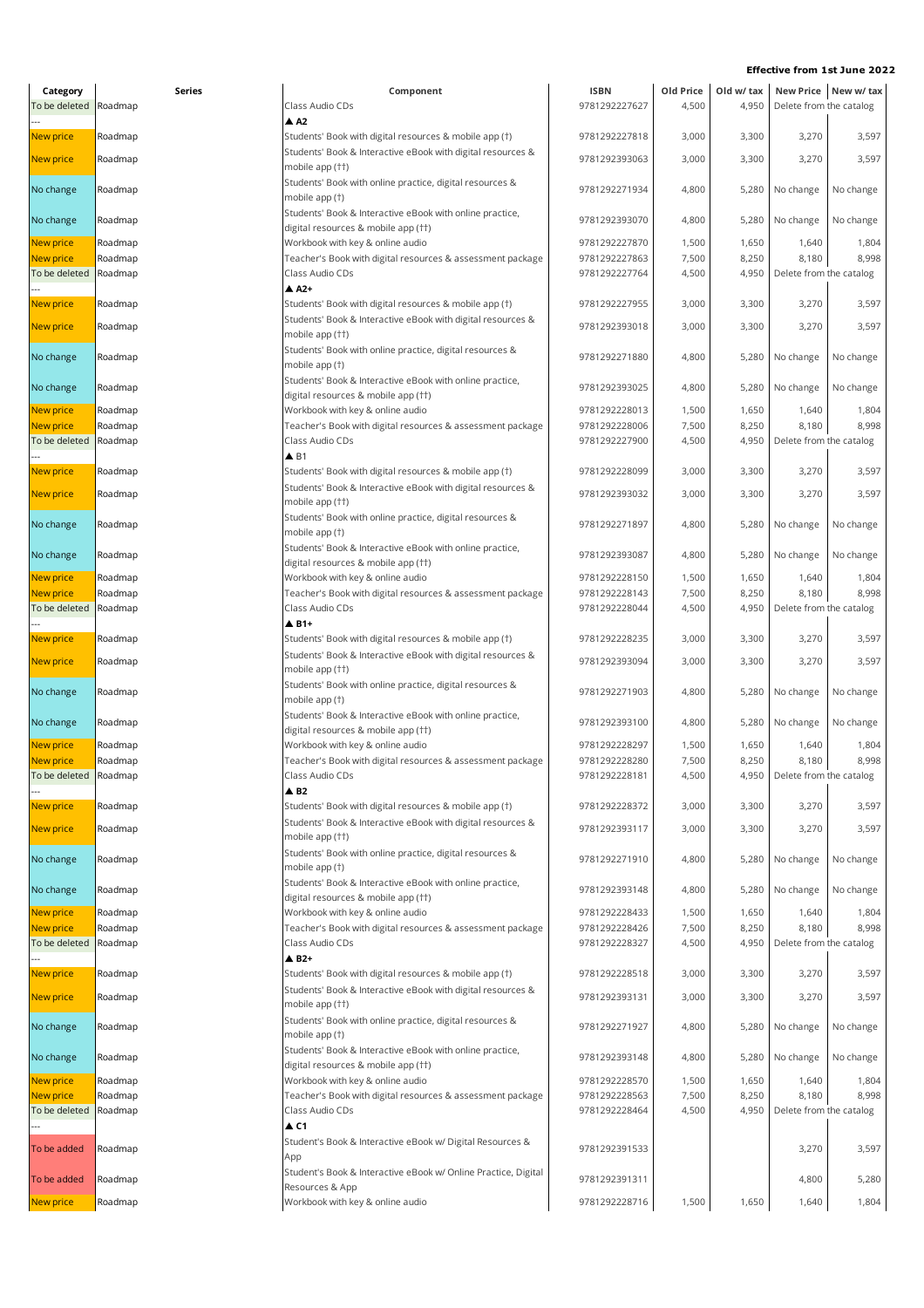| Category               | Series                                                   | Component                                                                                  | <b>ISBN</b>                    | Old Price       | Old w/ tax      |                         | New Price New w/ tax |  |
|------------------------|----------------------------------------------------------|--------------------------------------------------------------------------------------------|--------------------------------|-----------------|-----------------|-------------------------|----------------------|--|
| New price              | Roadmap                                                  | Teacher's Book with digital resources & assessment package                                 | 9781292228709                  | 7,500           | 8,250           | 8,180                   | 8,998                |  |
| To be deleted          | Roadmap                                                  | Class Audio CDs                                                                            | 9781292228600                  | 4,500           | 4,950           | Delete from the catalog |                      |  |
|                        |                                                          |                                                                                            |                                |                 |                 |                         |                      |  |
|                        |                                                          | ▲ Level 1                                                                                  |                                |                 |                 |                         |                      |  |
| New price              | Side by Side Extra Edition                               | <b>Student Book and eText</b>                                                              | 9780134306513                  | 2,660           | 2,926           | 2,900                   | 3,190                |  |
| <b>New price</b>       | Side by Side Extra Edition                               | Student Book and eText with CD Highlights                                                  | 9780134306728                  | 2,910           | 3,201           | 3,170                   | 3,487                |  |
| <b>New price</b>       | Side by Side Extra Edition                               | Activity Workbook with CDs                                                                 | 9780132459730                  | 2,350           | 2,585           | 2,560                   | 2,816                |  |
| New price              | Side by Side Extra Edition                               | Student Book A, eText A, Workbook A with CD<br>Student Book B, eText B, Workbook B with CD | 9780132460064<br>9780132459723 | 2,500<br>2,500  | 2,750<br>2,750  | 2,730<br>2,730          | 3,003<br>3,003       |  |
| New price<br>New price | Side by Side Extra Edition<br>Side by Side Extra Edition | Teacher's Guide with Multilevel Activities                                                 | 9780132459440                  | 12,240          | 13,464          | 13,340                  | 14,674               |  |
| New price              | Side by Side Extra Edition                               | Student Book Audio MP3 CD                                                                  | 9780134306681                  | 9,620           | 10,582          | 10,490                  | 11,539               |  |
| New price              | Side by Side Extra Edition                               | <b>Test Package</b>                                                                        | 9780132459747                  | 3,980           | 4,378           | 4,340                   | 4,774                |  |
|                        |                                                          | ▲ Level 2                                                                                  |                                |                 |                 |                         |                      |  |
| New price              | Side by Side Extra Edition                               | Student Book and eText                                                                     | 9780134308265                  | 2,660           | 2,926           | 2,900                   | 3,190                |  |
| New price              | Side by Side Extra Edition                               | Student Book and eText with CD Highlights                                                  | 9780134306711                  | 2,910           | 3,201           | 3,170                   | 3,487                |  |
| New price              | Side by Side Extra Edition                               | Activity Workbook with CDs                                                                 | 9780132459808                  | 2,350           | 2,585           | 2,560                   | 2,816                |  |
| New price              | Side by Side Extra Edition                               | Student Book A, eText A, Workbook A with CD                                                | 9780132460194                  | 2,500           | 2,750           | 2,730                   | 3,003                |  |
| New price              | Side by Side Extra Edition                               | Student Book B, eText B, Workbook B with CD                                                | 9780132460200                  | 2,500           | 2,750           | 2,730                   | 3,003                |  |
| New price              | Side by Side Extra Edition                               | Teacher's Guide with Multilevel Activities                                                 | 9780132459778                  | 12,240          | 13,464          | 13,340                  | 14,674               |  |
| New price              | Side by Side Extra Edition                               | Student Book Audio MP3 CD                                                                  | 9780134306674                  | 9,620           | 10,582          | 10,490                  | 11,539               |  |
| New price              | Side by Side Extra Edition                               | Test Package                                                                               | 9780132460163                  | 3,980           | 4,378           | 4,340                   | 4,774                |  |
|                        |                                                          | ▲ Level 3<br>Student Book and eText                                                        | 9780134306506                  |                 |                 |                         |                      |  |
| New price<br>New price | Side by Side Extra Edition<br>Side by Side Extra Edition | Student Book and eText with CD Highlights                                                  | 9780134306704                  | 2,660<br>2,910  | 2,926<br>3,201  | 2,900<br>3,170          | 3,190<br>3,487       |  |
| <b>New price</b>       | Side by Side Extra Edition                               | Activity Workbook with CDs                                                                 | 9780132459877                  | 2,350           | 2,585           | 2,560                   | 2,816                |  |
| New price              | Side by Side Extra Edition                               | Teacher's Guide with Multilevel Activities                                                 | 9780132459846                  | 12,240          | 13,464          | 13,340                  | 14,674               |  |
| New price              | Side by Side Extra Edition                               | Student Book Audio MP3 CD                                                                  | 9780134306667                  | 9,620           | 10,582          | 10,490                  | 11,539               |  |
| New price              | Side by Side Extra Edition                               | <b>Test Package</b>                                                                        | 9780132460057                  | 3,980           | 4,378           | 4,340                   | 4,774                |  |
|                        |                                                          | ▲ Level 4                                                                                  |                                |                 |                 |                         |                      |  |
| New price              | Side by Side Extra Edition                               | Student Book and eText                                                                     | 9780134306490                  | 2,660           | 2,926           | 2,900                   | 3,190                |  |
| New price              | Side by Side Extra Edition                               | Student Book and eText with CD Highlights                                                  | 9780134306698                  | 2,910           | 3,201           | 3,170                   | 3,487                |  |
| New price              | Side by Side Extra Edition                               | Activity Workbook with CDs                                                                 | 9780132459914                  | 2,350           | 2,585           | 2,560                   | 2,816                |  |
| New price              | Side by Side Extra Edition                               | Teacher's Guide with Multilevel Activities                                                 | 9780132459952                  | 12,240          | 13,464          | 13,340                  | 14,674               |  |
| New price              | Side by Side Extra Edition                               | Student Book Audio MP3 CD                                                                  | 9780134306650                  | 9,620           | 10,582          | 10,490                  | 11,539               |  |
| New price              | Side by Side Extra Edition                               | Test Package                                                                               | 9780132459907                  | 3,980           | 4,378           | 4,340                   | 4,774                |  |
|                        |                                                          | ▲ Starter                                                                                  |                                |                 |                 |                         |                      |  |
| New price              | Speakout (2nd Edition)                                   | Student Book with DVD-ROM (†)                                                              | 9781292115986                  | 3,220           | 3,542           | 3,510                   | 3,861                |  |
|                        |                                                          | Student Book & Interactive eBook with Digital Resources                                    |                                |                 |                 |                         |                      |  |
| New price              | Speakout (2nd Edition)                                   | Access Code (††)                                                                           | 9781292391847                  | 3,220           | 3,542           | 3,510                   | 3,861                |  |
| <b>New price</b>       | Speakout (2nd Edition)                                   | Student Book with DVD-ROM and MyLab Access (1)                                             | 9781292115993                  | 4,190           | 4,609           | 4,570                   | 5,027                |  |
|                        |                                                          | Student Book & Interactive eBook with MyEnglishLab & Digital                               |                                |                 |                 |                         |                      |  |
| New price              | Speakout (2nd Edition)                                   | Resources Access Code (††)                                                                 | 9781292394619                  | 4,190           | 4,609           | 4,570                   | 5,027                |  |
| New price              | Speakout (2nd Edition)                                   | Workbook with Answer Key                                                                   | 9781447977070                  | 2,150           | 2,365           | 2,340                   | 2,574                |  |
| <b>New price</b>       | Speakout (2nd Edition)                                   | Workbook without Answer Key                                                                | 9781292114484                  | 2,040           | 2,244           | 2,220                   | 2,442                |  |
| New price              | Speakout (2nd Edition)                                   | Teachers Guide and Resource Disc                                                           | 9781292120171                  | 4,830           | 5,313           | 5,260                   | 5,786                |  |
| New price              | Speakout (2nd Edition)                                   | Class Audio CD                                                                             | 9781447976998                  | 4,830           | 5,313           | 5,260                   | 5,786                |  |
| New price              | Speakout (2nd Edition)                                   | ActiveTeach                                                                                | 9781447976981                  | 12,490          | 13,739          | 13,610                  | 14,971               |  |
|                        | Speakout (2nd Edition)                                   | ▲ Starter Split Edition<br>Split Edition 1 with DVD-ROM (Student Book + Workbook)          | 9781292149394                  | 2,600           | 2,860           | 2,830                   | 3,113                |  |
| New price<br>New price | Speakout (2nd Edition)                                   | Split Edition 2 with DVD-ROM (Student Book + Workbook)                                     | 9781292149400                  | 2,600           | 2,860           | 2,830                   | 3,113                |  |
|                        |                                                          | ▲ Elementary                                                                               |                                |                 |                 |                         |                      |  |
| New price              | Speakout (2nd Edition)                                   | Student Book with DVD-ROM (†)                                                              | 9781292115924                  | 3,220           | 3,542           | 3,510                   | 3,861                |  |
|                        |                                                          | Student Book & Interactive eBook with Digital Resources                                    |                                |                 |                 |                         |                      |  |
| New price              | Speakout (2nd Edition)                                   | Access Code (††)                                                                           | 9781292401195                  | 3,220           | 3,542           | 3,510                   | 3,861                |  |
| New price              | Speakout (2nd Edition)                                   | Student Book with DVD-ROM and MyLab Access (1)                                             | 9781292115931                  | 4,190           | 4,609           | 4,570                   | 5,027                |  |
| <b>New price</b>       | Speakout (2nd Edition)                                   | Student Book & Interactive eBook with MyEnglishLab & Digital                               | 9781292394626                  | 4,190           | 4,609           | 4,570                   | 5,027                |  |
|                        |                                                          | Resources Access Code (††)                                                                 |                                |                 |                 |                         |                      |  |
| New price              | Speakout (2nd Edition)                                   | Workbook with Answer Key                                                                   | 9781447976769                  | 2,150           | 2,365           | 2,340                   | 2,574                |  |
| New price              | Speakout (2nd Edition)                                   | Workbook without Answer Key                                                                | 9781292114309                  | 2,040           | 2,244           | 2,220                   | 2,442                |  |
| New price              | Speakout (2nd Edition)                                   | Teachers Guide and Resource Disc                                                           | 9781292120140<br>9781447976684 | 4,830           | 5,313           | 5,260                   | 5,786                |  |
| New price<br>New price | Speakout (2nd Edition)<br>Speakout (2nd Edition)         | Class Audio CD<br>ActiveTeach                                                              | 9781447976677                  | 4,830<br>12,490 | 5,313<br>13,739 | 5,260<br>13,610         | 5,786<br>14,971      |  |
|                        |                                                          | ▲ Elementary Split Edition                                                                 |                                |                 |                 |                         |                      |  |
| New price              | Speakout (2nd Edition)                                   | Split Edition 1 with DVD-ROM (Student Book + Workbook)                                     | 9781292149295                  | 2,600           | 2,860           | 2,830                   | 3,113                |  |
| New price              | Speakout (2nd Edition)                                   | Split Edition 2 with DVD-ROM (Student Book + Workbook)                                     | 9781292149301                  | 2,600           | 2,860           | 2,830                   | 3,113                |  |
|                        |                                                          | ▲ Pre-Intermediate                                                                         |                                |                 |                 |                         |                      |  |
| New price              | Speakout (2nd Edition)                                   | Student Book with DVD-ROM (†)                                                              | 9781292115979                  | 3,220           | 3,542           | 3,510                   | 3,861                |  |
| New price              | Speakout (2nd Edition)                                   | Student Book & Interactive eBook with Digital Resources                                    | 9781292394640                  | 3,220           | 3,542           | 3,510                   | 3,861                |  |
|                        |                                                          | Access Code (††)                                                                           |                                |                 |                 |                         |                      |  |
| New price              | Speakout (2nd Edition)                                   | Student Book with DVD-ROM and MyLab Access (1)                                             | 9781292115962                  | 4,190           | 4,609           | 4,570                   | 5,027                |  |
| New price              | Speakout (2nd Edition)                                   | Student Book & Interactive eBook with MyEnglishLab & Digital                               | 9781292394633                  | 4,190           | 4,609           | 4,570                   | 5,027                |  |
|                        |                                                          | Resources Access Code (††)                                                                 |                                |                 |                 |                         |                      |  |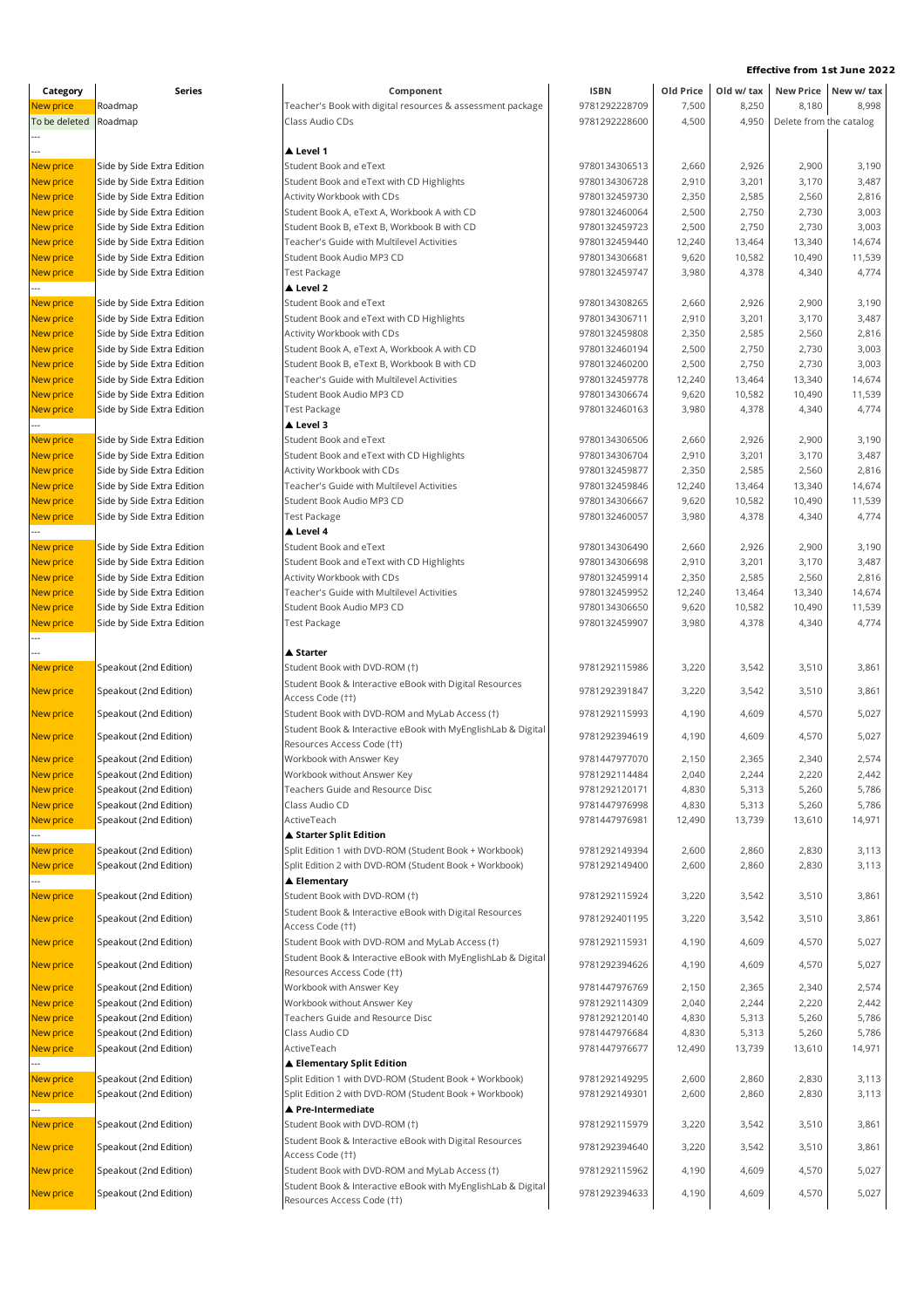| Category         | Series                 | Component                                                                                  | <b>ISBN</b>   | Old Price | Old w/ tax | <b>New Price</b> | New w/ tax |
|------------------|------------------------|--------------------------------------------------------------------------------------------|---------------|-----------|------------|------------------|------------|
| New price        | Speakout (2nd Edition) | Workbook with Answer Key                                                                   | 9781447976974 | 2,150     | 2,365      | 2,340            | 2,574      |
| New price        | Speakout (2nd Edition) | Workbook without Answer Key                                                                | 9781292114422 | 2,040     | 2,244      | 2,220            | 2,442      |
| New price        | Speakout (2nd Edition) | Teachers Guide and Resource Disc                                                           | 9781292120164 | 4,830     | 5,313      | 5,260            | 5,786      |
| New price        | Speakout (2nd Edition) | Class Audio CD                                                                             | 9781447976899 | 4,830     | 5,313      | 5,260            | 5,786      |
| <b>New price</b> | Speakout (2nd Edition) | ActiveTeach                                                                                | 9781447976882 | 12,490    | 13,739     | 13,610           | 14,971     |
|                  |                        | ▲ Pre-Intermediate Split Edition                                                           |               |           |            |                  |            |
| New price        | Speakout (2nd Edition) | Split Edition 1 with DVD-ROM (Student Book + Workbook)                                     | 9781292149332 | 2,600     | 2,860      | 2,830            | 3,113      |
| New price        | Speakout (2nd Edition) | Split Edition 2 with DVD-ROM (Student Book + Workbook)                                     | 9781292149349 | 2,600     | 2,860      | 2,830            | 3,113      |
|                  |                        | ▲ Intermediate                                                                             |               |           |            |                  |            |
| New price        | Speakout (2nd Edition) | Student Book with DVD-ROM (†)                                                              | 9781292115948 | 3,220     | 3,542      | 3,510            | 3,861      |
|                  |                        | Student Book & Interactive eBook with Digital Resources                                    |               |           |            |                  |            |
| New price        | Speakout (2nd Edition) | Access Code (††)                                                                           | 9781292394664 | 3,220     | 3,542      | 3,510            | 3,861      |
| <b>New price</b> | Speakout (2nd Edition) | Student Book with DVD-ROM and MyLab Access (†)                                             | 9781292115955 | 4,190     | 4,609      | 4,570            | 5,027      |
|                  |                        | Student Book & Interactive eBook with MyEnglishLab & Digital                               |               |           |            |                  |            |
| New price        | Speakout (2nd Edition) | Resources Access Code (††)                                                                 | 9781292394657 | 4,190     | 4,609      | 4,570            | 5,027      |
| New price        | Speakout (2nd Edition) | Workbook with Answer Key                                                                   | 9781447976868 | 2,150     | 2,365      | 2,340            | 2,574      |
| New price        | Speakout (2nd Edition) | Workbook without Answer Key                                                                | 9781292114361 | 2,040     | 2,244      | 2,220            | 2,442      |
| <b>New price</b> | Speakout (2nd Edition) | Teachers Guide and Resource Disc                                                           | 9781292120157 | 4,830     | 5,313      | 5,260            | 5,786      |
| New price        | Speakout (2nd Edition) | Class Audio CD                                                                             | 9781447976783 | 4,830     | 5,313      | 5,260            | 5,786      |
| New price        | Speakout (2nd Edition) | ActiveTeach                                                                                | 9781447976776 | 12,490    | 13,739     | 13,610           | 14,971     |
|                  |                        | ▲ Intermediate Split Edition                                                               |               |           |            |                  |            |
| New price        | Speakout (2nd Edition) | Split Edition 1 with DVD-ROM (Student Book + Workbook)                                     | 9781292149318 | 2,600     | 2,860      | 2,830            | 3,113      |
| New price        | Speakout (2nd Edition) | Split Edition 2 with DVD-ROM (Student Book + Workbook)                                     | 9781292149325 | 2,600     | 2,860      | 2,830            | 3,113      |
|                  |                        | ▲ Intermediate Plus                                                                        |               |           |            |                  |            |
| New price        | Speakout (2nd Edition) | Student Book with DVD-ROM (†)                                                              | 9781292241531 | 3,220     | 3,542      | 3,510            | 3,861      |
|                  |                        | Student Book & Interactive eBook with Digital Resources                                    |               |           |            |                  |            |
| New price        | Speakout (2nd Edition) | Access Code (††)                                                                           | 9781292394688 | 3,220     | 3,542      | 3,510            | 3,861      |
| New price        | Speakout (2nd Edition) | Student Book with DVD-ROM and MyLab Access (1)                                             | 9781292241548 | 4,190     | 4,609      | 4,570            | 5,027      |
|                  |                        | Student Book & Interactive eBook with MyEnglishLab & Digital                               |               |           |            |                  |            |
| New price        | Speakout (2nd Edition) | Resources Access Code (††)                                                                 | 9781292394671 | 4,190     | 4,609      | 4,570            | 5,027      |
| New price        | Speakout (2nd Edition) | Workbook with Answer Key                                                                   | 9781292212449 | 2,150     | 2,365      | 2,340            | 2,574      |
| <b>New price</b> | Speakout (2nd Edition) | Workbook without Answer Key                                                                | 9781292212425 | 2,040     | 2,244      | 2,220            | 2,442      |
| New price        | Speakout (2nd Edition) | Teacher's Book & Resource and Assessment Disc                                              | 9781292241555 | 4,830     | 5,313      | 5,260            | 5,786      |
| New price        | Speakout (2nd Edition) | Class Audio CD                                                                             | 9781292212289 | 4,830     | 5,313      | 5,260            | 5,786      |
| New price        | Speakout (2nd Edition) | ActiveTeach                                                                                | 9781292212272 | 12,490    | 13,739     | 13,610           | 14,971     |
|                  |                        | ▲ Upper Intermediate                                                                       |               |           |            |                  |            |
| New price        | Speakout (2nd Edition) | Student Book with DVD-ROM (†)                                                              | 9781292116013 | 3,220     | 3,542      | 3,510            | 3,861      |
|                  |                        | Student Book & Interactive eBook with Digital Resources                                    |               |           |            |                  |            |
| <b>New price</b> | Speakout (2nd Edition) | Access Code (††)                                                                           | 9781292394701 | 3,220     | 3,542      | 3,510            | 3,861      |
| New price        | Speakout (2nd Edition) | Student Book with DVD-ROM and MyLab Access (†)                                             | 9781292116006 | 4,190     | 4,609      | 4,570            | 5,027      |
|                  |                        | Student Book & Interactive eBook with MyEnglishLab & Digital                               |               |           |            |                  |            |
| New price        | Speakout (2nd Edition) | Resources Access Code (††)                                                                 | 9781292394695 | 4,190     | 4,609      | 4,570            | 5,027      |
| <b>New price</b> | Speakout (2nd Edition) | Workbook with Answer Key                                                                   | 9781447977186 | 2,150     | 2,365      | 2,340            | 2,574      |
| <b>New price</b> | Speakout (2nd Edition) | Workbook without Answer Key                                                                | 9781292114545 | 2,040     | 2,244      | 2,220            | 2,442      |
| New price        | Speakout (2nd Edition) | Feachers Guide and Resource Disc                                                           | 9781292120188 | 4,830     | 5,313      | 5,260            | 5,786      |
| <b>New price</b> | Speakout (2nd Edition) | Class Audio CD                                                                             | 9781447977094 | 4,830     | 5,313      | 5,260            | 5,786      |
| New price        | Speakout (2nd Edition) | ActiveTeach                                                                                | 9781447977087 | 12,490    | 13,739     | 13,610           | 14,971     |
|                  |                        | ▲ Upper Intermediate Split Edition                                                         |               |           |            |                  |            |
| New price        | Speakout (2nd Edition) | Split Edition 1 with DVD-ROM (Student Book + Workbook)                                     | 9781292149370 | 2,600     | 2,860      | 2,830            | 3,113      |
| New price        | Speakout (2nd Edition) | Split Edition 2 with DVD-ROM (Student Book + Workbook)                                     | 9781292149387 | 2,600     | 2,860      | 2,830            | 3,113      |
|                  |                        | ▲ Advanced                                                                                 |               |           |            |                  |            |
| New price        | Speakout (2nd Edition) | Student Book with DVD-ROM (†)                                                              | 9781292115900 | 3,220     | 3,542      | 3,510            | 3,861      |
|                  |                        | Student Book & Interactive eBook with Digital Resources                                    |               |           |            |                  |            |
| New price        | Speakout (2nd Edition) | Access Code (††)                                                                           | 9781292394725 | 3,220     | 3,542      | 3,510            | 3,861      |
| New price        | Speakout (2nd Edition) | Student Book with DVD-ROM and MyLab Access (†)                                             | 9781292115917 | 4,190     | 4,609      | 4,570            | 5,027      |
|                  |                        | Student Book & Interactive eBook with MyEnglishLab & Digital                               |               |           |            |                  |            |
| New price        | Speakout (2nd Edition) | Resources Access Code (††)                                                                 | 9781292394718 | 4,190     | 4,609      | 4,570            | 5,027      |
| New price        | Speakout (2nd Edition) | Workbook with Answer Key                                                                   | 9781447976660 | 2,150     | 2,365      | 2,340            | 2,574      |
| New price        | Speakout (2nd Edition) | Workbook without Answer Key                                                                | 9781292114231 | 2,040     | 2,244      | 2,220            | 2,442      |
| New price        | Speakout (2nd Edition) | Teachers Guide and Resource Disc                                                           | 9781292120133 | 4,830     | 5,313      | 5,260            | 5,786      |
| New price        | Speakout (2nd Edition) | Class Audio CD                                                                             | 9781447976585 | 4,830     | 5,313      | 5,260            | 5,786      |
|                  | Speakout (2nd Edition) | ActiveTeach                                                                                | 9781447976578 | 12,490    | 13,739     | 13,610           | 14,971     |
| New price        |                        | ▲ Advanced Split Edition                                                                   |               |           |            |                  |            |
| New price        | Speakout (2nd Edition) | Split Edition 1 with DVD-ROM (Student Book + Workbook)                                     | 9781292149356 | 2,600     | 2,860      | 2,830            | 3,113      |
|                  |                        |                                                                                            | 9781292149363 |           |            |                  | 3,113      |
| New price        | Speakout (2nd Edition) | Split Edition 2 with DVD-ROM (Student Book + Workbook)<br>▲ Advanced Plus                  |               | 2,600     | 2,860      | 2,830            |            |
|                  |                        |                                                                                            | 9781292241500 |           |            |                  |            |
| New price        | Speakout (2nd Edition) | Student Book with DVD-ROM (†)                                                              |               | 3,220     | 3,542      | 3,510            | 3,861      |
| <b>New price</b> | Speakout (2nd Edition) | Student Book & Interactive eBook with Digital Resources<br>Access Code (††)                | 9781292394749 | 3,220     | 3,542      | 3,510            | 3,861      |
|                  | Speakout (2nd Edition) | Student Book with DVD-ROM and MyLab Access (†)                                             | 9781292241517 | 4,190     | 4,609      | 4,570            | 5,027      |
| New price        |                        |                                                                                            |               |           |            |                  |            |
| New price        | Speakout (2nd Edition) | Student Book & Interactive eBook with MyEnglishLab & Digital<br>Resources Access Code (††) | 9781292394732 | 4,190     | 4,609      | 4,570            | 5,027      |
| New price        | Speakout (2nd Edition) | Workbook with Answer Key                                                                   | 9781292212241 | 2,150     | 2,365      | 2,340            | 2,574      |
|                  |                        |                                                                                            |               |           |            |                  |            |

| <b>ISBN</b> | Old Price | Old w/ tax | <b>New Price</b> | New w/ tax |
|-------------|-----------|------------|------------------|------------|
| 81447976974 | 2,150     | 2,365      | 2,340            | 2,574      |
| 81292114422 | 2,040     | 2,244      | 2,220            | 2,442      |
| 81292120164 | 4,830     | 5,313      | 5,260            | 5,786      |
| 81447976899 | 4,830     | 5,313      | 5,260            | 5,786      |
| 81447976882 | 12,490    | 13,739     | 13,610           | 14,971     |
|             |           |            |                  |            |
|             |           |            |                  |            |
| 81292149332 | 2,600     | 2,860      | 2,830            | 3,113      |
| 81292149349 | 2,600     | 2,860      | 2,830            | 3,113      |
|             |           |            |                  |            |
| 81292115948 | 3,220     | 3,542      | 3,510            | 3,861      |
|             |           |            |                  |            |
| 81292394664 | 3,220     | 3,542      | 3,510            | 3,861      |
| 81292115955 | 4,190     | 4,609      | 4,570            | 5,027      |
|             |           |            |                  |            |
| 81292394657 | 4,190     | 4,609      | 4,570            | 5,027      |
| 81447976868 | 2,150     | 2,365      | 2,340            | 2,574      |
|             |           |            |                  |            |
| 81292114361 | 2,040     | 2,244      | 2,220            | 2,442      |
| 81292120157 | 4,830     | 5,313      | 5,260            | 5,786      |
| 81447976783 | 4,830     | 5,313      | 5,260            | 5,786      |
| 81447976776 | 12,490    | 13,739     | 13,610           | 14,971     |
|             |           |            |                  |            |
| 81292149318 | 2,600     | 2,860      | 2,830            | 3,113      |
| 81292149325 | 2,600     | 2,860      | 2,830            | 3,113      |
|             |           |            |                  |            |
| 81292241531 | 3,220     | 3,542      | 3,510            | 3,861      |
|             |           |            |                  |            |
| 81292394688 | 3,220     | 3,542      | 3,510            | 3,861      |
|             |           |            |                  |            |
| 81292241548 | 4,190     | 4,609      | 4,570            | 5,027      |
| 81292394671 | 4,190     | 4,609      | 4,570            | 5,027      |
|             |           |            |                  |            |
| 81292212449 | 2,150     | 2,365      | 2,340            | 2,574      |
| 81292212425 | 2,040     | 2,244      | 2,220            | 2,442      |
| 81292241555 | 4,830     | 5,313      | 5,260            | 5,786      |
| 81292212289 | 4,830     | 5,313      | 5,260            | 5,786      |
| 81292212272 |           |            |                  |            |
|             | 12,490    | 13,739     | 13,610           | 14,971     |
|             |           |            |                  |            |
| 81292116013 | 3,220     | 3,542      | 3,510            | 3,861      |
| 81292394701 | 3,220     | 3,542      | 3,510            | 3,861      |
|             |           |            |                  |            |
| 81292116006 | 4,190     | 4,609      | 4,570            | 5,027      |
|             |           |            |                  |            |
| 81292394695 | 4,190     | 4,609      | 4,570            | 5,027      |
| 81447977186 | 2,150     | 2,365      | 2,340            | 2,574      |
| 81292114545 | 2,040     | 2,244      | 2,220            | 2,442      |
| 81292120188 | 4,830     |            |                  | 5,786      |
|             |           | 5,313      | 5,260            |            |
| 81447977094 | 4,830     | 5,313      | 5,260            | 5,786      |
| 81447977087 | 12,490    | 13,739     | 13,610           | 14,971     |
|             |           |            |                  |            |
| 81292149370 | 2,600     | 2,860      | 2,830            | 3,113      |
| 81292149387 | 2,600     | 2,860      | 2,830            | 3,113      |
|             |           |            |                  |            |
| 81292115900 | 3,220     | 3,542      | 3,510            | 3,861      |
|             |           |            |                  |            |
| 81292394725 | 3,220     | 3,542      | 3,510            | 3,861      |
| 81292115917 | 4,190     |            |                  |            |
|             |           | 4,609      | 4,570            | 5,027      |
| 81292394718 | 4,190     | 4,609      | 4,570            | 5,027      |
|             |           |            |                  |            |
| 81447976660 | 2,150     | 2,365      | 2,340            | 2,574      |
| 81292114231 | 2,040     | 2,244      | 2,220            | 2,442      |
| 81292120133 | 4,830     | 5,313      | 5,260            | 5,786      |
| 81447976585 | 4,830     | 5,313      | 5,260            | 5,786      |
| 81447976578 | 12,490    | 13,739     | 13,610           | 14,971     |
|             |           |            |                  |            |
|             |           |            |                  |            |
| 81292149356 | 2,600     | 2,860      | 2,830            | 3,113      |
| 81292149363 | 2,600     | 2,860      | 2,830            | 3,113      |
|             |           |            |                  |            |
| 81292241500 | 3,220     | 3,542      | 3,510            | 3,861      |
|             |           |            |                  |            |
| 81292394749 | 3,220     | 3,542      | 3,510            | 3,861      |
| 81292241517 | 4,190     | 4,609      | 4,570            | 5,027      |
|             |           |            |                  |            |
| 81292394732 | 4,190     | 4,609      | 4,570            | 5,027      |
| 81292212241 | 2,150     | 2,365      | 2,340            | 2,574      |
|             |           |            |                  |            |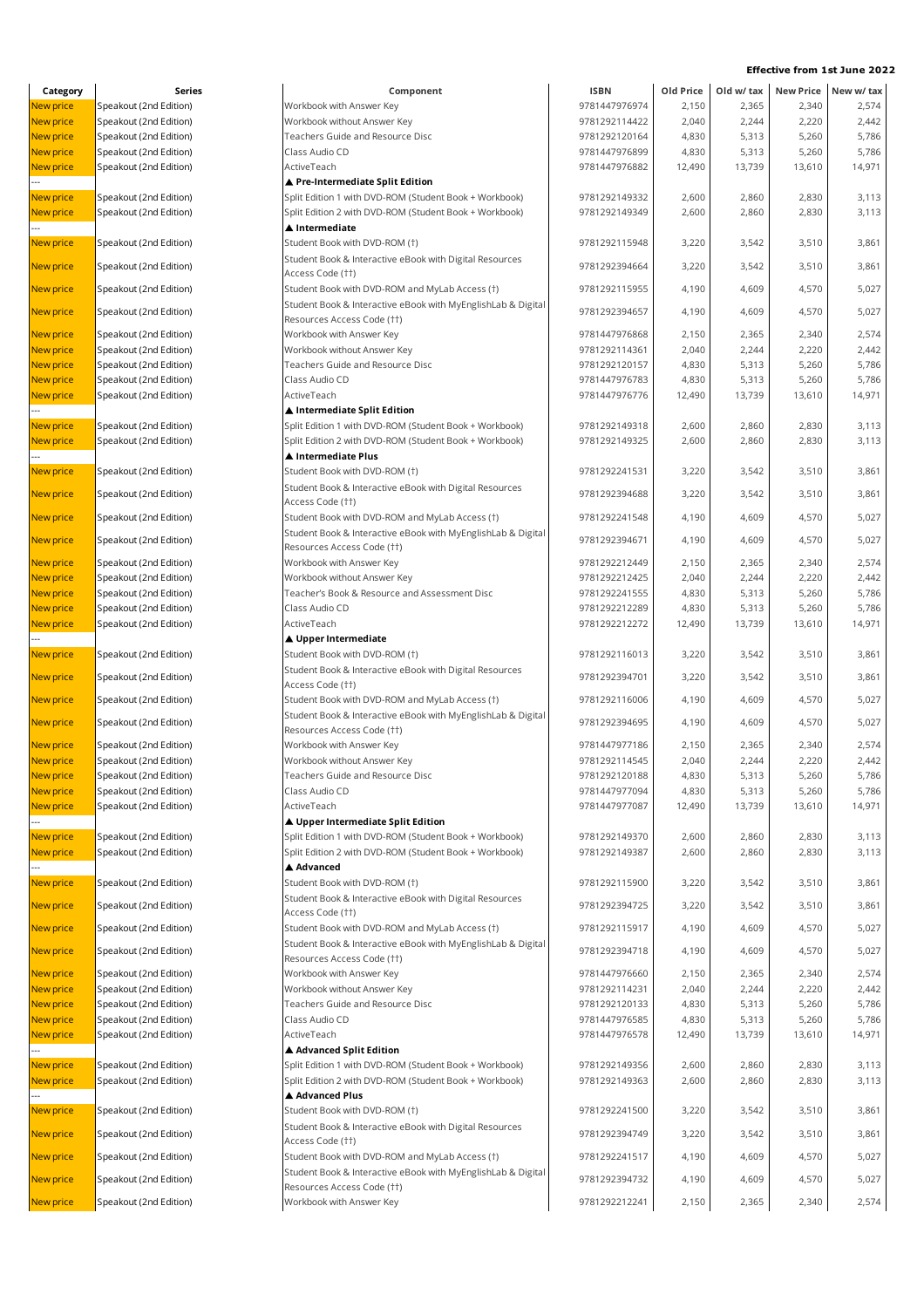|                  |                                  |                                                                |               |           |            | LIICLIVE IIUIII 191 JUINE 20 |                     |
|------------------|----------------------------------|----------------------------------------------------------------|---------------|-----------|------------|------------------------------|---------------------|
| Category         | Series                           | Component                                                      | <b>ISBN</b>   | Old Price | Old w/ tax |                              | New Price New w/tax |
| New price        | Speakout (2nd Edition)           | Workbook without Answer Key                                    | 9781292212227 | 2,040     | 2,244      | 2,220                        | 2,442               |
| New price        | Speakout (2nd Edition)           | Teacher's Book & Resource and Assessment Disc                  | 9781292241524 | 4,830     | 5,313      | 5,260                        | 5,786               |
| New price        | Speakout (2nd Edition)           | Class Audio CD                                                 | 9781292212081 | 4,830     | 5,313      | 5,260                        | 5,786               |
| New price        | Speakout (2nd Edition)           | ActiveTeach                                                    | 9781292212074 | 12,490    | 13,739     | 13,610                       | 14,971              |
|                  |                                  |                                                                |               |           |            |                              |                     |
|                  |                                  |                                                                |               |           |            |                              |                     |
|                  |                                  | ▲ Level 1                                                      |               |           |            |                              |                     |
| New price        | Speech Communication Made Simple | Student Book with MP3 Audio CD                                 | 9780132861687 | 3,850     | 4,235      | 4,200                        | 4,620               |
|                  |                                  | Level 2                                                        |               |           |            |                              |                     |
| New price        | Speech Communication Made Simple | Student Book with MP3 Audio CD                                 | 9780132861694 | 3,850     | 4,235      | 4,200                        | 4,620               |
|                  |                                  |                                                                |               |           |            |                              |                     |
|                  |                                  | ▲ Level 1                                                      |               |           |            |                              |                     |
| New price        | StartUp                          | Student Book with Digital Resources & Mobile App (†)           | 9780134684130 | 2,900     | 3,190      | 3,160                        | 3,476               |
|                  |                                  | Student Book & Interactive eBook with Digital Resources &      |               |           |            |                              |                     |
| New price        | StartUp                          | App (††)                                                       | 9780137360116 | 2,900     | 3,190      | 3,160                        | 3,476               |
|                  |                                  |                                                                |               |           |            |                              |                     |
| New price        | StartUp                          | Student Book with MyEnglishLab & Mobile App (†)                | 9780135178461 | 3,770     | 4,147      | 4,110                        | 4,521               |
| New price        | StartUp                          | Student Book & Interactive eBook with Online Practice, Digital | 9780137360437 | 3,770     | 4,147      | 4,110                        | 4,521               |
|                  |                                  | Resources & App (††)                                           |               |           |            |                              |                     |
| New price        | StartUp                          | Workbook                                                       | 9780135177518 | 1,520     | 1,672      | 1,660                        | 1,826               |
| New price        | StartUp                          | Teacher's Edition                                              | 9780135181386 | 10,000    | 11,000     | 10,900                       | 11,990              |
|                  |                                  | Level 2                                                        |               |           |            |                              |                     |
| New price        | StartUp                          | Student Book with Digital Resources & Mobile App (†)           | 9780134684154 | 2,900     | 3,190      | 3,160                        | 3,476               |
|                  |                                  |                                                                |               |           |            |                              |                     |
| New price        | StartUp                          | Student Book & Interactive eBook with Digital Resources &      | 9780137360123 | 2,900     | 3,190      | 3,160                        | 3,476               |
|                  |                                  | App (††)                                                       |               |           |            |                              |                     |
| New price        | StartUp                          | Student Book with MyEnglishLab & Mobile App (†)                | 9780135178454 | 3,770     | 4,147      | 4,110                        | 4,521               |
| New price        | StartUp                          | Student Book & Interactive eBook with Online Practice, Digital | 9780137360475 | 3,770     | 4,147      | 4,110                        | 4,521               |
|                  |                                  | Resources & App (††)                                           |               |           |            |                              |                     |
| New price        | StartUp                          | Workbook                                                       | 9780135177501 | 1,520     | 1,672      | 1,660                        | 1,826               |
| New price        | StartUp                          | Teacher's Edition                                              | 9780135181362 | 10,000    | 11,000     | 10,900                       | 11,990              |
|                  |                                  | ▲ Level 3                                                      |               |           |            |                              |                     |
|                  |                                  |                                                                |               |           |            |                              |                     |
| New price        | StartUp                          | Student Book with Digital Resources & Mobile App (†)           | 9780134684161 | 2,900     | 3,190      | 3,160                        | 3,476               |
| New price        | StartUp                          | Student Book & Interactive eBook with Digital Resources &      | 9780137360161 | 2,900     | 3,190      | 3,160                        | 3,476               |
|                  |                                  | App (††)                                                       |               |           |            |                              |                     |
| New price        | StartUp                          | Student Book with MyEnglishLab & Mobile App (†)                | 9780135178447 | 3,770     | 4,147      | 4,110                        | 4,521               |
|                  |                                  | Student Book & Interactive eBook with Online Practice, Digital |               |           |            |                              |                     |
| New price        | StartUp                          | Resources & App (††)                                           | 9780137360482 | 3,770     | 4,147      | 4,110                        | 4,521               |
| New price        | StartUp                          | Workbook                                                       | 9780135177495 | 1,520     | 1,672      | 1,660                        | 1,826               |
|                  |                                  | Teacher's Edition                                              |               |           |            |                              | 11,990              |
| New price        | StartUp                          |                                                                | 9780135181348 | 10,000    | 11,000     | 10,900                       |                     |
|                  |                                  | ▲ Level 4                                                      |               |           |            |                              |                     |
| New price        | StartUp                          | Student Book with Digital Resources & Mobile App (†)           | 9780134684178 | 2,900     | 3,190      | 3,160                        | 3,476               |
| New price        | StartUp                          | Student Book & Interactive eBook with Digital Resources &      | 9780137360192 | 2,900     | 3,190      | 3,160                        | 3,476               |
|                  |                                  | App (††)                                                       |               |           |            |                              |                     |
| New price        | StartUp                          | Student Book with MyEnglishLab & Mobile App (†)                | 9780135178430 | 3,770     | 4,147      | 4,110                        | 4,521               |
|                  |                                  | Student Book & Interactive eBook with Online Practice, Digital |               |           |            |                              |                     |
| <b>New price</b> | StartUp                          | Resources & App (††)                                           | 9780137360512 | 3,770     | 4,147      | 4,110                        | 4,521               |
| <b>New price</b> | StartUp                          | Workbook                                                       | 9780135177488 | 1,520     | 1,672      | 1,660                        | 1,826               |
|                  |                                  |                                                                |               |           |            |                              |                     |
| New price        | StartUp                          | Teacher's Edition                                              | 9780135181379 | 10,000    | 11,000     | 10,900                       | 11,990              |
|                  |                                  | Level 5                                                        |               |           |            |                              |                     |
| New price        | StartUp                          | Student Book with Digital Resources & Mobile App (†)           | 9780134684192 | 2,900     | 3,190      | 3,160                        | 3,476               |
|                  |                                  | Student Book & Interactive eBook with Digital Resources &      |               |           |            |                              |                     |
| New price        | StartUp                          | App (††)                                                       | 9780137360208 | 2,900     | 3,190      | 3,160                        | 3,476               |
| New price        | StartUp                          | Student Book with MyEnglishLab & Mobile App (†)                | 9780135178423 | 3,770     | 4,147      | 4,110                        | 4,521               |
|                  |                                  | Student Book & Interactive eBook with Online Practice, Digital |               |           |            |                              |                     |
| New price        | StartUp                          |                                                                | 9780137360543 | 3,770     | 4,147      | 4,110                        | 4,521               |
|                  |                                  | Resources & App (††)                                           |               |           |            |                              |                     |
| New price        | StartUp                          | Workbook                                                       | 9780135177471 | 1,520     | 1,672      | 1,660                        | 1,826               |
| New price        | StartUp                          | Teacher's Edition                                              | 9780135181331 | 10,000    | 11,000     | 10,900                       | 11,990              |
|                  |                                  | ▲ Level 6                                                      |               |           |            |                              |                     |
| New price        | StartUp                          | Student Book with Digital Resources & Mobile App (†)           | 9780134684208 | 2,900     | 3,190      | 3,160                        | 3,476               |
|                  |                                  | Student Book & Interactive eBook with Digital Resources &      |               |           |            |                              |                     |
| New price        | StartUp                          | App (††)                                                       | 9780137360239 | 2,900     | 3,190      | 3,160                        | 3,476               |
| New price        | StartUp                          | Student Book with MyEnglishLab & Mobile App (†)                | 9780135178416 | 3,770     | 4,147      | 4,110                        | 4,521               |
|                  |                                  |                                                                |               |           |            |                              |                     |
| New price        | StartUp                          | Student Book & Interactive eBook with Online Practice, Digital | 9780137360567 | 3,770     | 4,147      | 4,110                        | 4,521               |
|                  |                                  | Resources & App (††)                                           |               |           |            |                              |                     |
| New price        | StartUp                          | Workbook                                                       | 9780135177655 | 1,520     | 1,672      | 1,660                        | 1,826               |
| New price        | StartUp                          | Teacher's Edition                                              | 9780135181324 | 10,000    | 11,000     | 10,900                       | 11,990              |
|                  |                                  | ▲ Level 7                                                      |               |           |            |                              |                     |
| New price        | StartUp                          | Student Book with Digital Resources & Mobile App (†)           | 9780134684215 | 2,900     | 3,190      | 3,160                        | 3,476               |
|                  |                                  | Student Book & Interactive eBook with Digital Resources &      |               |           |            |                              |                     |
| New price        | StartUp                          |                                                                | 9780137360253 | 2,900     | 3,190      | 3,160                        | 3,476               |
|                  |                                  | App (††)                                                       |               |           |            |                              |                     |
| New price        | StartUp                          | Student Book with MyEnglishLab & Mobile App (†)                | 9780135178409 | 3,770     | 4,147      | 4,110                        | 4,521               |
| New price        | StartUp                          | Student Book & Interactive eBook with Online Practice, Digital | 9780137360635 | 3,770     | 4,147      | 4,110                        | 4,521               |
|                  |                                  | Resources & App (††)                                           |               |           |            |                              |                     |
| New price        | StartUp                          | Workbook                                                       | 9780135177631 | 1,520     | 1,672      | 1,660                        | 1,826               |
| New price        | StartUp                          | Teacher's Edition                                              | 9780135180822 | 10,000    | 11,000     | 10,900                       | 11,990              |
|                  |                                  |                                                                |               |           |            |                              |                     |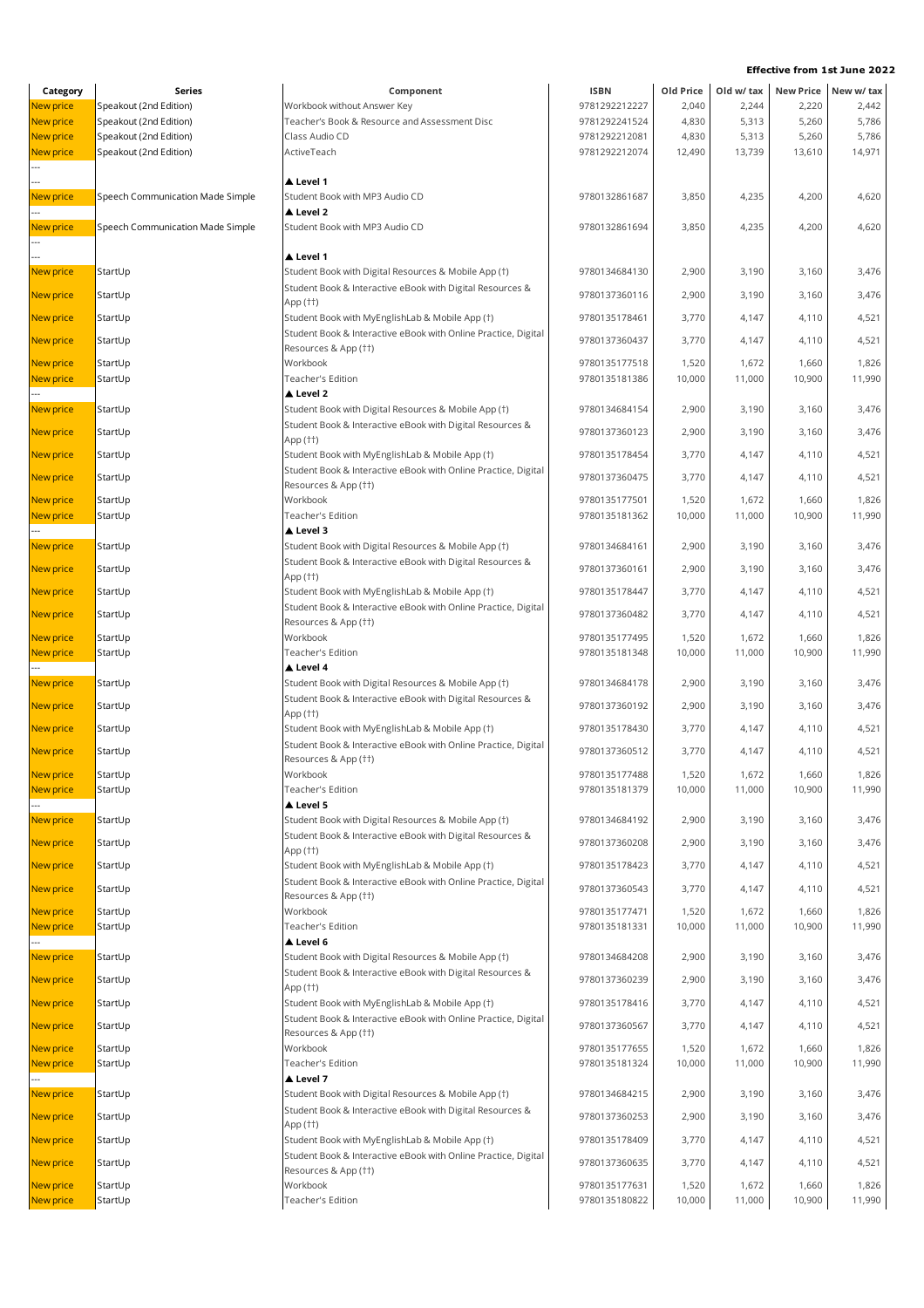| Category               | Series                                             | Component                                                                 | <b>ISBN</b>                    | Old Price      | Old w/ tax     |                | New Price New w/ tax |  |
|------------------------|----------------------------------------------------|---------------------------------------------------------------------------|--------------------------------|----------------|----------------|----------------|----------------------|--|
|                        |                                                    | ▲ Level 8                                                                 |                                |                |                |                |                      |  |
| New price              | StartUp                                            | Student Book with Digital Resources & Mobile App (†)                      | 9780134684239                  | 2,900          | 3,190          | 3,160          | 3,476                |  |
| New price              | StartUp                                            | Student Book & Interactive eBook with Digital Resources &                 | 9780137360284                  | 2,900          | 3,190          | 3,160          | 3,476                |  |
|                        |                                                    | App (††)                                                                  |                                |                |                |                |                      |  |
| New price              | StartUp                                            | Student Book with MyEnglishLab & Mobile App (†)                           | 9780135178393                  | 3,770          | 4,147          | 4,110          | 4,521                |  |
| New price              | StartUp                                            | Student Book & Interactive eBook with Online Practice, Digital            | 9780137331826                  | 3,770          | 4,147          | 4,110          | 4,521                |  |
| New price              | StartUp                                            | Resources & App (††)<br>Workbook                                          | 9780135177624                  | 1,520          | 1,672          | 1,660          | 1,826                |  |
| New price              | StartUp                                            | Teacher's Edition                                                         | 9780135180815                  | 10,000         | 11,000         | 10,900         | 11,990               |  |
|                        |                                                    |                                                                           |                                |                |                |                |                      |  |
|                        |                                                    | ▲ Level 1                                                                 |                                |                |                |                |                      |  |
| New price              | Summit                                             | Student Book (†)                                                          | 9780134096070                  | 2,760          | 3,036          | 3,010          | 3,311                |  |
| New price              | Summit                                             | Student Book & eBook with Digital Resources & App (††)                    | 9780137332267                  | 2,760          | 3,036          | 3,010          | 3,311                |  |
| New price              | Summit                                             | Student Book with MyEnglishLab (†)                                        | 9780134498935                  | 3,590          | 3,949          | 3,910          | 4,301                |  |
| New price              | Summit                                             | Student Book & eBook with with Online Practice, Digital                   | 9780137332366                  | 3,590          | 3,949          | 3,910          | 4,301                |  |
|                        |                                                    | Resources & App (††)                                                      |                                |                |                |                |                      |  |
| New price              | Summit                                             | Workbook                                                                  | 9780134499581                  | 1,560          | 1,716          | 1,700          | 1,870                |  |
| New price              | Summit                                             | Teacher's Edition                                                         | 9780134499048                  | 6,250          | 6,875          | 6,810          | 7,491                |  |
| New price              | Summit                                             | Class CD                                                                  | 9780134499567                  | 5,050          | 5,555          | 5,500          | 6,050                |  |
| New price              | Summit                                             | ActiveTeach<br>Level 1 Split Edition                                      | 9780134499062                  | 6,250          | 6,875          | 6,810          | 7,491                |  |
| New price              | Summit                                             | Student Book A with MyEnglishLab                                          | 9780134498997                  | 2,460          | 2,706          | 2,680          | 2,948                |  |
| New price              | Summit                                             | Student Book B with MyEnglishLab                                          | 9780134499000                  | 2,460          | 2,706          | 2,680          | 2,948                |  |
| New price              | Summit                                             | Student Book A with Workbook                                              | 9780134498874                  | 1,890          | 2,079          | 2,060          | 2,266                |  |
| New price              | Summit                                             | Student Book B with Workbook                                              | 9780134498898                  | 1,890          | 2,079          | 2,060          | 2,266                |  |
|                        |                                                    | A Level 2                                                                 |                                |                |                |                |                      |  |
| New price              | Summit                                             | Student Book (†)                                                          | 9780134176888                  | 2,760          | 3,036          | 3,010          | 3,311                |  |
| New price              | Summit                                             | Student Book & eBook with Digital Resources & App (††)                    | 9780137332281                  | 2,760          | 3,036          | 3,010          | 3,311                |  |
| New price              | Summit                                             | Student Book with MyEnglishLab (†)                                        | 9780134498911                  | 3,590          | 3,949          | 3,910          | 4,301                |  |
| New price              | Summit                                             | Student Book & eBook with with Online Practice, Digital                   | 9780137332373                  | 3,590          | 3,949          | 3,910          | 4,301                |  |
|                        |                                                    | Resources & App (††)                                                      |                                |                |                |                |                      |  |
| New price              | Summit                                             | Workbook                                                                  | 9780134499628                  | 1,560          | 1,716          | 1,700          | 1,870                |  |
| New price              | Summit                                             | Teacher's Edition                                                         | 9780134499055                  | 6,250          | 6,875          | 6,810          | 7,491                |  |
| New price              | Summit                                             | Class CD                                                                  | 9780134499574                  | 5,050          | 5,555          | 5,500          | 6,050                |  |
| New price              | Summit                                             | ActiveTeach                                                               | 9780134499550                  | 6,250          | 6,875          | 6,810          | 7,491                |  |
|                        |                                                    | Level 2 Split Edition                                                     |                                |                |                |                |                      |  |
| New price              | Summit                                             | Student Book A with MyEnglishLab                                          | 9780134499024                  | 2,460          | 2,706          | 2,680          | 2,948                |  |
| New price              | Summit                                             | Student Book B with MyEnglishLab                                          | 9780134499031                  | 2,460          | 2,706          | 2,680          | 2,948                |  |
| New price              | Summit                                             | Student Book A with Workbook                                              | 9780134498881                  | 1,890          | 2,079          | 2,060          | 2,266                |  |
| New price              | Summit                                             | Student Book B with Workbook                                              | 9780134498904                  | 1,890          | 2,079          | 2,060          | 2,266                |  |
|                        |                                                    |                                                                           |                                |                |                |                |                      |  |
|                        |                                                    | Level 1                                                                   |                                |                |                |                |                      |  |
| New price<br>New price | SuperKids (3rd Edition)<br>SuperKids (3rd Edition) | Student Book with 2 Audio CDs and PEP access code<br><b>Activity Book</b> | 9789882435438<br>9789882435490 | 2,000<br>1,700 | 2,200<br>1,870 | 2,180<br>1,850 | 2,398<br>2,035       |  |
| New price              | SuperKids (3rd Edition)                            | Teacher's Book with PEP access code                                       | 9789882435551                  | 4,460          | 4,906          | 4,860          | 5,346                |  |
| New price              | SuperKids (3rd Edition)                            | Picture Cards                                                             | 9789813136052                  | 9,340          | 10,274         | 10,180         | 11,198               |  |
|                        |                                                    | ▲ Level 2                                                                 |                                |                |                |                |                      |  |
| New price              | SuperKids (3rd Edition)                            | Student Book with 2 Audio CDs and PEP access code                         | 9789882435445                  | 2,000          | 2,200          | 2,180          | 2,398                |  |
| New price              | SuperKids (3rd Edition)                            | <b>Activity Book</b>                                                      | 9789882435506                  | 1,700          | 1,870          | 1,850          | 2,035                |  |
| New price              | SuperKids (3rd Edition)                            | Teacher's Book with PEP access code                                       | 9789882435568                  | 4,460          | 4,906          | 4,860          | 5,346                |  |
| New price              | SuperKids (3rd Edition)                            | Picture Cards                                                             | 9789813136069                  | 9,340          | 10,274         | 10,180         | 11,198               |  |
|                        |                                                    | ▲ Level 3                                                                 |                                |                |                |                |                      |  |
| New price              | SuperKids (3rd Edition)                            | Student Book with 2 Audio CDs and PEP access code                         | 9789882435452                  | 2,000          | 2,200          | 2,180          | 2,398                |  |
| New price              | SuperKids (3rd Edition)                            | <b>Activity Book</b>                                                      | 9789882435513                  | 1,700          | 1,870          | 1,850          | 2,035                |  |
| New price              | SuperKids (3rd Edition)                            | Teacher's Book with PEP access code                                       | 9789882435575                  | 4,460          | 4,906          | 4,860          | 5,346                |  |
| New price              | SuperKids (3rd Edition)                            | Picture Cards                                                             | 9789813136076                  | 9,340          | 10,274         | 10,180         | 11,198               |  |
| New price              | SuperKids (3rd Edition)                            | ▲ Level 4<br>Student Book with 2 Audio CDs and PEP access code            | 9789882435469                  | 2,000          | 2,200          | 2,180          | 2,398                |  |
| New price              | SuperKids (3rd Edition)                            | <b>Activity Book</b>                                                      | 9789882435520                  | 1,700          | 1,870          | 1,850          | 2,035                |  |
| New price              | SuperKids (3rd Edition)                            | Teacher's Book with PEP access code                                       | 9789882435582                  | 4,460          | 4,906          | 4,860          | 5,346                |  |
| New price              | SuperKids (3rd Edition)                            | Picture Cards                                                             | 9789813136083                  | 9,340          | 10,274         | 10,180         | 11,198               |  |
|                        |                                                    | ▲ Level 5                                                                 |                                |                |                |                |                      |  |
| New price              | SuperKids (3rd Edition)                            | Student Book with 2 Audio CDs and PEP access code                         | 9789882435476                  | 2,000          | 2,200          | 2,180          | 2,398                |  |
| New price              | SuperKids (3rd Edition)                            | <b>Activity Book</b>                                                      | 9789882435537                  | 1,700          | 1,870          | 1,850          | 2,035                |  |
| New price              | SuperKids (3rd Edition)                            | Teacher's Book with PEP access code                                       | 9789882435599                  | 4,460          | 4,906          | 4,860          | 5,346                |  |
| New price              | SuperKids (3rd Edition)                            | Picture Cards                                                             | 9789813136090                  | 9,340          | 10,274         | 10,180         | 11,198               |  |
|                        |                                                    | Level 6                                                                   |                                |                |                |                |                      |  |
| New price              | SuperKids (3rd Edition)                            | Student Book with 2 Audio CDs and PEP access code                         | 9789882435483                  | 2,000          | 2,200          | 2,180          | 2,398                |  |
| New price              | SuperKids (3rd Edition)                            | <b>Activity Book</b>                                                      | 9789882435544                  | 1,700          | 1,870          | 1,850          | 2,035                |  |
| New price              | SuperKids (3rd Edition)                            | Teacher's Book with PEP access code                                       | 9789882435605                  | 4,460          | 4,906          | 4,860          | 5,346                |  |
| New price              | SuperKids (3rd Edition)                            | Picture Cards                                                             | 9789813136106                  | 9,340          | 10,274         | 10,180         | 11,198               |  |
| ---                    |                                                    | ▲ Level 1                                                                 |                                |                |                |                |                      |  |
|                        |                                                    |                                                                           |                                |                |                |                |                      |  |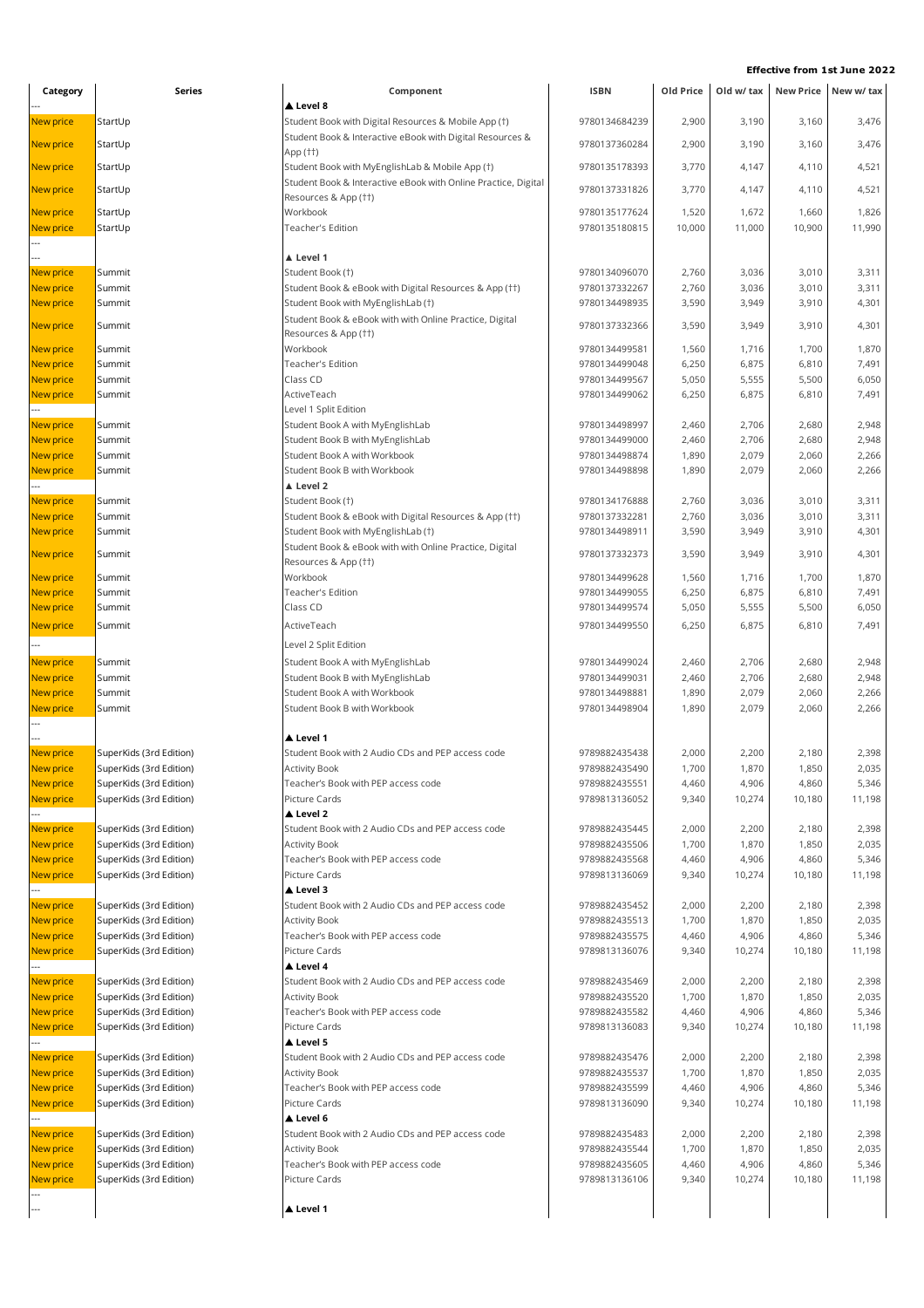| <b>Effective from 1st June 2022</b> |                                    |                                              |               |           |            |                         |            |
|-------------------------------------|------------------------------------|----------------------------------------------|---------------|-----------|------------|-------------------------|------------|
| Category                            | <b>Series</b>                      | Component                                    | <b>ISBN</b>   | Old Price | Old w/ tax | <b>New Price</b>        | New w/ tax |
| <b>New price</b>                    | SuperTots                          | <b>Student Book</b>                          | 9780130997494 | 2,000     | 2,200      | 2,180                   | 2,398      |
| <b>New price</b>                    | SuperTots                          | Student Book A with Workbook A               | 9789620052644 | 1,380     | 1,518      | 1,500                   | 1,650      |
| <b>New price</b>                    | SuperTots                          | Student Book A with Workbook A               | 9789882435148 | 1,380     | 1,518      | 1,500                   | 1,650      |
| <b>New price</b>                    | SuperTots                          | Student Book B with Workbook B               | 9789620052651 | 1,380     | 1,518      | 1,500                   | 1,650      |
| <b>New price</b>                    | SuperTots                          | Student Book B with Workbook B               | 9789882435155 | 1,380     | 1,518      | 1,500                   | 1,650      |
| <b>New price</b>                    | SuperTots                          | Student Book Audio CD                        | 9789620052149 | 4,490     | 4,939      | 4,890                   | 5,379      |
| <b>New price</b>                    | SuperTots                          | <b>Activity Book</b>                         | 9780130997401 | 1,630     | 1,793      | 1,780                   | 1,958      |
| To be deleted                       | SuperTots                          | <b>Student Book Cassette</b>                 | 9780130997524 | 4,800     | 5,280      | Delete from the catalog |            |
| New price                           | SuperTots                          | Teacher's Guide (Japanese)                   | 9780130413055 | 4,700     | 5,170      | 5,120                   | 5,632      |
| New price                           | SuperTots                          | Picture Cards                                | 9780130212313 | 10,390    | 11,429     | 11,330                  | 12,463     |
|                                     |                                    | A Level 2                                    |               |           |            |                         |            |
| <b>New price</b>                    | SuperTots                          | <b>Student Book</b>                          | 9780130997548 | 2,000     | 2,200      | 2,180                   | 2,398      |
| <b>New price</b>                    | SuperTots                          | Student Book A with Workbook A               | 9789620052668 | 1,380     | 1,518      | 1,500                   | 1,650      |
| <b>New price</b>                    | SuperTots                          | Student Book A with Workbook A               | 9789882435162 | 1,380     | 1,518      | 1,500                   | 1,650      |
| <b>New price</b>                    | SuperTots                          | Student Book B with Workbook B               | 9789620052675 | 1,380     | 1,518      | 1,500                   | 1,650      |
| <b>New price</b>                    | SuperTots                          | Student Book B with Workbook B               | 9789882435179 | 1,380     | 1,518      | 1,500                   | 1,650      |
| New price                           | SuperTots                          | Student Book Audio CD                        | 9789620052156 | 4,490     | 4,939      | 4,890                   | 5,379      |
| New price                           | SuperTots                          | <b>Activity Book</b>                         | 9780130997562 | 1,630     | 1,793      | 1,780                   | 1,958      |
| New price                           | SuperTots                          | Teacher's Guide (Japanese)                   | 9780130413062 | 4,700     | 5,170      | 5,120                   | 5,632      |
| <b>New price</b>                    | SuperTots                          | Picture Cards                                | 9780130212320 | 10,390    | 11,429     | 11,330                  | 12,463     |
|                                     |                                    | ▲ Level 3                                    |               |           |            |                         |            |
| <b>New price</b>                    | SuperTots                          | <b>Student Book</b>                          | 9780130413116 | 2,000     | 2,200      | 2,180                   | 2.398      |
| <b>New price</b>                    | SuperTots                          | Student Book A with Workbook A with Audio CD | 9789620052682 | 1,380     | 1,518      | 1,500                   | 1,650      |
| <b>New price</b>                    | SuperTots                          | Student Book A with Workbook A with Audio CD | 9789888644391 | 1,380     | 1,518      | 1,500                   | 1,650      |
| <b>New price</b>                    | SuperTots                          | Student Book B with Workbook B with Audio CD | 9789620052699 | 1,380     | 1,518      | 1,500                   | 1,650      |
| <b>New price</b>                    | SuperTots                          | Student Book B with Workbook B with Audio CD | 9789888644407 | 1,380     | 1,518      | 1,500                   | 1,650      |
| New price                           | SuperTots                          | Student Book Audio CD                        | 9789620052163 | 4,490     | 4,939      | 4,890                   | 5,379      |
| New price                           | SuperTots                          | <b>Activity Book</b>                         | 9780130413000 | 1,630     | 1,793      | 1,780                   | 1,958      |
| <b>New price</b>                    | SuperTots                          | Teacher's Guide (English)                    | 9780130413048 | 4,800     | 5,280      | 5,230                   | 5,753      |
| <b>New price</b>                    | SuperTots                          | Teacher's Guide (Japanese)                   | 9780130413079 | 4,700     | 5,170      | 5,120                   | 5,632      |
| New price                           | SuperTots                          | Picture Cards                                | 9780130413086 | 10,390    | 11,429     | 11,330                  | 12,463     |
|                                     |                                    |                                              |               |           |            |                         |            |
|                                     |                                    |                                              |               |           |            |                         |            |
| New price                           | Teaching by Principles 4th Edition | <b>Teaching by Principles Book</b>           | 9780133925852 | 4,990     | 5.489      | 5.440                   | 5,984      |
| New price                           | Teaching by Principles 4th Edition | Teaching by Principles eText                 | 9780133926064 | 4,990     | 5,489      | 5,440                   | 5,984      |
|                                     |                                    | ▲ Level 1                                    |               |           |            |                         |            |
|                                     |                                    |                                              |               |           |            |                         |            |

| <b>New price</b> | Teaching by Principles 4th Edition                         | Teaching by Principles eText                                                    | 9780133926064                  | 4,990          | 5,489          | 5,440          | 5,984 |
|------------------|------------------------------------------------------------|---------------------------------------------------------------------------------|--------------------------------|----------------|----------------|----------------|-------|
|                  |                                                            | Level 1                                                                         |                                |                |                |                |       |
| New price        | <b>Technical English</b>                                   | <b>Student Book</b>                                                             |                                |                |                |                | 3,993 |
| New price        | <b>Technical English</b>                                   | Audio CD                                                                        | 9781405845458<br>9781405845472 | 3,330<br>3,440 | 3,663<br>3,784 | 3,630<br>3,750 | 4,125 |
| New price        | <b>Technical English</b>                                   | Workbook with Audio CD                                                          | 9781405896535                  | 2,000          | 2,200          | 2,180          | 2,398 |
|                  |                                                            |                                                                                 | 9781405896528                  |                |                |                |       |
| <b>New price</b> | Technical English                                          | Workbook with Audio CD and Answer Key<br>Teacher's Book with Test Master CD-ROM |                                | 2,420          | 2,662          | 2,640          | 2,904 |
| New price        | <b>Technical English</b>                                   | Level 2                                                                         | 9781405881449                  | 6,020          | 6,622          | 6,560          | 7,216 |
| <b>New price</b> | <b>Technical English</b>                                   | <b>Student Book</b>                                                             | 9781405845540                  | 3,330          | 3,663          | 3,630          | 3,993 |
|                  |                                                            |                                                                                 |                                |                |                |                |       |
| <b>New price</b> | <b>Technical English</b>                                   | Audio CD                                                                        | 9781405845564                  | 3,440          | 3,784          | 3,750          | 4,125 |
| New price        | <b>Technical English</b>                                   | Workbook with Audio CD                                                          | 9781405896559                  | 2,000          | 2,200          | 2,180          | 2,398 |
| New price        | <b>Technical English</b>                                   | Workbook with Audio CD and Answer Key                                           | 9781405896542                  | 2,420          | 2,662          | 2,640          | 2,904 |
| New price        | <b>Technical English</b>                                   | Teacher's Book with Test Master CD-ROM                                          | 9781405881456                  | 6,020          | 6,622          | 6,560          | 7,216 |
|                  |                                                            | Level 3                                                                         |                                |                |                |                |       |
| <b>New price</b> | <b>Technical English</b>                                   | <b>Student Book</b>                                                             | 9781408229477                  | 3,330          | 3,663          | 3,630          | 3,993 |
| New price        | <b>Technical English</b>                                   | Audio CD                                                                        | 9781408229453                  | 3,440          | 3,784          | 3,750          | 4,125 |
| New price        | <b>Technical English</b>                                   | Workbook with Audio CD                                                          | 9781408267998                  | 2,000          | 2,200          | 2,180          | 2,398 |
| New price        | <b>Technical English</b>                                   | Workbook with Audio CD and Answer Key                                           | 9781408267981                  | 2,420          | 2,662          | 2,640          | 2,904 |
| <b>New price</b> | <b>Technical English</b>                                   | Teacher's Book with Test Master CD-ROM                                          | 9781408268056                  | 6,020          | 6,622          | 6,560          | 7,216 |
|                  |                                                            | ▲ Level 4                                                                       |                                |                |                |                |       |
| New price        | <b>Technical English</b>                                   | <b>Student Book</b>                                                             | 9781408229552                  | 3,330          | 3,663          | 3,630          | 3,993 |
| New price        | <b>Technical English</b>                                   | Audio CD                                                                        | 9781408229538                  | 3,440          | 3,784          | 3,750          | 4,125 |
| New price        | <b>Technical English</b>                                   | Workbook with Audio CD                                                          | 9781408268018                  | 2,000          | 2,200          | 2,180          | 2,398 |
| New price        | Technical English                                          | Workbook with Audio CD and Answer Key                                           | 9781408268001                  | 2,420          | 2,662          | 2,640          | 2,904 |
|                  |                                                            |                                                                                 |                                |                |                |                |       |
|                  |                                                            |                                                                                 |                                |                |                |                |       |
| <b>New price</b> | The Official Guide to PTE Academic: New<br>Edition         | Student Print book with Online Practice and Resources Pack                      | 9781292341989                  | 4,920          | 5,412          | 5,360          | 5,896 |
| New price        | The Official Guide to PTE Academic: New<br>Edition         | Teacher Print book with Online Practice and Resources Pack                      | 9781292341996                  | 4,920          | 5,412          | 5,360          | 5,896 |
|                  |                                                            |                                                                                 |                                |                |                |                |       |
|                  |                                                            |                                                                                 |                                |                |                |                |       |
| New price        | The Practice of English Language Teaching<br>(5th Edition) | Book with DVD                                                                   | 9781447980254                  | 4,610          | 5,071          | 5,020          | 5,522 |
|                  |                                                            |                                                                                 |                                |                |                |                |       |
|                  |                                                            |                                                                                 |                                |                |                |                |       |
|                  | Tips for Teaching Culture: Practical                       |                                                                                 |                                |                |                |                |       |
| New price        | Approaches to Intercultural<br>Communication               | Tips for Teaching Culture: Book                                                 | 9780132458221                  | 5,670          | 6,237          | 6,180          | 6,798 |
|                  |                                                            |                                                                                 |                                |                |                |                |       |
|                  |                                                            |                                                                                 |                                |                |                |                |       |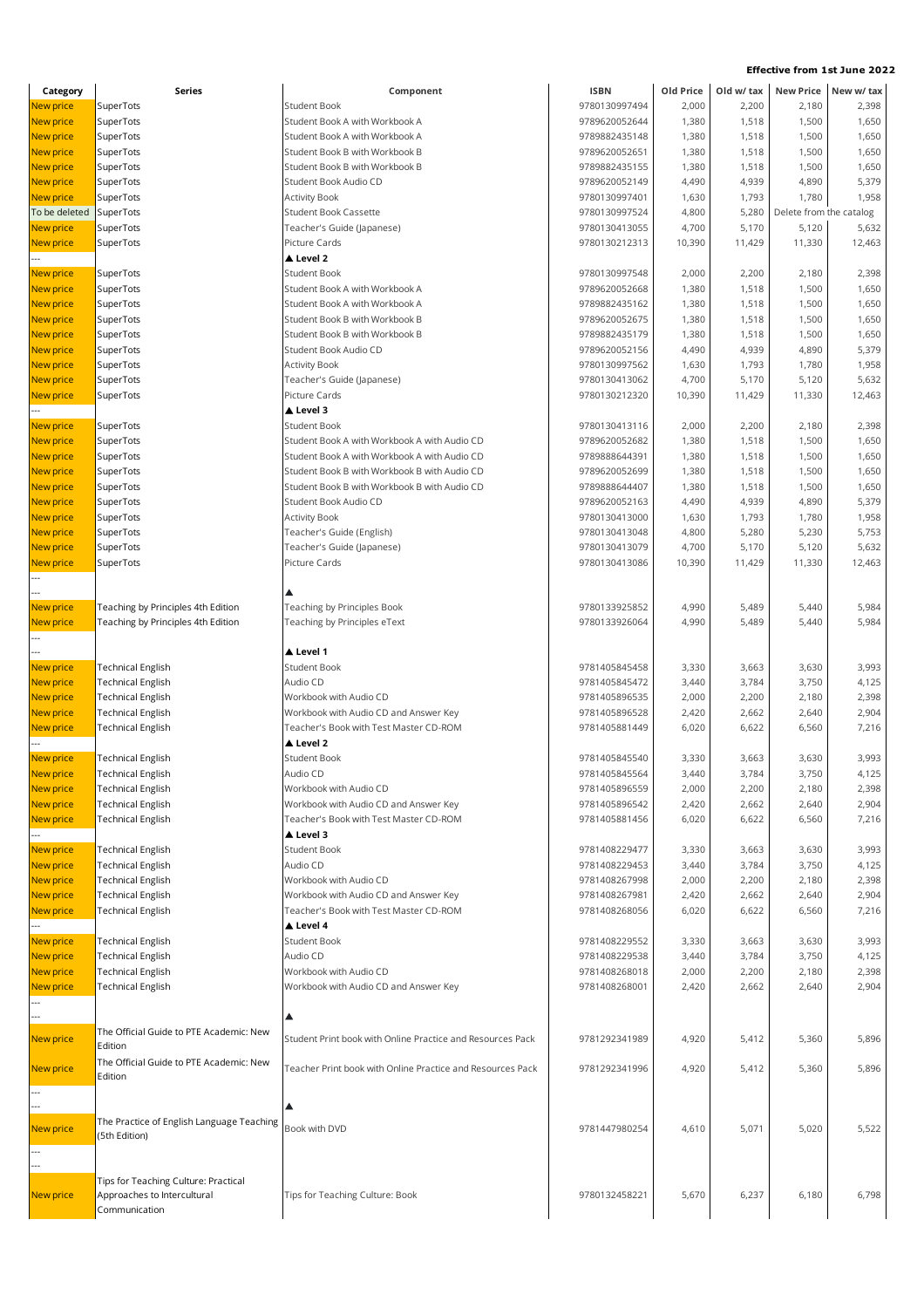| Category                   | Series                                         | Component                                                                                            | <b>ISBN</b>                    | Old Price      | Old w/ tax     |                         | New Price New w/ tax |
|----------------------------|------------------------------------------------|------------------------------------------------------------------------------------------------------|--------------------------------|----------------|----------------|-------------------------|----------------------|
|                            |                                                |                                                                                                      |                                |                |                |                         |                      |
|                            |                                                | $\blacktriangle$ Fundamentals                                                                        |                                |                |                |                         |                      |
| New price                  | Top Notch 3rd Edition                          | Student Book (†)                                                                                     | 9780133927917                  | 2,760          | 3,036          | 3,010                   | 3,311                |
| New price                  | Top Notch 3rd Edition                          | Student Book & eBook with Digital Resources & App (††)                                               | 9780137332175                  | 2,760          | 3,036          | 3,010                   | 3,311                |
| New price                  | Top Notch 3rd Edition                          | Student Book with MyEnglishLab (†)                                                                   | 9780133542752                  | 3,590          | 3,949          | 3,910                   | 4,301                |
| New price                  | Top Notch 3rd Edition                          | Student Book & eBook with with Online Practice, Digital                                              | 9780137332328                  | 3,590          | 3,949          | 3,910                   | 4,301                |
| New price                  | Top Notch 3rd Edition                          | Resources & App (††)<br>Workbook                                                                     | 9780133927771                  | 1,560          | 1,716          | 1,700                   | 1,870                |
| New price                  | Top Notch 3rd Edition                          | Class CD                                                                                             | 9780133927801                  | 5,050          | 5,555          | 5,500                   | 6,050                |
| New price                  | Top Notch 3rd Edition                          | Teacher's Edition and Lesson Planner                                                                 | 9780133810523                  | 6,250          | 6,875          | 6,810                   | 7,491                |
| New price                  | Top Notch 3rd Edition                          | Active Teach                                                                                         | 9780133819298                  | 6,250          | 6,875          | 6,810                   | 7,491                |
| <b>New price</b>           | Top Notch 3rd Edition                          | Split Edition A (Student Book + Workbook)                                                            | 9780133810530                  | 1,890          | 2,079          | 2,060                   | 2,266                |
| New price                  | Top Notch 3rd Edition                          | Split Edition A (Student Book with MyLab Access)                                                     | 9780133927788                  | 2,460          | 2,706          | 2,680                   | 2,948                |
| New price                  | Top Notch 3rd Edition                          | Split Edition B (Student Book + Workbook)                                                            | 9780133810554                  | 1,890          | 2,079          | 2,060                   | 2,266                |
| New price                  | Top Notch 3rd Edition                          | Split Edition B (Student Book with MyLab Access)                                                     | 9780133927764                  | 2,460          | 2,706          | 2,680                   | 2,948                |
|                            |                                                | ▲ Level 1                                                                                            |                                |                |                |                         |                      |
| New price                  | Top Notch 3rd Edition                          | Student Book (†)                                                                                     | 9780133928938                  | 2,760          | 3,036          | 3,010                   | 3,311                |
| New price                  | Top Notch 3rd Edition                          | Student Book & eBook with Digital Resources & App (††)                                               | 9780137332229                  | 2,760          | 3,036          | 3,010                   | 3,311                |
| New price                  | Top Notch 3rd Edition                          | Student Book with MyEnglishLab (†)                                                                   | 9780133393484                  | 3,590          | 3,949          | 3,910                   | 4,301                |
| New price                  | Top Notch 3rd Edition                          | Student Book & eBook with with Online Practice, Digital                                              | 9780137332328                  | 3,590          | 3,949          | 3,910                   | 4,301                |
|                            |                                                | Resources & App (††)                                                                                 |                                |                |                |                         |                      |
| New price                  | Top Notch 3rd Edition                          | Workbook                                                                                             | 9780133928150                  | 1,560          | 1,716          | 1,700                   | 1,870                |
| New price                  | Top Notch 3rd Edition                          | Class CD                                                                                             | 9780133928143                  | 5,050          | 5,555          | 5,500                   | 6,050                |
| New price                  | Top Notch 3rd Edition                          | Teacher's Edition and Lesson Planner                                                                 | 9780133810516                  | 6,250          | 6,875          | 6,810                   | 7,491                |
| New price                  | Top Notch 3rd Edition                          | Active Teach                                                                                         | 9780133810509<br>9780133810561 | 6,250<br>1,890 | 6,875<br>2,079 | 6,810<br>2,060          | 7,491<br>2,266       |
| New price<br>New price     | Top Notch 3rd Edition<br>Top Notch 3rd Edition | Split Edition A (Student Book + Workbook)<br>Split Edition A (Student Book with MyLab Access)        | 9780133928129                  | 2,460          | 2,706          | 2,680                   | 2,948                |
| <b>New price</b>           | Top Notch 3rd Edition                          | Split Edition B (Student Book + Workbook)                                                            | 9780133819281                  | 1,890          | 2,079          | 2,060                   | 2,266                |
| New price                  | Top Notch 3rd Edition                          | Split Edition B (Student Book with MyLab Access)                                                     | 9780133928136                  | 2,460          | 2,706          | 2,680                   | 2,948                |
|                            |                                                | Level 2                                                                                              |                                |                |                |                         |                      |
| New price                  | Top Notch 3rd Edition                          | Student Book (†)                                                                                     | 9780133928945                  | 2,760          | 3,036          | 3,010                   | 3,311                |
| New price                  | Top Notch 3rd Edition                          | Student Book & eBook with Digital Resources & App (††)                                               | 9780137332243                  | 2,760          | 3,036          | 3,010                   | 3,311                |
| New price                  | Top Notch 3rd Edition                          | Student Book with MyEnglishLab (†)                                                                   | 9780133542776                  | 3,590          | 3,949          | 3,910                   | 4,301                |
| New price                  | Top Notch 3rd Edition                          | Student Book & eBook with with Online Practice, Digital<br>Resources & App (††)                      | 9780137332335                  | 3,590          | 3,949          | 3,910                   | 4,301                |
| New price                  | Top Notch 3rd Edition                          | Workbook                                                                                             | 9780133928228                  | 1,560          | 1,716          | 1,700                   | 1,870                |
| New price                  | Top Notch 3rd Edition                          | Class CD                                                                                             | 9780133928235                  | 5,050          | 5,555          | 5,500                   | 6,050                |
| New price                  | Top Notch 3rd Edition                          | Teacher's Edition and Lesson Planner                                                                 | 9780133810462                  | 6,250          | 6,875          | 6,810                   | 7,491                |
| New price                  | Top Notch 3rd Edition                          | Active Teach                                                                                         | 9780133810455                  | 6,250          | 6,875          | 6,810                   | 7,491                |
| New price                  | Top Notch 3rd Edition                          | Split Edition A (Student Book + Workbook)                                                            | 9780133819274                  | 1,890          | 2,079          | 2,060                   | 2,266                |
| New price                  | Top Notch 3rd Edition                          | Split Edition A (Student Book with MyLab Access)                                                     | 9780133928969                  | 2,460          | 2,706          | 2,680                   | 2,948                |
| New price                  | Top Notch 3rd Edition                          | Split Edition B (Student Book + Workbook)                                                            | 9780133819267                  | 1,890          | 2,079          | 2,060                   | 2,266                |
| New price                  | Top Notch 3rd Edition                          | Split Edition B (Student Book with MyLab Access)                                                     | 9780133928242                  | 2,460          | 2,706          | 2,680                   | 2,948                |
|                            |                                                | Level 3                                                                                              |                                |                |                |                         |                      |
| <b>New price</b>           | Top Notch 3rd Edition                          | Student Book (†)                                                                                     | 9780133928211                  | 2,760          | 3,036          | 3,010                   | 3,311                |
| New price                  | Top Notch 3rd Edition                          | Student Book & eBook with Digital Resources & App (††)                                               | 9780137332250                  | 2,760          | 3,036          | 3,010                   | 3,311                |
| New price                  | Top Notch 3rd Edition                          | Student Book with MyEnglishLab (†)<br>Student Book & eBook with with Online Practice, Digital        | 9780133542783<br>9780137332342 | 3,590          | 3,949          | 3,910                   | 4,301<br>4,301       |
| New price                  | Top Notch 3rd Edition                          | Resources & App (††)                                                                                 |                                | 3,590          | 3,949          | 3,910                   |                      |
| New price                  | Top Notch 3rd Edition                          | Workbook                                                                                             | 9780133928174                  | 1,560          | 1,716          | 1,700                   | 1,870                |
| New price                  | Top Notch 3rd Edition                          | Class CD                                                                                             | 9780133928181                  | 5,050          | 5,555          | 5,500                   | 6,050                |
| New price                  | Top Notch 3rd Edition                          | Teacher's Edition and Lesson Planner                                                                 | 9780133819182                  | 6,250          | 6,875          | 6,810                   | 7,491                |
| New price                  | Top Notch 3rd Edition                          | Active Teach                                                                                         | 9780133819199                  | 6,250          | 6,875          | 6,810                   | 7,491                |
| New price                  | Top Notch 3rd Edition                          | Split Edition A (Student Book + Workbook)                                                            | 9780133810578                  | 1,890          | 2,079          | 2,060                   | 2,266                |
| New price                  | Top Notch 3rd Edition                          | Split Edition A (Student Book with MyLab Access)                                                     | 9780133928204                  | 2,460          | 2,706          | 2,680                   | 2,948                |
| New price<br>New price     | Top Notch 3rd Edition<br>Top Notch 3rd Edition | Split Edition B (Student Book + Workbook)<br>Split Edition B (Student Book with MyLab Access)        | 9780133819236<br>9780133928198 | 1,890<br>2,460 | 2,079<br>2,706 | 2,060<br>2,680          | 2,266<br>2,948       |
|                            |                                                |                                                                                                      |                                |                |                |                         |                      |
|                            |                                                | ▲ Level 1                                                                                            |                                |                |                |                         |                      |
| New price                  | <b>True Stories</b><br><b>True Stories</b>     | Level 1 All New Very Easy True Stories: Student Book<br>Level 1 Very Easy True Stories: Student Book | 9780131345560<br>9780201343137 | 2,330<br>2,330 | 2,563<br>2,563 | 2,540<br>2,540          | 2,794<br>2,794       |
| New price                  |                                                | ▲ Level 2                                                                                            |                                |                |                |                         |                      |
| To be deleted              | <b>True Stories</b>                            | Level 2 Easy True Stories: Student Book with online MP3<br>▲ Level 3                                 | 9780133041828                  | 2,990          | 3,289          | Delete from the catalog |                      |
| To be deleted              | True Stories                                   | Level 3 True Stories in the News: Student Book with CD                                               | 9780136154815                  | 2,990          | 3,289          | Delete from the catalog |                      |
| To be deleted              | <b>True Stories</b>                            | Level 3 True Stories Behind the Songs: Student Book<br>▲ Level 4                                     | 9780132468046                  | 3,700          | 4,070          | Delete from the catalog |                      |
| To be deleted              | <b>True Stories</b>                            | Level 4 More True Stories (3rd Edition): Student Book with CD                                        | 9780138143428                  | 2,990          | 3,289          | Delete from the catalog |                      |
| To be deleted              | True Stories                                   | Level 4 More True Stories Behind the Songs: Student Book                                             | 9780132468053                  | 3,700          | 4,070          | Delete from the catalog |                      |
|                            |                                                | ▲ Level 5                                                                                            |                                |                |                |                         |                      |
| To be deleted              | True Stories                                   | Level 5 Even More True Stories: Student Book                                                         | 9780131751736                  | 2,330          | 2,563          | Delete from the catalog |                      |
| To be deleted True Stories |                                                | ▲ Level 6<br>Level 6 Beyond True Stories: Answer Key                                                 | 9780131840317                  | 440            | 484            | Delete from the catalog |                      |
|                            |                                                |                                                                                                      |                                |                |                |                         |                      |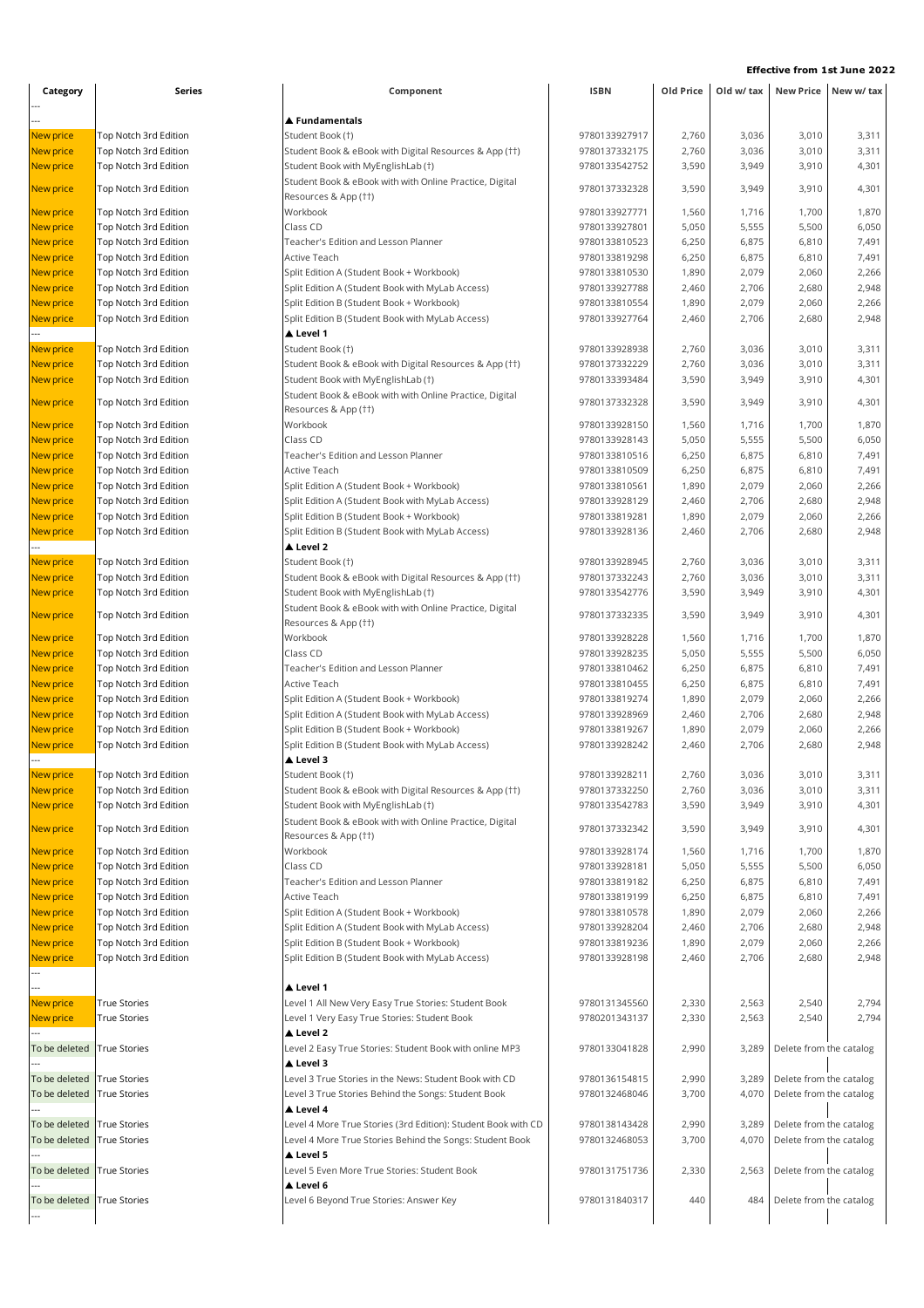| Category               | Series                                                     | Component                                                                                           | <b>ISBN</b>                    | Old Price      | Old w/ tax     |                        | New Price New w/ tax   |
|------------------------|------------------------------------------------------------|-----------------------------------------------------------------------------------------------------|--------------------------------|----------------|----------------|------------------------|------------------------|
|                        |                                                            | ▲ Level 1A                                                                                          |                                |                |                |                        |                        |
| New price              | True Stories Silver Edition                                | Student Book with Digital Resources (†)                                                             | 9780135177907                  | 2,690          | 2,959          | 2,930                  | 3,223                  |
| New price              | True Stories Silver Edition                                | Student's Book & eBook with Digital Resources (††)                                                  | 9780137598908                  | 2,690          | 2,959          | 2,930                  | 3,223                  |
|                        |                                                            | Level 1B                                                                                            |                                |                | 2,959          | 2,930                  |                        |
| New price<br>New price | True Stories Silver Edition<br>True Stories Silver Edition | Student Book with Digital Resources (†)<br>Student's Book & eBook with Digital Resources (††)       | 9780135177914<br>9780137598922 | 2,690<br>2,690 | 2,959          | 2,930                  | 3,223<br>3,223         |
|                        |                                                            | ▲ Level 2                                                                                           |                                |                |                |                        |                        |
| New price              | True Stories Silver Edition                                | Student Book with Digital Resources (†)                                                             | 9780135177921                  | 2,690          | 2,959          | 2,930                  | 3,223                  |
| New price              | True Stories Silver Edition                                | Student's Book & eBook with Digital Resources (††)                                                  | 9780137598946                  | 2,690          | 2,959          | 2,930                  | 3,223                  |
|                        |                                                            | ▲ Level 3                                                                                           |                                |                |                |                        |                        |
| New price              | True Stories Silver Edition                                | Student Book with Digital Resources (†)                                                             | 9780135177938                  | 2,690          | 2,959          | 2,930                  | 3,223                  |
| <b>New price</b>       | True Stories Silver Edition                                | Student's Book & eBook with Digital Resources (††)                                                  | 9780137598809                  | 2,690          | 2,959          | 2,930                  | 3,223                  |
|                        |                                                            | ▲ Level 4                                                                                           |                                |                |                |                        |                        |
| New price              | True Stories Silver Edition                                | Student Book with eBook and Digital Resources                                                       | 9780137598830                  | 2,690          | 2,959          | 2,930                  | 3,223                  |
|                        |                                                            | ▲ Level 5                                                                                           |                                |                |                |                        |                        |
| New price              | True Stories Silver Edition<br>True Stories Silver Edition | Student Book with Digital Resources (†)<br>Student's Book & eBook with Digital Resources (††)       | 9780135177952<br>9780137598892 | 2,690<br>2,690 | 2,959<br>2,959 | 2,930                  | 3,223<br>3,223         |
| New price              |                                                            |                                                                                                     |                                |                |                | 2,930                  |                        |
|                        |                                                            |                                                                                                     |                                |                |                |                        |                        |
|                        | Understanding and Using English                            |                                                                                                     |                                |                |                |                        |                        |
| No change              | Grammar (5th Edition)                                      | Student Book with Pearson Practice English App                                                      | 9780134275253                  | 4,370          | 4,807          | No change              | No change              |
| No change              | Understanding and Using English                            | Student Book with MyLab Access                                                                      | 9780134275260                  | 5,690          | 6,259          | No change              | No change              |
|                        | Grammar (5th Edition)                                      |                                                                                                     |                                |                |                |                        |                        |
| <b>New price</b>       | Understanding and Using English                            | Workbook with Answer Key                                                                            | 9780134275444                  | 3,310          | 3,641          | 3,610                  | 3,971                  |
|                        | Grammar (5th Edition)                                      |                                                                                                     |                                |                |                |                        |                        |
| <b>New price</b>       | Understanding and Using English                            | Chartbook                                                                                           | 9780134276281                  | 3,540          | 3,894          | 3,860                  | 4,246                  |
|                        | Grammar (5th Edition)                                      |                                                                                                     |                                |                |                |                        |                        |
| <b>New price</b>       | Understanding and Using English<br>Grammar (5th Edition)   | <b>Test Bank</b>                                                                                    | 9780134275468                  | 3,540          | 3,894          | 3,860                  | 4,246                  |
|                        | Understanding and Using English                            |                                                                                                     |                                |                |                |                        |                        |
| New price              | Grammar (5th Edition)                                      | Teacher's Guide                                                                                     | 9780134275451                  | 3,540          | 3,894          | 3,860                  | 4,246                  |
|                        |                                                            | <b>ASplit Edition</b>                                                                               |                                |                |                |                        |                        |
| <b>New price</b>       | Understanding and Using English                            | Student Book A with Pearson Practice English App                                                    | 9780134268873                  | 2,860          | 3,146          | 3,120                  | 3,432                  |
|                        | Grammar (5th Edition)                                      |                                                                                                     |                                |                |                |                        |                        |
| <b>New price</b>       | Understanding and Using English                            | Student Book B with Pearson Practice English App                                                    | 9780134275239                  | 2,860          | 3,146          | 3,120                  | 3,432                  |
|                        | Grammar (5th Edition)<br>Understanding and Using English   |                                                                                                     |                                |                |                |                        |                        |
| <b>New price</b>       | Grammar (5th Edition)                                      | Workbook A with Answer Key                                                                          | 9780134276250                  | 2,020          | 2,222          | 2,200                  | 2,420                  |
|                        | Understanding and Using English                            |                                                                                                     |                                |                |                |                        |                        |
| <b>New price</b>       | Grammar (5th Edition)                                      | Workbook B with Answer Key                                                                          | 9780134276274                  | 2,020          | 2,222          | 2,200                  | 2,420                  |
| ---                    |                                                            |                                                                                                     |                                |                |                |                        |                        |
|                        |                                                            | ▲ Listening & Speaking                                                                              |                                |                |                |                        |                        |
| No change<br>No change | <b>University Success</b><br><b>University Success</b>     | Beginning - Student Book with MyEnglishLab A1<br>High-Beginning - Student Book with MyEnglishLab A2 | 9780135245941<br>9780135245972 | 3,980<br>3,980 | 4,378<br>4,378 | No change<br>No change | No change<br>No change |
|                        |                                                            | ▲ Reading & Writing                                                                                 |                                |                |                |                        |                        |
| No change              | <b>University Success</b>                                  | Beginning - Student Book with MyEnglishLab A1                                                       | 9780135245927                  | 3,980          | 4,378          | No change              | No change              |
| No change              | <b>University Success</b>                                  | High-Beginning - Student Book with MyEnglishLab A2                                                  | 9780135245934                  | 3,980          | 4,378          | No change              | No change              |
|                        |                                                            | ▲ Oral Communication                                                                                |                                |                |                |                        |                        |
| No change              | <b>University Success</b>                                  | Intermediate to High-Intermediate - Student Book with                                               | 9780134652719                  | 3,980          | 4,378          | No change              | No change              |
|                        |                                                            | MyEnglishLab                                                                                        |                                |                |                |                        |                        |
| No change              | <b>University Success</b>                                  | Advanced - Student Book with MyEnglishLab                                                           | 9780134652689                  | 3,980          | 4,378          | No change              | No change              |
| No change              | <b>University Success</b>                                  | Transition - Student Book with MyEnglishLab                                                         | 9780134400273                  | 3,980          | 4,378          | No change              | No change              |
|                        |                                                            | ▲ Reading                                                                                           |                                |                |                |                        |                        |
| No change              | <b>University Success</b>                                  | Intermediate to High-Intermediate - Student Book with<br>MyEnglishLab                               | 9780134653228                  | 3,980          | 4,378          | No change              | No change              |
| No change              | <b>University Success</b>                                  | Advanced - Student Book with MyEnglishLab                                                           | 9780134652702                  | 3,980          | 4,378          | No change              | No change              |
| No change              | <b>University Success</b>                                  | Transition - Student Book with MyEnglishLab                                                         | 9780134400785                  | 3,980          | 4,378          | No change              | No change              |
|                        |                                                            | ▲ Writing                                                                                           |                                |                |                |                        |                        |
| No change              | <b>University Success</b>                                  | Intermediate to High-Intermediate - Student Book with                                               | 9780134653211                  | 3,980          |                | No change              | No change              |
|                        |                                                            | MyEnglishLab                                                                                        |                                |                | 4,378          |                        |                        |
| No change              | <b>University Success</b>                                  | Advanced - Student Book with MyEnglishLab                                                           | 9780134652696                  | 3,980          | 4,378          | No change              | No change              |
| No change              | <b>University Success</b>                                  | Transition - Student Book with MyEnglishLab                                                         | 9780134400280                  | 3,980          | 4,378          | No change              | No change              |
|                        |                                                            | ▲ English for Banking and Finance                                                                   |                                |                |                |                        |                        |
| New price              | Vocational English Series                                  | Level 1 Coursebook with CD-ROM                                                                      | 9781408269886                  | 2,900          | 3,190          | 3,160                  | 3,476                  |
| New price              | Vocational English Series                                  | Level 2 Coursebook with CD-ROM                                                                      | 9781408269893                  | 2,900          | 3,190          | 3,160                  | 3,476                  |
|                        |                                                            | ▲ English for Construction                                                                          |                                |                |                |                        |                        |
| New price              | Vocational English Series                                  | Level 1 Coursebook with CD-ROM                                                                      | 9781408269916                  | 2,900          | 3,190          | 3,160                  | 3,476                  |
| New price              | Vocational English Series                                  | Level 2 Coursebook with CD-ROM                                                                      | 9781408269923                  | 2,900          | 3,190          | 3,160                  | 3,476                  |
|                        |                                                            | $\blacktriangle$ English for IT                                                                     |                                |                |                |                        |                        |
| New price              | Vocational English Series                                  | Level 1 Coursebook with CD-ROM                                                                      | 9781408269961                  | 2,900          | 3,190          | 3,160                  | 3,476                  |
| New price              | Vocational English Series                                  | Level 2 Coursebook with CD-ROM                                                                      | 9781408269909                  | 2,900          | 3,190          | 3,160                  | 3,476                  |
|                        | Vocational English Series                                  | ▲ English for Nursing<br>Level 1 Coursebook with CD-ROM                                             | 9781408269930                  |                | 2,585          | 2,560                  | 2,816                  |
| New price              |                                                            |                                                                                                     |                                | 2,350          |                |                        |                        |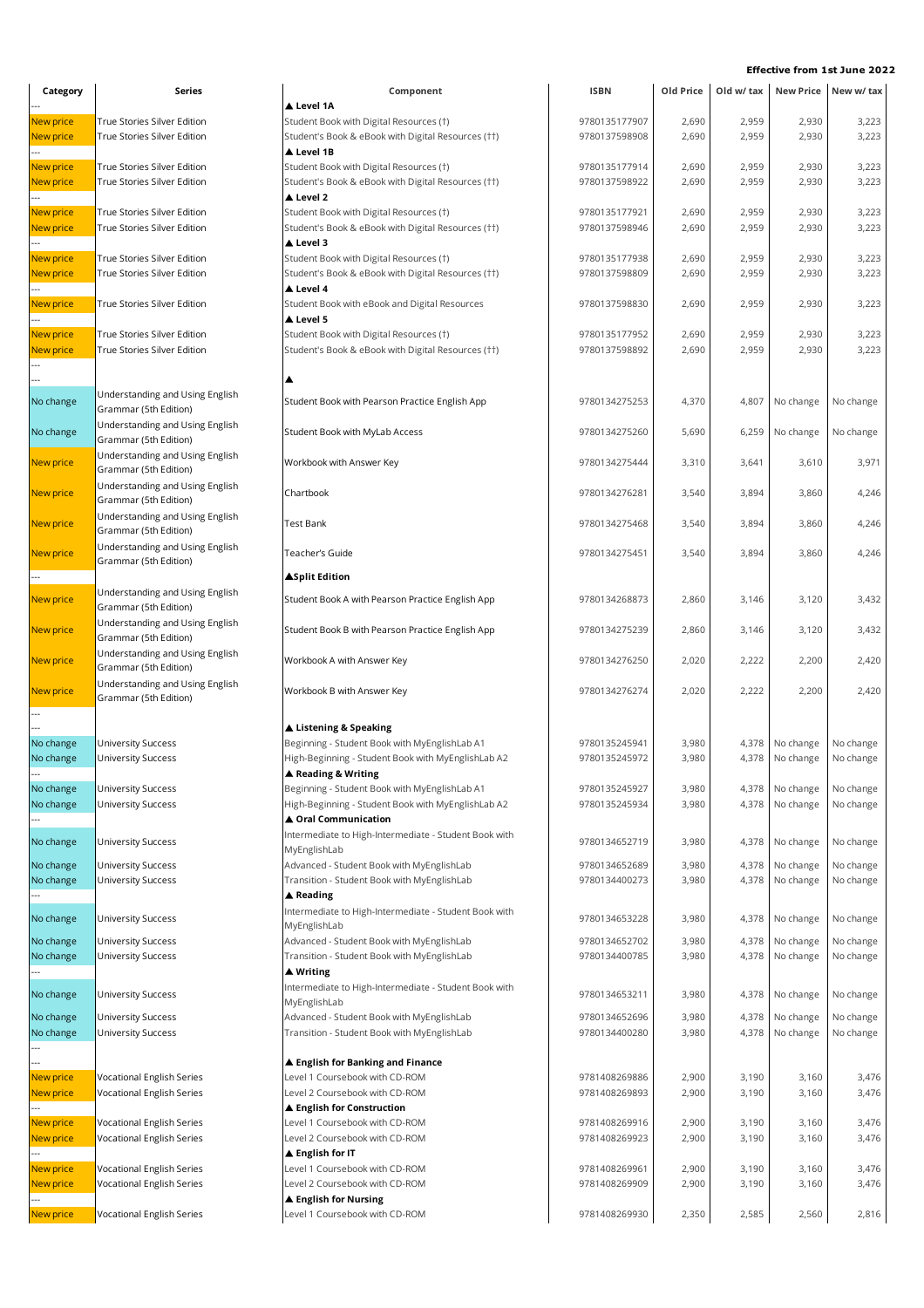| Category               | Series                                                                         | Component                                                                                         | ISBN                           | Old Price      | Old w/ tax     |                | New Price New w/ tax |
|------------------------|--------------------------------------------------------------------------------|---------------------------------------------------------------------------------------------------|--------------------------------|----------------|----------------|----------------|----------------------|
| <b>New price</b>       | Vocational English Series                                                      | Level 2 Coursebook with CD-ROM<br>▲ English for Oil Industry                                      | 9781408269947                  | 2,350          | 2,585          | 2,560          | 2,816                |
| New price              | Vocational English Series                                                      | Level 1 Coursebook with CD-ROM                                                                    | 9781408269978                  | 2,900          | 3,190          | 3,160          | 3,476                |
| New price              | Vocational English Series                                                      | Level 2 Coursebook with CD-ROM                                                                    | 9781408269954                  | 2,900          | 3,190          | 3,160          | 3,476                |
|                        |                                                                                | ▲ Level 1                                                                                         |                                |                |                |                |                      |
| New price              | What A World Listening: Amazing Stories<br>from Around the Globe               | <b>Student Book</b>                                                                               | 9780132473897                  | 2,370          | 2,607          | 2,580          | 2,838                |
| New price              | What A World Listening: Amazing Stories                                        | Class CD                                                                                          | 9780132548359                  | 3,550          | 3,905          | 3,870          | 4,257                |
|                        | from Around the Globe                                                          | ▲ Level 2                                                                                         |                                |                |                |                |                      |
| New price              | What A World Listening: Amazing Stories<br>from Around the Globe               | <b>Student Book</b>                                                                               | 9780132477956                  | 2,370          | 2,607          | 2,580          | 2,838                |
| New price              | What A World Listening: Amazing Stories<br>from Around the Globe               | Class CD                                                                                          | 9780132548366                  | 3,550          | 3,905          | 3,870          | 4,257                |
|                        |                                                                                | ▲ Level 3                                                                                         |                                |                |                |                |                      |
| New price              | What A World Listening: Amazing Stories<br>from Around the Globe               | <b>Student Book</b>                                                                               | 9780131382008                  | 2,370          | 2,607          | 2,580          | 2,838                |
| New price              | What A World Listening: Amazing Stories<br>from Around the Globe               | Class CD                                                                                          | 9780132548373                  | 3,550          | 3,905          | 3,870          | 4,257                |
|                        |                                                                                | ▲ Level 1                                                                                         |                                |                |                |                |                      |
| New price              | What A World Reading: Amazing Stories<br>from Around the Globe                 | Level 1: Student Book                                                                             | 9780132472678                  | 2,370          | 2,607          | 2,580          | 2,838                |
|                        |                                                                                | ▲ Level 2                                                                                         |                                |                |                |                |                      |
| New price              | What A World Reading: Amazing Stories<br>from Around the Globe                 | Level 2: Student Book                                                                             | 9780132477963                  | 2,370          | 2,607          | 2,580          | 2,838                |
|                        | What A World Reading: Amazing Stories                                          | ▲ Level 3                                                                                         |                                |                |                |                |                      |
| New price              | from Around the Globe                                                          | Level 3: Student Book                                                                             | 9780131382015                  | 2,370          | 2,607          | 2,580          | 2,838                |
|                        |                                                                                | ▲ Starter                                                                                         |                                |                |                |                |                      |
| New price              | Wider World American English                                                   | Student Book & Workbook with PEP Pack (†)<br>Student Book & Workbook with combined eBook, Digital | 9781292306971                  | 2,700          | 2,970          | 2,940          | 3,234                |
| New price              | Wider World American English                                                   | Resources & App (††)                                                                              | 9781292392332                  | 2,700          | 2,970          | 2,940          | 3,234                |
| No change              | Wider World American English                                                   | Teacher's Book with Online Practice, Digital Resources & App<br>▲ Level 1                         | 9781292392431                  | 6,000          | 6,600          | No change      | No change            |
| New price              | Wider World American English                                                   | Student Book & Workbook with PEP Pack (†)                                                         | 9781292306957                  | 2,700          | 2,970          | 2,940          | 3,234                |
| New price              | Wider World American English                                                   | Student Book & Workbook with combined eBook, Digital                                              | 9781292392349                  | 2,700          | 2,970          | 2,940          | 3,234                |
| No change              | Wider World American English                                                   | Resources & App (††)<br>Teacher's Book with Online Practice, Digital Resources & App              | 9781292392448                  | 6,000          | 6,600          | No change      | No change            |
| New price              | Wider World American English                                                   | ▲ Level 2<br>Student Book & Workbook with PEP Pack (†)                                            | 9781292306933                  | 2,700          | 2,970          | 2,940          | 3,234                |
| <b>New price</b>       | Wider World American English                                                   | Student Book & Workbook with combined eBook, Digital                                              | 9781292392356                  | 2,700          | 2,970          | 2,940          | 3,234                |
| No change              | Wider World American English                                                   | Resources & App (††)<br>Teacher's Book with Online Practice, Digital Resources & App              | 9781292392455                  | 6,000          | 6,600          | No change      | No change            |
| New price              | Wider World American English                                                   | ▲ Level 3<br>Student Book & Workbook with PEP Pack (†)                                            | 9781292306919                  | 2,700          | 2,970          | 2,940          | 3,234                |
| New price              | Wider World American English                                                   | Student Book & Workbook with combined eBook, Digital                                              | 9781292392363                  | 2,700          | 2,970          | 2,940          | 3,234                |
| No change              | Wider World American English                                                   | Resources & App (††)<br>Teacher's Book with Online Practice, Digital Resources & App              | 9781292392462                  | 6,000          | 6,600          | No change      | No change            |
|                        |                                                                                | ▲ Level 4                                                                                         |                                |                |                |                |                      |
| New price              | Wider World American English                                                   | Student Book & Workbook with PEP Pack (†)<br>Student Book & Workbook with combined eBook, Digital | 9781292321479                  | 2,700          | 2,970          | 2,940          | 3,234                |
| New price              | Wider World American English                                                   | Resources & App (††)                                                                              | 9781292392370                  | 2,700          | 2,970          | 2,940          | 3,234                |
| No change              | Wider World American English                                                   | Teacher's Book with Online Practice, Digital Resources & App                                      | 9781292392479                  | 6,000          | 6,600          | No change      | No change            |
| New price              | Word by Word Basic Picture Dictionary                                          | Picture Dictionary                                                                                | 9780131956049                  | 2,180          | 2,398          | 2,380          | 2,618                |
| New price              | Word by Word Basic Picture Dictionary                                          | Picture Dictionary (Bilingual Edition)                                                            | 9780132446884                  | 2,610          | 2,871          | 2,840          | 3,124                |
| New price<br>New price | Word by Word Basic Picture Dictionary<br>Word by Word Basic Picture Dictionary | Audio CDs (7)<br>Teacher's Guide and Lesson Planner with CD-ROM                                   | 9780131482272<br>9780131595859 | 8,420<br>7,230 | 9,262<br>7,953 | 9,180<br>7,880 | 10,098<br>8,668      |
| New price              | Word by Word Basic Picture Dictionary                                          | Lifeskills Workbook                                                                               | 9780132003575                  | 1,730          | 1,903          | 1,890          | 2,079                |
| New price              | Word by Word Basic Picture Dictionary                                          | Literacy Vocabulary Workbook + CD                                                                 | 9780131482326                  | 1,940          | 2,134          | 2,110          | 2,321                |
| New price              | Word by Word Basic Picture Dictionary                                          | Vocabulary Workbook + CD                                                                          | 9780131482333                  | 1,940          | 2,134          | 2,110          | 2,321                |
| New price              | Word by Word Basic Picture Dictionary                                          | <b>Test Package</b>                                                                               | 9780131482296                  | 3,220          | 3,542          | 3,510          | 3,861                |
| New price              | Word by Word Basic Picture Dictionary                                          | Transparencies                                                                                    | 9780131482319                  | 11,430         | 12,573         | 12,460         | 13,706               |
|                        |                                                                                |                                                                                                   |                                |                |                |                |                      |
| New price              | Word by Word Picture Dictionary (2nd<br>Edition)                               | Picture Dictionary                                                                                | 9780131482180                  | 2,780          | 3,058          | 3,030          | 3,333                |
| New price              | Word by Word Picture Dictionary (2nd<br>Edition)                               | Picture Dictionary (Bilingual Edition)                                                            | 9780131935426                  | 2,900          | 3,190          | 3,160          | 3,476                |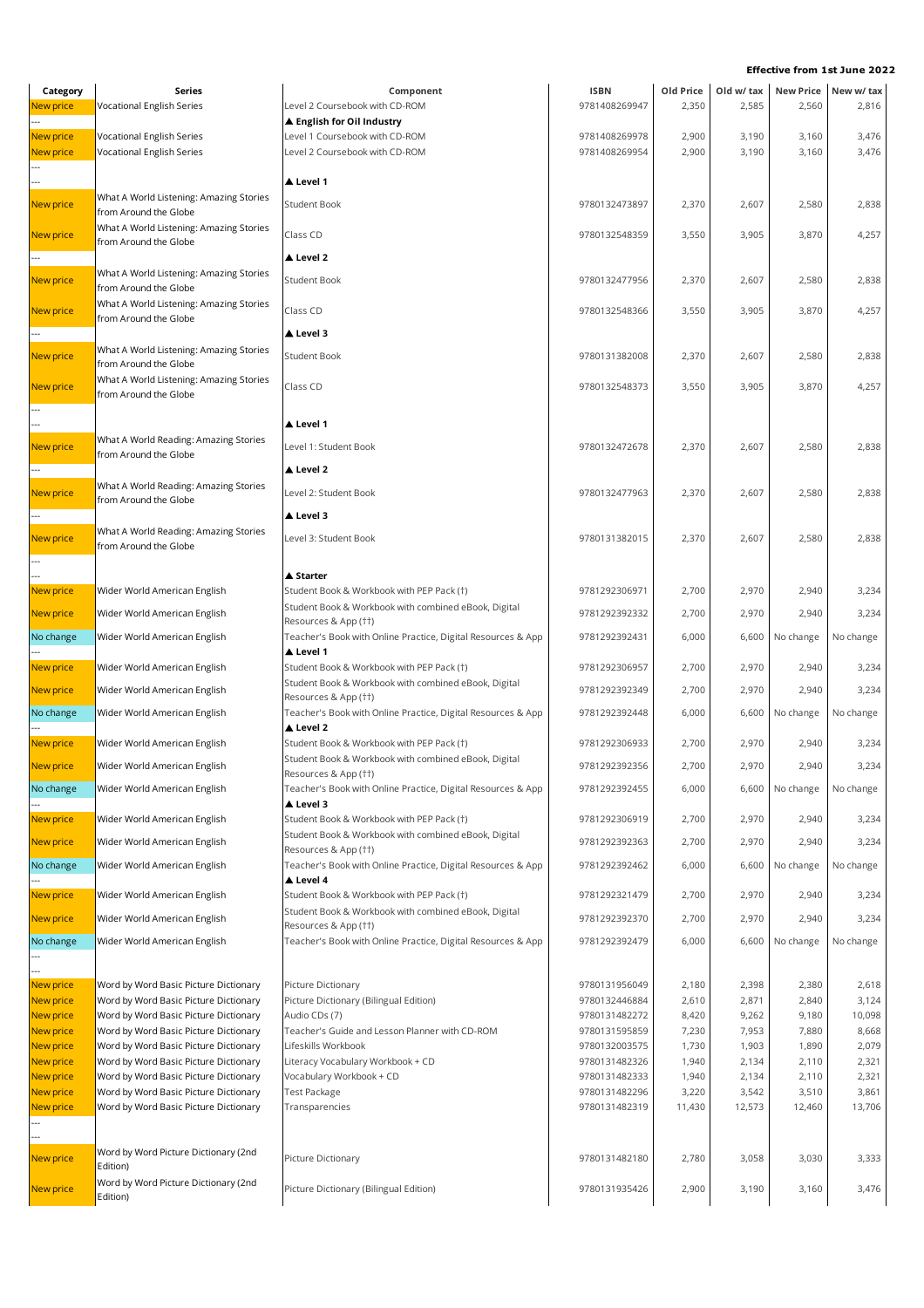| Category         | <b>Series</b>                                    | Component                                             | <b>ISBN</b>   | Old Price | Old w/ tax |        | New Price New w/ tax |
|------------------|--------------------------------------------------|-------------------------------------------------------|---------------|-----------|------------|--------|----------------------|
| <b>New price</b> | Word by Word Picture Dictionary (2nd<br>Edition) | Audio CDs (8)                                         | 9780131482203 | 9,620     | 10,582     | 10,490 | 11,539               |
| <b>New price</b> | Word by Word Picture Dictionary (2nd<br>Edition) | Teacher's Guide with CD-ROM<br>9780131935433<br>9,030 |               |           | 9,933      | 9,840  | 10,824               |
| <b>New price</b> | Word by Word Picture Dictionary (2nd<br>Edition) | Lesson Planner                                        | 9780131939738 | 3,630     | 3,993      | 3,960  | 4,356                |
| <b>New price</b> | Word by Word Picture Dictionary (2nd<br>Edition) | Teacher's Guide and Lesson Planner with CD-ROM        | 9780131482210 | 10,830    | 11,913     | 11,800 | 12,980               |
| New price        | Word by Word Picture Dictionary (2nd<br>Edition) | Beginning Vocabulary Workbook with CDs (2)            | 9780131892293 | 2,540     | 2,794      | 2,770  | 3,047                |
| <b>New price</b> | Word by Word Picture Dictionary (2nd<br>Edition) | Beginning Lifeskills Workbook                         | 9780131935457 | 1,730     | 1,903      | 1,890  | 2,079                |
| <b>New price</b> | Word by Word Picture Dictionary (2nd<br>Edition) | Intermediate Vocabulary Workbook with CDs (2)         | 9780131892309 | 2,540     | 2,794      | 2,770  | 3,047                |
| <b>New price</b> | Word by Word Picture Dictionary (2nd<br>Edition) | Intermediate Lifeskills Workbook                      | 9780132862967 | 1,730     | 1,903      | 1,890  | 2,079                |
| <b>New price</b> | Word by Word Picture Dictionary (2nd<br>Edition) | Literacy Vocabulary Workbook with CDs (2)             | 9780131892286 | 2,540     | 2,794      | 2,770  | 3,047                |
| ---              |                                                  |                                                       |               |           |            |        |                      |
|                  |                                                  | ▲ Level 1                                             |               |           |            |        |                      |
| New price        | Writing to Communicate                           | <b>Student Book</b>                                   | 9780136141914 | 3,120     | 3,432      | 3,400  | 3,740                |
| <b>New price</b> | Writing to Communicate                           | Answer Key                                            | 9780136141921 | 500       | 550        | 550    | 605                  |
|                  |                                                  | ▲ Level 2                                             |               |           |            |        |                      |
| <b>New price</b> | Writing to Communicate                           | <b>Student Book</b>                                   | 9780132351164 | 3,120     | 3,432      | 3,400  | 3,740                |
| <b>New price</b> | Writing to Communicate                           | Answer Key                                            | 9780132351157 | 500       | 550        | 550    | 605                  |
|                  |                                                  | A Level 3                                             |               |           |            |        |                      |
| <b>New price</b> | Writing to Communicate                           | <b>Student Book</b>                                   | 9780132407441 | 3,120     | 3,432      | 3,400  | 3,740                |
| <b>New price</b> | Writing to Communicate                           | Answer Key                                            | 9780132407458 | 500       | 550        | 550    | 605                  |